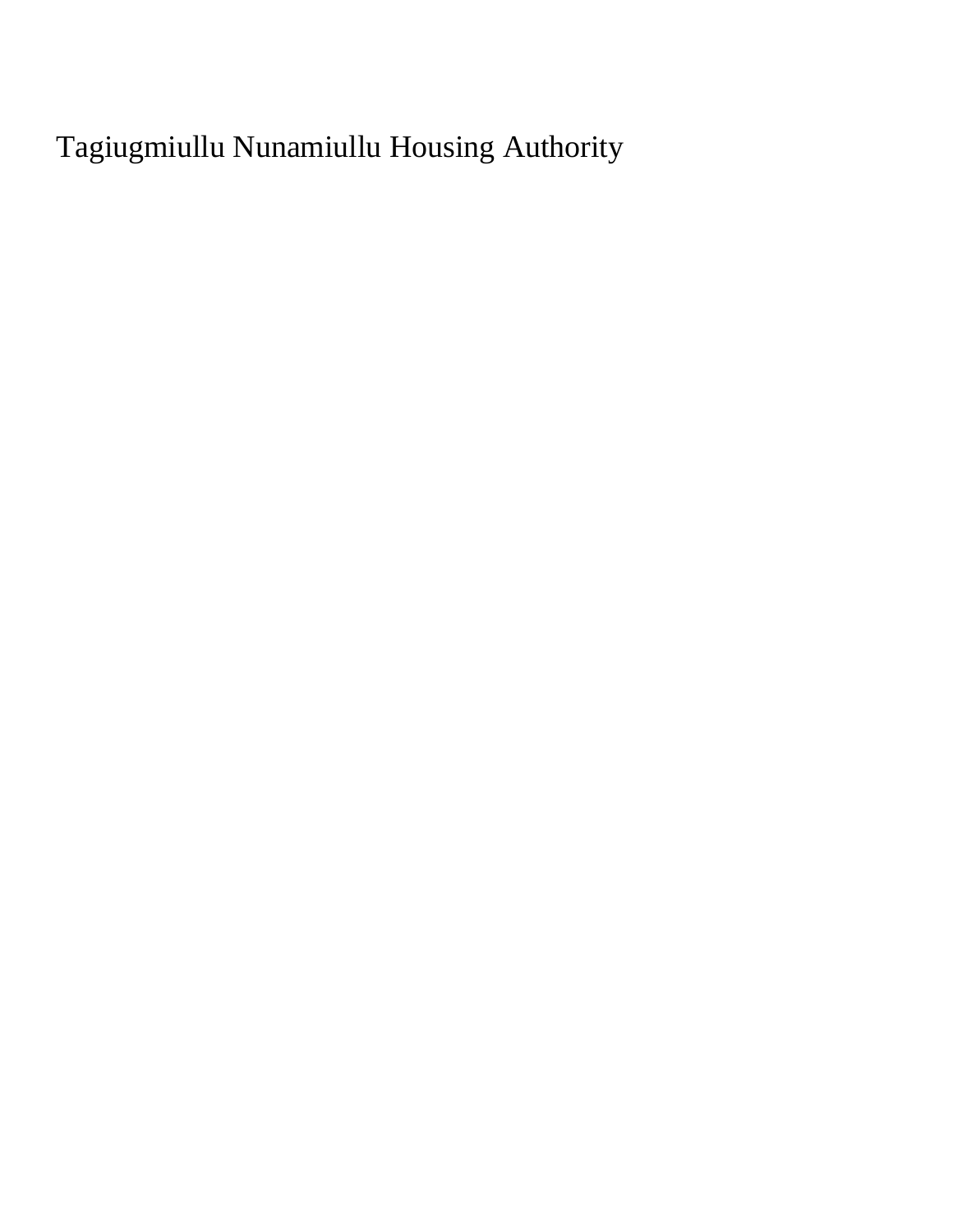Public reporting burden for the collection of information is estimated to average 30 minutes. This includes the time for collecting, reviewing, and reporting the data. The information will be used to allocate funds under the IHBG program. Response to this request for information is required in order to receive the benefits to be derived. This agency may not collect this information, and you are not required to complete this form unless it displays a currently valid OMB control number.

# **Indian Housing Block Grant Formula Data for the Anaktuvuk Pass**

This document provides notice to the Tribe and/or Tribally designated housing entity (TDHE) of the data to be used in calculating its Indian Housing Block Grant (IHBG) program allocation for Fiscal Year (FY) 2023. It also provides an estimate of the Tribe's FY 2023 allocation.

Please carefully review your Tribe's data and report any changes and corrections to the IHBG Formula Customer Service Center as described below. All Tribes/TDHEs are responsible for reporting data changes and corrections. According to 24 CFR 1000.315(b), the Formula Response Form (FRF) is the only mechanism that a recipient shall use to report changes to the number of Formula Current Assisted Stock (FCAS). In addition, Tribes/TDHEs should use the FRF to report changes and corrections to the following:

- Formula Area.
- Overlapping Formula Areas.
- Tribal Enrollment and Formula Area Population Cap.

#### **Submission Deadlines**

The submission must be postmarked or faxed by **August 1, 2022**, for consideration in the FY 2023 allocation. Please postmark or fax changes and corrections with appropriate supporting documentation to the IHBG Formula Customer Service Center by **August 1, 2022**, for inclusion in the FY 2023 allocation. Please note that while HUD requires requests for formula changes to be submitted by August 1<sup>st</sup>, HUD may consider subsequent requests from Tribes that have been directly affected by changes resulting from other Tribes' requests submitted prior to the August 1 deadline. Subsequent requests received in prior FYs may be carried into future FYs if processing of such requests is not finalized in the current FY. For questions regarding appropriate documentation, please contact the IHBG Formula Customer Service Center at the address listed below.

The results of any successful changes to Fair Market Rent (FMR), Total Development Cost (TDC), and the U.S. Census Bureau Population Estimates data should also be submitted by August 1, 2022. Details on the procedures to be followed if you wish to challenge these data elements are contained in the Appendices to the most recent published document "*Challenging U.S. Decennial Census Data: Guidelines for the Indian Housing Block Grant Formula.*" This document can be obtained from the IHBG Formula Customer Service Center or at: [https://portal.hud.gov/hudportal/HUD?src=/](https://portal.hud.gov/hudportal/HUD?src=/program_offices/public_indian_housing/ih/codetalk/onap/ihbgformula) 

[program\\_offices/public\\_indian\\_housing/ih/codetalk/onap/ihbgformula.](https://portal.hud.gov/hudportal/HUD?src=/program_offices/public_indian_housing/ih/codetalk/onap/ihbgformula)

The FRF also includes other data elements used to calculate the Needs component of the Formula. Tribes/TDHEs wishing to challenge these data elements should review the **Needs section** of this form. Each year, Tribes/TDHEs are reminded that March 30 is the deadline for the next FY's Census challenge. The Needs data in this document will include previously approved Census challenges, if still eligible for use in the FY 2023 allocation, as well as available Census data. If applicable, check the Needs section to verify that successful challenges have been incorporated. Needs data for FY 2024 is included in Attachment A

Previous editions are obsolete Page 1 of 113 Form HUD-4117 (7/19)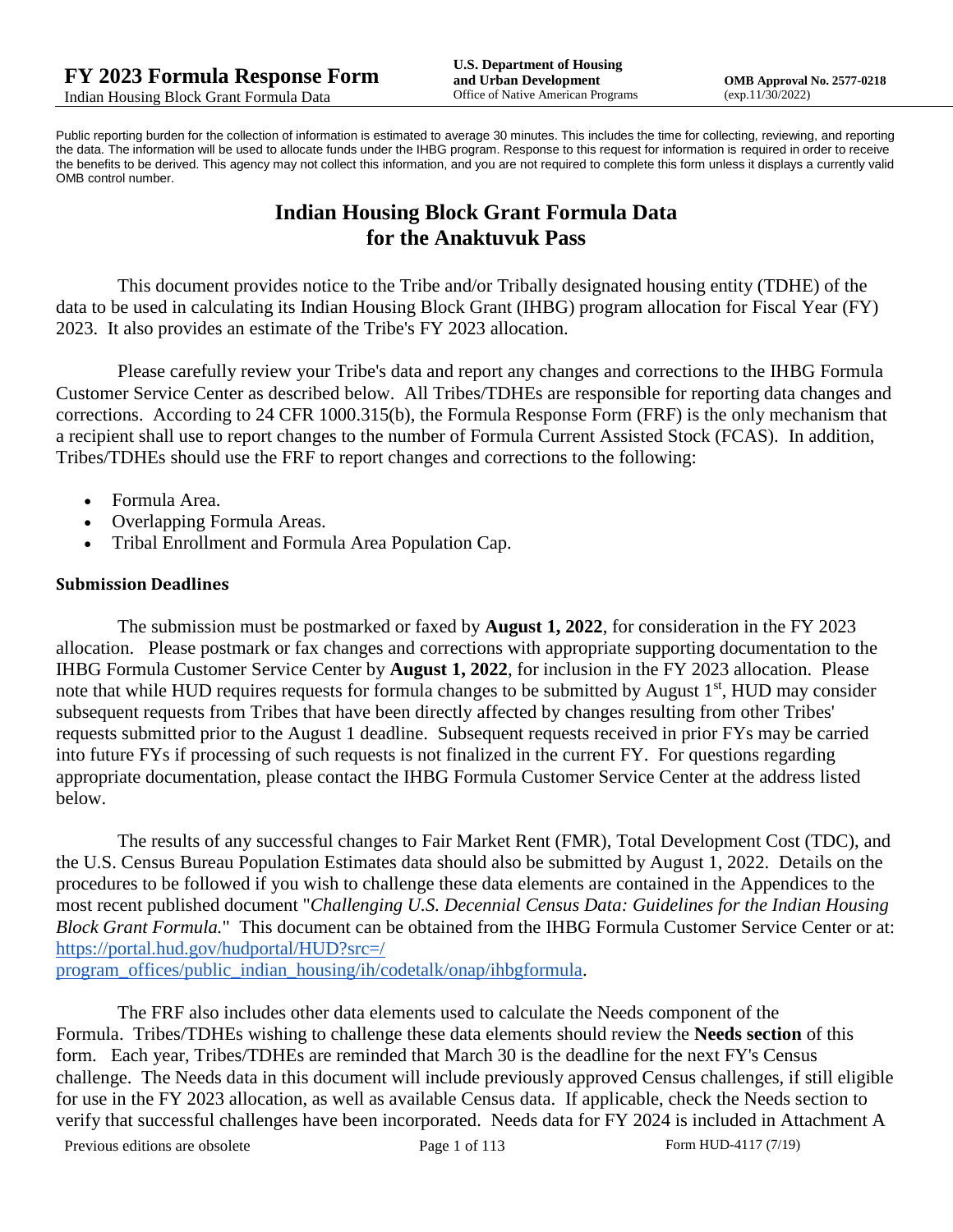of this form. Should you wish to initiate a challenge to your Needs data for FY 2024, please consult the guide, "*Challenging U.S. Decennial Census Data: Guidelines for the Indian Housing Block Grant Formula.*" The guide outlines procedures for conducting a Census challenge.

## **Failure to Report**

Please note that pursuant to §1000.315 and §1000.319, recipients are responsible for verifying and reporting changes to their FCAS on the FRF to ensure that data used for the IHBG Formula are accurate. Reporting shall be completed in accordance with requirements in subpart D and the FRF. If a recipient receives an overpayment of funds because it failed to report such changes on the FRF in a timely manner, the recipient shall be required to repay the funds within five fiscal years. HUD shall subsequently distribute the funds to all Indian Tribes in accordance with the next IHBG Formula allocation. A recipient will not be provided back funding for any units that the recipient failed to report on the FRF in a timely manner. HUD shall have three years from the date a FRF is sent out to take action against any recipient that fails to correct or make appropriate changes on that FRF. Review of FCAS will be accomplished by HUD as a component of A-133 audits, routine monitoring, FCAS target monitoring or other reviews.

The deadline for responding with changes to the data on the FRF is August 1. Any changes reported after the August 1 deadline are not timely under §1000.315 and §1000.319. Accordingly, no back funding is authorized based on changes reported after August 1; nor will untimely reported units be included in the FY 2023 allocation.

#### **Appeals Process**

Tribes/TDHEs may appeal HUD decisions regarding data used in the IHBG formula and HUD formula determinations in accordance with §1000.336(d).

#### **Technical Assistance**

Should you have questions, please contact the IHBG Formula Customer Service Center at:

2614 Chapel Lake Drive Gambrills, MD 21054 Phone: 800-410-8808 Fax: 202-393-6411 E-mail: IHBGformula@firstpic.org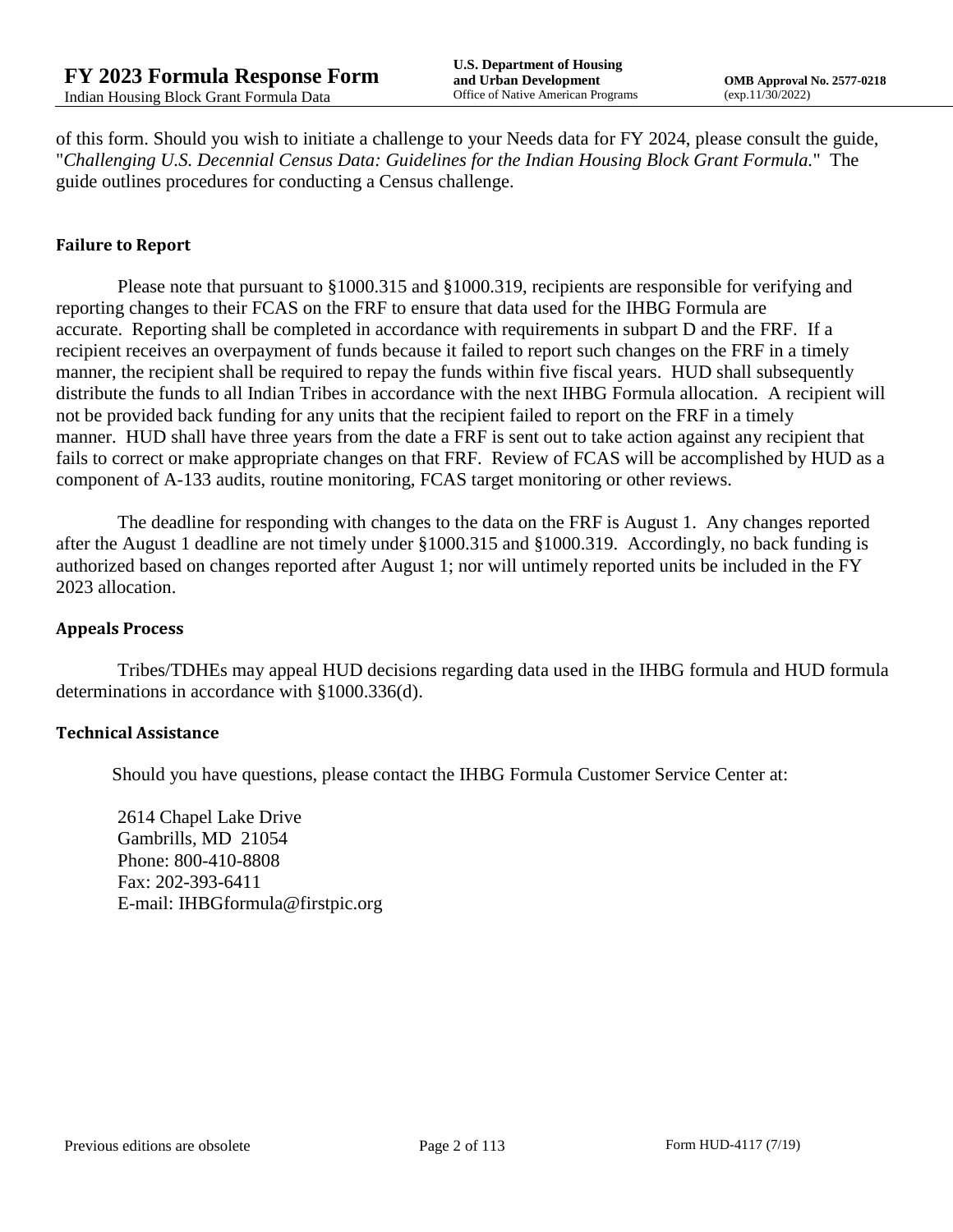# **Anaktuvuk Pass Formula Current Assisted Stock Homeownership and Rental**

HUD records show your Tribe/TDHE having the following Formula Current Assisted Stock (FCAS) funded by 1937 Housing Act programs. Please compare the project numbers, number of units, type of units, and Date of Full Availability (DOFA) with your records. Then postmark or fax any changes and corrections, including updated information, to the IHBG Formula Customer Service Center by **August 1, 2022**, for inclusion in the FY 2023 allocation. **Please note:** If a unit becomes ineligible as FCAS between the date in which you report and September 30, HUD will need to recover the over-funding that the recipient received for that unit unless the recipient submits an additional Appendix A1 before September 30 that indicates the unit's eligibility status.

The unit counts reported below include:

- Low Rent, Mutual Help and Turnkey III units funded under 1937 Housing Act (i.e., units that were subject to an Annual Contributions Contract (ACC)).
- Units converted prior to October 1, 1997, as the type of unit to which it was converted.
- Units converted on or after October 1, 1997, as the type of unit funded on the latest ACC.

The unit counts reported below <u>do not</u> include:

- Units built with NAHASDA, HOME, or ICDBG funds.
- Units built with BIA, State, or tribal funds.
- Units built over the number specified in the original ACC for Projects with DOFA after October 1, 1997.
- Units not used as housing dwelling units, including units used for non-dwelling purposes and unoccupied units not being made available for occupancy.
- Units previously reported as having been conveyed, conveyance eligible (paid-off but not conveyed), or demolished.

A unit that is conveyance eligible will be removed from HUD's FCAS data when it becomes eligible for conveyance. If a legal impediment prevented the conveyance, the Tribe/TDHE needs to make reasonable efforts to overcome the legal impediment as required in §1000.318(b). When the unit is conveyed, it is up to the Tribe/TDHE to report to the IHBG Formula Customer Service Center when the unit is conveyed or when the 2-year time period is up, and to provide all necessary documentation for HUD to re-evaluate the unit to see if it remained eligible as FCAS beyond the conveyance eligibility date. If the Tribe/TDHE has demonstrated it made reasonable efforts to convey in the face of a legal impediment as required by §1000.318(b), then HUD will revise the FCAS data for the preceding years and calculate the appropriate adjustment pursuant to the formula at §1000.319. No homeownership unit will be considered FCAS 24 months after the date the unit became conveyance eligible, unless the Tribe, TDHE, or IHA provides evidence from a third party, such as a court or state or federal government agency, documenting that a legal impediment continues to prevent conveyance, and assuming that the Tribe made reasonable efforts to overcome any existing legal impediments during the preceding 24 months in accordance with §1000.318(b).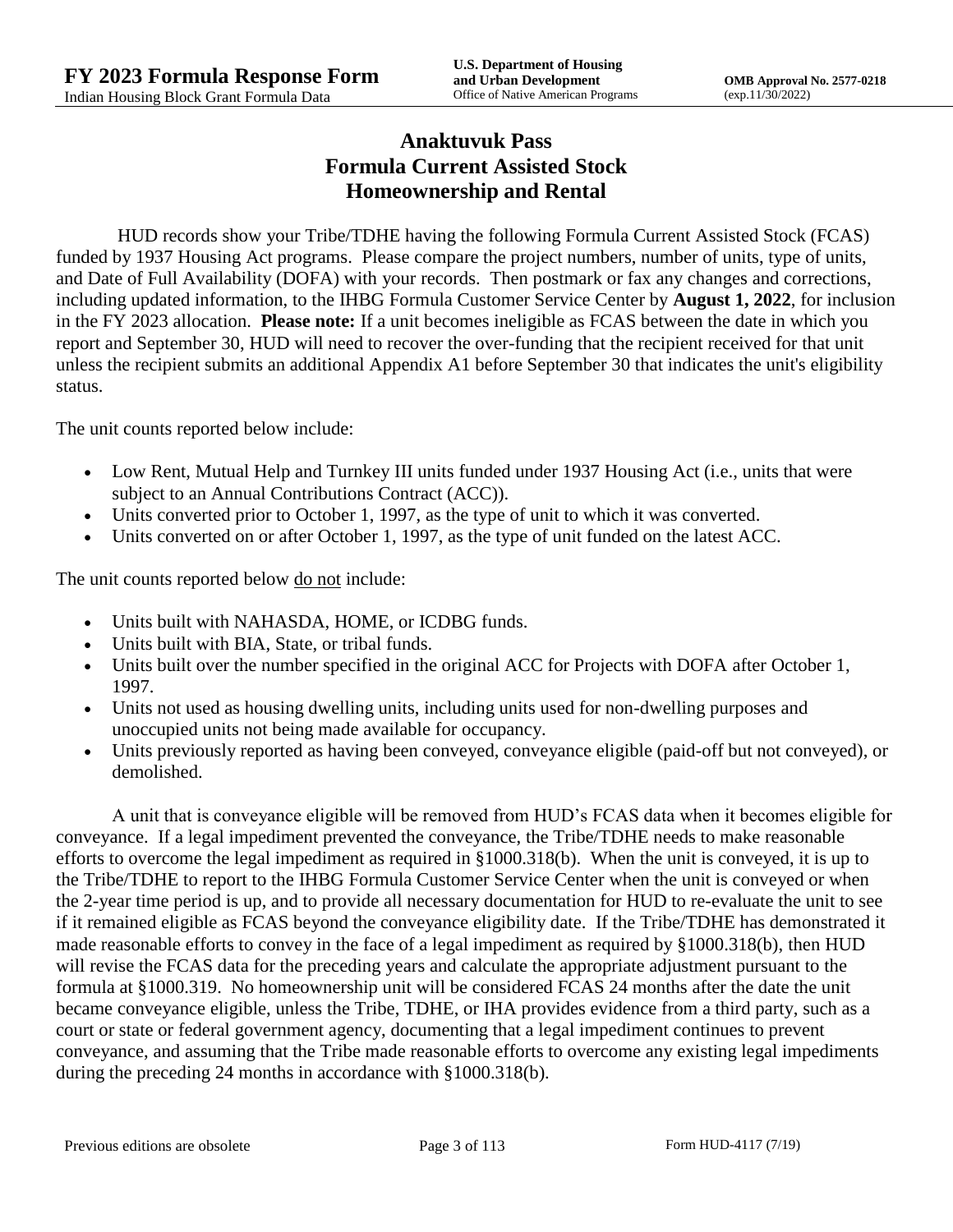Please note changes and corrections to the unit counts on the table below and also complete and submit appropriate forms as follows:

- Use **Appendix A1** to report units that are conveyance eligible or conveyed.
- Use **Appendix A2** to report changes due to DOFA of FCAS units.
- Use **Appendix A3** to report changes due to conversion of FCAS units.
- Use **Appendix A4** to report demolished and rebuilt FCAS units.
- Use **Appendix A5** to report all other FCAS changes.

**NOTE:** In accordance with Section 302(b)(1) of the *Native American Housing Assistance and Self-Determination Act (NAHASDA)*, 25 U.S.C. § 4152(b)(1), Mutual Help and Turnkey III units developed under the United States Housing Act of 1937 that are conveyed or eligible to be conveyed prior to October 1 of the calendar year immediately preceding the FY for which funds are provided cease to be eligible as FCAS beginning that FY unless the Tribe can demonstrate that the unit has not been conveyed for reasons beyond its control. By the terms of their Mutual Help and Occupancy Agreements (MHOA), such units are eligible for conveyance no later than 25 years from the inception of those agreements, which generally corresponds to the Date of Full Availability (DOFA). **Accordingly, all units in any project that reached its DOFA in FY 1997<sup>1</sup> , are presumptively no longer considered FCAS, and HUD is removing them from its FCAS data for the Tribe in the table below as indicated with a (\*).** If your Tribe believes that any of these units are still eligible for FCAS, please identify the project and unit number and provide the necessary information in accordance with the FRF as follows:

- 1. If the unit was converted to and is currently managed as a Low Rent (LR) unit, provide the information required in Appendix A3.
- 2. If there is a subsequent homebuyer, or the unit is still within the term of its lease-to-own agreement, please provide the information required in Appendix A5, including the date that the current agreement was signed and the termination date of the agreement.

Your Tribe has no Current Assisted Stock Projects

<sup>&</sup>lt;sup>1</sup>All units in projects that reached DOFA prior to FY 1997 were previously removed from FCAS on an FRF for FY 2014 or later, and are only listed on the FRF if the Tribe/TDHE submitted unit level information documenting continued eligibility. Unit eligibility will be re-challenged every three years to assure appropriate treatment.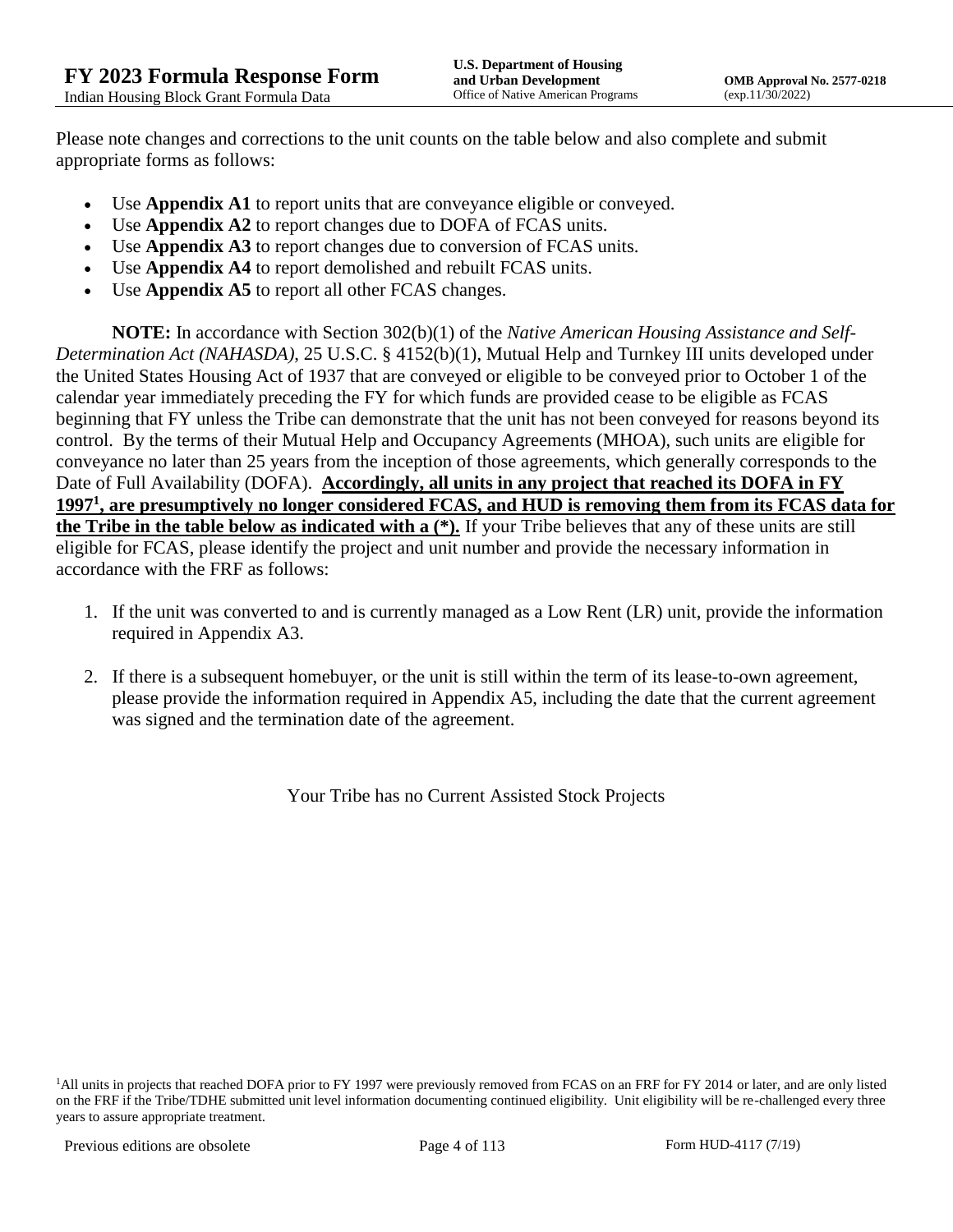# **Anaktuvuk Pass Formula Current Assisted Stock Section 8**

Under the IHBG Formula, your Tribe's FCAS count includes the following Section 8 units:

## **Number of units: 0**

By regulation, Section 8 units are counted under the IHBG formula after their contracts expire only if the Tribe/TDHE continues to manage the assistance in a manner similar to the Section 8 program.

If you no longer provide or operate an equivalent number of Section 8, please make corrections to the total above and on the table below.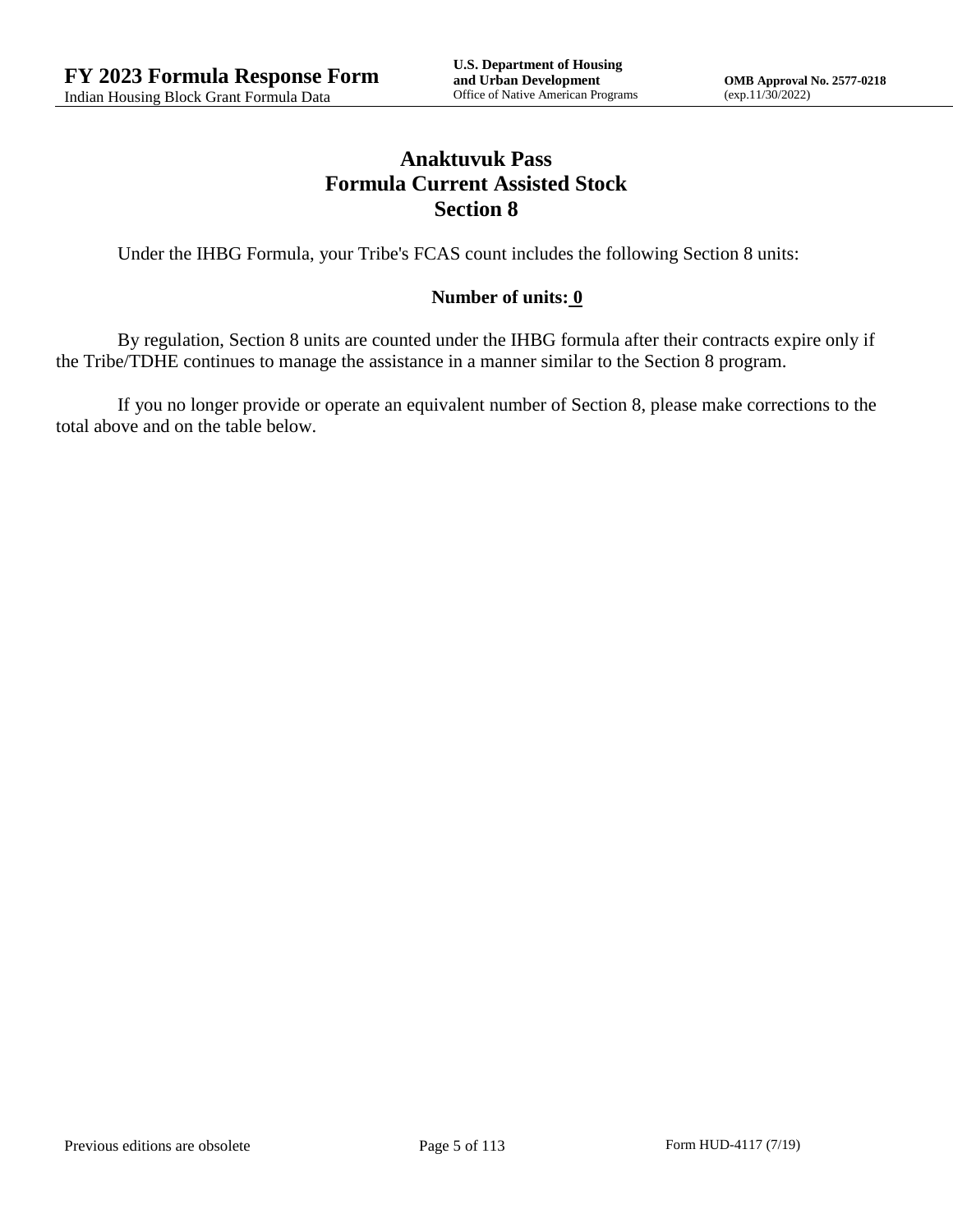**\$1,611 \$776,034**

## **Anaktuvuk Pass**

## **Adjustment Factors**

#### **Inflation Rate Factor**

Inflation rate is adjusted annually and is a national figure used to adjust the amount of subsidy for FCAS.

#### **1.91%**

#### **Local Area Cost Adjustments**

Allowable Expense Level (AEL), Fair Market Rent (FMR), and Total Development Cost (TDC) are used to adjust the amount of subsidy for FCAS to reflect local conditions. TDC is also used to adjust the Needs component to reflect local costs.

Annual Expense Level (AEL):

Fair Market Rent (FMR):

Total Development Cost (TDC):

In accordance with §1000.336(a)(7)(b), AEL cannot be challenged. However instructions for challenging the FMR and TDC are provided in the document "*Challenging U.S. Decennial Census Data: Guidelines for the Indian Housing Block Grant Formula*" available through the IHBG Formula Customer Service Center. Tribes successfully challenging FMR and TDC data elements must submit the revised figures to the IHBG Formula Customer Service Center by August 1, 2022. Please note that while HUD requires requests for formula changes to be submitted by August 1<sup>st</sup>, HUD may consider subsequent requests from Tribes that have been directly affected by changes resulting from other Tribes' requests submitted prior to the August 1 deadline. Subsequent requests received in prior FYs may be carried into future FYs if processing of such requests is not finalized in the current FY.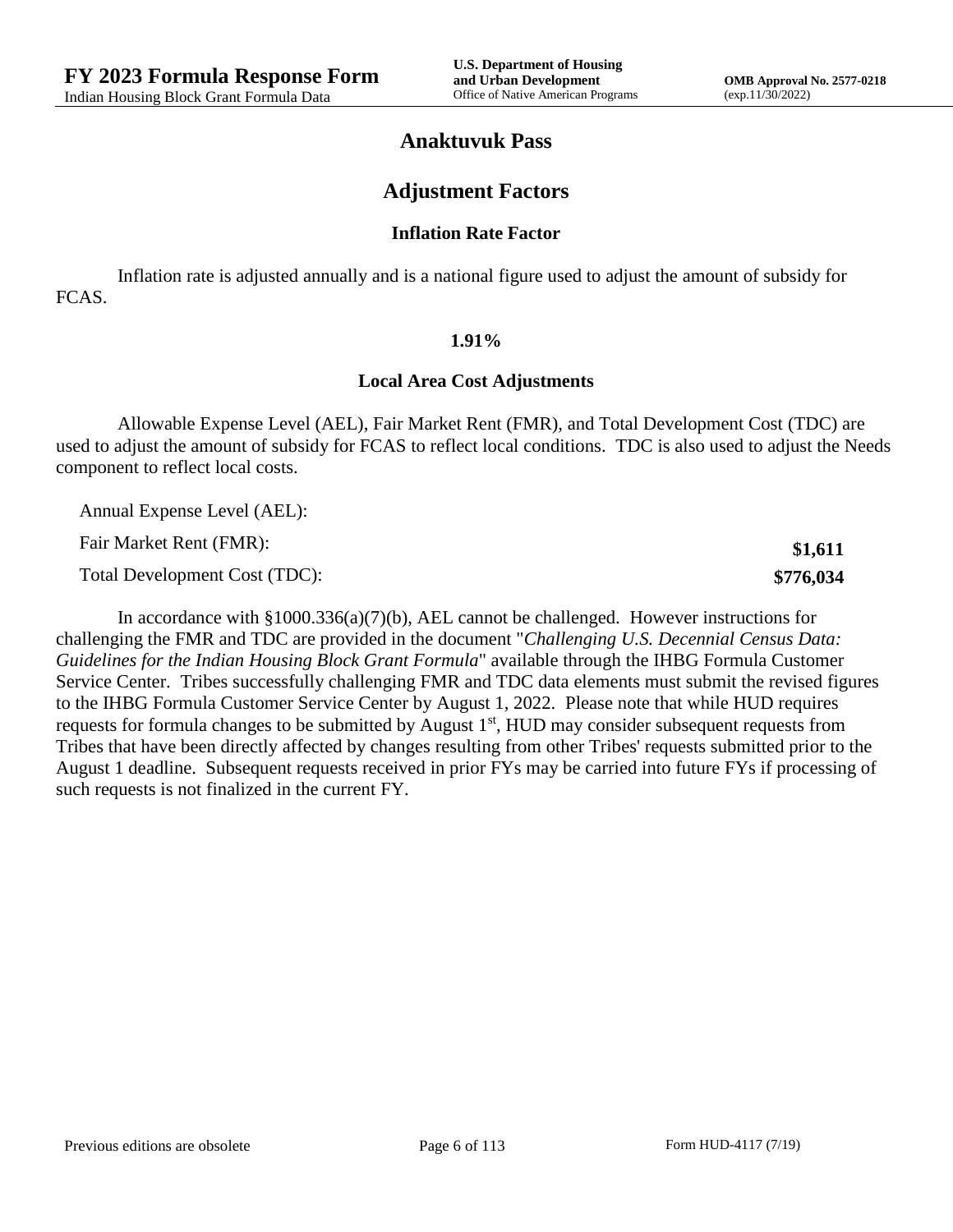# **Anaktuvuk Pass Formula Area**

In accordance with §1000.302 Formula Area (1)…."Formula Areas are:"

- 1. Reservations for federally recognized Indian Tribes, as defined by the U.S. Census;
- 2. Trust lands;
- 3. Department of the Interior Near-Reservation Service Areas;
- 4. Former Indian Reservation Areas in Oklahoma Indian Areas, as defined by the U.S. Census as Oklahoma Tribal Statistical Areas (OTSAs);
- 5. Congressionally Mandated Service Areas;
- 6. State Tribal Areas as defined by the U.S. Census as State Designated American Indian Statistical Areas (SDAISAs);
- 7. Tribal Designated Statistical Areas (TDSAs);
- 8. California Tribal Jurisdictional Areas established or reestablished by Federal court judgment; and
- 9. Alaska formula areas described in §1000.302 Formula area (4).

Formula areas may include additional geographic units if the Tribe demonstrates that it is providing substantial housing services in accord with §1000.302 Formula area (2) & (3) and §1000.302 substantial housing services.

The geographic areas currently contained in your Formula Area are listed below.

| <b>Formula Area</b>                                  | <b>Estimated Change in American Indian and Alaska</b><br><b>Native (AIAN) population since 2010 Census</b> |
|------------------------------------------------------|------------------------------------------------------------------------------------------------------------|
| Anaktuvuk Pass ANVSA, AK-North Slope Borough, Alaska | .89%                                                                                                       |

A "+" next to a geographic area listed above indicates that the area overlaps with other Tribe(s). For overlapping areas, be sure to review the information in the next section, "Overlapping Formula Areas." Balance of county refers to any land in a county outside reservations or trust lands.

If any of these areas do not meet the above criteria or are not covered under §1000.302 Formula area (2), please make changes and corrections in Appendices B1 and B2.

If you wish to request other geographic areas beyond those identified above to be added to your Tribe's Formula Area, please complete the Formula Area table in **Appendices B1 and/or B2.** HUD will review this submission based on §1000.302 Formula area (2) & (3) and §1000.302 substantial housing services and determine whether or not to include these areas. HUD will make its judgment using as its guide whether this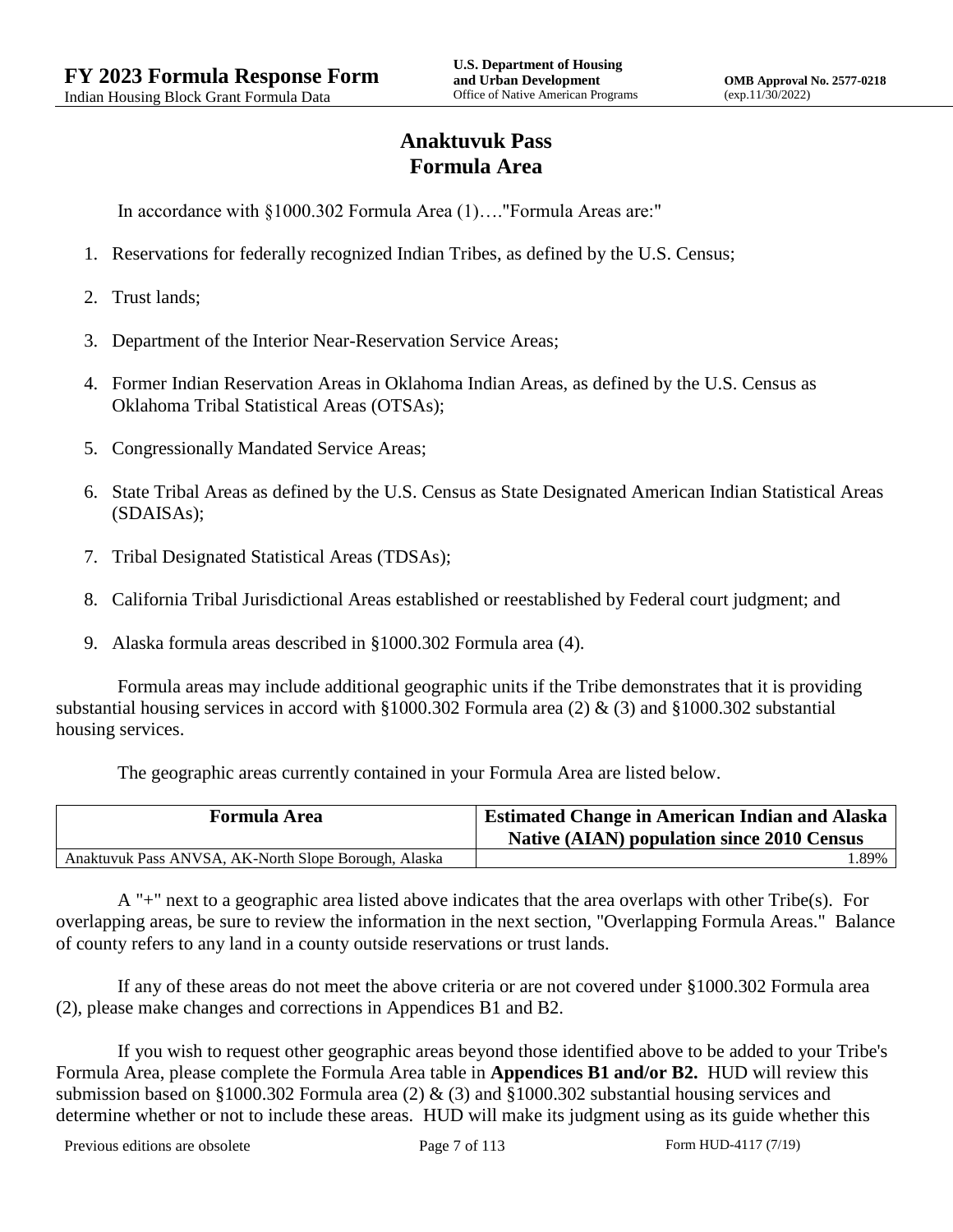addition is fair and equitable for all Tribes receiving a formula allocation. Please note that if Formula Area expansions are approved based on substantial housing services, Tribes must continue to provide investment levels consistent with the definition of substantial housing services in accordance with §1000.302 substantial housing services (2).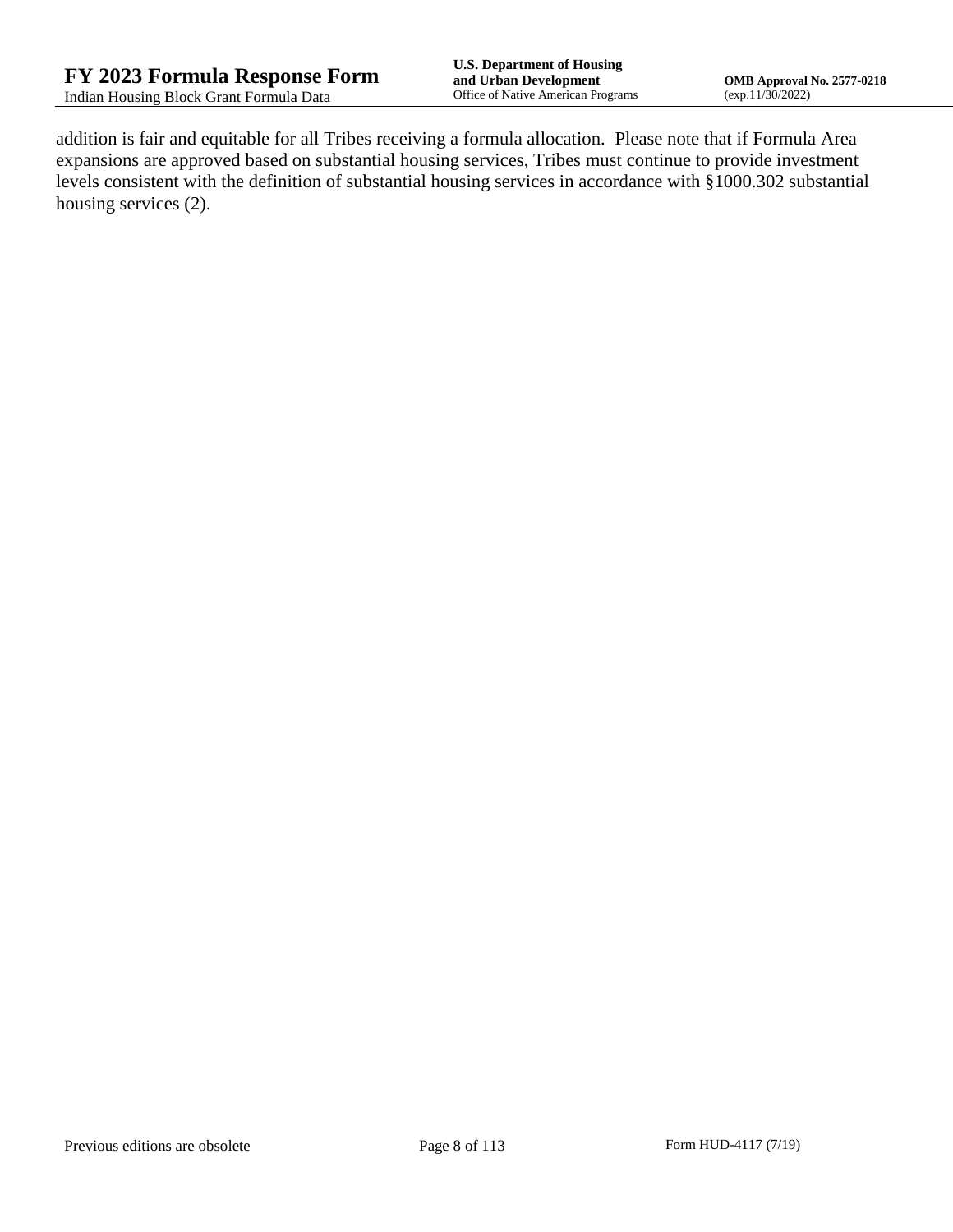## **Anaktuvuk Pass Overlapping Formula Areas**

## **Only for Tribes with a "+" next to the geographic area (see previous section on Formula Area)**

In cases where Tribes are overlapped, Needs data (population and household) for the entire Formula Area of all Tribes involved in the overlap are shared. If your Formula Area is overlapped, you are likely receiving a share of the Needs data for areas beyond those listed as being part of your Tribe's Formula Area.

Currently, your Tribe is sharing Needs data as a result of overlapping Formula Areas with the following Tribes:

## **None**

HUD uses Bureau of Indian Affairs (BIA) estimates for Total Resident Service Area Indian Population (TRSAIP) to proportionately allocate Needs data to the affected Tribes.

## **The TRSAIP being used for your Tribe is: 166**

If you wish to correct your Tribe's TRSAIP, please contact your BIA Area Office. HUD will only accept written correspondence from the BIA to correct TRSAIP figures (see Appendix D to the document "*Challenging U.S. Decennial Census Data: Guidelines for the Indian Housing Block Grant Formula*" available through the IHBG Formula Customer Service Center).

HUD recognizes that Tribes may be able to provide better data for overlapping areas. Therefore, HUD is requesting that each Tribe provide its Tribal Enrollment within each of the geographic areas described in the preceding section as overlapping.

If all Tribes in an overlapping area submit corrected information to HUD, HUD will then use this information to divide the funds for the affected area. Otherwise, HUD will continue to use the BIA TRSAIP estimates to make the allocations. On the form in Appendix C, list the overlapping geographic area (indicated earlier under the Formula Area section by a "+" next to the geographic area) and your Tribe's enrollment in the area.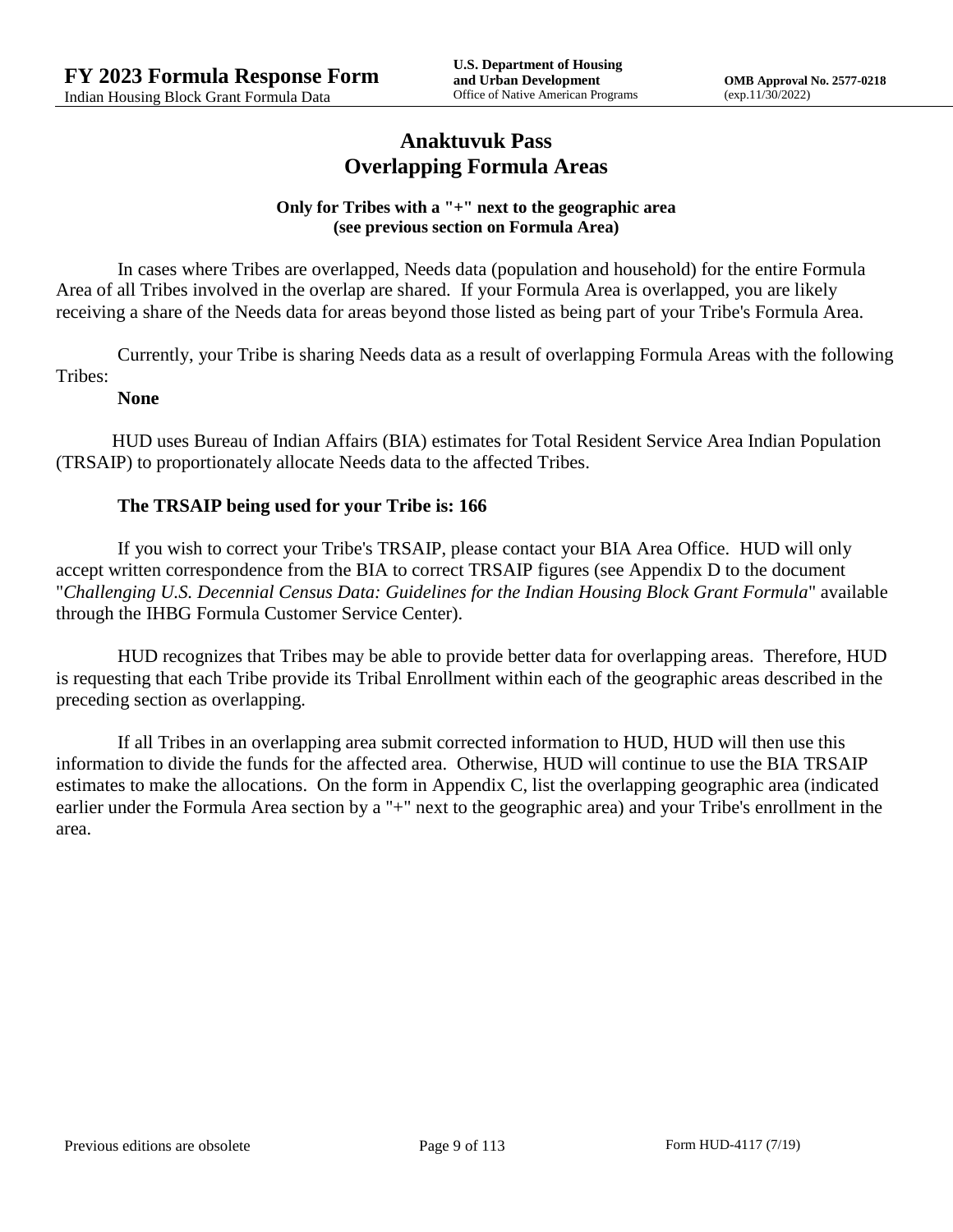## **Anaktuvuk Pass Tribal Enrollment & Formula Area Population Cap**

In accordance with §1000.302 (5), Tribal Enrollment is used to cap AIAN persons in calculating Needs data. A cap is placed at twice Tribal Enrollment. If there is a "\*" next to "AIAN persons" in the Needs section, your Tribe's data have been "capped."

## **The enrollment being used for your Tribe (or Alaska Village or Corporation) is: 348**

If your Tribe's enrollment is different than what is listed above, please follow the instructions in Appendix D for correcting your Tribe's enrollment.

If a cap has been applied to your Tribe and you are providing housing services to more than twice as many AIAN members of other Tribes as members of your own Tribe, please follow the instructions in Appendix D for correcting your Tribe's Population Cap.

Please note that Formula Area Population Cap Adjustments must be submitted on an annual basis to the IHBG Formula Customer Service Center for approval. The requests must be postmarked or faxed by August 1 of this year.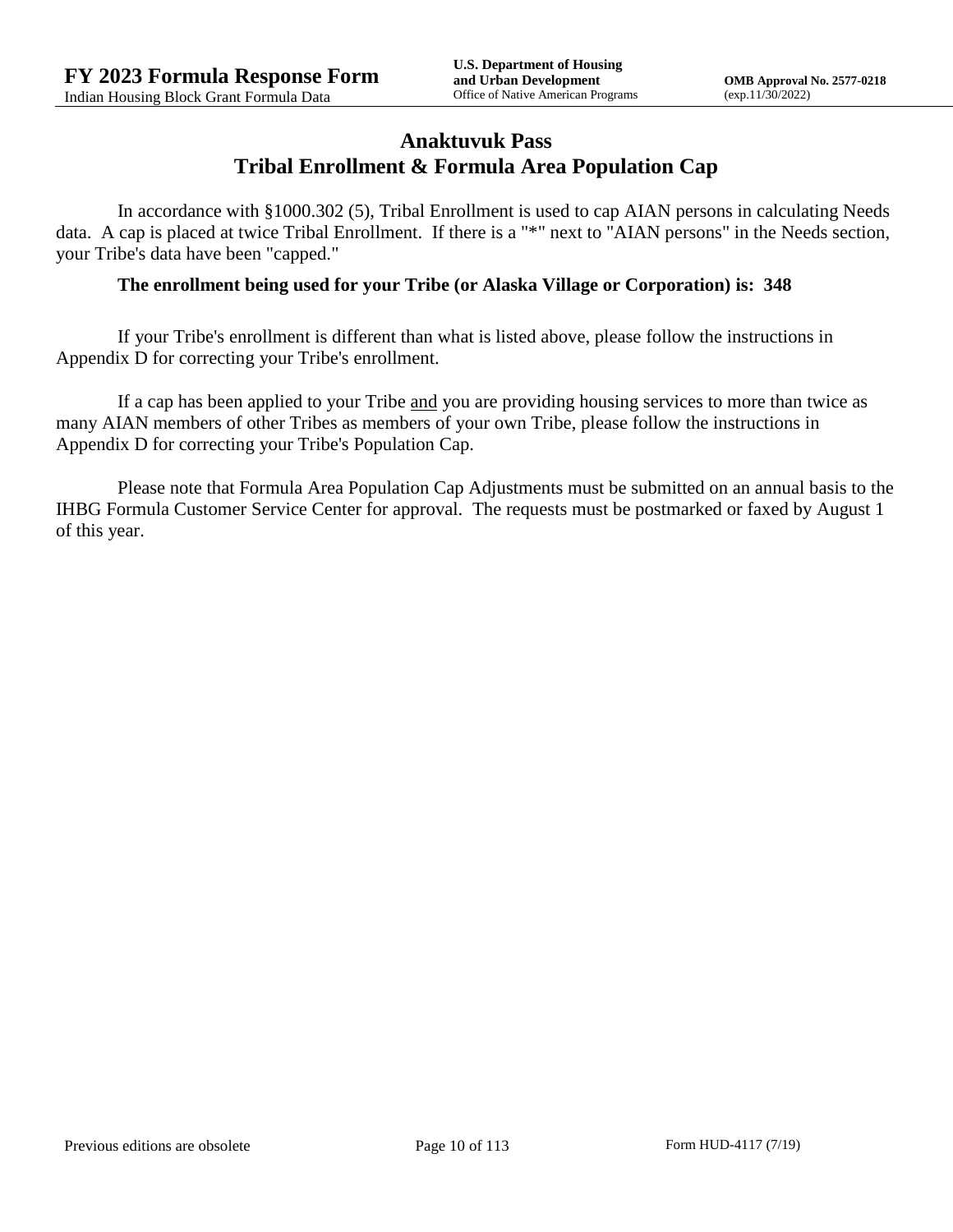# **Anaktuvuk Pass Needs Data**

Listed below are the data currently being used to calculate the Needs component of your Tribe's allocation based on your Tribe's "Formula Area" (see Formula Area section of this document).

The data used are from a special tabulation. This tabulation:

- Counts individuals reported as AIAN. The AIAN person count variable comes from the Decennial Census and is aged using Census population estimates. For the FY 2010 Decennial Census, data for reservations, trust lands, and remote Alaska will receive an undercount adjustment of 4.88%. For all other Needs variables, in FY 2023 HUD will use the 5-year rolling average from 2014 to 2018 ACS data. The ACS data will be updated every year. Therefore, in FY 2024, the ACS data will be from 2015 to 2019. These data sources apply unless Tribes have approved Census Challenges in place. **No, your Tribe does not have an approved Census Challenge.**
- The FY 2023 estimate is calculated with the Needs component based on single race (AIAN alone) Census data and multi-race (AIAN alone and in combination with other race(s)) Census data. The amount of the allocation for each Indian Tribe was determined to be the greater of the two resulting allocation amounts.

The growth adjustment factor and the undercount adjustments used for your Formula Area are listed next to each Formula Area in the table listing your Tribe's Formula Area.

After adjusting for population growth and undercount, sharing of Needs data among Tribes in cases of overlapping Formula Areas and application of the Population Cap (see note below), your Tribe's Needs component is based on **single-race data**. The Needs data are:

| AIAN persons:                                                               | 289 |
|-----------------------------------------------------------------------------|-----|
| AIAN households with annual income less than 30% of median income:          | 10  |
| AIAN households with annual income between 30% and 50% of median income:    | 4   |
| AIAN households with annual income between 50% and 80% of median income:    | 20  |
| AIAN households which are overcrowded or without kitchen or plumbing:       | 35  |
| AIAN households with housing cost burden greater than 50% of annual income: | 4   |
| Housing Shortage (number of low-income AIAN households less total number    | 32  |
| of NAHASDA and Current Assisted Stock):                                     |     |

Note: If there is a "\*" next to "AIAN persons" above, the Tribe's data have been "capped." This occurs when the AIAN population in the Tribe's Formula Area is greater than twice its total Tribal Enrollment.

If you think these data do not reflect your Needs:

 Check to see if the Formula Area, as listed previously, is correct for your Tribe. If the Formula Area is not correct, submit that correction.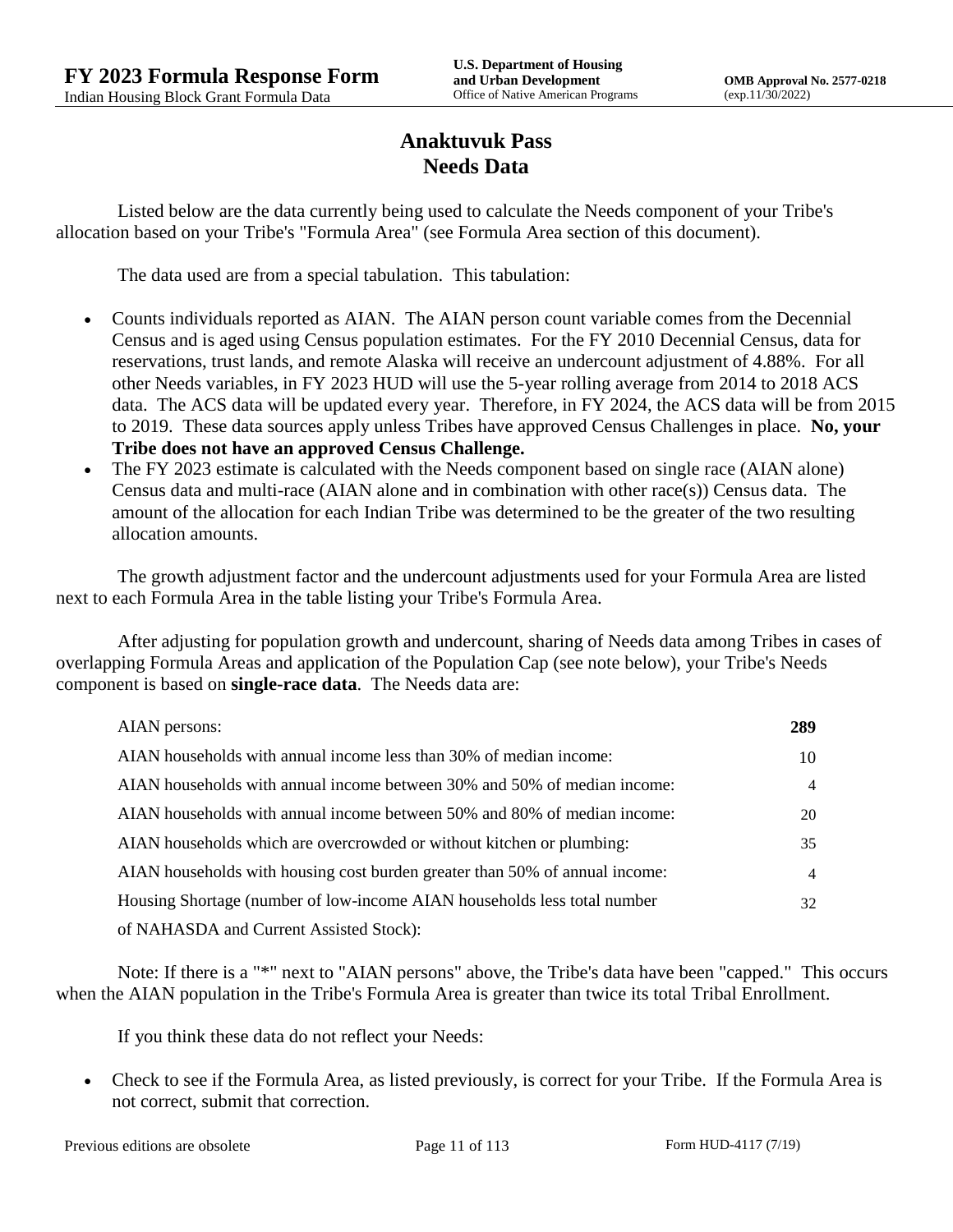- Check to see if the Formula Area for your Tribe overlaps that of another Tribe. If it does, you may wish to contact the IHBG Formula Customer Service Center to obtain detailed information on how the Needs data are being shared.
- If you still disagree, you may wish to submit a Census challenge. To determine if submitting a Census challenge would be appropriate for your Tribe, please review the *FY 2023 Needs Data* above and the FY *2024 Needs Data* on Attachment A for a full presentation on the Needs data available for your Tribe, 3and then read the document "*Challenging U.S. Decennial Census Data: Guidelines for the Indian Housing Block Grant Formula*" at: https://portal.hud.gov/hudportal/HUD?src=/program\_offices/ [public\\_indian\\_housing/ih/codetalk/onap/ihbgformula.](https://portal.hud.gov/hudportal/HUD?src=/program_offices/public_indian_housing/ih/codetalk/onap/ihbgformula)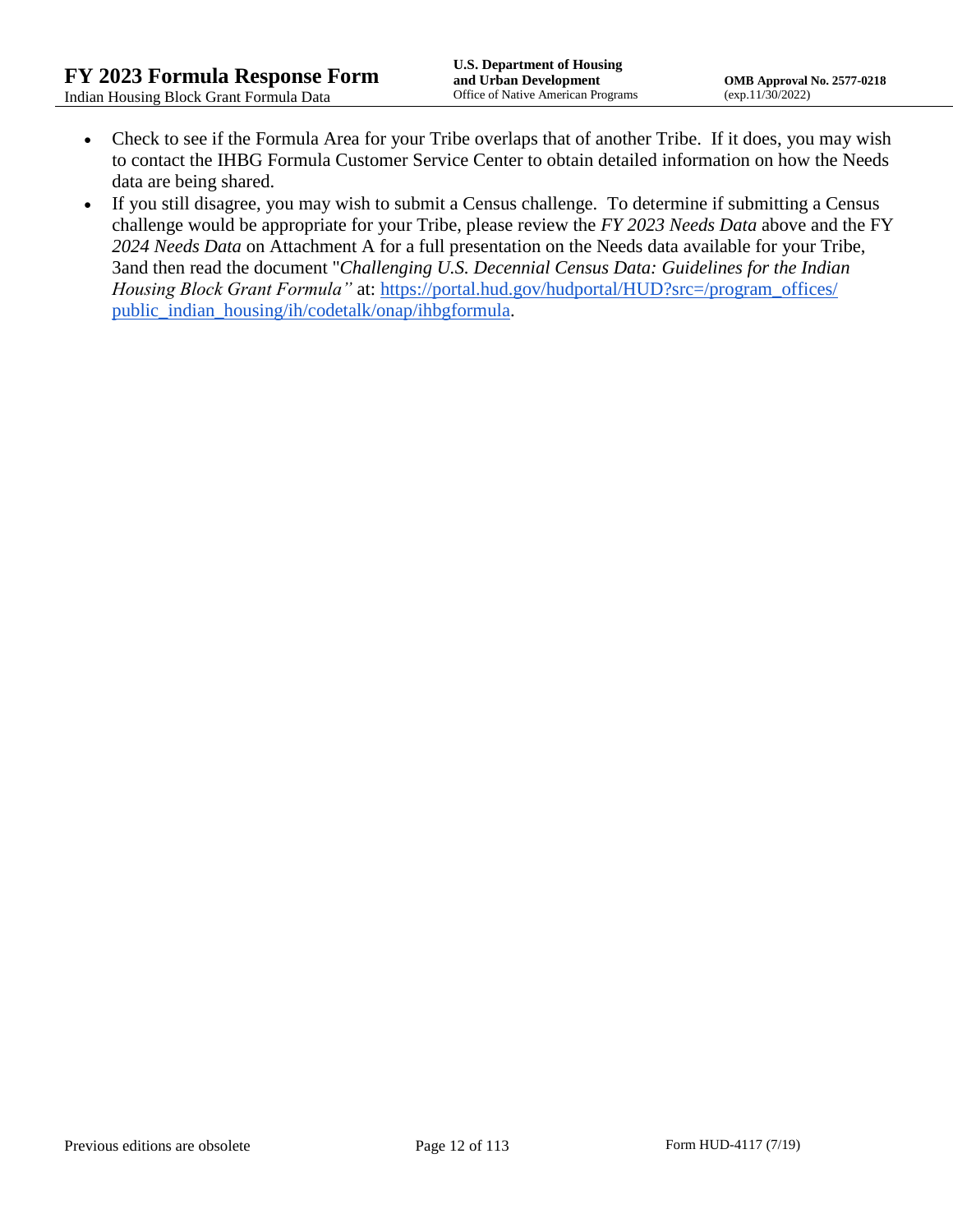## **Anaktuvuk Pass Preliminary Allocation Amount**

#### *(Based on an estimated \$772,000,000 appropriation)*

This is only a preliminary estimate to be used for planning purposes based on an estimated \$772,000,000 appropriation for the IHBG program. It will change based on corrections to the data used for all Tribes (any change in one Tribe's data affects the allocation for all Tribes) and/or actual FY 2023 appropriations.

| FCAS Component <sup>2</sup> :                                                                               | \$0              |
|-------------------------------------------------------------------------------------------------------------|------------------|
| Needs Component <sup>3</sup> :                                                                              | \$188,458        |
| §1000.331 Phase Down Adjustments to<br>Moderate Impact of Introduction of New Data<br>Source <sup>4</sup> : | -\$256           |
| §1000.340 (b) Adjustments to achieve FY<br>1996 Base Year Amount <sup>5</sup> :                             | $-$1,973$        |
| <b>Preliminary Current Year Allocation</b><br><b>Estimate:</b>                                              | \$186,228        |
| Adjustments for over- or under-funding in<br>prior years <sup>6</sup> :                                     | \$0              |
| <b>Initial Allocation Estimate:</b>                                                                         | \$186,228        |
| §1000.342 Undisbursed Funds Adjustment <sup>7</sup> :                                                       | To be Determined |
| §1000.329 Minimum Allocation Adjustment <sup>8</sup> :                                                      | To be Determined |
| <b>FY 2023 Final Allocation Estimate:</b>                                                                   | \$186,228        |

2 If an "M" appears following the FCAS component, it means that the modernization subsidy on which FCAS was based was calculated using the alternative definition in §1000.316(b)(2), which states that "for Indian Tribes with an Indian Housing Authority (IHA) that owned or operated fewer than 250 public housing units on October 1, 1997, the modernization allocation equals the amount of funds received under the assistance program authorized by Section 14 of the 1937 Act (not including funds provided as emergency assistance) for FYs 1992 through 1997." If an "A" appears, it means that your Tribe had an IHA that owned or operated fewer than 250 public housing units on October 1, 1997, but was entitled to a larger modernization amount using the original method of calculation (§1000.316(b)(1)) and your allocation was adjusted to take this into account, as called for in  $\S1000.340(a)$ . If no "M" or "A" appears, the modernization subsidy was calculated using the original method described in §1000.316(b)(1).

 $3$ The Needs component includes adjustments needed to achieve minimum funding as called for in §1000.328. The minimum allocation in any FY to an Indian Tribe under the Needs component of the IHBG Formula shall equal 0.007826% of the available appropriations for that FY after set asides. In this allocation, the minimum Needs allocation is \$60,417. To be eligible for the minimum allocation, an Indian Tribe must receive less than \$200,000 under the FCAS component of the IHBG Formula for the FY, and must demonstrate the presence of any households at or below 80 percent of median income.

4 In accordance with §1000.331, to minimize the impact of funding changes based on the introduction of a new data source, if, solely as a direct result of the introduction of a new data source, an Indian Tribe's allocation under the Needs component of the formula is less than 90 percent of the amount it received under the Needs component in the immediate previous FY, the Indian Tribe's Needs allocation shall be adjusted to 90% of the previous year's Needs allocation.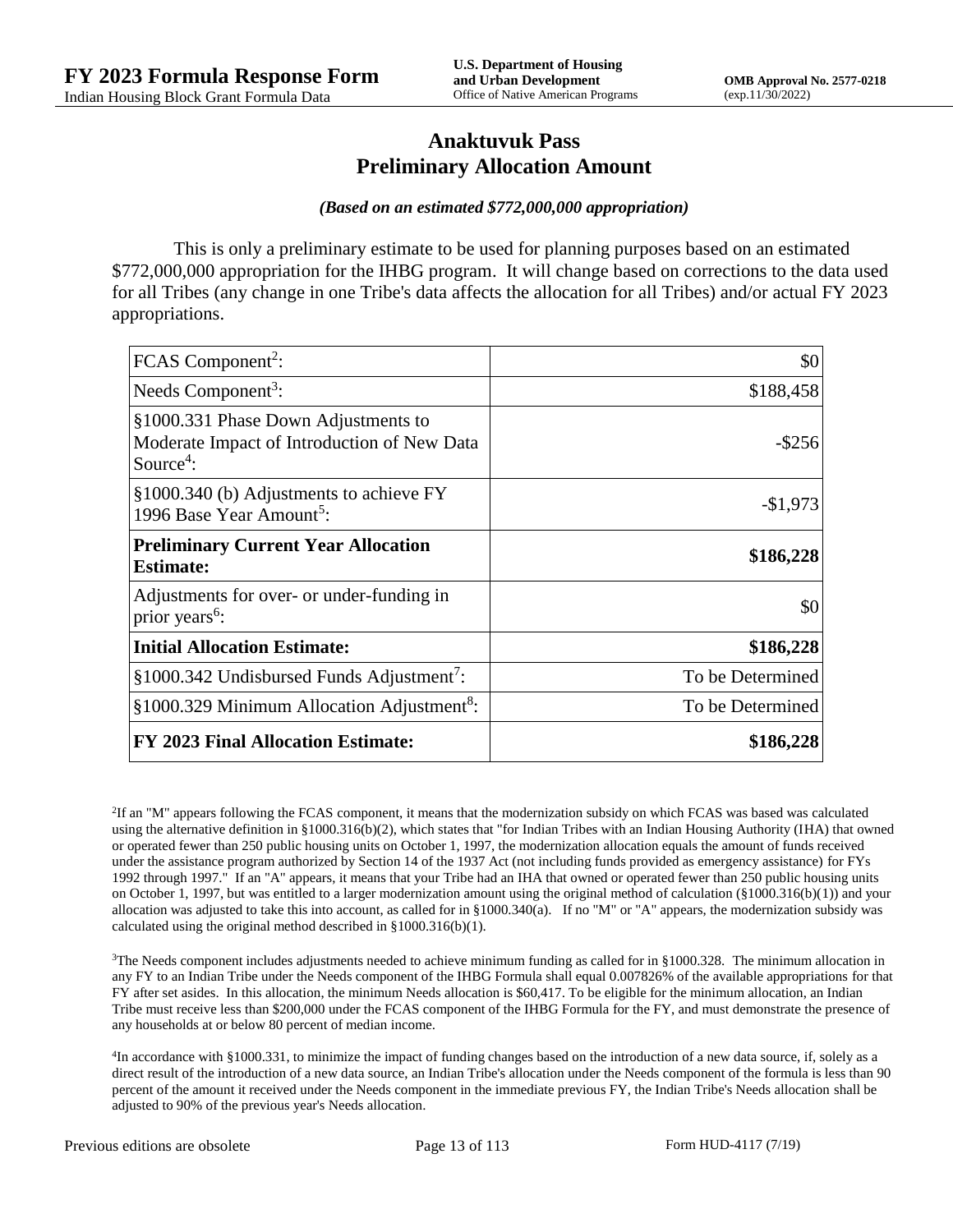<sup>5</sup> According to §1000.340, if a Tribe is allocated less funding under the formula than an IHA received on its behalf in FY 1996 for operating subsidy and modernization, its allocation is increased to the amount received in FY 1996 for operating subsidy and modernization.

<sup>6</sup> Adjustments refer to corrections made to prior year formula allocations. Most are repayment agreements with HUD, usually for overfunding received by the Tribe in prior years due to late reporting of paid-off and conveyed FCAS. Funds recovered through repayments are reallocated among all Tribes in the following FY through the formula. Adjustments are also occasionally made as a result of HUD errors in entering Tribes' information or in calculating formula allocations.

 $^7$  In accordance with §1000.342, Tribes with an initial allocation amount of \$5 million or greater may be subject to a reduction depending on the amount they have in HUD's Line of Credit Control System (LOCCS) on the first day of FY 2023. The amount of the reduction would be redistributed among other Tribes in proportion to their Needs calculation.

<sup>8</sup> In accordance with §1000.329, if carryover funds are available in any given year, HUD will hold the lesser amount of \$3 million or available carryover funds for additional allocations to Tribes with allocations less than 0.011547 percent of that year's appropriation. If the set-aside carryover funds are insufficient to fund all eligible Tribes at 0.011547 percent of that year's appropriations, the minimum total allocation shall be reduced to an amount which can be fully funded with carryover funds.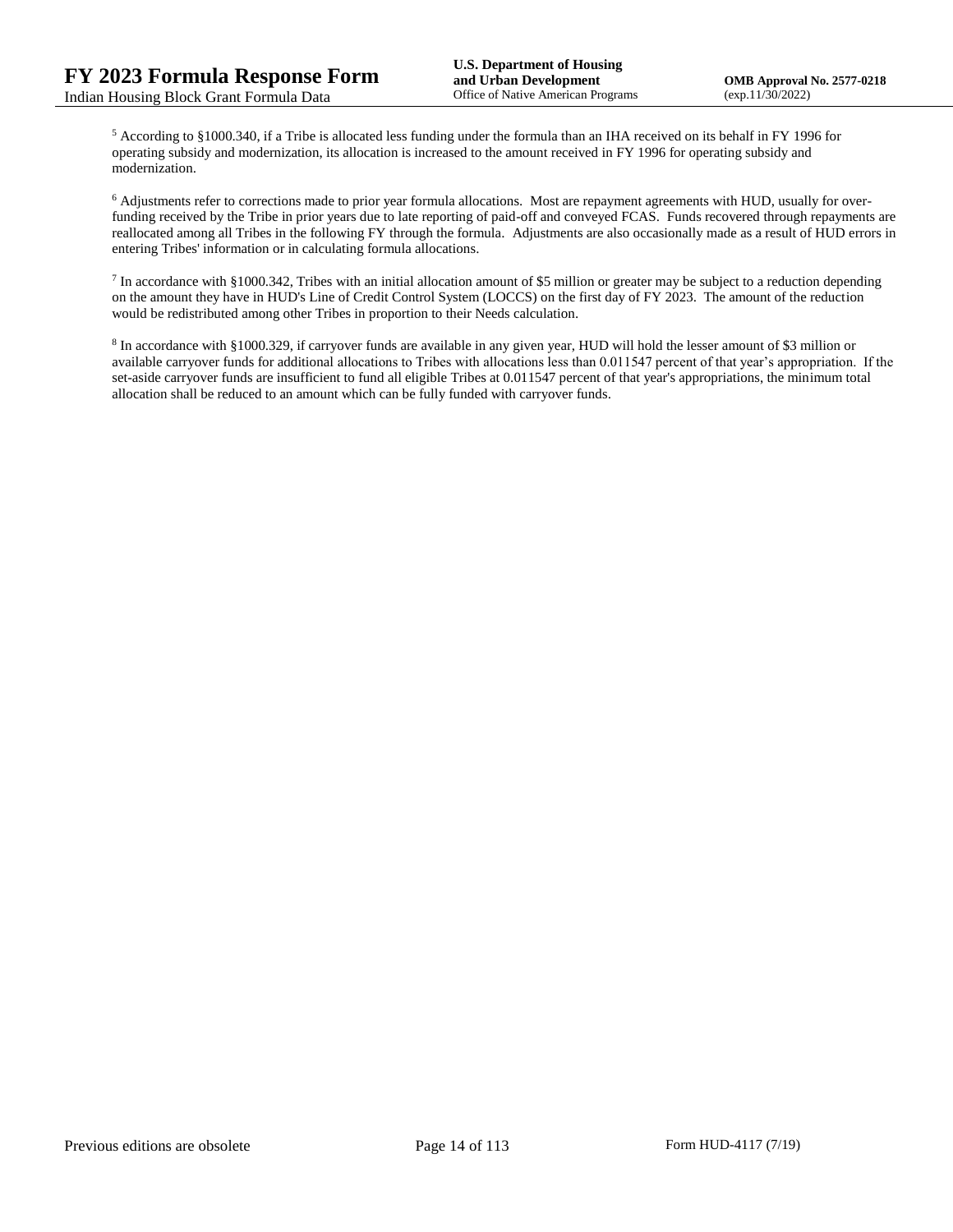# **Attachment A: FY 2024 Indian Housing Block Grant (IHBG) Needs Data**

The Needs data which will be used to estimate your Fiscal Year (FY) 2024 Indian Housing Block Grant (IHBG) formula allocation are shown below:

| <b>Need Variable</b>   | <b>Adjusted 2010 Decennial</b>   |                | <b>Tribe Submitted</b>  |            |
|------------------------|----------------------------------|----------------|-------------------------|------------|
|                        | <b>Census and 2015 to 2019</b>   |                | <b>Census Challenge</b> |            |
|                        | <b>American Community Survey</b> |                | (if applicable)         |            |
|                        | Single Race                      | Multi Race     | <b>Single Race</b>      | Multi Race |
| American Indian and    | 289                              | 317            |                         |            |
| Alaska Native (AIAN)   |                                  |                |                         |            |
| $persons*$             |                                  |                |                         |            |
| <b>AIAN</b> households | 10                               | 10             |                         |            |
| with annual income     |                                  |                |                         |            |
| less than 30% of       |                                  |                |                         |            |
| median income          |                                  |                |                         |            |
| <b>AIAN</b> households | 10                               | 10             |                         |            |
| with annual income     |                                  |                |                         |            |
| between 30% and        |                                  |                |                         |            |
| 50% of median          |                                  |                |                         |            |
| income                 |                                  |                |                         |            |
| <b>AIAN</b> households | 25                               | 25             |                         |            |
| with annual income     |                                  |                |                         |            |
| between 50% and        |                                  |                |                         |            |
| 80% of median          |                                  |                |                         |            |
| income                 |                                  |                |                         |            |
| <b>AIAN</b> households | 40                               | 44             |                         |            |
| which are              |                                  |                |                         |            |
| overcrowded or         |                                  |                |                         |            |
| without kitchen or     |                                  |                |                         |            |
| plumbing               |                                  |                |                         |            |
| <b>AIAN</b> households | 4                                | $\overline{4}$ |                         |            |
| with housing cost      |                                  |                |                         |            |
| burden greater than    |                                  |                |                         |            |
| 50% of annual income   |                                  |                |                         |            |

\* The Decennial Census AIAN population data is adjusted for undercounts on reservation/trust lands and for remote Alaska. It is also adjusted for population change through FY 2019 based on the most recent Census county-level population projections. The count shown is the same as was used in FY 2022, since any further update is dependent on the introduction of the 2020 Decennial Census.

**Note:** The Housing Shortage Needs variable is not shown because it is based on the sum of lowincome households less the total number of Current Assisted Stock (CAS), and CAS is not provided on this document for review. However, it will be provided on your Tribe's FY 2024 Formula Response Form.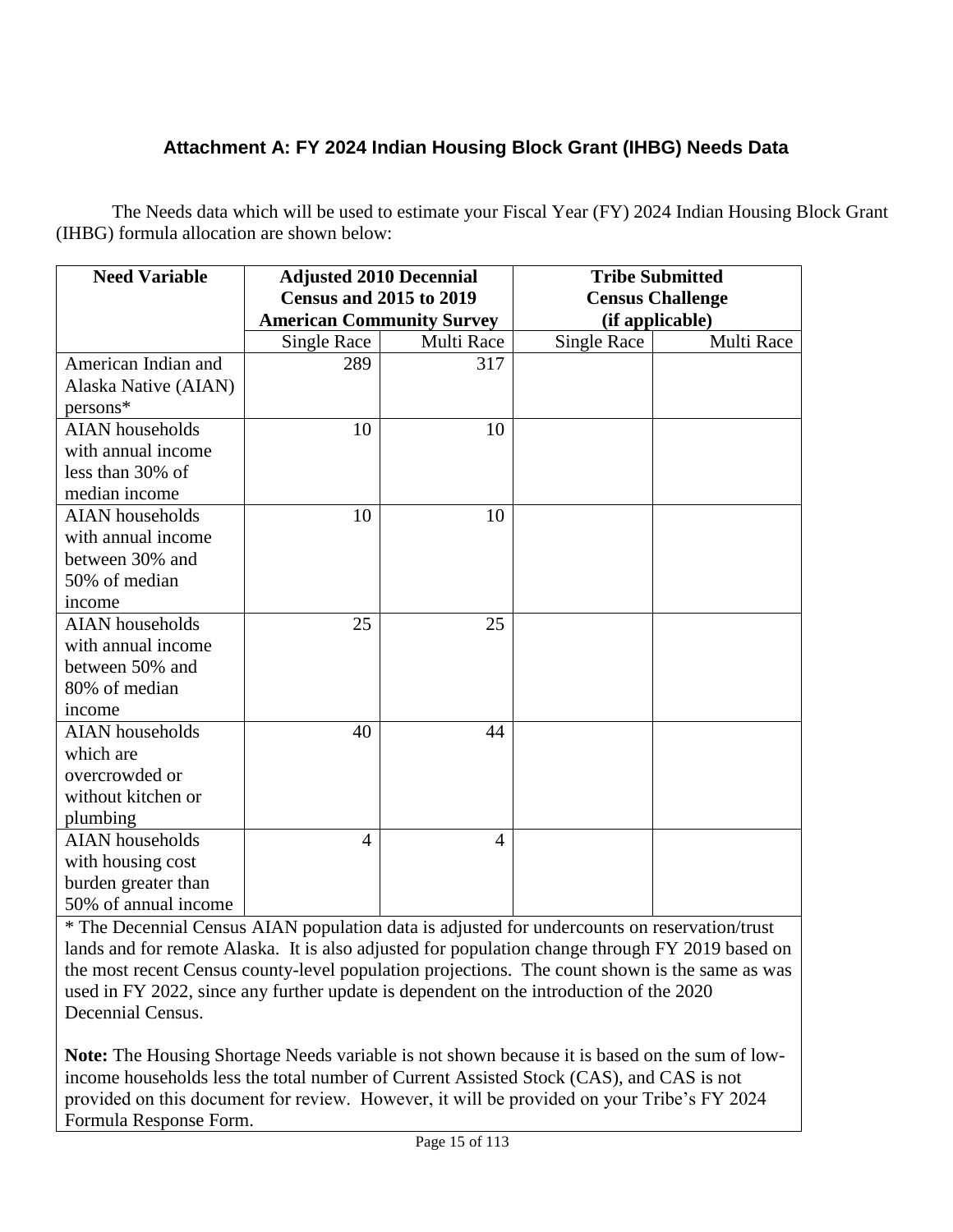All of the data above reflects the total Needs for your Formula Area prior to the application of the population cap. Therefore, these figures may be much higher than the amounts shown on your Tribe's Formula Response Form. If you share Formula Area with other Tribes, the data shown are your share of the Needs data in your combined overlapping Formula Areas.

If you have an approved Census challenge it will be shown in the table above, and that data will be used unless the Tribe specifically requests a return to the standard Census data set prior to March 30, 2023. If you believe you have an approved Census challenge but it is not shown in the table above, please contact the IHBG Formula Customer Service Center.

If you think these data do not reflect the Tribe's need:

- 1. Check to see if the Formula Area, as listed on your FY 2023 Formula Response Form, is correct for your Tribe. If the Formula Area is not correct, you may submit that correction no later than the August 1, 2022, the deadline for the FY 2023 allocation, or August 1, 2023, the deadline for the FY 2024 allocation.
- 2. Check to see if the Formula Area for your Tribe overlaps that of another Tribe. If it does, you may wish to contact the IHBG Formula Customer Service Center to obtain detailed information on how the Needs data are being shared.
- 3. If you still disagree, you may wish to submit a Census challenge no later than March 30, 2023 for the FY 2024 IHBG allocation. If so, please review the guidelines in "Challenging U.S. Census Data: Guidelines for the Indian Housing Block Grant Formula." [https://portal.hud.gov/hudportal/HUD?src=/program\\_offices/public\\_indian\\_housing/ih/codetalk/onap/ih](https://portal.hud.gov/hudportal/HUD?src=/program_offices/public_indian_housing/ih/codetalk/onap/ihbgformula) [bgformula.](https://portal.hud.gov/hudportal/HUD?src=/program_offices/public_indian_housing/ih/codetalk/onap/ihbgformula)

Should you have questions, please contact the IHBG Formula Customer Service Center at:

2614 Chapel Lake Drive Gambrills, MD 21054 Phone: 800-410-8808 Fax: 202-393-6411 E-mail: IHBGformula@firstpic.org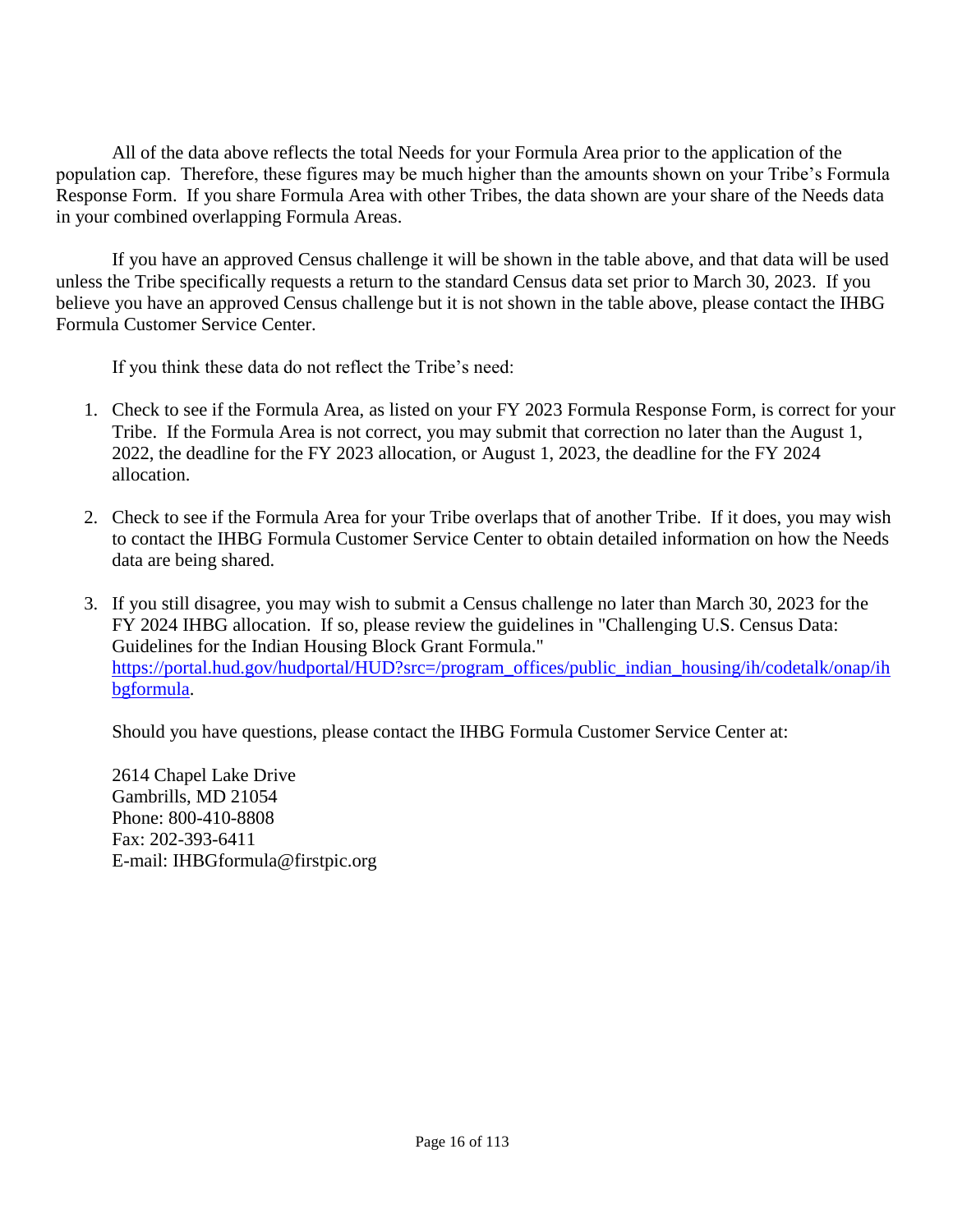Public reporting burden for the collection of information is estimated to average 30 minutes. This includes the time for collecting, reviewing, and reporting the data. The information will be used to allocate funds under the IHBG program. Response to this request for information is required in order to receive the benefits to be derived. This agency may not collect this information, and you are not required to complete this form unless it displays a currently valid OMB control number.

# **Indian Housing Block Grant Formula Data for the Arctic Slope Regional Corporation**

This document provides notice to the Tribe and/or Tribally designated housing entity (TDHE) of the data to be used in calculating its Indian Housing Block Grant (IHBG) program allocation for Fiscal Year (FY) 2023. It also provides an estimate of the Tribe's FY 2023 allocation.

Please carefully review your Tribe's data and report any changes and corrections to the IHBG Formula Customer Service Center as described below. All Tribes/TDHEs are responsible for reporting data changes and corrections. According to 24 CFR 1000.315(b), the Formula Response Form (FRF) is the only mechanism that a recipient shall use to report changes to the number of Formula Current Assisted Stock (FCAS). In addition, Tribes/TDHEs should use the FRF to report changes and corrections to the following:

- Formula Area.
- Overlapping Formula Areas.
- Tribal Enrollment and Formula Area Population Cap.

## **Submission Deadlines**

The submission must be postmarked or faxed by **August 1, 2022**, for consideration in the FY 2023 allocation. Please postmark or fax changes and corrections with appropriate supporting documentation to the IHBG Formula Customer Service Center by **August 1, 2022**, for inclusion in the FY 2023 allocation. Please note that while HUD requires requests for formula changes to be submitted by August 1<sup>st</sup>, HUD may consider subsequent requests from Tribes that have been directly affected by changes resulting from other Tribes' requests submitted prior to the August 1 deadline. Subsequent requests received in prior FYs may be carried into future FYs if processing of such requests is not finalized in the current FY. For questions regarding appropriate documentation, please contact the IHBG Formula Customer Service Center at the address listed below.

The results of any successful changes to Fair Market Rent (FMR), Total Development Cost (TDC), and the U.S. Census Bureau Population Estimates data should also be submitted by August 1, 2022. Details on the procedures to be followed if you wish to challenge these data elements are contained in the Appendices to the most recent published document "*Challenging U.S. Decennial Census Data: Guidelines for the Indian Housing Block Grant Formula.*" This document can be obtained from the IHBG Formula Customer Service Center or at: [https://portal.hud.gov/hudportal/HUD?src=/](https://portal.hud.gov/hudportal/HUD?src=/program_offices/public_indian_housing/ih/codetalk/onap/ihbgformula) 

[program\\_offices/public\\_indian\\_housing/ih/codetalk/onap/ihbgformula.](https://portal.hud.gov/hudportal/HUD?src=/program_offices/public_indian_housing/ih/codetalk/onap/ihbgformula)

The FRF also includes other data elements used to calculate the Needs component of the Formula. Tribes/TDHEs wishing to challenge these data elements should review the **Needs section** of this form. Each year, Tribes/TDHEs are reminded that March 30 is the deadline for the next FY's Census challenge. The Needs data in this document will include previously approved Census challenges, if still eligible for use in the FY 2023 allocation, as well as available Census data. If applicable, check the Needs section to verify that successful challenges have been incorporated. Needs data for FY 2024 is included in Attachment A

Previous editions are obsolete Page 17 of 113 Form HUD-4117 (7/19)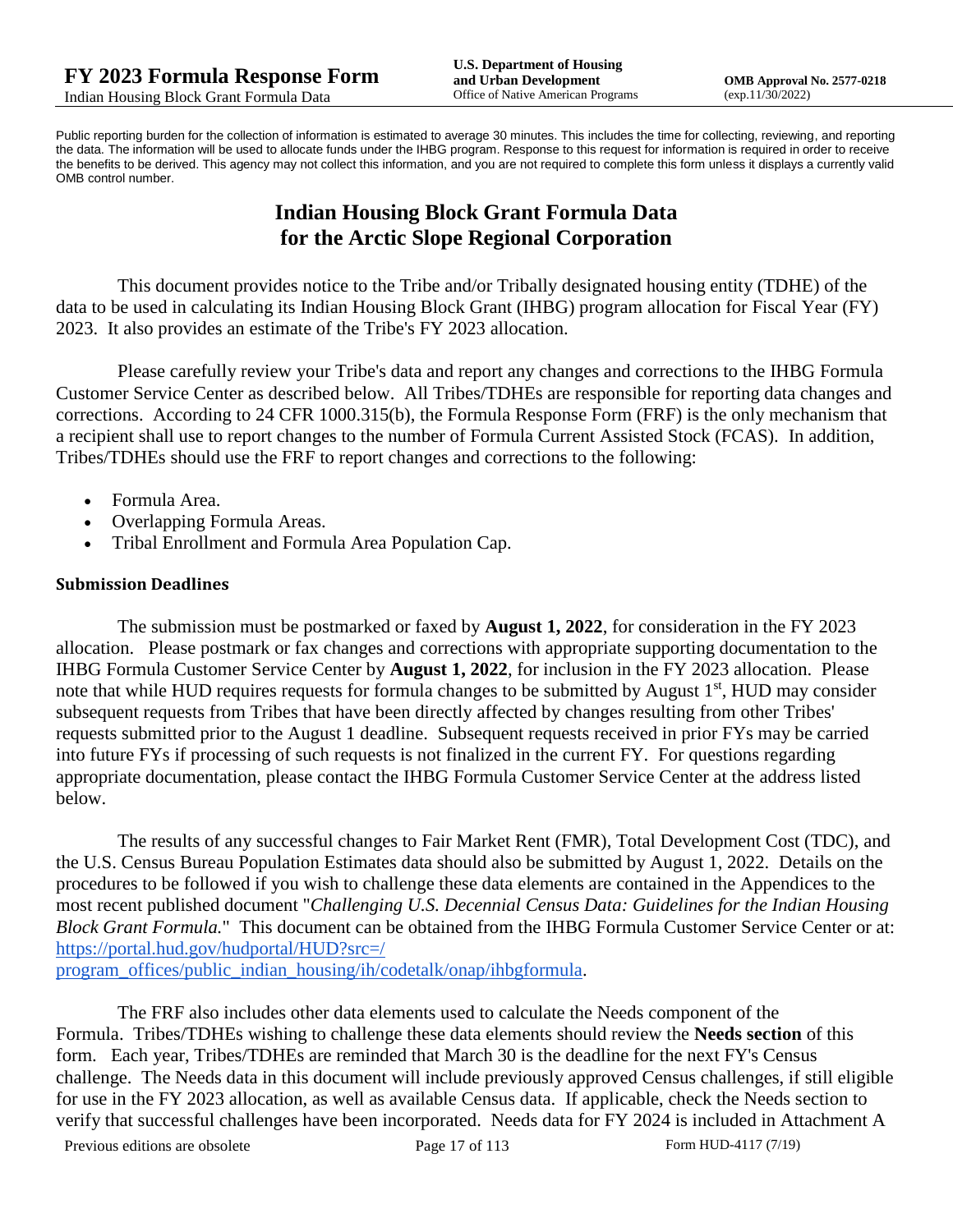of this form. Should you wish to initiate a challenge to your Needs data for FY 2024, please consult the guide, "*Challenging U.S. Decennial Census Data: Guidelines for the Indian Housing Block Grant Formula.*" The guide outlines procedures for conducting a Census challenge.

## **Failure to Report**

Please note that pursuant to §1000.315 and §1000.319, recipients are responsible for verifying and reporting changes to their FCAS on the FRF to ensure that data used for the IHBG Formula are accurate. Reporting shall be completed in accordance with requirements in subpart D and the FRF. If a recipient receives an overpayment of funds because it failed to report such changes on the FRF in a timely manner, the recipient shall be required to repay the funds within five fiscal years. HUD shall subsequently distribute the funds to all Indian Tribes in accordance with the next IHBG Formula allocation. A recipient will not be provided back funding for any units that the recipient failed to report on the FRF in a timely manner. HUD shall have three years from the date a FRF is sent out to take action against any recipient that fails to correct or make appropriate changes on that FRF. Review of FCAS will be accomplished by HUD as a component of A-133 audits, routine monitoring, FCAS target monitoring or other reviews.

The deadline for responding with changes to the data on the FRF is August 1. Any changes reported after the August 1 deadline are not timely under §1000.315 and §1000.319. Accordingly, no back funding is authorized based on changes reported after August 1; nor will untimely reported units be included in the FY 2023 allocation.

#### **Appeals Process**

Tribes/TDHEs may appeal HUD decisions regarding data used in the IHBG formula and HUD formula determinations in accordance with §1000.336(d).

#### **Technical Assistance**

Should you have questions, please contact the IHBG Formula Customer Service Center at:

2614 Chapel Lake Drive Gambrills, MD 21054 Phone: 800-410-8808 Fax: 202-393-6411 E-mail: IHBGformula@firstpic.org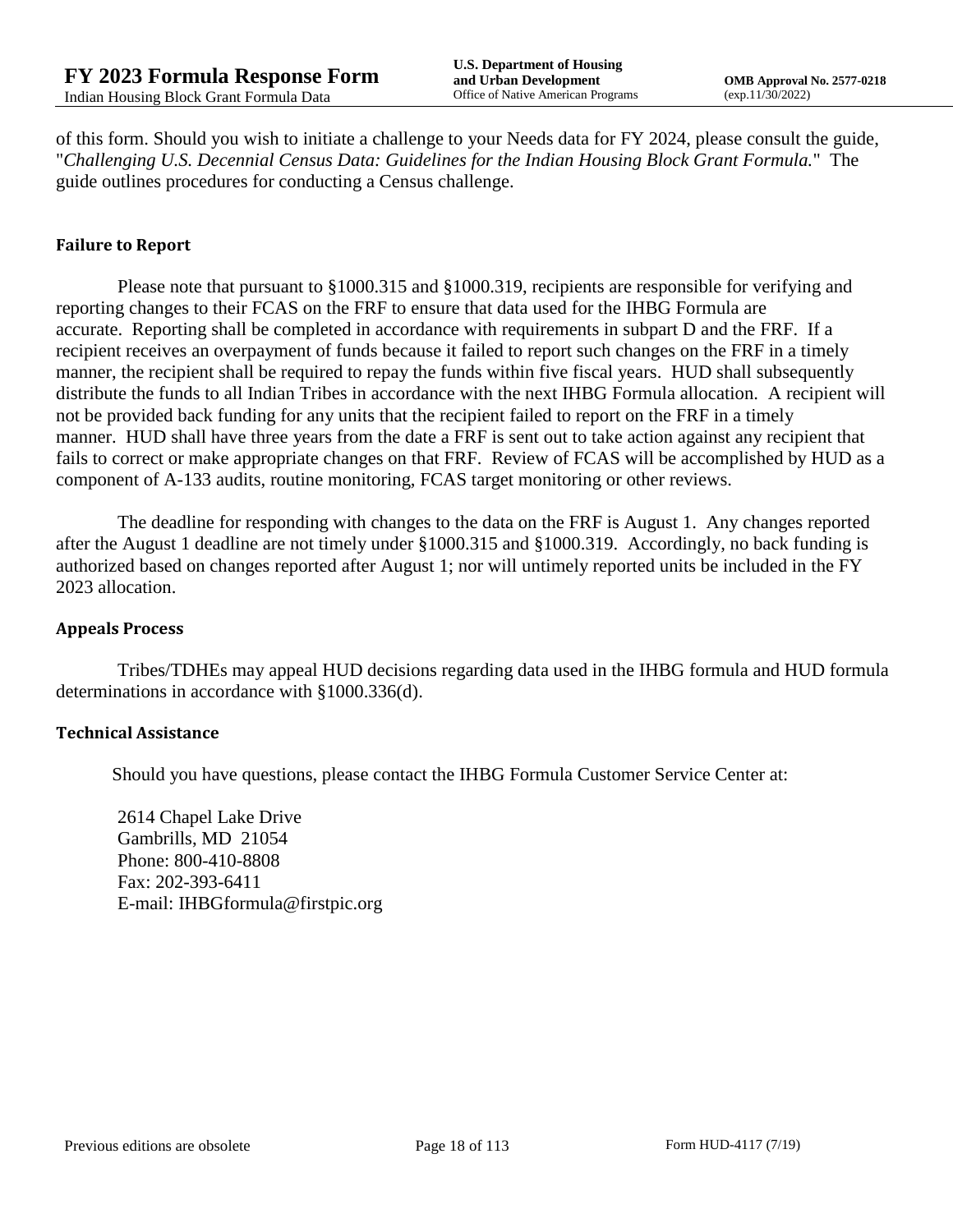# **Arctic Slope Regional Corporation Formula Current Assisted Stock Homeownership and Rental**

HUD records show your Tribe/TDHE having the following Formula Current Assisted Stock (FCAS) funded by 1937 Housing Act programs. Please compare the project numbers, number of units, type of units, and Date of Full Availability (DOFA) with your records. Then postmark or fax any changes and corrections, including updated information, to the IHBG Formula Customer Service Center by **August 1, 2022**, for inclusion in the FY 2023 allocation. **Please note:** If a unit becomes ineligible as FCAS between the date in which you report and September 30, HUD will need to recover the over-funding that the recipient received for that unit unless the recipient submits an additional Appendix A1 before September 30 that indicates the unit's eligibility status.

The unit counts reported below include:

- Low Rent, Mutual Help and Turnkey III units funded under 1937 Housing Act (i.e., units that were subject to an Annual Contributions Contract (ACC)).
- Units converted prior to October 1, 1997, as the type of unit to which it was converted.
- Units converted on or after October 1, 1997, as the type of unit funded on the latest ACC.

The unit counts reported below <u>do not</u> include:

- Units built with NAHASDA, HOME, or ICDBG funds.
- Units built with BIA, State, or tribal funds.
- Units built over the number specified in the original ACC for Projects with DOFA after October 1, 1997.
- Units not used as housing dwelling units, including units used for non-dwelling purposes and unoccupied units not being made available for occupancy.
- Units previously reported as having been conveyed, conveyance eligible (paid-off but not conveyed), or demolished.

A unit that is conveyance eligible will be removed from HUD's FCAS data when it becomes eligible for conveyance. If a legal impediment prevented the conveyance, the Tribe/TDHE needs to make reasonable efforts to overcome the legal impediment as required in §1000.318(b). When the unit is conveyed, it is up to the Tribe/TDHE to report to the IHBG Formula Customer Service Center when the unit is conveyed or when the 2-year time period is up, and to provide all necessary documentation for HUD to re-evaluate the unit to see if it remained eligible as FCAS beyond the conveyance eligibility date. If the Tribe/TDHE has demonstrated it made reasonable efforts to convey in the face of a legal impediment as required by §1000.318(b), then HUD will revise the FCAS data for the preceding years and calculate the appropriate adjustment pursuant to the formula at §1000.319. No homeownership unit will be considered FCAS 24 months after the date the unit became conveyance eligible, unless the Tribe, TDHE, or IHA provides evidence from a third party, such as a court or state or federal government agency, documenting that a legal impediment continues to prevent conveyance, and assuming that the Tribe made reasonable efforts to overcome any existing legal impediments during the preceding 24 months in accordance with §1000.318(b).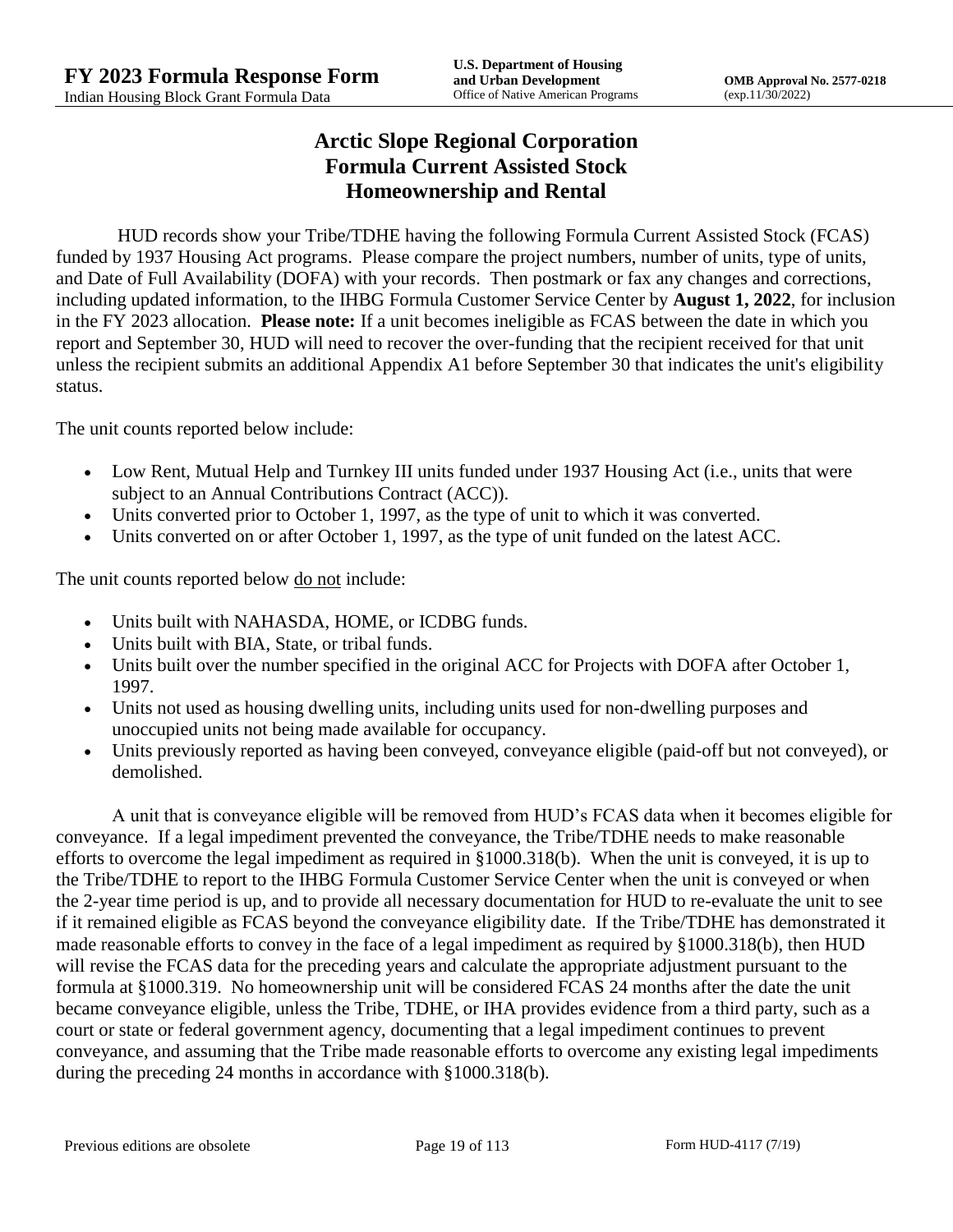Please note changes and corrections to the unit counts on the table below and also complete and submit appropriate forms as follows:

- Use **Appendix A1** to report units that are conveyance eligible or conveyed.
- Use **Appendix A2** to report changes due to DOFA of FCAS units.
- Use **Appendix A3** to report changes due to conversion of FCAS units.
- Use **Appendix A4** to report demolished and rebuilt FCAS units.
- Use **Appendix A5** to report all other FCAS changes.

**NOTE:** In accordance with Section 302(b)(1) of the *Native American Housing Assistance and Self-Determination Act (NAHASDA)*, 25 U.S.C. § 4152(b)(1), Mutual Help and Turnkey III units developed under the United States Housing Act of 1937 that are conveyed or eligible to be conveyed prior to October 1 of the calendar year immediately preceding the FY for which funds are provided cease to be eligible as FCAS beginning that FY unless the Tribe can demonstrate that the unit has not been conveyed for reasons beyond its control. By the terms of their Mutual Help and Occupancy Agreements (MHOA), such units are eligible for conveyance no later than 25 years from the inception of those agreements, which generally corresponds to the Date of Full Availability (DOFA). **Accordingly, all units in any project that reached its DOFA in FY 1997<sup>1</sup> , are presumptively no longer considered FCAS, and HUD is removing them from its FCAS data for the Tribe in the table below as indicated with a (\*).** If your Tribe believes that any of these units are still eligible for FCAS, please identify the project and unit number and provide the necessary information in accordance with the FRF as follows:

- 1. If the unit was converted to and is currently managed as a Low Rent (LR) unit, provide the information required in Appendix A3.
- 2. If there is a subsequent homebuyer, or the unit is still within the term of its lease-to-own agreement, please provide the information required in Appendix A5, including the date that the current agreement was signed and the termination date of the agreement.

<sup>1</sup>All units in projects that reached DOFA prior to FY 1997 were previously removed from FCAS on an FRF for FY 2014 or later, and are only listed on the FRF if the Tribe/TDHE submitted unit level information documenting continued eligibility. Unit eligibility will be re-challenged every three years to assure appropriate treatment.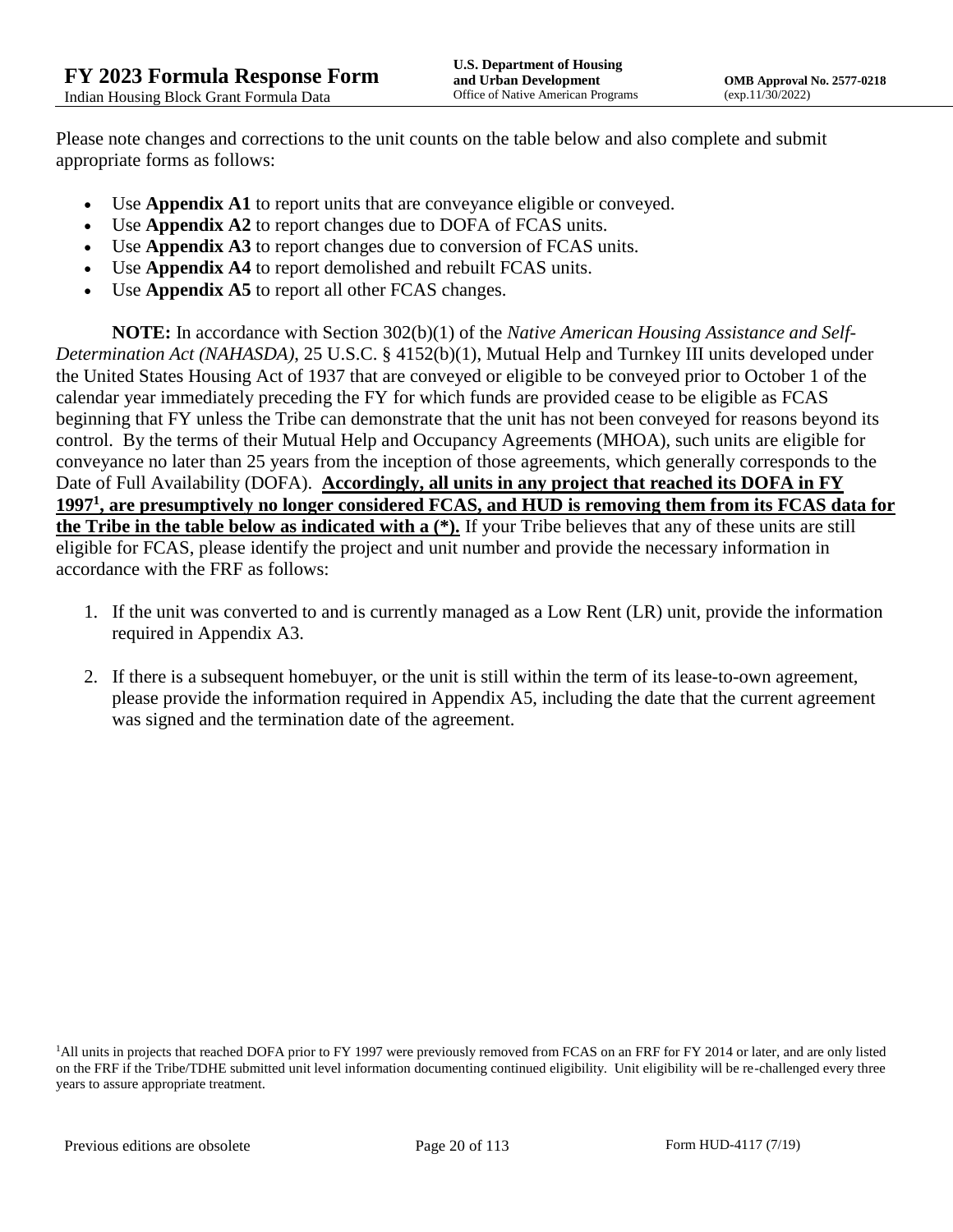Indian Housing Block Grant Formula Data

**FY 2023 Formula Response Form**<br> **FY 2023 Formula Response Form**<br> **Indian Housing Block Grant Formula Data**<br> **Office of Native American Programs** 

**OMB Approval No. 2577-0218**<br>(exp.11/30/2022)

| Project       | <b>Low Rent</b> | <b>Mutual Help</b> | <b>TurnKey III</b> | In                 | <b>DOFA</b> |
|---------------|-----------------|--------------------|--------------------|--------------------|-------------|
| <b>Number</b> |                 |                    |                    | <b>Development</b> |             |
| AK06B005001   | 71              | $\Omega$           | $\Omega$           | 0                  | 2/1/1978    |
| AK94B005037*  | 0               | $\overline{0}$     | 0                  |                    | 7/31/1997   |
| AK94B005038   | 0               | 12                 | $\theta$           | ◠                  | 3/31/1999   |
| AK94B005039   | 19              | $\overline{0}$     | $\Omega$           |                    | 1/31/2000   |
| AK94B005040   | 17              | $\overline{0}$     | 0                  | 0                  | 1/31/2000   |
| AK94B005041   | 0               | 15                 | 0                  | 0                  | 3/31/1999   |
| AK94B005042   |                 | $\overline{2}$     | $\Omega$           |                    | 12/31/2002  |
| AK94B005042   | 0               | 3                  | $\Omega$           | 0                  | 12/31/2002  |
| AK94B005042   |                 | $\overline{2}$     | 0                  | 0                  | 12/31/2002  |
| AK94B005042   | 0               | 3                  | 0                  | 0                  | 12/31/2002  |
| AK94B005042   |                 | $\overline{2}$     | $\theta$           | 0                  | 12/31/2002  |
| AK94B005042   | 0               | $\overline{2}$     | $\theta$           | 0                  | 12/31/2002  |
| AK94B005042   |                 | $\overline{c}$     |                    |                    | 12/31/2002  |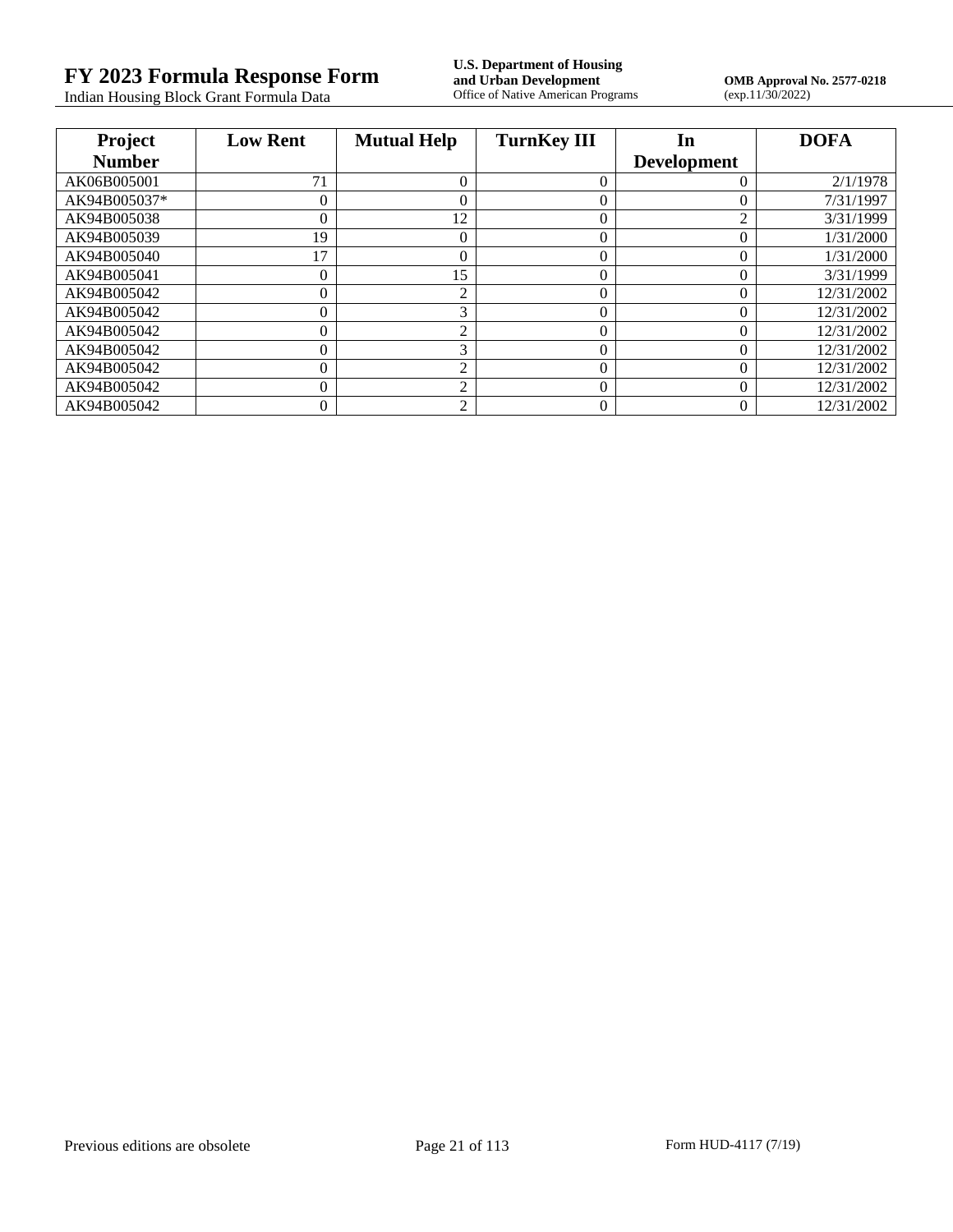# **Arctic Slope Regional Corporation Formula Current Assisted Stock Section 8**

Under the IHBG Formula, your Tribe's FCAS count includes the following Section 8 units:

## **Number of units: 0**

By regulation, Section 8 units are counted under the IHBG formula after their contracts expire only if the Tribe/TDHE continues to manage the assistance in a manner similar to the Section 8 program.

If you no longer provide or operate an equivalent number of Section 8, please make corrections to the total above and on the table below.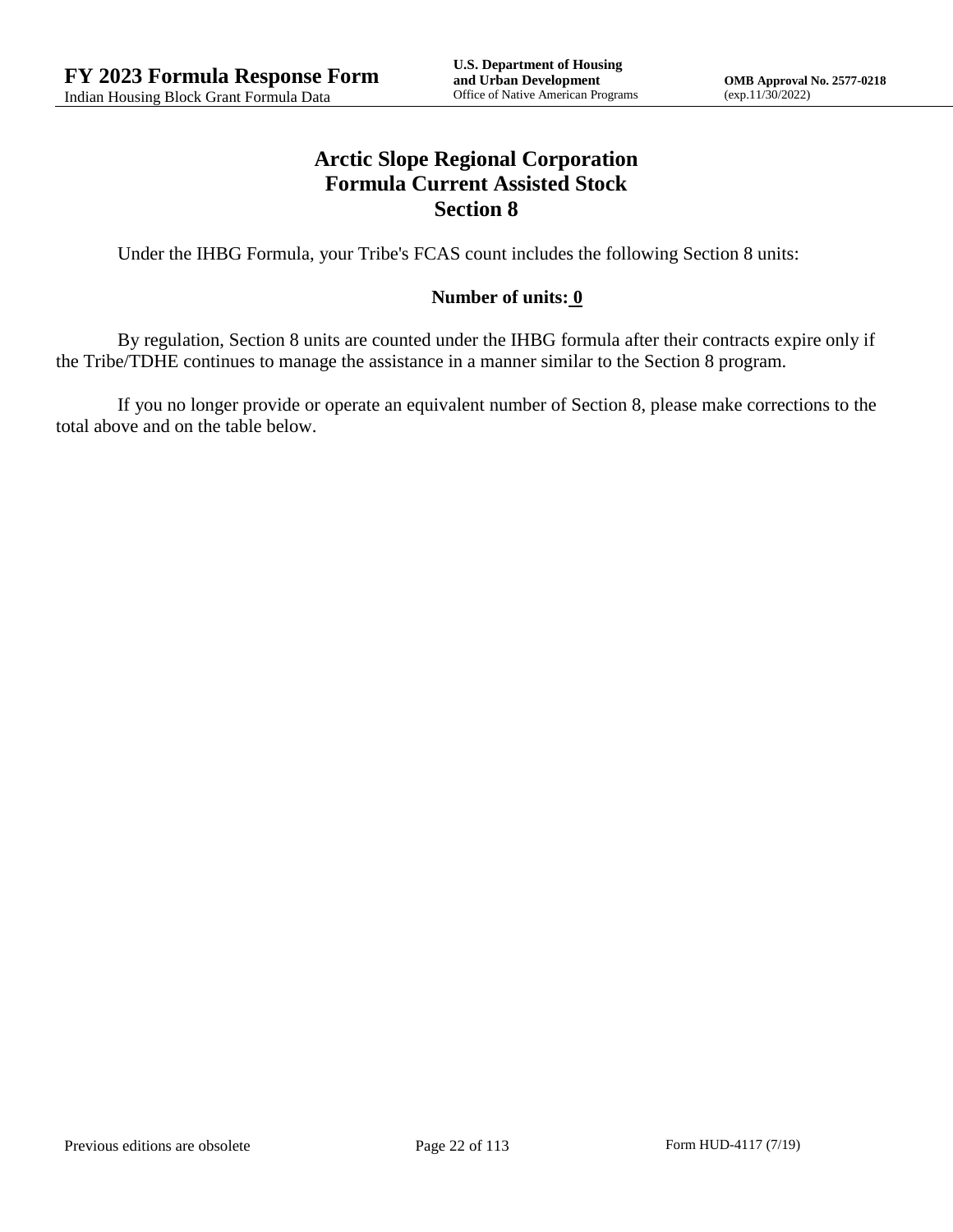## **Arctic Slope Regional Corporation**

## **Adjustment Factors**

#### **Inflation Rate Factor**

Inflation rate is adjusted annually and is a national figure used to adjust the amount of subsidy for FCAS.

#### **1.91%**

#### **Local Area Cost Adjustments**

Allowable Expense Level (AEL), Fair Market Rent (FMR), and Total Development Cost (TDC) are used to adjust the amount of subsidy for FCAS to reflect local conditions. TDC is also used to adjust the Needs component to reflect local costs.

| Annual Expense Level (AEL):   | \$924     |
|-------------------------------|-----------|
| Fair Market Rent (FMR):       | \$1,611   |
| Total Development Cost (TDC): | \$776,034 |

In accordance with §1000.336(a)(7)(b), AEL cannot be challenged. However instructions for challenging the FMR and TDC are provided in the document "*Challenging U.S. Decennial Census Data: Guidelines for the Indian Housing Block Grant Formula*" available through the IHBG Formula Customer Service Center. Tribes successfully challenging FMR and TDC data elements must submit the revised figures to the IHBG Formula Customer Service Center by August 1, 2022. Please note that while HUD requires requests for formula changes to be submitted by August 1<sup>st</sup>, HUD may consider subsequent requests from Tribes that have been directly affected by changes resulting from other Tribes' requests submitted prior to the August 1 deadline. Subsequent requests received in prior FYs may be carried into future FYs if processing of such requests is not finalized in the current FY.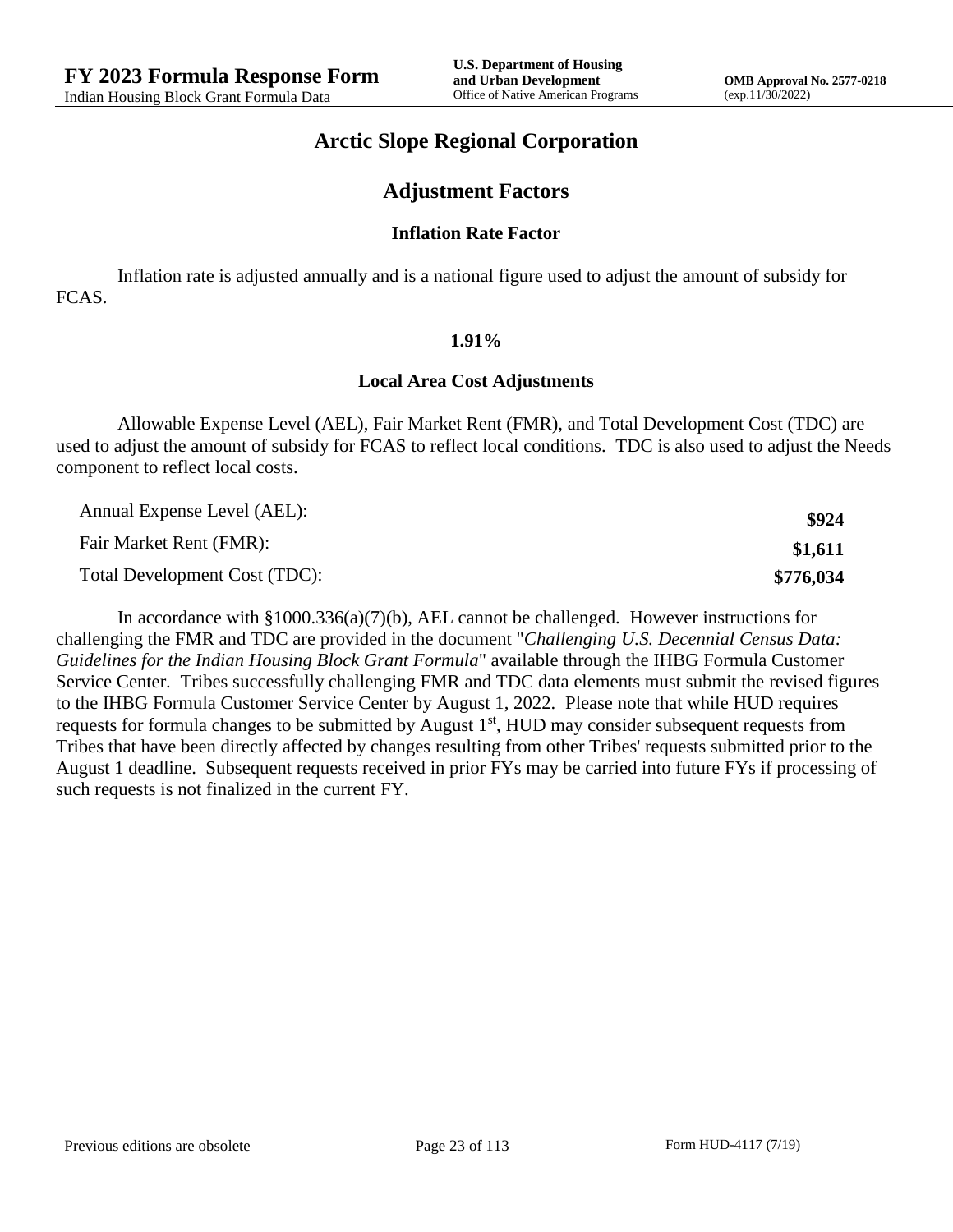# **Arctic Slope Regional Corporation Formula Area**

In accordance with §1000.302 Formula Area (1)…."Formula Areas are:"

- 1. Reservations for federally recognized Indian Tribes, as defined by the U.S. Census;
- 2. Trust lands;
- 3. Department of the Interior Near-Reservation Service Areas;
- 4. Former Indian Reservation Areas in Oklahoma Indian Areas, as defined by the U.S. Census as Oklahoma Tribal Statistical Areas (OTSAs);
- 5. Congressionally Mandated Service Areas;
- 6. State Tribal Areas as defined by the U.S. Census as State Designated American Indian Statistical Areas (SDAISAs);
- 7. Tribal Designated Statistical Areas (TDSAs);
- 8. California Tribal Jurisdictional Areas established or reestablished by Federal court judgment; and
- 9. Alaska formula areas described in §1000.302 Formula area (4).

Formula areas may include additional geographic units if the Tribe demonstrates that it is providing substantial housing services in accord with §1000.302 Formula area (2) & (3) and §1000.302 substantial housing services.

The geographic areas currently contained in your Formula Area are listed below.

| <b>Formula Area</b>                                                  | <b>Estimated Change in American Indian and Alaska</b><br><b>Native (AIAN) population since 2010 Census</b> |
|----------------------------------------------------------------------|------------------------------------------------------------------------------------------------------------|
| Balance - Arctic Slope Alaska Native Regional Corporation.<br>Alaska | .89%                                                                                                       |

A "+" next to a geographic area listed above indicates that the area overlaps with other Tribe(s). For overlapping areas, be sure to review the information in the next section, "Overlapping Formula Areas." Balance of county refers to any land in a county outside reservations or trust lands.

If any of these areas do not meet the above criteria or are not covered under §1000.302 Formula area (2), please make changes and corrections in Appendices B1 and B2.

If you wish to request other geographic areas beyond those identified above to be added to your Tribe's Formula Area, please complete the Formula Area table in **Appendices B1 and/or B2.** HUD will review this submission based on §1000.302 Formula area (2)  $\&$  (3) and §1000.302 substantial housing services and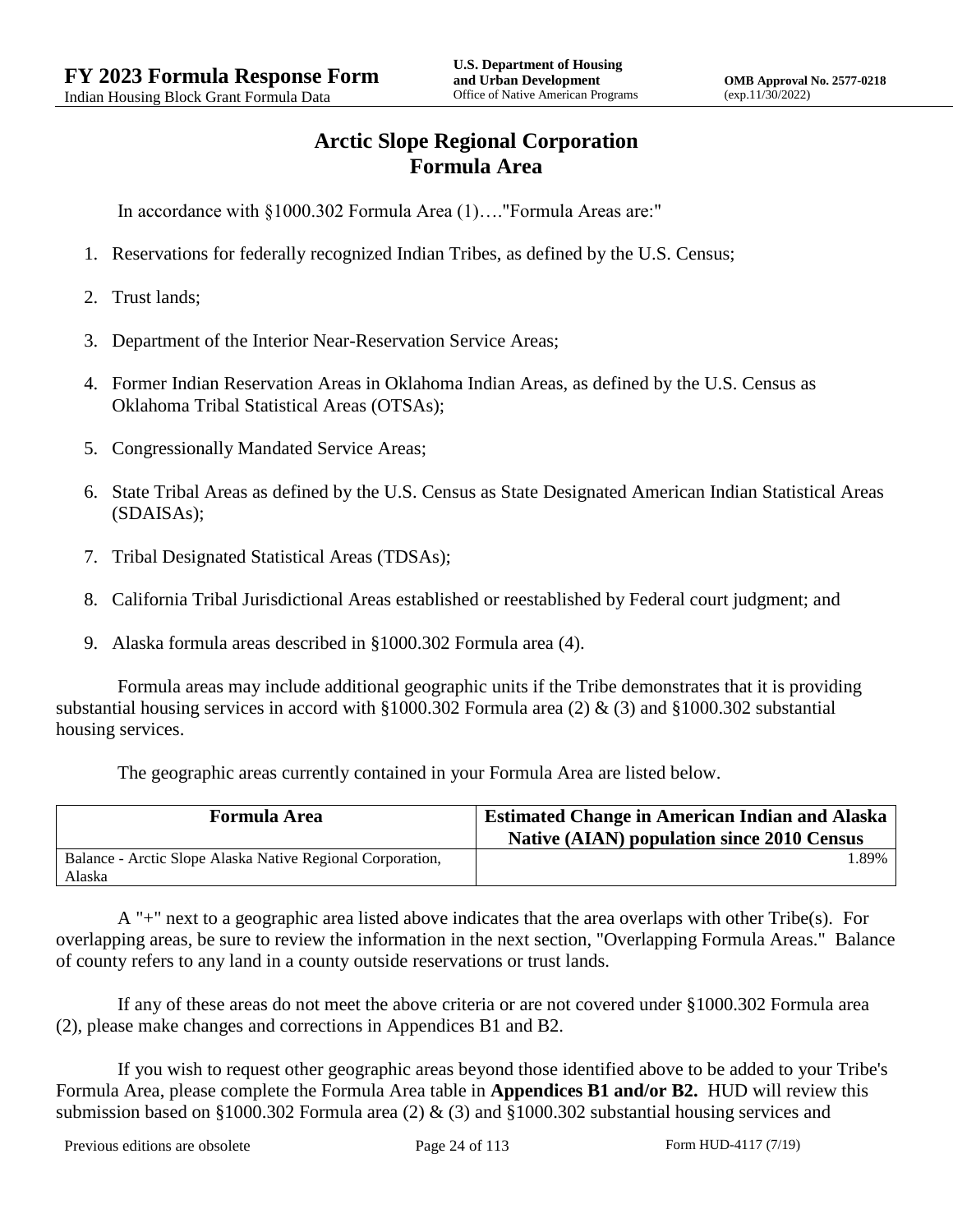determine whether or not to include these areas. HUD will make its judgment using as its guide whether this addition is fair and equitable for all Tribes receiving a formula allocation. Please note that if Formula Area expansions are approved based on substantial housing services, Tribes must continue to provide investment levels consistent with the definition of substantial housing services in accordance with §1000.302 substantial housing services (2).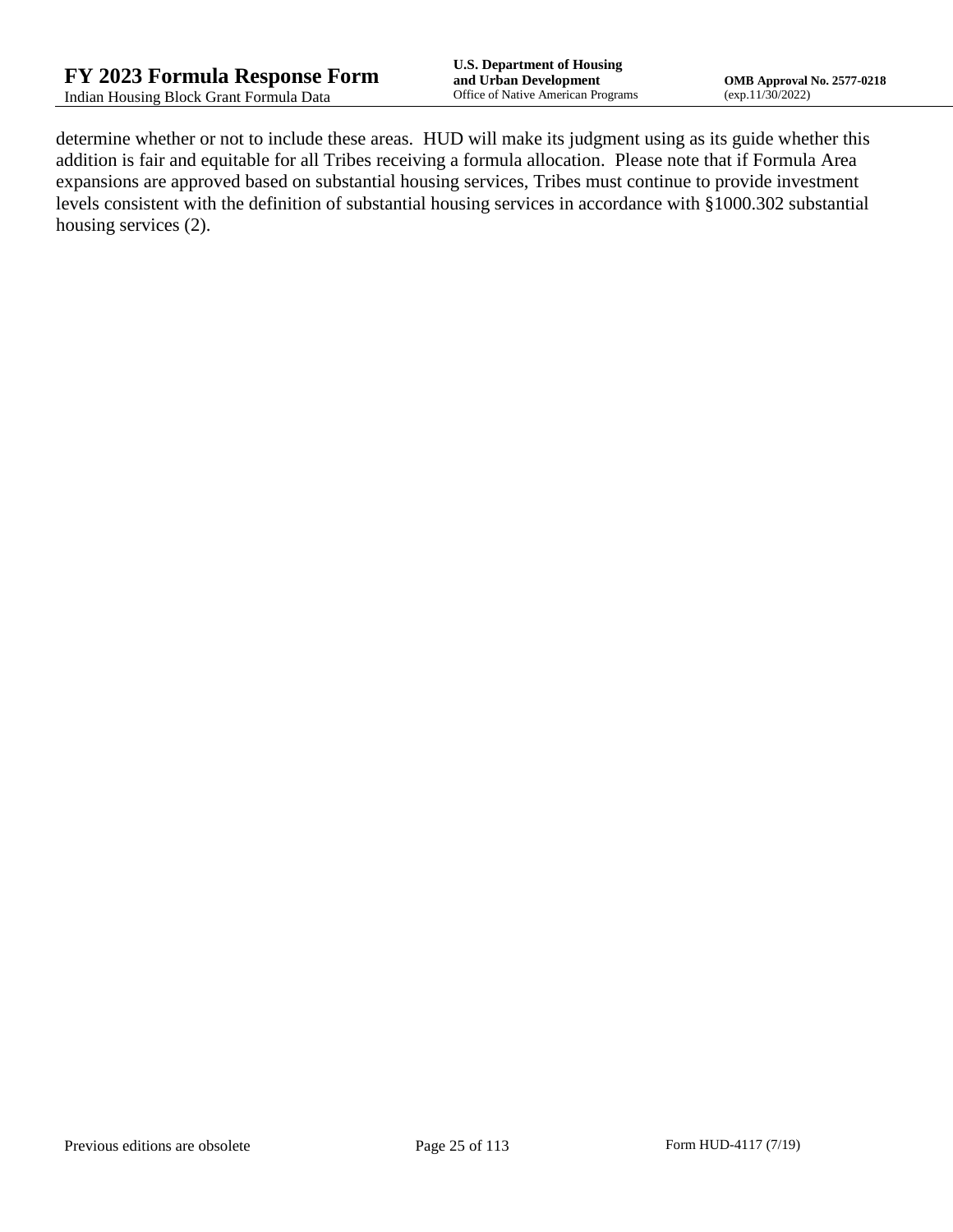# **Arctic Slope Regional Corporation Overlapping Formula Areas**

## **Only for Tribes with a "+" next to the geographic area (see previous section on Formula Area)**

In cases where Tribes are overlapped, Needs data (population and household) for the entire Formula Area of all Tribes involved in the overlap are shared. If your Formula Area is overlapped, you are likely receiving a share of the Needs data for areas beyond those listed as being part of your Tribe's Formula Area.

Currently, your Tribe is sharing Needs data as a result of overlapping Formula Areas with the following Tribes:

## **None**

HUD uses Bureau of Indian Affairs (BIA) estimates for Total Resident Service Area Indian Population (TRSAIP) to proportionately allocate Needs data to the affected Tribes.

## **The TRSAIP being used for your Tribe is: 123**

If you wish to correct your Tribe's TRSAIP, please contact your BIA Area Office. HUD will only accept written correspondence from the BIA to correct TRSAIP figures (see Appendix D to the document "*Challenging U.S. Decennial Census Data: Guidelines for the Indian Housing Block Grant Formula*" available through the IHBG Formula Customer Service Center).

HUD recognizes that Tribes may be able to provide better data for overlapping areas. Therefore, HUD is requesting that each Tribe provide its Tribal Enrollment within each of the geographic areas described in the preceding section as overlapping.

If all Tribes in an overlapping area submit corrected information to HUD, HUD will then use this information to divide the funds for the affected area. Otherwise, HUD will continue to use the BIA TRSAIP estimates to make the allocations. On the form in Appendix C, list the overlapping geographic area (indicated earlier under the Formula Area section by a "+" next to the geographic area) and your Tribe's enrollment in the area.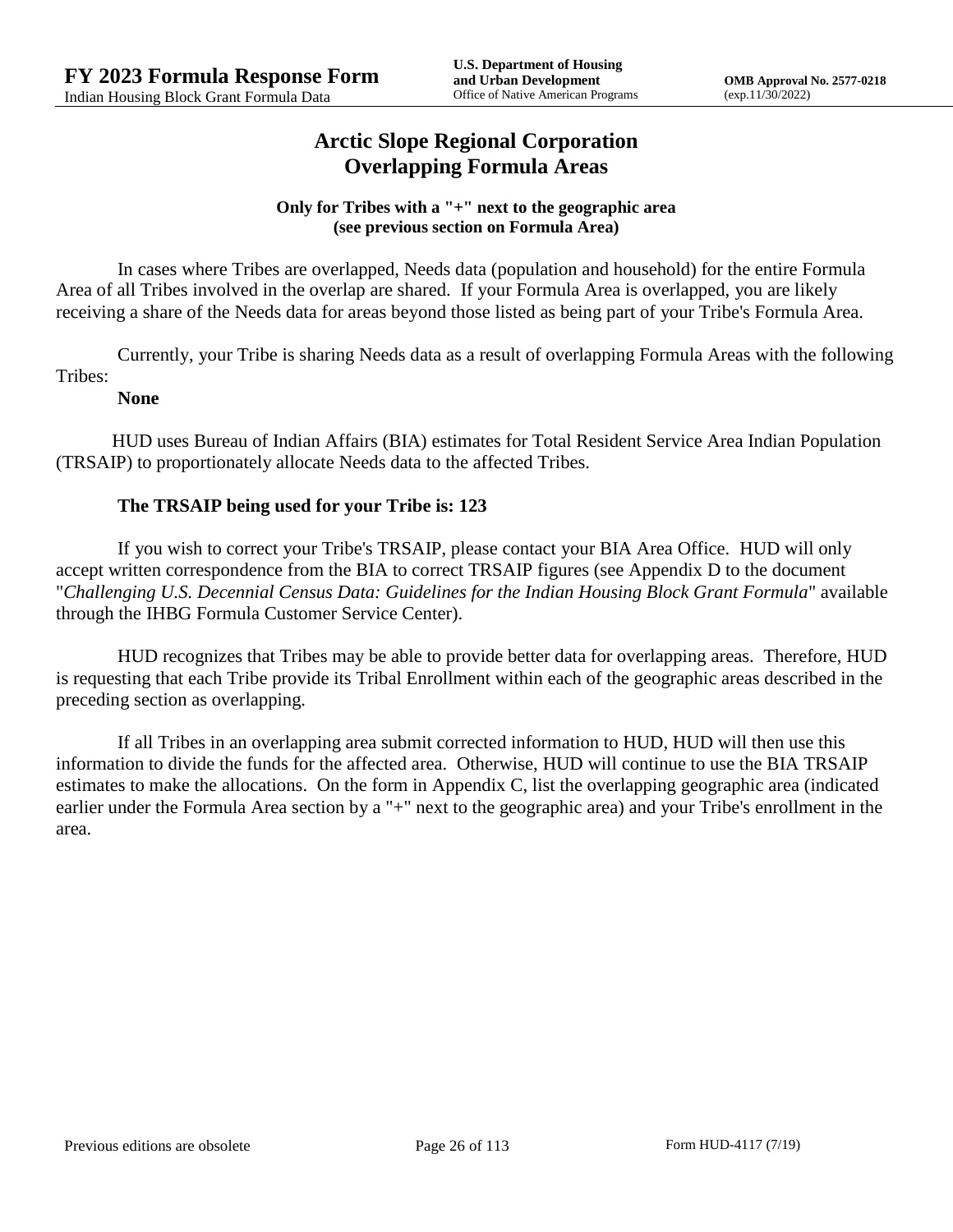## **Arctic Slope Regional Corporation Tribal Enrollment & Formula Area Population Cap**

In accordance with §1000.302 (5), Tribal Enrollment is used to cap AIAN persons in calculating Needs data. A cap is placed at twice Tribal Enrollment. If there is a "\*" next to "AIAN persons" in the Needs section, your Tribe's data have been "capped."

## **The enrollment being used for your Tribe (or Alaska Village or Corporation) is: 7,200**

If your Tribe's enrollment is different than what is listed above, please follow the instructions in Appendix D for correcting your Tribe's enrollment.

If a cap has been applied to your Tribe and you are providing housing services to more than twice as many AIAN members of other Tribes as members of your own Tribe, please follow the instructions in Appendix D for correcting your Tribe's Population Cap.

Please note that Formula Area Population Cap Adjustments must be submitted on an annual basis to the IHBG Formula Customer Service Center for approval. The requests must be postmarked or faxed by August 1 of this year.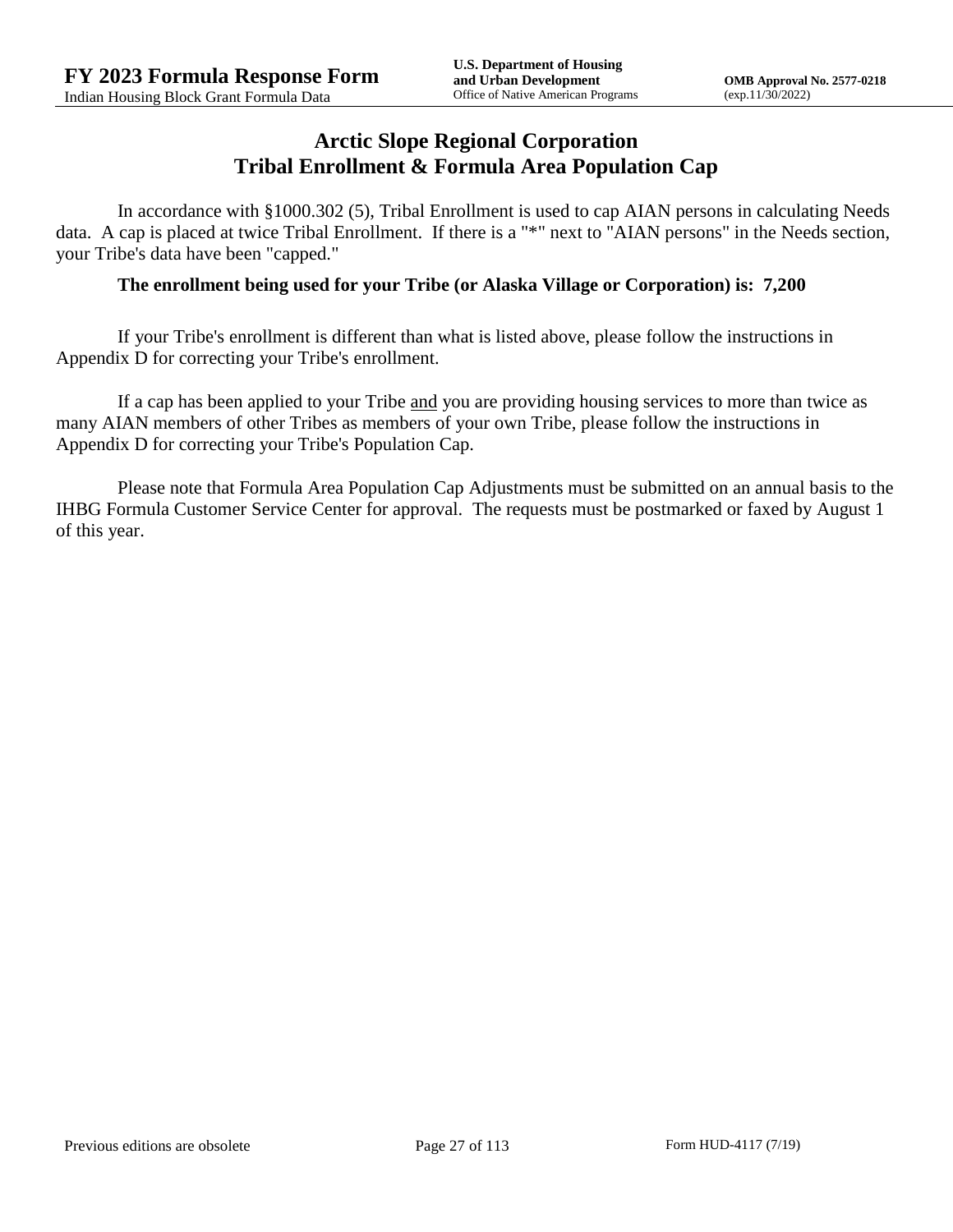# **Arctic Slope Regional Corporation Needs Data**

Listed below are the data currently being used to calculate the Needs component of your Tribe's allocation based on your Tribe's "Formula Area" (see Formula Area section of this document).

The data used are from a special tabulation. This tabulation:

- Counts individuals reported as AIAN. The AIAN person count variable comes from the Decennial Census and is aged using Census population estimates. For the FY 2010 Decennial Census, data for reservations, trust lands, and remote Alaska will receive an undercount adjustment of 4.88%. For all other Needs variables, in FY 2023 HUD will use the 5-year rolling average from 2014 to 2018 ACS data. The ACS data will be updated every year. Therefore, in FY 2024, the ACS data will be from 2015 to 2019. These data sources apply unless Tribes have approved Census Challenges in place. **No, your Tribe does not have an approved Census Challenge.**
- The FY 2023 estimate is calculated with the Needs component based on single race (AIAN alone) Census data and multi-race (AIAN alone and in combination with other race(s)) Census data. The amount of the allocation for each Indian Tribe was determined to be the greater of the two resulting allocation amounts.

The growth adjustment factor and the undercount adjustments used for your Formula Area are listed next to each Formula Area in the table listing your Tribe's Formula Area.

After adjusting for population growth and undercount, sharing of Needs data among Tribes in cases of overlapping Formula Areas and application of the Population Cap (see note below), your Tribe's Needs component is based on **single-race data**. The Needs data are:

| AIAN persons:                                                               | 218            |
|-----------------------------------------------------------------------------|----------------|
| AIAN households with annual income less than 30% of median income:          | $\overline{4}$ |
| AIAN households with annual income between 30% and 50% of median income:    | 4              |
| AIAN households with annual income between 50% and 80% of median income:    | 6              |
| AIAN households which are overcrowded or without kitchen or plumbing:       | $\left($       |
| AIAN households with housing cost burden greater than 50% of annual income: | $\left($       |
| Housing Shortage (number of low-income AIAN households less total number    | 14             |
| of NAHASDA and Current Assisted Stock):                                     |                |

Note: If there is a "\*" next to "AIAN persons" above, the Tribe's data have been "capped." This occurs when the AIAN population in the Tribe's Formula Area is greater than twice its total Tribal Enrollment.

If you think these data do not reflect your Needs:

 Check to see if the Formula Area, as listed previously, is correct for your Tribe. If the Formula Area is not correct, submit that correction.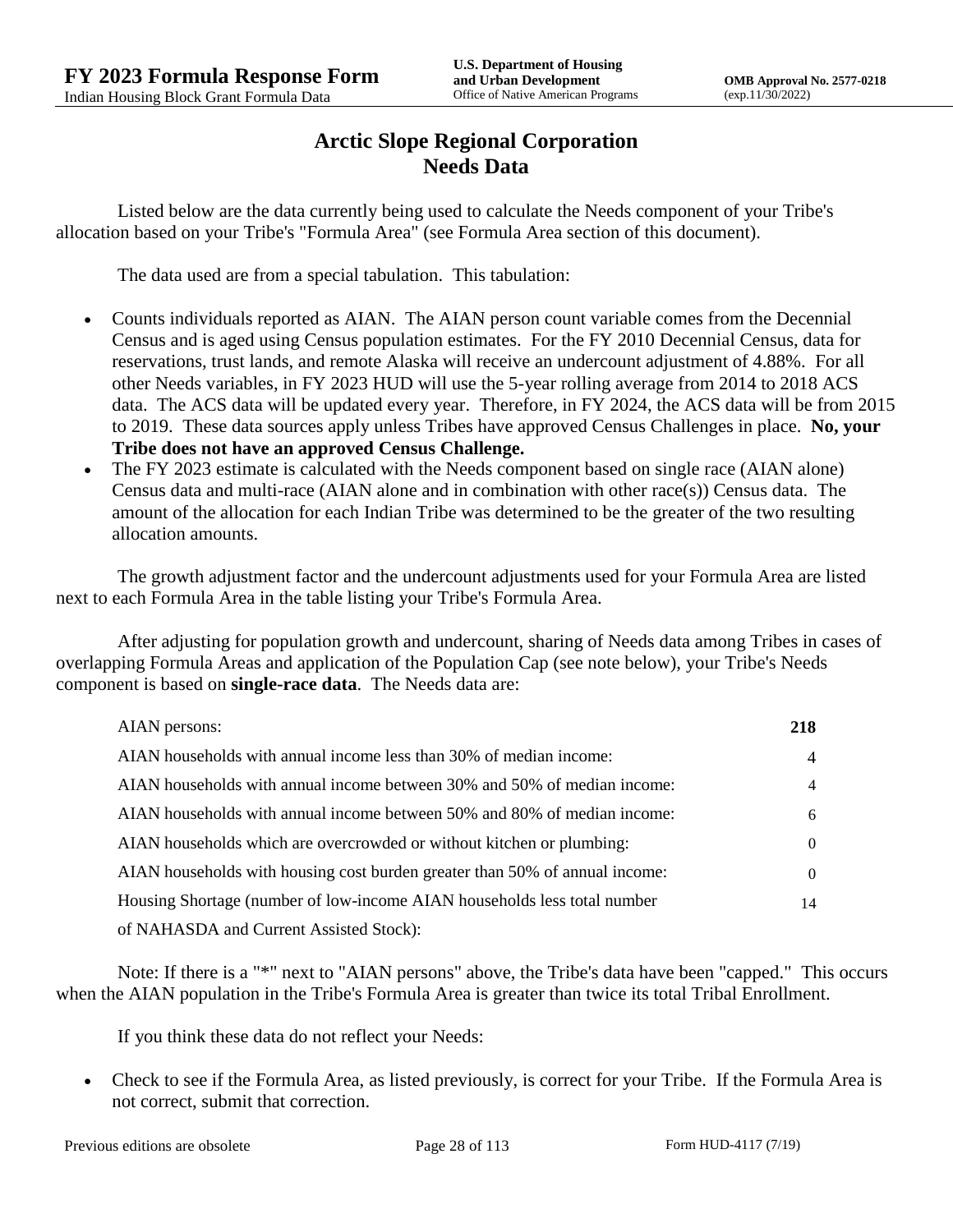- Check to see if the Formula Area for your Tribe overlaps that of another Tribe. If it does, you may wish to contact the IHBG Formula Customer Service Center to obtain detailed information on how the Needs data are being shared.
- If you still disagree, you may wish to submit a Census challenge. To determine if submitting a Census challenge would be appropriate for your Tribe, please review the *FY 2023 Needs Data* above and the FY *2024 Needs Data* on Attachment A for a full presentation on the Needs data available for your Tribe, 3and then read the document "*Challenging U.S. Decennial Census Data: Guidelines for the Indian Housing Block Grant Formula*" at: https://portal.hud.gov/hudportal/HUD?src=/program\_offices/ [public\\_indian\\_housing/ih/codetalk/onap/ihbgformula.](https://portal.hud.gov/hudportal/HUD?src=/program_offices/public_indian_housing/ih/codetalk/onap/ihbgformula)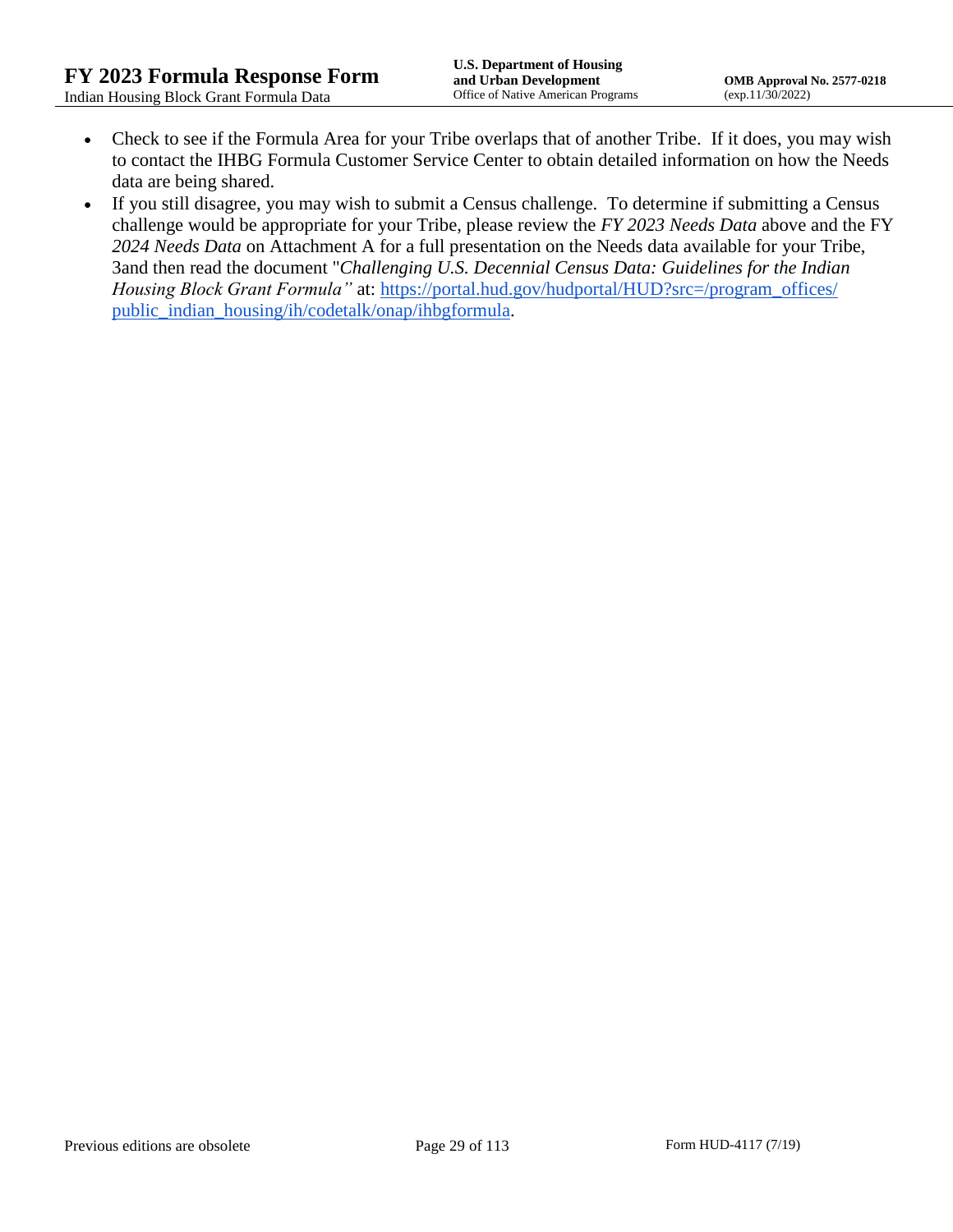## **Arctic Slope Regional Corporation Preliminary Allocation Amount**

#### *(Based on an estimated \$772,000,000 appropriation)*

This is only a preliminary estimate to be used for planning purposes based on an estimated \$772,000,000 appropriation for the IHBG program. It will change based on corrections to the data used for all Tribes (any change in one Tribe's data affects the allocation for all Tribes) and/or actual FY 2023 appropriations.

| FCAS Component <sup>2</sup> :                                                                               | \$2,889,284      |
|-------------------------------------------------------------------------------------------------------------|------------------|
| Needs Component <sup>3</sup> :                                                                              | \$31,779         |
| §1000.331 Phase Down Adjustments to<br>Moderate Impact of Introduction of New Data<br>Source <sup>4</sup> : | -\$569           |
| §1000.340 (b) Adjustments to achieve FY<br>1996 Base Year Amount <sup>5</sup> :                             | $-$17,240$       |
| <b>Preliminary Current Year Allocation</b><br><b>Estimate:</b>                                              | \$2,903,255      |
| Adjustments for over- or under-funding in<br>prior years <sup>6</sup> :                                     | \$0              |
| <b>Initial Allocation Estimate:</b>                                                                         | \$2,903,255      |
| §1000.342 Undisbursed Funds Adjustment <sup>7</sup> :                                                       | To be Determined |
| §1000.329 Minimum Allocation Adjustment <sup>8</sup> :                                                      | To be Determined |
| <b>FY 2023 Final Allocation Estimate:</b>                                                                   | \$2,903,255      |

2 If an "M" appears following the FCAS component, it means that the modernization subsidy on which FCAS was based was calculated using the alternative definition in §1000.316(b)(2), which states that "for Indian Tribes with an Indian Housing Authority (IHA) that owned or operated fewer than 250 public housing units on October 1, 1997, the modernization allocation equals the amount of funds received under the assistance program authorized by Section 14 of the 1937 Act (not including funds provided as emergency assistance) for FYs 1992 through 1997." If an "A" appears, it means that your Tribe had an IHA that owned or operated fewer than 250 public housing units on October 1, 1997, but was entitled to a larger modernization amount using the original method of calculation (§1000.316(b)(1)) and your allocation was adjusted to take this into account, as called for in  $\S1000.340(a)$ . If no "M" or "A" appears, the modernization subsidy was calculated using the original method described in §1000.316(b)(1).

 $3$ The Needs component includes adjustments needed to achieve minimum funding as called for in §1000.328. The minimum allocation in any FY to an Indian Tribe under the Needs component of the IHBG Formula shall equal 0.007826% of the available appropriations for that FY after set asides. In this allocation, the minimum Needs allocation is \$60,417. To be eligible for the minimum allocation, an Indian Tribe must receive less than \$200,000 under the FCAS component of the IHBG Formula for the FY, and must demonstrate the presence of any households at or below 80 percent of median income.

4 In accordance with §1000.331, to minimize the impact of funding changes based on the introduction of a new data source, if, solely as a direct result of the introduction of a new data source, an Indian Tribe's allocation under the Needs component of the formula is less than 90 percent of the amount it received under the Needs component in the immediate previous FY, the Indian Tribe's Needs allocation shall be adjusted to 90% of the previous year's Needs allocation.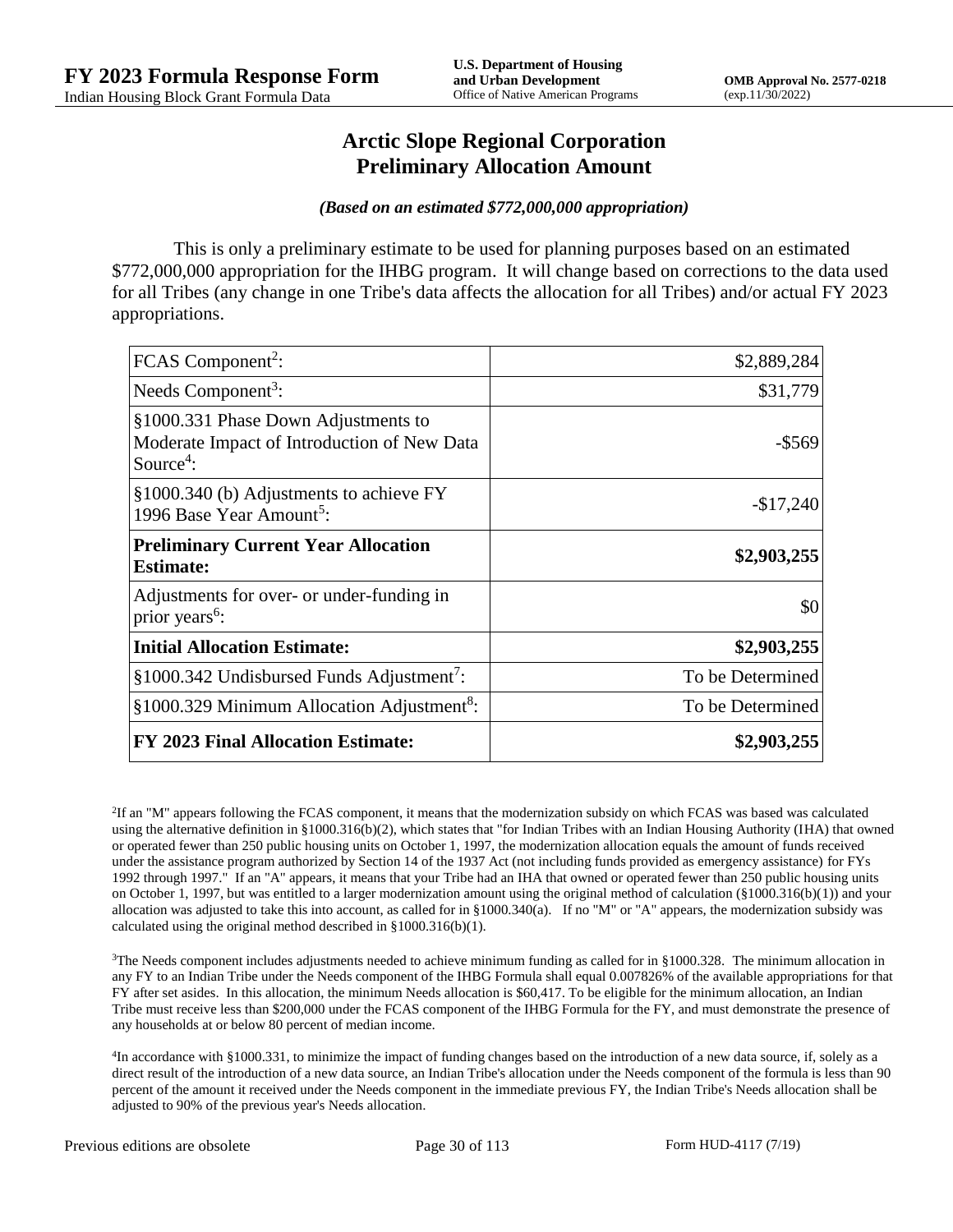<sup>5</sup> According to §1000.340, if a Tribe is allocated less funding under the formula than an IHA received on its behalf in FY 1996 for operating subsidy and modernization, its allocation is increased to the amount received in FY 1996 for operating subsidy and modernization.

<sup>6</sup> Adjustments refer to corrections made to prior year formula allocations. Most are repayment agreements with HUD, usually for overfunding received by the Tribe in prior years due to late reporting of paid-off and conveyed FCAS. Funds recovered through repayments are reallocated among all Tribes in the following FY through the formula. Adjustments are also occasionally made as a result of HUD errors in entering Tribes' information or in calculating formula allocations.

 $^7$  In accordance with §1000.342, Tribes with an initial allocation amount of \$5 million or greater may be subject to a reduction depending on the amount they have in HUD's Line of Credit Control System (LOCCS) on the first day of FY 2023. The amount of the reduction would be redistributed among other Tribes in proportion to their Needs calculation.

<sup>8</sup> In accordance with §1000.329, if carryover funds are available in any given year, HUD will hold the lesser amount of \$3 million or available carryover funds for additional allocations to Tribes with allocations less than 0.011547 percent of that year's appropriation. If the set-aside carryover funds are insufficient to fund all eligible Tribes at 0.011547 percent of that year's appropriations, the minimum total allocation shall be reduced to an amount which can be fully funded with carryover funds.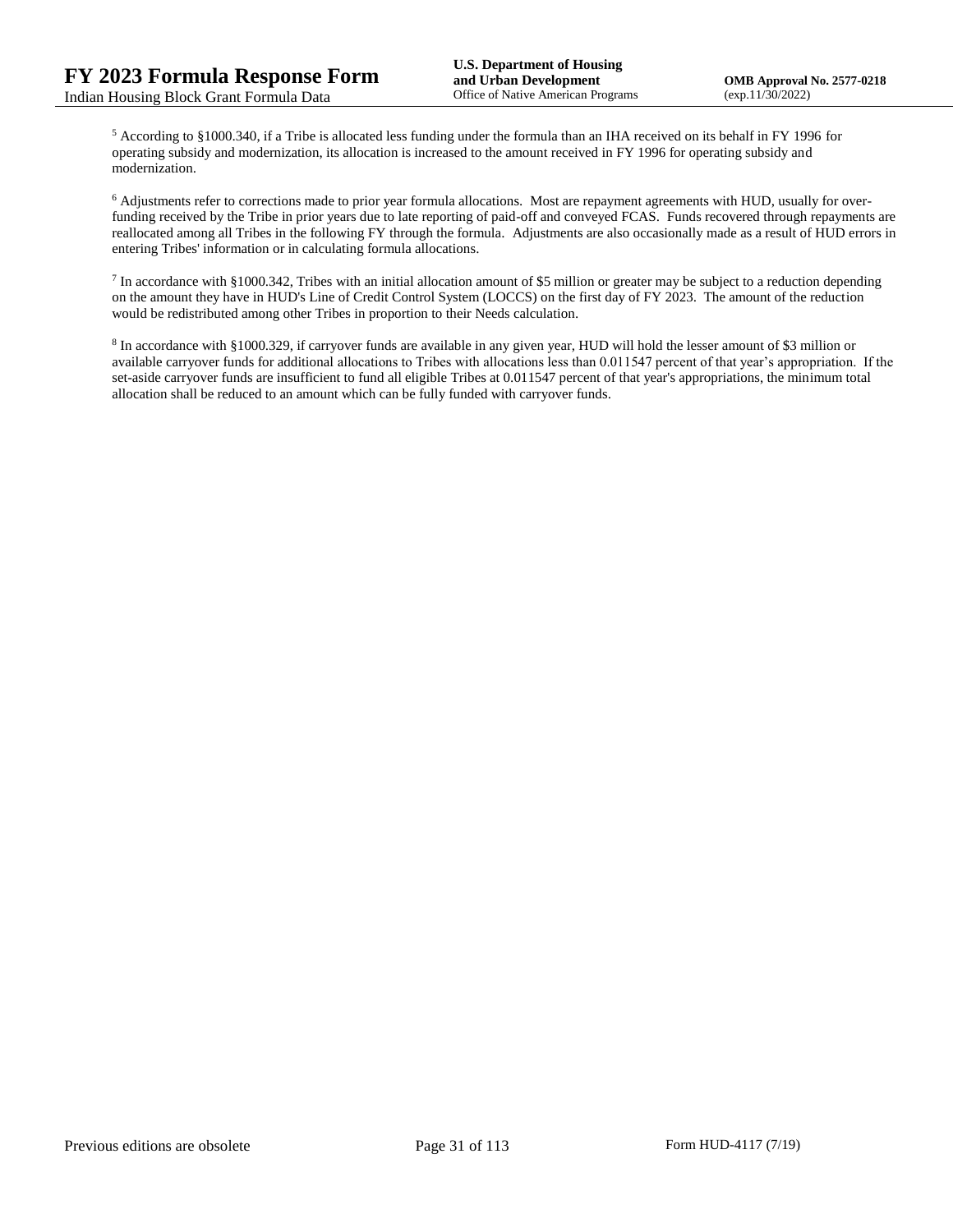# **Attachment A: FY 2024 Indian Housing Block Grant (IHBG) Needs Data**

The Needs data which will be used to estimate your Fiscal Year (FY) 2024 Indian Housing Block Grant (IHBG) formula allocation are shown below:

| <b>Need Variable</b>   | <b>Adjusted 2010 Decennial</b>   |                | <b>Tribe Submitted</b>  |            |
|------------------------|----------------------------------|----------------|-------------------------|------------|
|                        | <b>Census and 2015 to 2019</b>   |                | <b>Census Challenge</b> |            |
|                        | <b>American Community Survey</b> |                | (if applicable)         |            |
|                        | <b>Single Race</b>               | Multi Race     | Single Race             | Multi Race |
| American Indian and    | 218                              | 237            |                         |            |
| Alaska Native (AIAN)   |                                  |                |                         |            |
| persons*               |                                  |                |                         |            |
| <b>AIAN</b> households | 3                                | $\overline{0}$ |                         |            |
| with annual income     |                                  |                |                         |            |
| less than 30% of       |                                  |                |                         |            |
| median income          |                                  |                |                         |            |
| <b>AIAN</b> households | 3                                | $\overline{0}$ |                         |            |
| with annual income     |                                  |                |                         |            |
| between 30% and        |                                  |                |                         |            |
| 50% of median          |                                  |                |                         |            |
| income                 |                                  |                |                         |            |
| <b>AIAN</b> households | $\overline{0}$                   | $\theta$       |                         |            |
| with annual income     |                                  |                |                         |            |
| between 50% and        |                                  |                |                         |            |
| 80% of median          |                                  |                |                         |            |
| income                 |                                  |                |                         |            |
| <b>AIAN</b> households | $\theta$                         | $\Omega$       |                         |            |
| which are              |                                  |                |                         |            |
| overcrowded or         |                                  |                |                         |            |
| without kitchen or     |                                  |                |                         |            |
| plumbing               |                                  |                |                         |            |
| <b>AIAN</b> households | $\theta$                         | $\theta$       |                         |            |
| with housing cost      |                                  |                |                         |            |
| burden greater than    |                                  |                |                         |            |
| 50% of annual income   |                                  |                |                         |            |

\* The Decennial Census AIAN population data is adjusted for undercounts on reservation/trust lands and for remote Alaska. It is also adjusted for population change through FY 2019 based on the most recent Census county-level population projections. The count shown is the same as was used in FY 2022, since any further update is dependent on the introduction of the 2020 Decennial Census.

**Note:** The Housing Shortage Needs variable is not shown because it is based on the sum of lowincome households less the total number of Current Assisted Stock (CAS), and CAS is not provided on this document for review. However, it will be provided on your Tribe's FY 2024 Formula Response Form.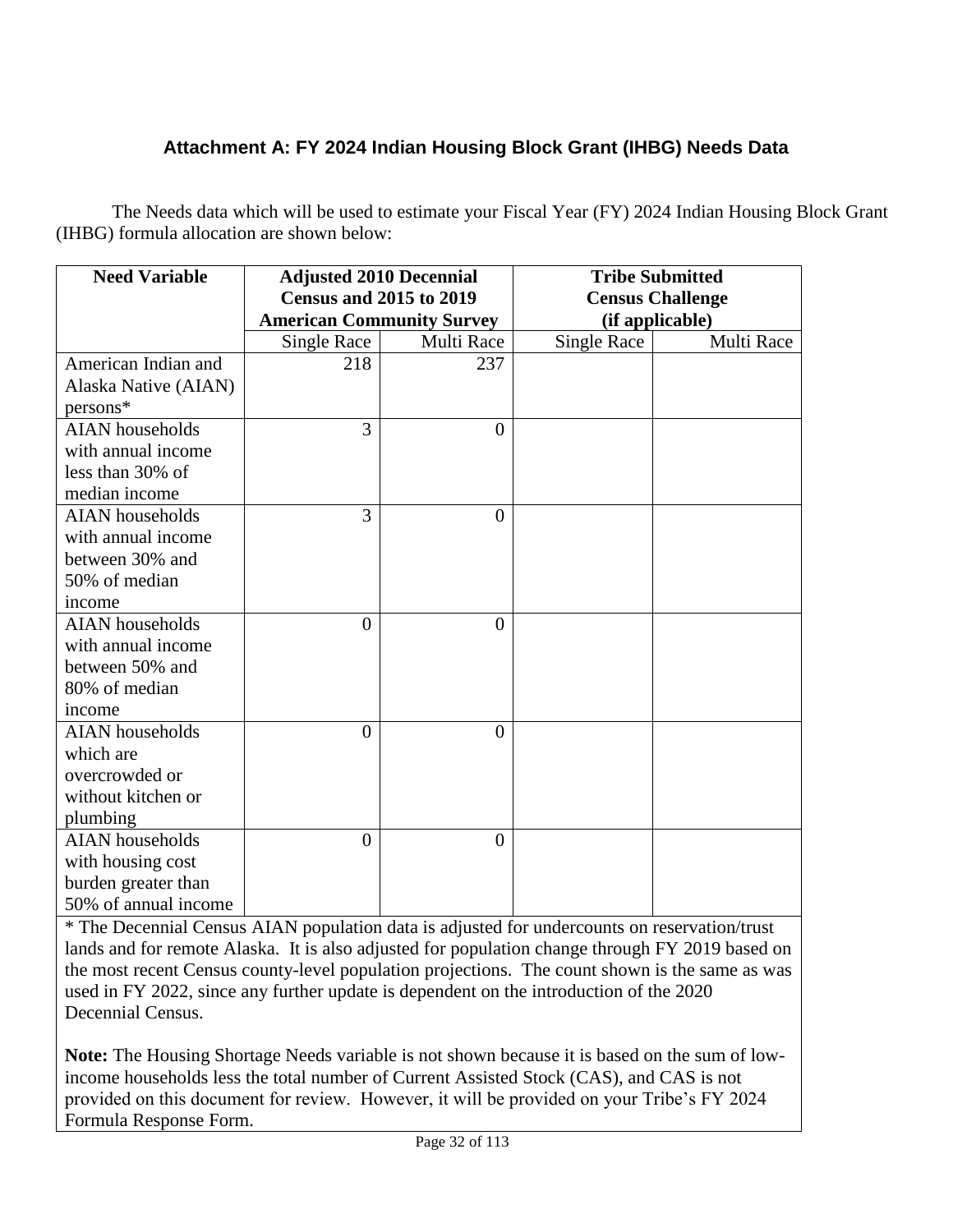All of the data above reflects the total Needs for your Formula Area prior to the application of the population cap. Therefore, these figures may be much higher than the amounts shown on your Tribe's Formula Response Form. If you share Formula Area with other Tribes, the data shown are your share of the Needs data in your combined overlapping Formula Areas.

If you have an approved Census challenge it will be shown in the table above, and that data will be used unless the Tribe specifically requests a return to the standard Census data set prior to March 30, 2023. If you believe you have an approved Census challenge but it is not shown in the table above, please contact the IHBG Formula Customer Service Center.

If you think these data do not reflect the Tribe's need:

- 4. Check to see if the Formula Area, as listed on your FY 2023 Formula Response Form, is correct for your Tribe. If the Formula Area is not correct, you may submit that correction no later than the August 1, 2022, the deadline for the FY 2023 allocation, or August 1, 2023, the deadline for the FY 2024 allocation.
- 5. Check to see if the Formula Area for your Tribe overlaps that of another Tribe. If it does, you may wish to contact the IHBG Formula Customer Service Center to obtain detailed information on how the Needs data are being shared.
- 6. If you still disagree, you may wish to submit a Census challenge no later than March 30, 2023 for the FY 2024 IHBG allocation. If so, please review the guidelines in "Challenging U.S. Census Data: Guidelines for the Indian Housing Block Grant Formula." [https://portal.hud.gov/hudportal/HUD?src=/program\\_offices/public\\_indian\\_housing/ih/codetalk/onap/ih](https://portal.hud.gov/hudportal/HUD?src=/program_offices/public_indian_housing/ih/codetalk/onap/ihbgformula) [bgformula.](https://portal.hud.gov/hudportal/HUD?src=/program_offices/public_indian_housing/ih/codetalk/onap/ihbgformula)

Should you have questions, please contact the IHBG Formula Customer Service Center at:

2614 Chapel Lake Drive Gambrills, MD 21054 Phone: 800-410-8808 Fax: 202-393-6411 E-mail: IHBGformula@firstpic.org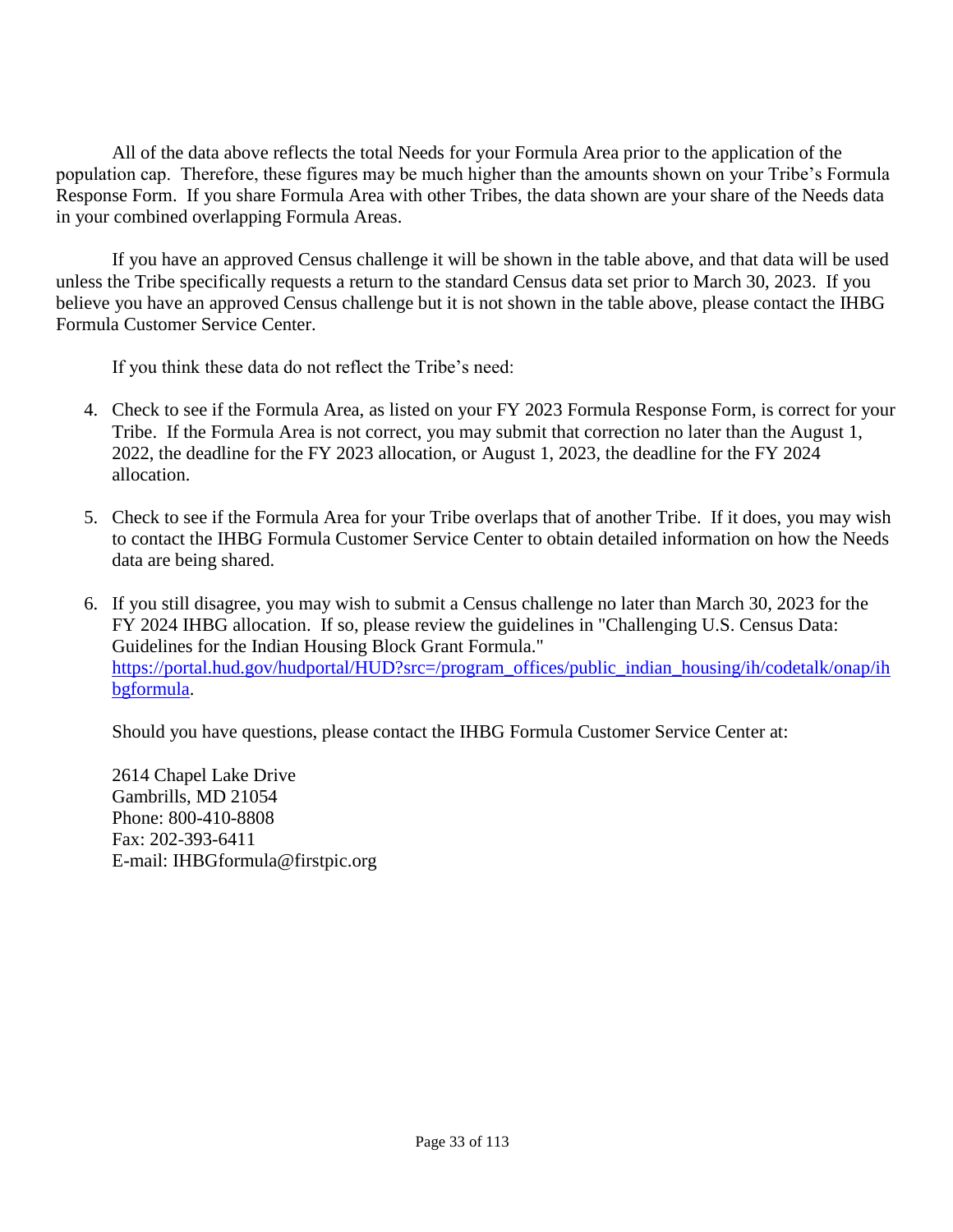Public reporting burden for the collection of information is estimated to average 30 minutes. This includes the time for collecting, reviewing, and reporting the data. The information will be used to allocate funds under the IHBG program. Response to this request for information is required in order to receive the benefits to be derived. This agency may not collect this information, and you are not required to complete this form unless it displays a currently valid OMB control number.

# **Indian Housing Block Grant Formula Data for the Atqasuk (Atkasook)**

This document provides notice to the Tribe and/or Tribally designated housing entity (TDHE) of the data to be used in calculating its Indian Housing Block Grant (IHBG) program allocation for Fiscal Year (FY) 2023. It also provides an estimate of the Tribe's FY 2023 allocation.

Please carefully review your Tribe's data and report any changes and corrections to the IHBG Formula Customer Service Center as described below. All Tribes/TDHEs are responsible for reporting data changes and corrections. According to 24 CFR 1000.315(b), the Formula Response Form (FRF) is the only mechanism that a recipient shall use to report changes to the number of Formula Current Assisted Stock (FCAS). In addition, Tribes/TDHEs should use the FRF to report changes and corrections to the following:

- Formula Area.
- Overlapping Formula Areas.
- Tribal Enrollment and Formula Area Population Cap.

#### **Submission Deadlines**

The submission must be postmarked or faxed by **August 1, 2022**, for consideration in the FY 2023 allocation. Please postmark or fax changes and corrections with appropriate supporting documentation to the IHBG Formula Customer Service Center by **August 1, 2022**, for inclusion in the FY 2023 allocation. Please note that while HUD requires requests for formula changes to be submitted by August 1<sup>st</sup>, HUD may consider subsequent requests from Tribes that have been directly affected by changes resulting from other Tribes' requests submitted prior to the August 1 deadline. Subsequent requests received in prior FYs may be carried into future FYs if processing of such requests is not finalized in the current FY. For questions regarding appropriate documentation, please contact the IHBG Formula Customer Service Center at the address listed below.

The results of any successful changes to Fair Market Rent (FMR), Total Development Cost (TDC), and the U.S. Census Bureau Population Estimates data should also be submitted by August 1, 2022. Details on the procedures to be followed if you wish to challenge these data elements are contained in the Appendices to the most recent published document "*Challenging U.S. Decennial Census Data: Guidelines for the Indian Housing Block Grant Formula.*" This document can be obtained from the IHBG Formula Customer Service Center or at: [https://portal.hud.gov/hudportal/HUD?src=/](https://portal.hud.gov/hudportal/HUD?src=/program_offices/public_indian_housing/ih/codetalk/onap/ihbgformula) 

[program\\_offices/public\\_indian\\_housing/ih/codetalk/onap/ihbgformula.](https://portal.hud.gov/hudportal/HUD?src=/program_offices/public_indian_housing/ih/codetalk/onap/ihbgformula)

The FRF also includes other data elements used to calculate the Needs component of the Formula. Tribes/TDHEs wishing to challenge these data elements should review the **Needs section** of this form. Each year, Tribes/TDHEs are reminded that March 30 is the deadline for the next FY's Census challenge. The Needs data in this document will include previously approved Census challenges, if still eligible for use in the FY 2023 allocation, as well as available Census data. If applicable, check the Needs section to verify that successful challenges have been incorporated. Needs data for FY 2024 is included in Attachment A

Previous editions are obsolete Page 34 of 113 Form HUD-4117 (7/19)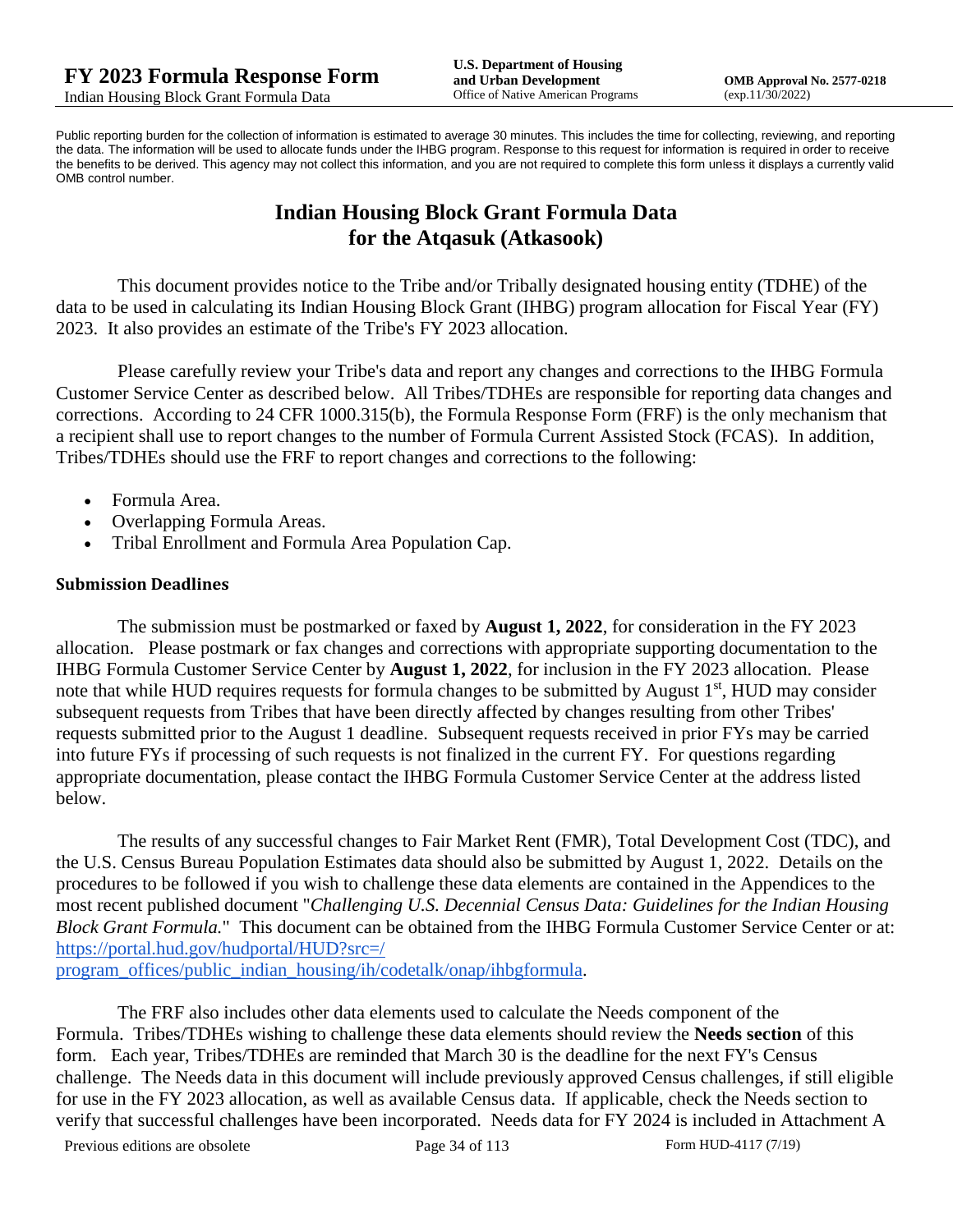of this form. Should you wish to initiate a challenge to your Needs data for FY 2024, please consult the guide, "*Challenging U.S. Decennial Census Data: Guidelines for the Indian Housing Block Grant Formula.*" The guide outlines procedures for conducting a Census challenge.

## **Failure to Report**

Please note that pursuant to §1000.315 and §1000.319, recipients are responsible for verifying and reporting changes to their FCAS on the FRF to ensure that data used for the IHBG Formula are accurate. Reporting shall be completed in accordance with requirements in subpart D and the FRF. If a recipient receives an overpayment of funds because it failed to report such changes on the FRF in a timely manner, the recipient shall be required to repay the funds within five fiscal years. HUD shall subsequently distribute the funds to all Indian Tribes in accordance with the next IHBG Formula allocation. A recipient will not be provided back funding for any units that the recipient failed to report on the FRF in a timely manner. HUD shall have three years from the date a FRF is sent out to take action against any recipient that fails to correct or make appropriate changes on that FRF. Review of FCAS will be accomplished by HUD as a component of A-133 audits, routine monitoring, FCAS target monitoring or other reviews.

The deadline for responding with changes to the data on the FRF is August 1. Any changes reported after the August 1 deadline are not timely under §1000.315 and §1000.319. Accordingly, no back funding is authorized based on changes reported after August 1; nor will untimely reported units be included in the FY 2023 allocation.

#### **Appeals Process**

Tribes/TDHEs may appeal HUD decisions regarding data used in the IHBG formula and HUD formula determinations in accordance with §1000.336(d).

#### **Technical Assistance**

Should you have questions, please contact the IHBG Formula Customer Service Center at:

2614 Chapel Lake Drive Gambrills, MD 21054 Phone: 800-410-8808 Fax: 202-393-6411 E-mail: IHBGformula@firstpic.org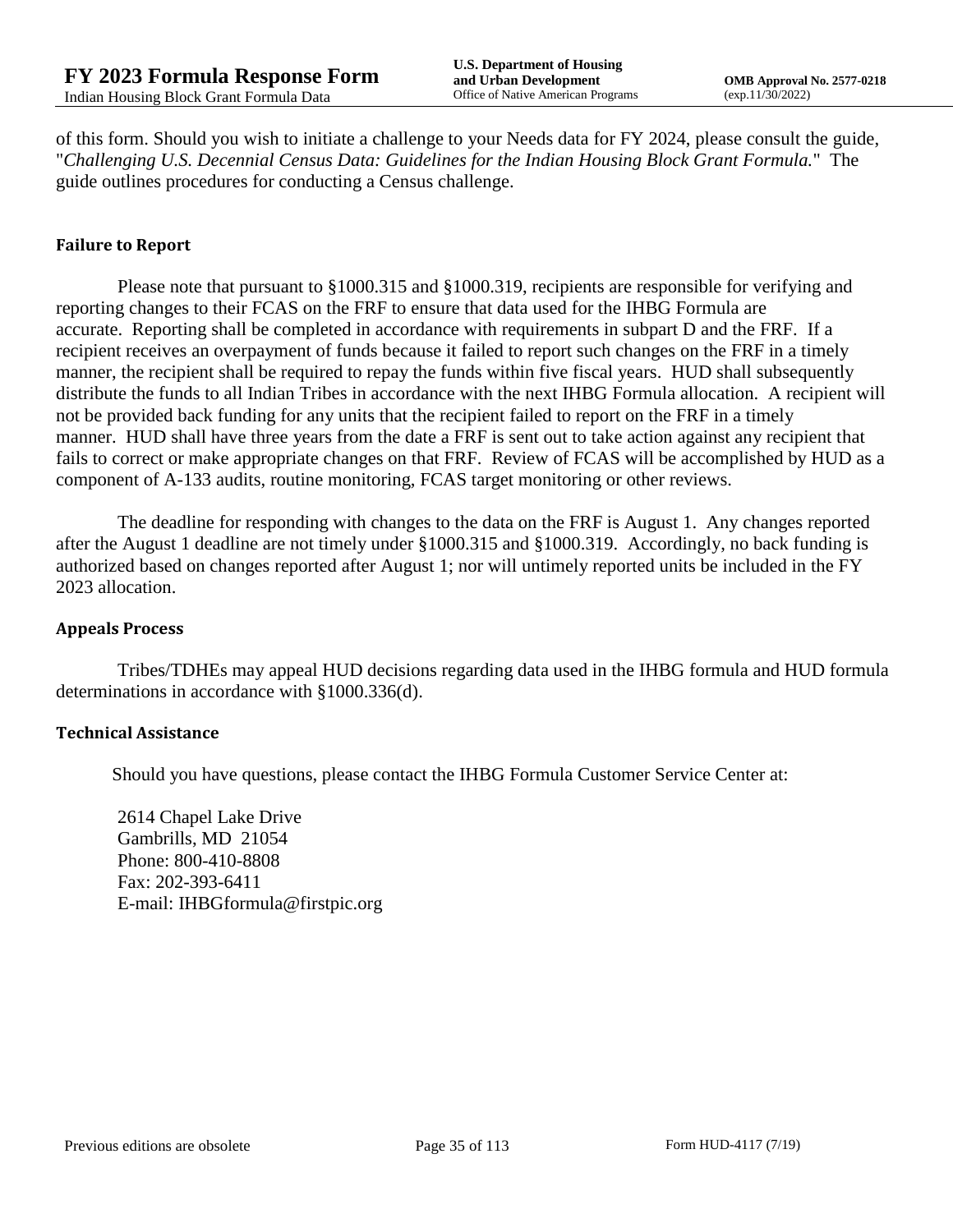## **Atqasuk (Atkasook) Formula Current Assisted Stock Homeownership and Rental**

HUD records show your Tribe/TDHE having the following Formula Current Assisted Stock (FCAS) funded by 1937 Housing Act programs. Please compare the project numbers, number of units, type of units, and Date of Full Availability (DOFA) with your records. Then postmark or fax any changes and corrections, including updated information, to the IHBG Formula Customer Service Center by **August 1, 2022**, for inclusion in the FY 2023 allocation. **Please note:** If a unit becomes ineligible as FCAS between the date in which you report and September 30, HUD will need to recover the over-funding that the recipient received for that unit unless the recipient submits an additional Appendix A1 before September 30 that indicates the unit's eligibility status.

The unit counts reported below include:

- Low Rent, Mutual Help and Turnkey III units funded under 1937 Housing Act (i.e., units that were subject to an Annual Contributions Contract (ACC)).
- Units converted prior to October 1, 1997, as the type of unit to which it was converted.
- Units converted on or after October 1, 1997, as the type of unit funded on the latest ACC.

The unit counts reported below <u>do not</u> include:

- Units built with NAHASDA, HOME, or ICDBG funds.
- Units built with BIA, State, or tribal funds.
- Units built over the number specified in the original ACC for Projects with DOFA after October 1, 1997.
- Units not used as housing dwelling units, including units used for non-dwelling purposes and unoccupied units not being made available for occupancy.
- Units previously reported as having been conveyed, conveyance eligible (paid-off but not conveyed), or demolished.

A unit that is conveyance eligible will be removed from HUD's FCAS data when it becomes eligible for conveyance. If a legal impediment prevented the conveyance, the Tribe/TDHE needs to make reasonable efforts to overcome the legal impediment as required in §1000.318(b). When the unit is conveyed, it is up to the Tribe/TDHE to report to the IHBG Formula Customer Service Center when the unit is conveyed or when the 2-year time period is up, and to provide all necessary documentation for HUD to re-evaluate the unit to see if it remained eligible as FCAS beyond the conveyance eligibility date. If the Tribe/TDHE has demonstrated it made reasonable efforts to convey in the face of a legal impediment as required by §1000.318(b), then HUD will revise the FCAS data for the preceding years and calculate the appropriate adjustment pursuant to the formula at §1000.319. No homeownership unit will be considered FCAS 24 months after the date the unit became conveyance eligible, unless the Tribe, TDHE, or IHA provides evidence from a third party, such as a court or state or federal government agency, documenting that a legal impediment continues to prevent conveyance, and assuming that the Tribe made reasonable efforts to overcome any existing legal impediments during the preceding 24 months in accordance with §1000.318(b).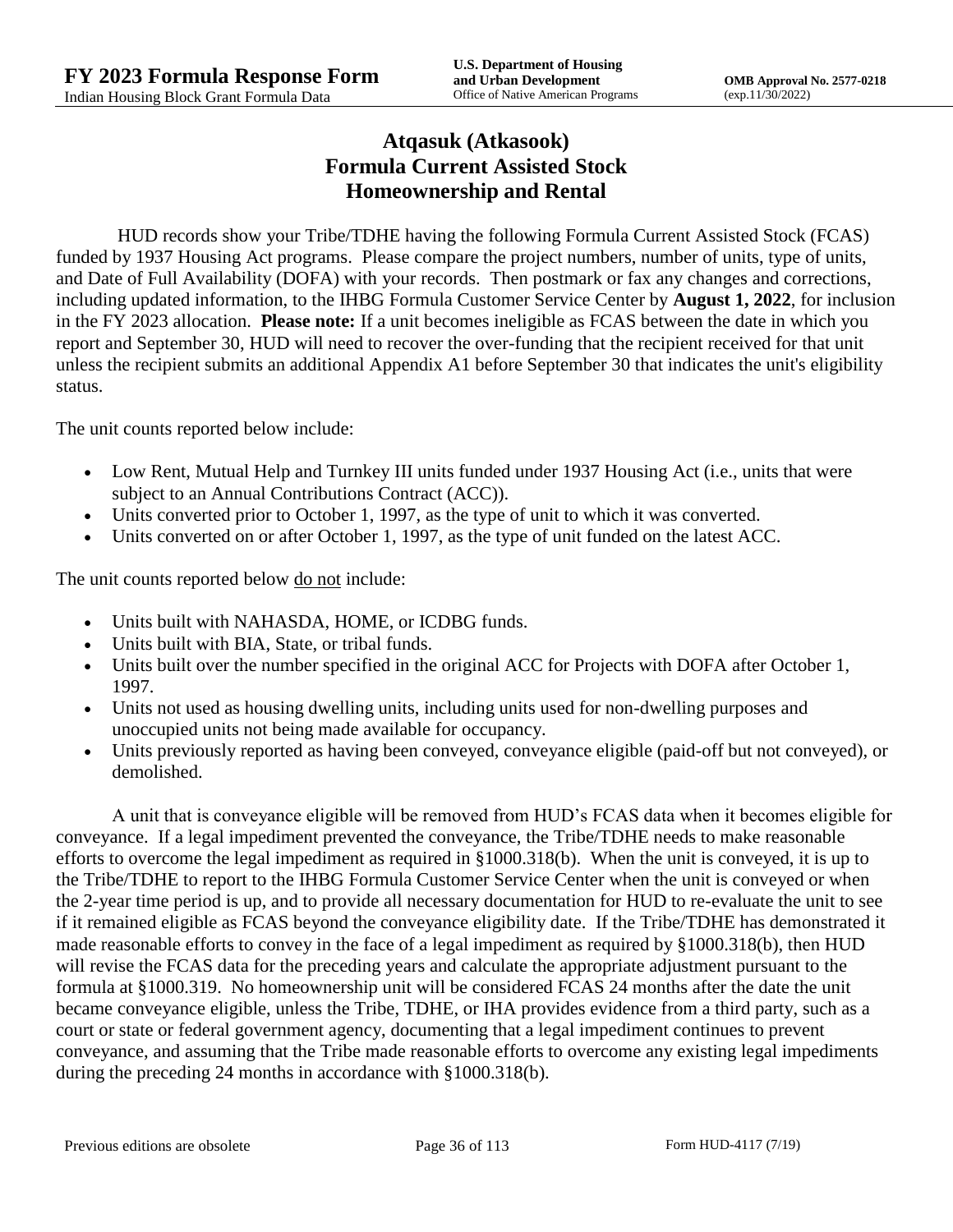Please note changes and corrections to the unit counts on the table below and also complete and submit appropriate forms as follows:

- Use **Appendix A1** to report units that are conveyance eligible or conveyed.
- Use **Appendix A2** to report changes due to DOFA of FCAS units.
- Use **Appendix A3** to report changes due to conversion of FCAS units.
- Use **Appendix A4** to report demolished and rebuilt FCAS units.
- Use **Appendix A5** to report all other FCAS changes.

**NOTE:** In accordance with Section 302(b)(1) of the *Native American Housing Assistance and Self-Determination Act (NAHASDA)*, 25 U.S.C. § 4152(b)(1), Mutual Help and Turnkey III units developed under the United States Housing Act of 1937 that are conveyed or eligible to be conveyed prior to October 1 of the calendar year immediately preceding the FY for which funds are provided cease to be eligible as FCAS beginning that FY unless the Tribe can demonstrate that the unit has not been conveyed for reasons beyond its control. By the terms of their Mutual Help and Occupancy Agreements (MHOA), such units are eligible for conveyance no later than 25 years from the inception of those agreements, which generally corresponds to the Date of Full Availability (DOFA). **Accordingly, all units in any project that reached its DOFA in FY 1997<sup>1</sup> , are presumptively no longer considered FCAS, and HUD is removing them from its FCAS data for the Tribe in the table below as indicated with a (\*).** If your Tribe believes that any of these units are still eligible for FCAS, please identify the project and unit number and provide the necessary information in accordance with the FRF as follows:

- 1. If the unit was converted to and is currently managed as a Low Rent (LR) unit, provide the information required in Appendix A3.
- 2. If there is a subsequent homebuyer, or the unit is still within the term of its lease-to-own agreement, please provide the information required in Appendix A5, including the date that the current agreement was signed and the termination date of the agreement.

Your Tribe has no Current Assisted Stock Projects

<sup>1</sup>All units in projects that reached DOFA prior to FY 1997 were previously removed from FCAS on an FRF for FY 2014 or later, and are only listed on the FRF if the Tribe/TDHE submitted unit level information documenting continued eligibility. Unit eligibility will be re-challenged every three years to assure appropriate treatment.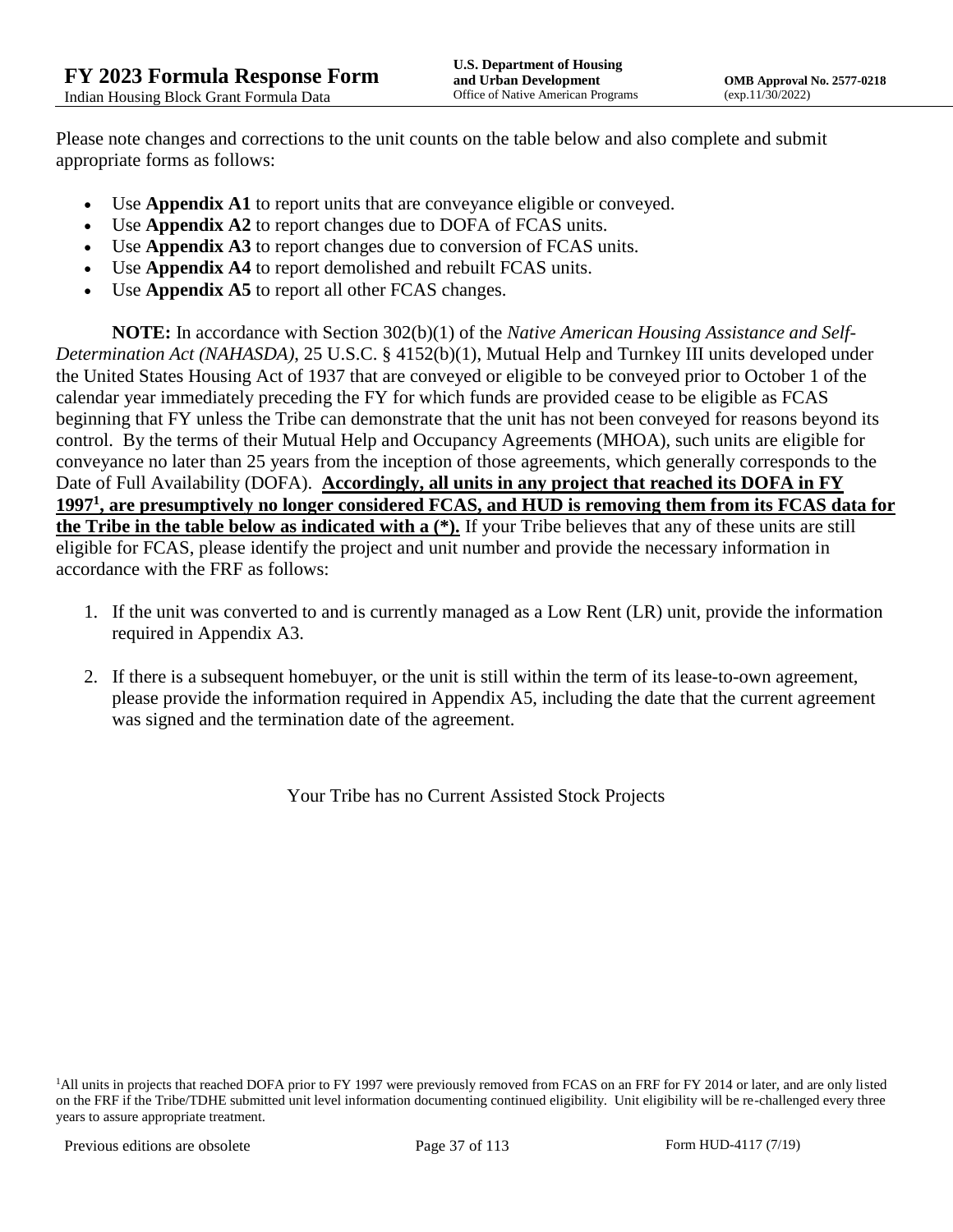# **Atqasuk (Atkasook) Formula Current Assisted Stock Section 8**

Under the IHBG Formula, your Tribe's FCAS count includes the following Section 8 units:

### **Number of units: 0**

By regulation, Section 8 units are counted under the IHBG formula after their contracts expire only if the Tribe/TDHE continues to manage the assistance in a manner similar to the Section 8 program.

If you no longer provide or operate an equivalent number of Section 8, please make corrections to the total above and on the table below.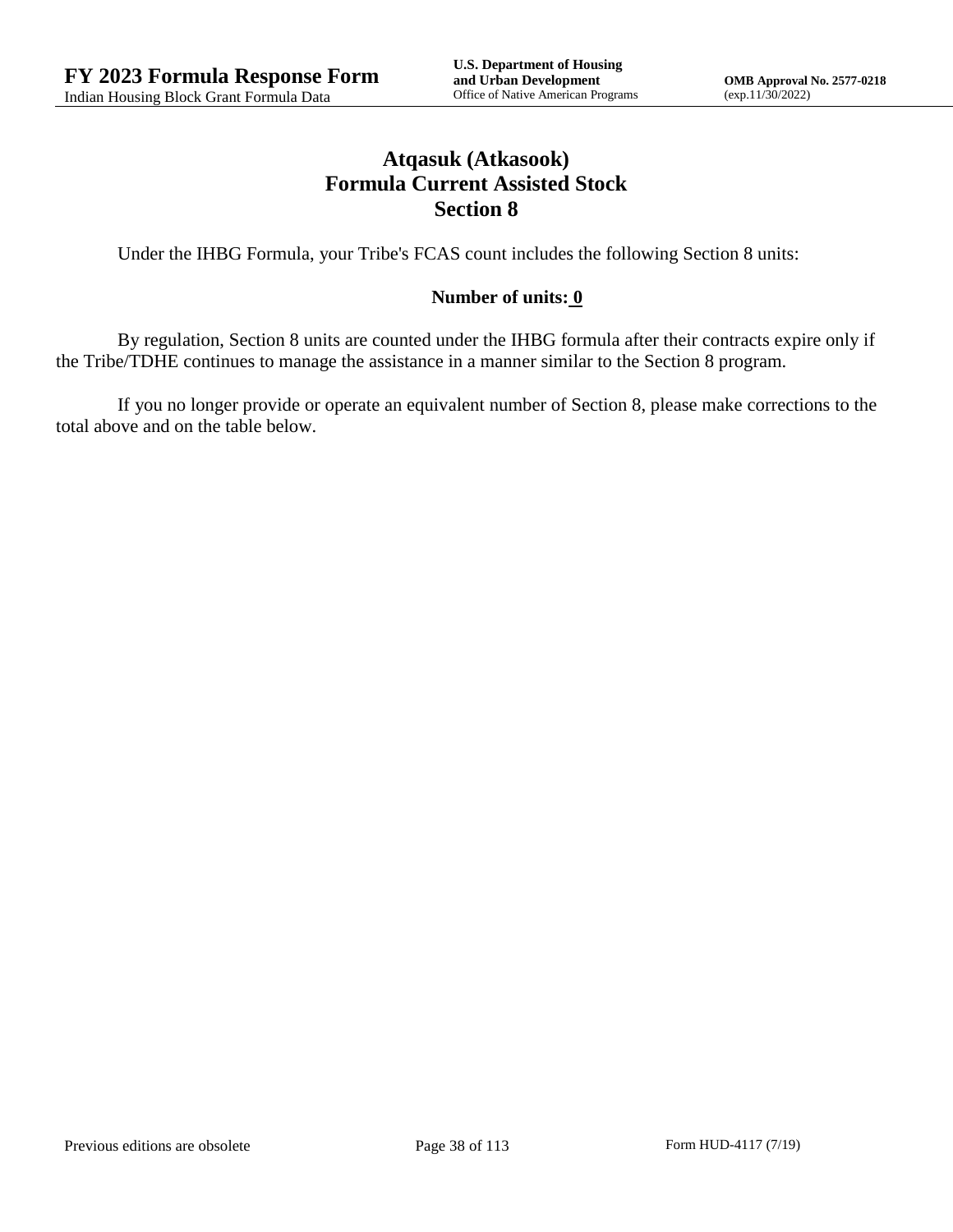**\$1,611 \$776,034**

### **Atqasuk (Atkasook)**

### **Adjustment Factors**

#### **Inflation Rate Factor**

Inflation rate is adjusted annually and is a national figure used to adjust the amount of subsidy for FCAS.

#### **1.91%**

#### **Local Area Cost Adjustments**

Allowable Expense Level (AEL), Fair Market Rent (FMR), and Total Development Cost (TDC) are used to adjust the amount of subsidy for FCAS to reflect local conditions. TDC is also used to adjust the Needs component to reflect local costs.

Annual Expense Level (AEL):

Fair Market Rent (FMR):

Total Development Cost (TDC):

In accordance with §1000.336(a)(7)(b), AEL cannot be challenged. However instructions for challenging the FMR and TDC are provided in the document "*Challenging U.S. Decennial Census Data: Guidelines for the Indian Housing Block Grant Formula*" available through the IHBG Formula Customer Service Center. Tribes successfully challenging FMR and TDC data elements must submit the revised figures to the IHBG Formula Customer Service Center by August 1, 2022. Please note that while HUD requires requests for formula changes to be submitted by August 1<sup>st</sup>, HUD may consider subsequent requests from Tribes that have been directly affected by changes resulting from other Tribes' requests submitted prior to the August 1 deadline. Subsequent requests received in prior FYs may be carried into future FYs if processing of such requests is not finalized in the current FY.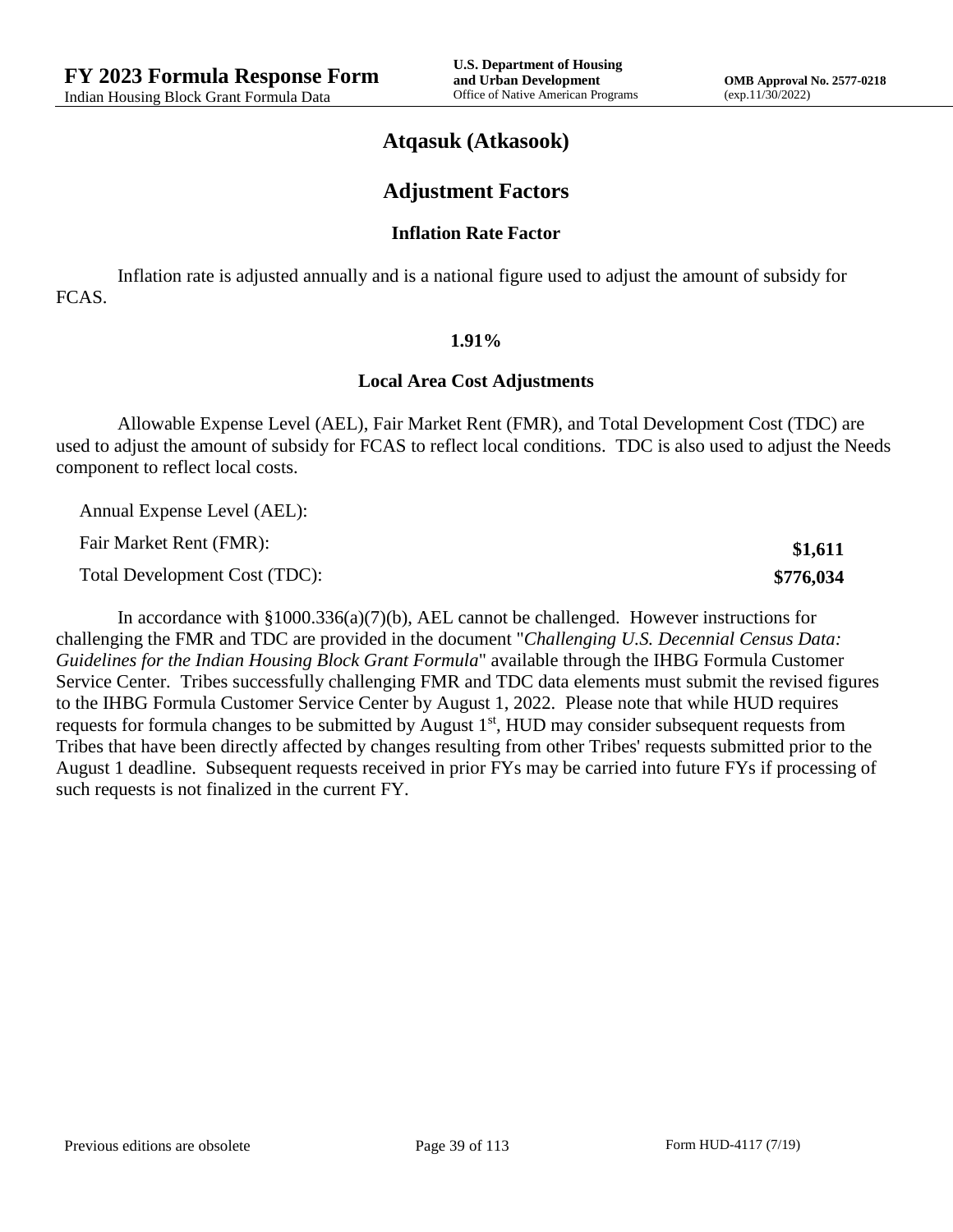# **Atqasuk (Atkasook) Formula Area**

In accordance with §1000.302 Formula Area (1)…."Formula Areas are:"

- 1. Reservations for federally recognized Indian Tribes, as defined by the U.S. Census;
- 2. Trust lands;
- 3. Department of the Interior Near-Reservation Service Areas;
- 4. Former Indian Reservation Areas in Oklahoma Indian Areas, as defined by the U.S. Census as Oklahoma Tribal Statistical Areas (OTSAs);
- 5. Congressionally Mandated Service Areas;
- 6. State Tribal Areas as defined by the U.S. Census as State Designated American Indian Statistical Areas (SDAISAs);
- 7. Tribal Designated Statistical Areas (TDSAs);
- 8. California Tribal Jurisdictional Areas established or reestablished by Federal court judgment; and
- 9. Alaska formula areas described in §1000.302 Formula area (4).

Formula areas may include additional geographic units if the Tribe demonstrates that it is providing substantial housing services in accord with §1000.302 Formula area (2) & (3) and §1000.302 substantial housing services.

The geographic areas currently contained in your Formula Area are listed below.

| <b>Formula Area</b>                           | <b>Estimated Change in American Indian and Alaska</b><br><b>Native (AIAN) population since 2010 Census</b> |
|-----------------------------------------------|------------------------------------------------------------------------------------------------------------|
| Atqasuk ANVSA, AK-North Slope Borough, Alaska | .89%                                                                                                       |

A "+" next to a geographic area listed above indicates that the area overlaps with other Tribe(s). For overlapping areas, be sure to review the information in the next section, "Overlapping Formula Areas." Balance of county refers to any land in a county outside reservations or trust lands.

If any of these areas do not meet the above criteria or are not covered under §1000.302 Formula area (2), please make changes and corrections in Appendices B1 and B2.

If you wish to request other geographic areas beyond those identified above to be added to your Tribe's Formula Area, please complete the Formula Area table in **Appendices B1 and/or B2.** HUD will review this submission based on §1000.302 Formula area (2) & (3) and §1000.302 substantial housing services and determine whether or not to include these areas. HUD will make its judgment using as its guide whether this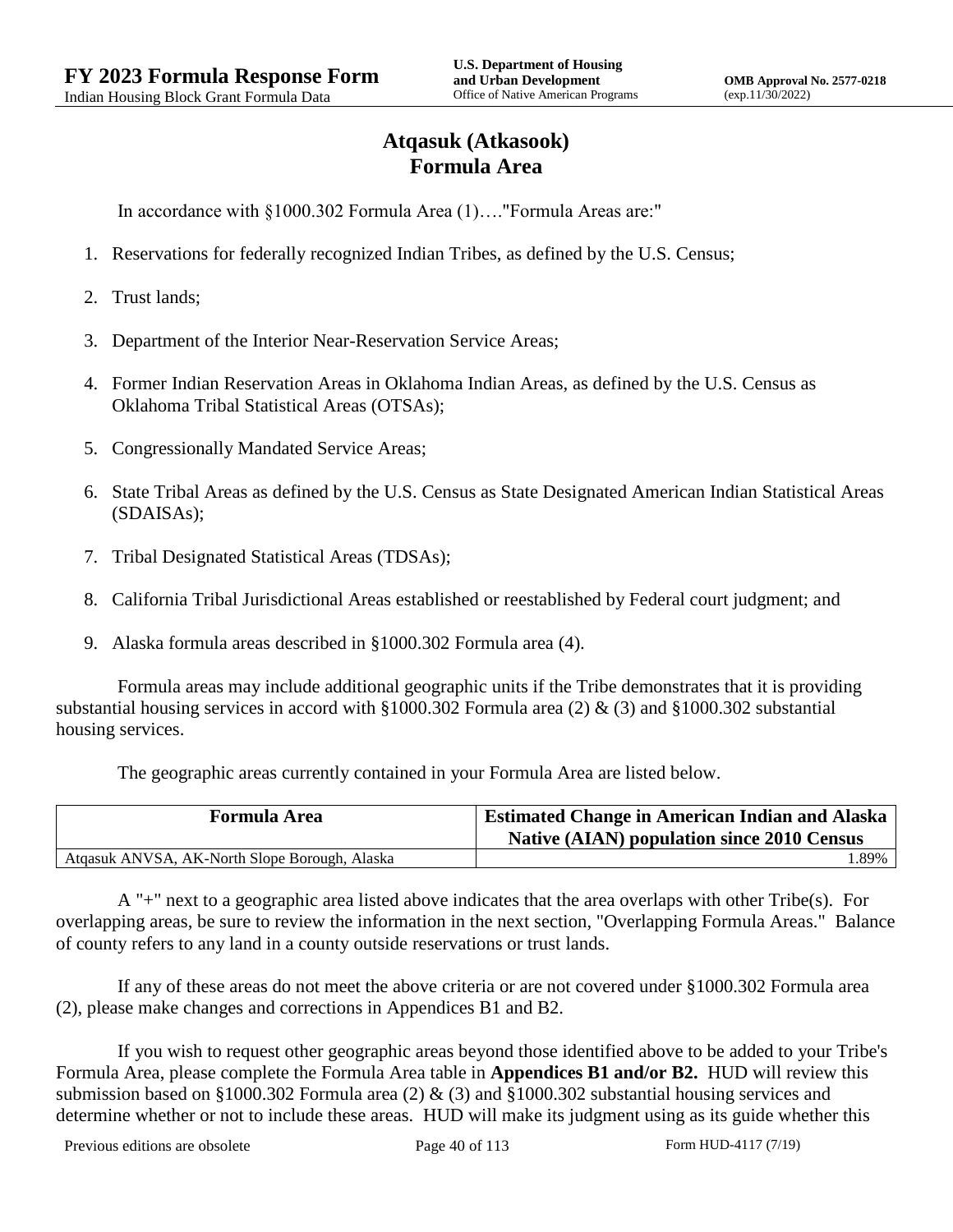addition is fair and equitable for all Tribes receiving a formula allocation. Please note that if Formula Area expansions are approved based on substantial housing services, Tribes must continue to provide investment levels consistent with the definition of substantial housing services in accordance with §1000.302 substantial housing services (2).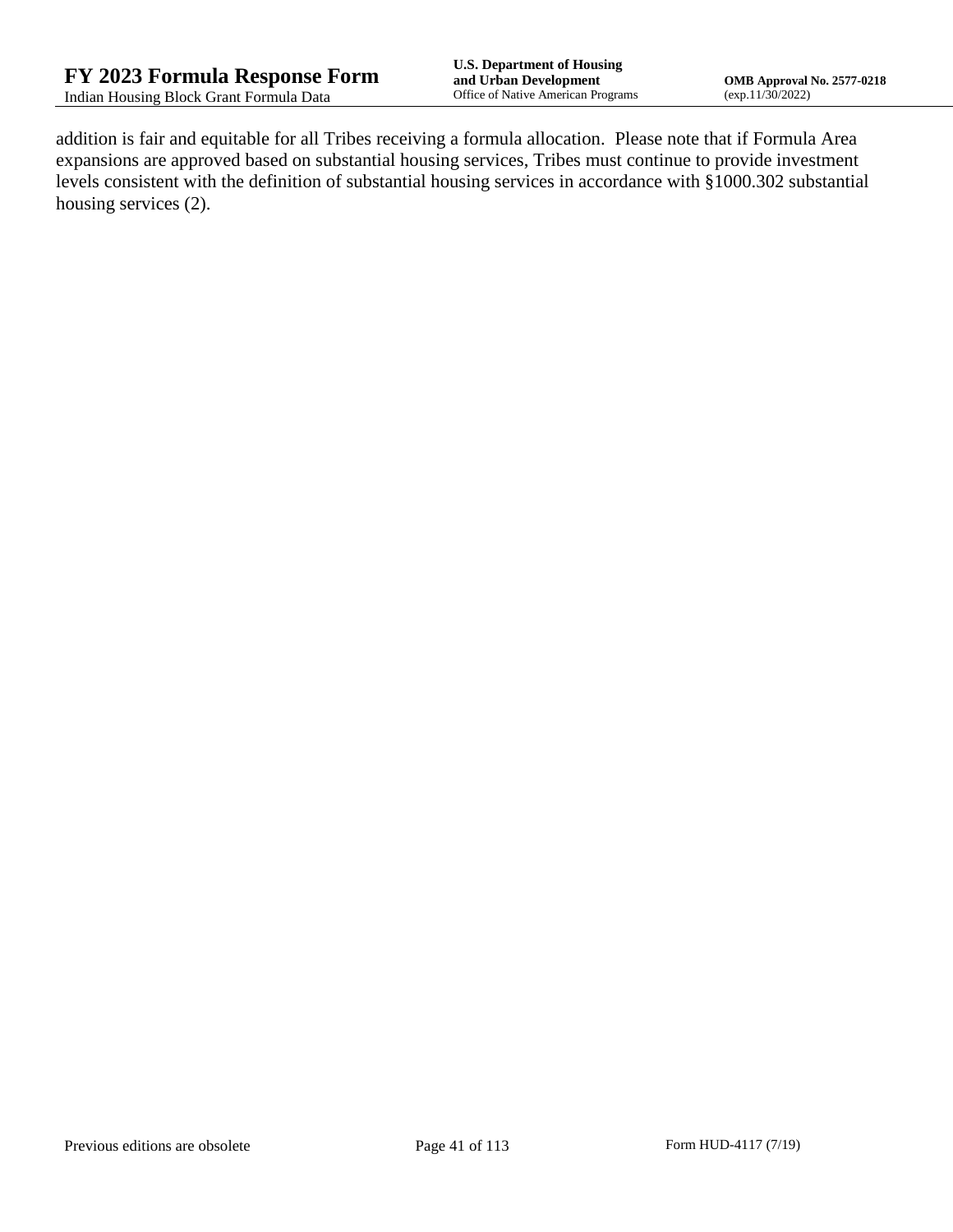## **Atqasuk (Atkasook) Overlapping Formula Areas**

#### **Only for Tribes with a "+" next to the geographic area (see previous section on Formula Area)**

In cases where Tribes are overlapped, Needs data (population and household) for the entire Formula Area of all Tribes involved in the overlap are shared. If your Formula Area is overlapped, you are likely receiving a share of the Needs data for areas beyond those listed as being part of your Tribe's Formula Area.

Currently, your Tribe is sharing Needs data as a result of overlapping Formula Areas with the following Tribes:

### **None**

HUD uses Bureau of Indian Affairs (BIA) estimates for Total Resident Service Area Indian Population (TRSAIP) to proportionately allocate Needs data to the affected Tribes.

### **The TRSAIP being used for your Tribe is: 114**

If you wish to correct your Tribe's TRSAIP, please contact your BIA Area Office. HUD will only accept written correspondence from the BIA to correct TRSAIP figures (see Appendix D to the document "*Challenging U.S. Decennial Census Data: Guidelines for the Indian Housing Block Grant Formula*" available through the IHBG Formula Customer Service Center).

HUD recognizes that Tribes may be able to provide better data for overlapping areas. Therefore, HUD is requesting that each Tribe provide its Tribal Enrollment within each of the geographic areas described in the preceding section as overlapping.

If all Tribes in an overlapping area submit corrected information to HUD, HUD will then use this information to divide the funds for the affected area. Otherwise, HUD will continue to use the BIA TRSAIP estimates to make the allocations. On the form in Appendix C, list the overlapping geographic area (indicated earlier under the Formula Area section by a "+" next to the geographic area) and your Tribe's enrollment in the area.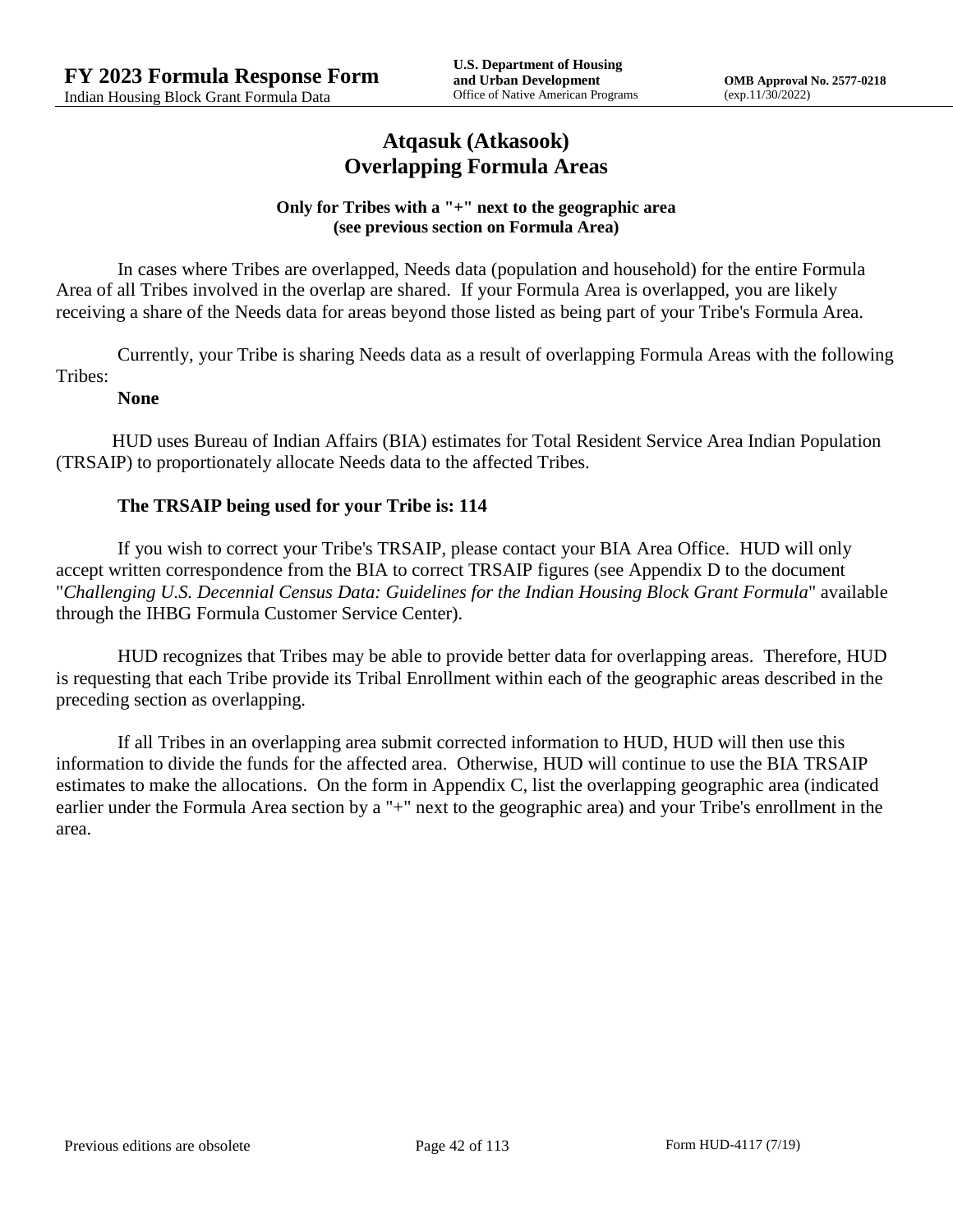## **Atqasuk (Atkasook) Tribal Enrollment & Formula Area Population Cap**

In accordance with §1000.302 (5), Tribal Enrollment is used to cap AIAN persons in calculating Needs data. A cap is placed at twice Tribal Enrollment. If there is a "\*" next to "AIAN persons" in the Needs section, your Tribe's data have been "capped."

#### **The enrollment being used for your Tribe (or Alaska Village or Corporation) is: 164**

If your Tribe's enrollment is different than what is listed above, please follow the instructions in Appendix D for correcting your Tribe's enrollment.

If a cap has been applied to your Tribe and you are providing housing services to more than twice as many AIAN members of other Tribes as members of your own Tribe, please follow the instructions in Appendix D for correcting your Tribe's Population Cap.

Please note that Formula Area Population Cap Adjustments must be submitted on an annual basis to the IHBG Formula Customer Service Center for approval. The requests must be postmarked or faxed by August 1 of this year.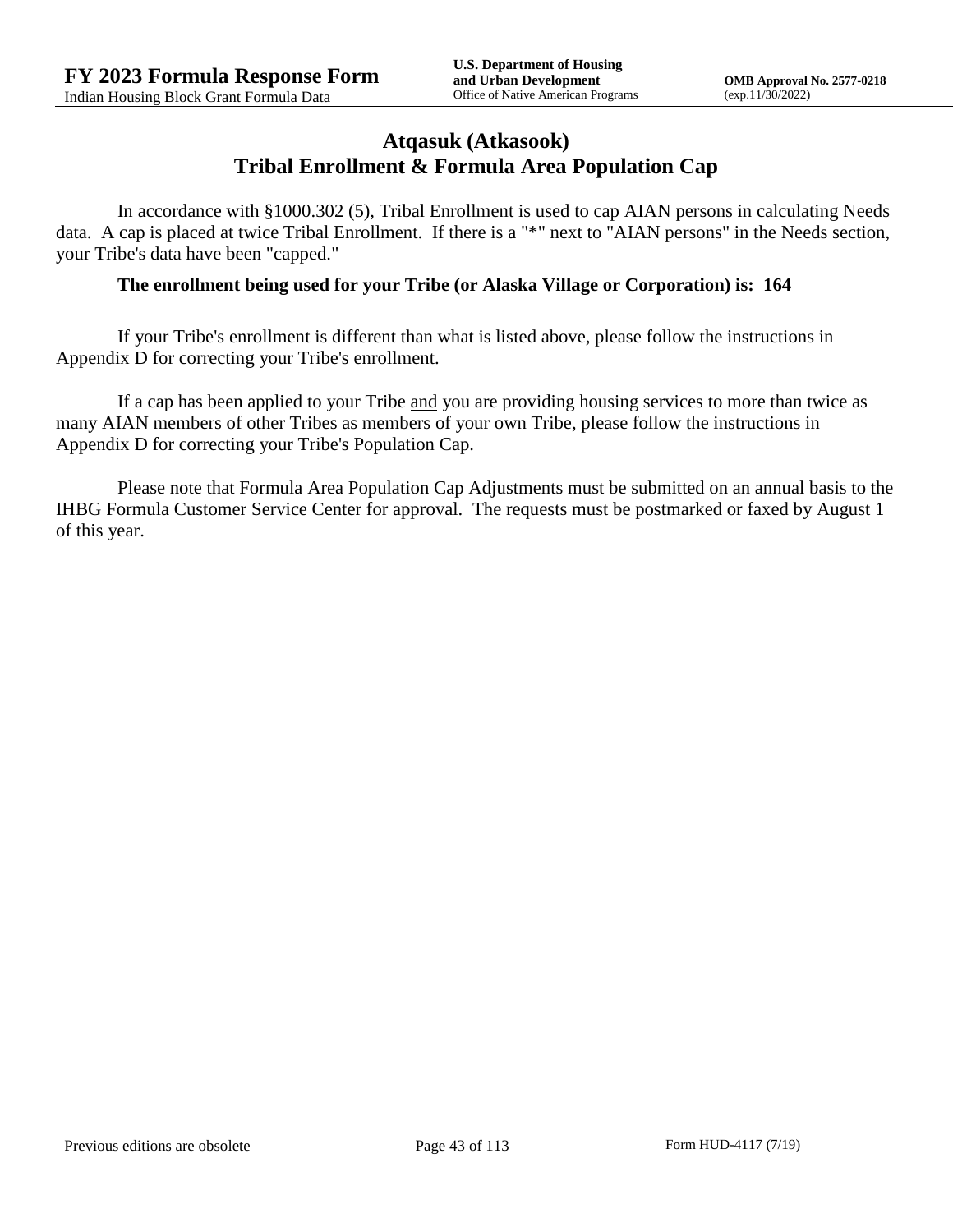## **Atqasuk (Atkasook) Needs Data**

Listed below are the data currently being used to calculate the Needs component of your Tribe's allocation based on your Tribe's "Formula Area" (see Formula Area section of this document).

The data used are from a special tabulation. This tabulation:

- Counts individuals reported as AIAN. The AIAN person count variable comes from the Decennial Census and is aged using Census population estimates. For the FY 2010 Decennial Census, data for reservations, trust lands, and remote Alaska will receive an undercount adjustment of 4.88%. For all other Needs variables, in FY 2023 HUD will use the 5-year rolling average from 2014 to 2018 ACS data. The ACS data will be updated every year. Therefore, in FY 2024, the ACS data will be from 2015 to 2019. These data sources apply unless Tribes have approved Census Challenges in place. **No, your Tribe does not have an approved Census Challenge.**
- The FY 2023 estimate is calculated with the Needs component based on single race (AIAN alone) Census data and multi-race (AIAN alone and in combination with other race(s)) Census data. The amount of the allocation for each Indian Tribe was determined to be the greater of the two resulting allocation amounts.

The growth adjustment factor and the undercount adjustments used for your Formula Area are listed next to each Formula Area in the table listing your Tribe's Formula Area.

After adjusting for population growth and undercount, sharing of Needs data among Tribes in cases of overlapping Formula Areas and application of the Population Cap (see note below), your Tribe's Needs component is based on **single-race data**. The Needs data are:

| AIAN persons:                                                               | <b>230</b>     |
|-----------------------------------------------------------------------------|----------------|
| AIAN households with annual income less than 30% of median income:          | $\overline{4}$ |
| AIAN households with annual income between 30% and 50% of median income:    | 4              |
| AIAN households with annual income between 50% and 80% of median income:    | 4              |
| AIAN households which are overcrowded or without kitchen or plumbing:       | 15             |
| AIAN households with housing cost burden greater than 50% of annual income: | $\overline{4}$ |
| Housing Shortage (number of low-income AIAN households less total number    | 10             |
| of NAHASDA and Current Assisted Stock):                                     |                |

Note: If there is a "\*" next to "AIAN persons" above, the Tribe's data have been "capped." This occurs when the AIAN population in the Tribe's Formula Area is greater than twice its total Tribal Enrollment.

If you think these data do not reflect your Needs:

 Check to see if the Formula Area, as listed previously, is correct for your Tribe. If the Formula Area is not correct, submit that correction.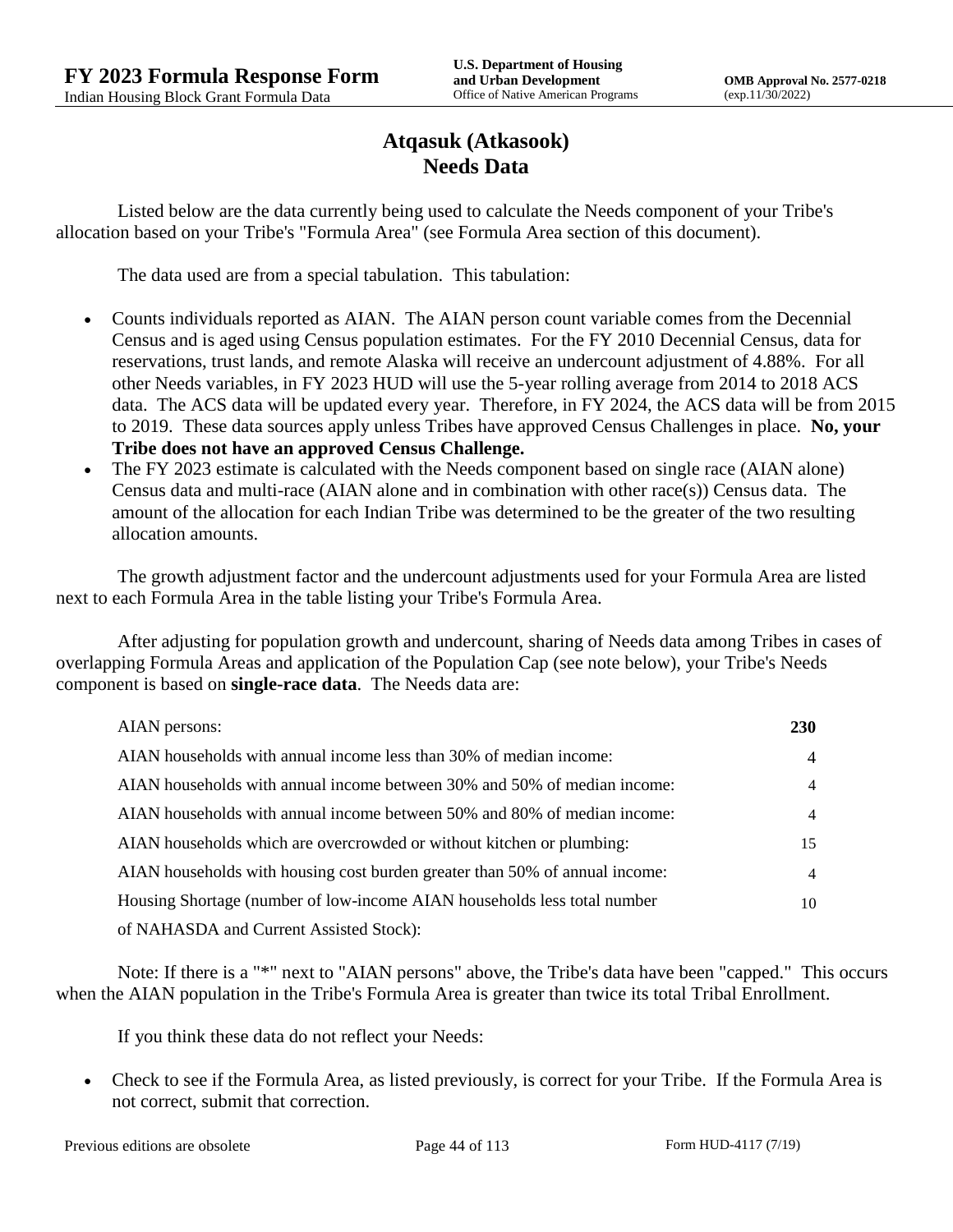- Check to see if the Formula Area for your Tribe overlaps that of another Tribe. If it does, you may wish to contact the IHBG Formula Customer Service Center to obtain detailed information on how the Needs data are being shared.
- If you still disagree, you may wish to submit a Census challenge. To determine if submitting a Census challenge would be appropriate for your Tribe, please review the *FY 2023 Needs Data* above and the FY *2024 Needs Data* on Attachment A for a full presentation on the Needs data available for your Tribe, 3and then read the document "*Challenging U.S. Decennial Census Data: Guidelines for the Indian Housing Block Grant Formula*" at: https://portal.hud.gov/hudportal/HUD?src=/program\_offices/ [public\\_indian\\_housing/ih/codetalk/onap/ihbgformula.](https://portal.hud.gov/hudportal/HUD?src=/program_offices/public_indian_housing/ih/codetalk/onap/ihbgformula)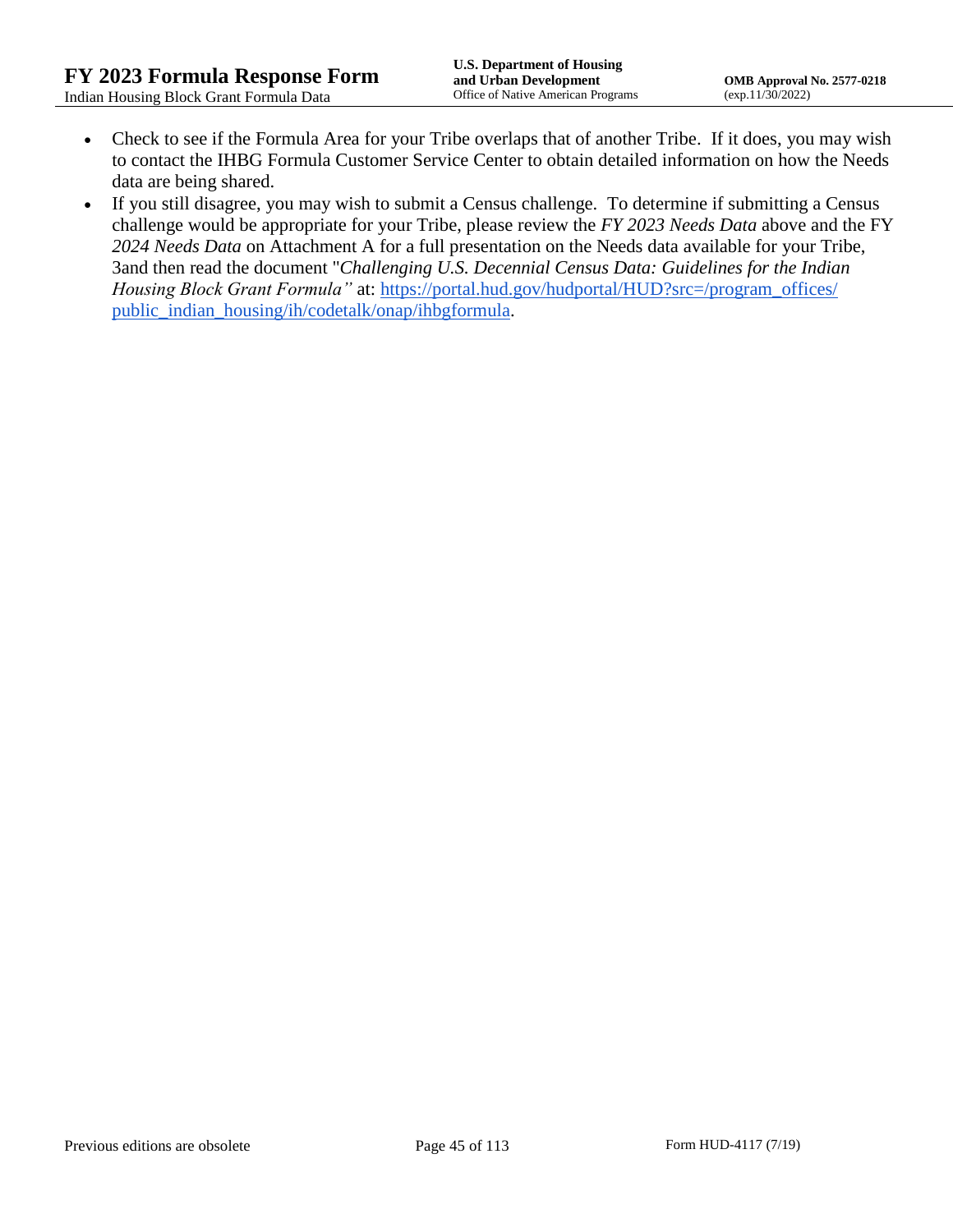## **Atqasuk (Atkasook) Preliminary Allocation Amount**

#### *(Based on an estimated \$772,000,000 appropriation)*

This is only a preliminary estimate to be used for planning purposes based on an estimated \$772,000,000 appropriation for the IHBG program. It will change based on corrections to the data used for all Tribes (any change in one Tribe's data affects the allocation for all Tribes) and/or actual FY 2023 appropriations.

| FCAS Component <sup>2</sup> :                                                                               | \$0              |
|-------------------------------------------------------------------------------------------------------------|------------------|
| Needs Component <sup>3</sup> :                                                                              | \$91,007         |
| §1000.331 Phase Down Adjustments to<br>Moderate Impact of Introduction of New Data<br>Source <sup>4</sup> : | -\$237           |
| §1000.340 (b) Adjustments to achieve FY<br>1996 Base Year Amount <sup>5</sup> :                             | -\$952           |
| <b>Preliminary Current Year Allocation</b><br><b>Estimate:</b>                                              | \$89,818         |
| Adjustments for over- or under-funding in<br>prior years <sup>6</sup> :                                     | \$0              |
| <b>Initial Allocation Estimate:</b>                                                                         | \$89,818         |
| $§1000.342$ Undisbursed Funds Adjustment <sup>7</sup> :                                                     | To be Determined |
| §1000.329 Minimum Allocation Adjustment <sup>8</sup> :                                                      | To be Determined |
| <b>FY 2023 Final Allocation Estimate:</b>                                                                   | \$89,818         |

2 If an "M" appears following the FCAS component, it means that the modernization subsidy on which FCAS was based was calculated using the alternative definition in §1000.316(b)(2), which states that "for Indian Tribes with an Indian Housing Authority (IHA) that owned or operated fewer than 250 public housing units on October 1, 1997, the modernization allocation equals the amount of funds received under the assistance program authorized by Section 14 of the 1937 Act (not including funds provided as emergency assistance) for FYs 1992 through 1997." If an "A" appears, it means that your Tribe had an IHA that owned or operated fewer than 250 public housing units on October 1, 1997, but was entitled to a larger modernization amount using the original method of calculation  $(\frac{81000.316(b)(1)}{2000.316(b)(1)})$  and your allocation was adjusted to take this into account, as called for in  $\S1000.340(a)$ . If no "M" or "A" appears, the modernization subsidy was calculated using the original method described in §1000.316(b)(1).

 $3$ The Needs component includes adjustments needed to achieve minimum funding as called for in §1000.328. The minimum allocation in any FY to an Indian Tribe under the Needs component of the IHBG Formula shall equal 0.007826% of the available appropriations for that FY after set asides. In this allocation, the minimum Needs allocation is \$60,417. To be eligible for the minimum allocation, an Indian Tribe must receive less than \$200,000 under the FCAS component of the IHBG Formula for the FY, and must demonstrate the presence of any households at or below 80 percent of median income.

4 In accordance with §1000.331, to minimize the impact of funding changes based on the introduction of a new data source, if, solely as a direct result of the introduction of a new data source, an Indian Tribe's allocation under the Needs component of the formula is less than 90 percent of the amount it received under the Needs component in the immediate previous FY, the Indian Tribe's Needs allocation shall be adjusted to 90% of the previous year's Needs allocation.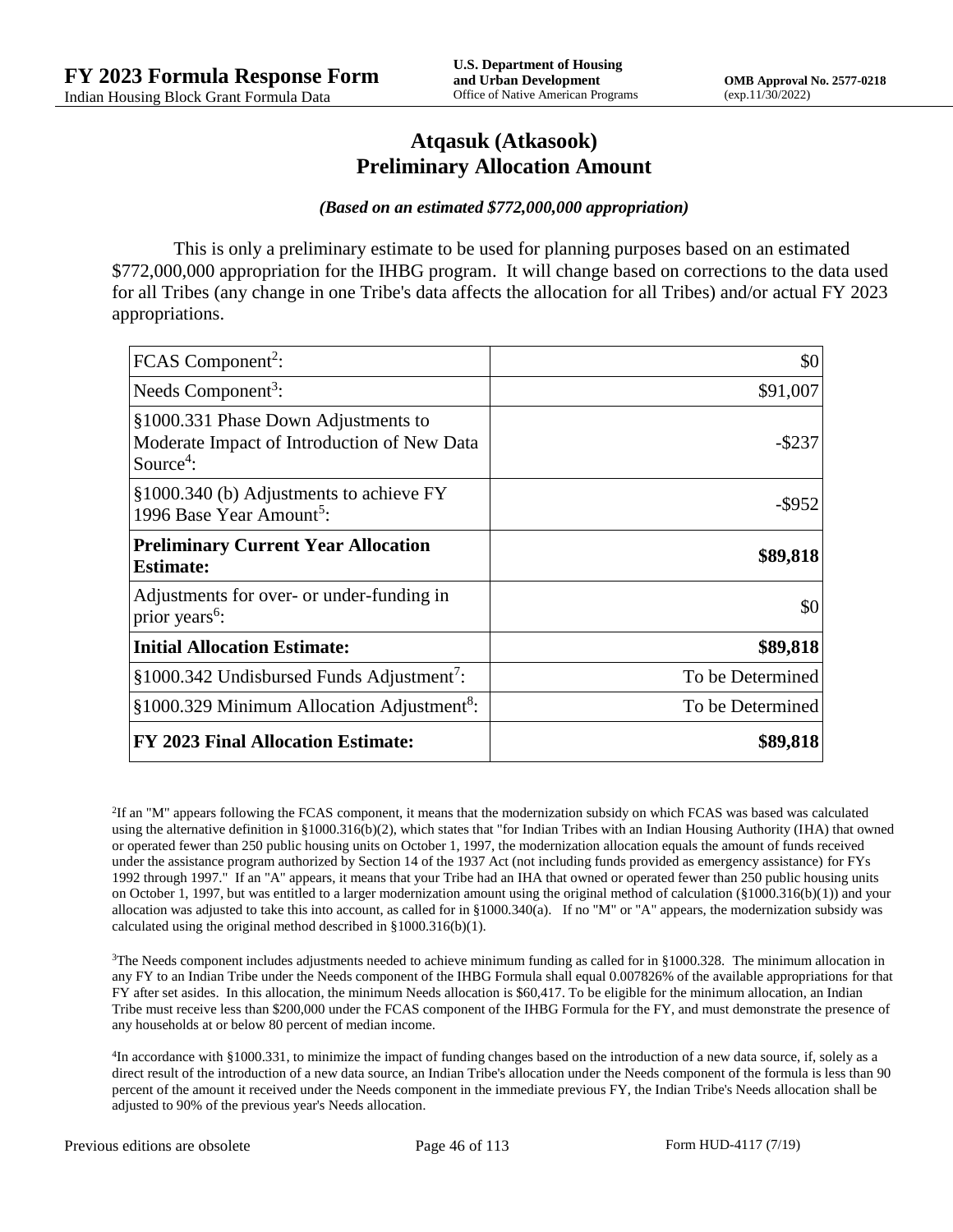<sup>5</sup> According to §1000.340, if a Tribe is allocated less funding under the formula than an IHA received on its behalf in FY 1996 for operating subsidy and modernization, its allocation is increased to the amount received in FY 1996 for operating subsidy and modernization.

<sup>6</sup> Adjustments refer to corrections made to prior year formula allocations. Most are repayment agreements with HUD, usually for overfunding received by the Tribe in prior years due to late reporting of paid-off and conveyed FCAS. Funds recovered through repayments are reallocated among all Tribes in the following FY through the formula. Adjustments are also occasionally made as a result of HUD errors in entering Tribes' information or in calculating formula allocations.

 $^7$  In accordance with §1000.342, Tribes with an initial allocation amount of \$5 million or greater may be subject to a reduction depending on the amount they have in HUD's Line of Credit Control System (LOCCS) on the first day of FY 2023. The amount of the reduction would be redistributed among other Tribes in proportion to their Needs calculation.

<sup>8</sup> In accordance with §1000.329, if carryover funds are available in any given year, HUD will hold the lesser amount of \$3 million or available carryover funds for additional allocations to Tribes with allocations less than 0.011547 percent of that year's appropriation. If the set-aside carryover funds are insufficient to fund all eligible Tribes at 0.011547 percent of that year's appropriations, the minimum total allocation shall be reduced to an amount which can be fully funded with carryover funds.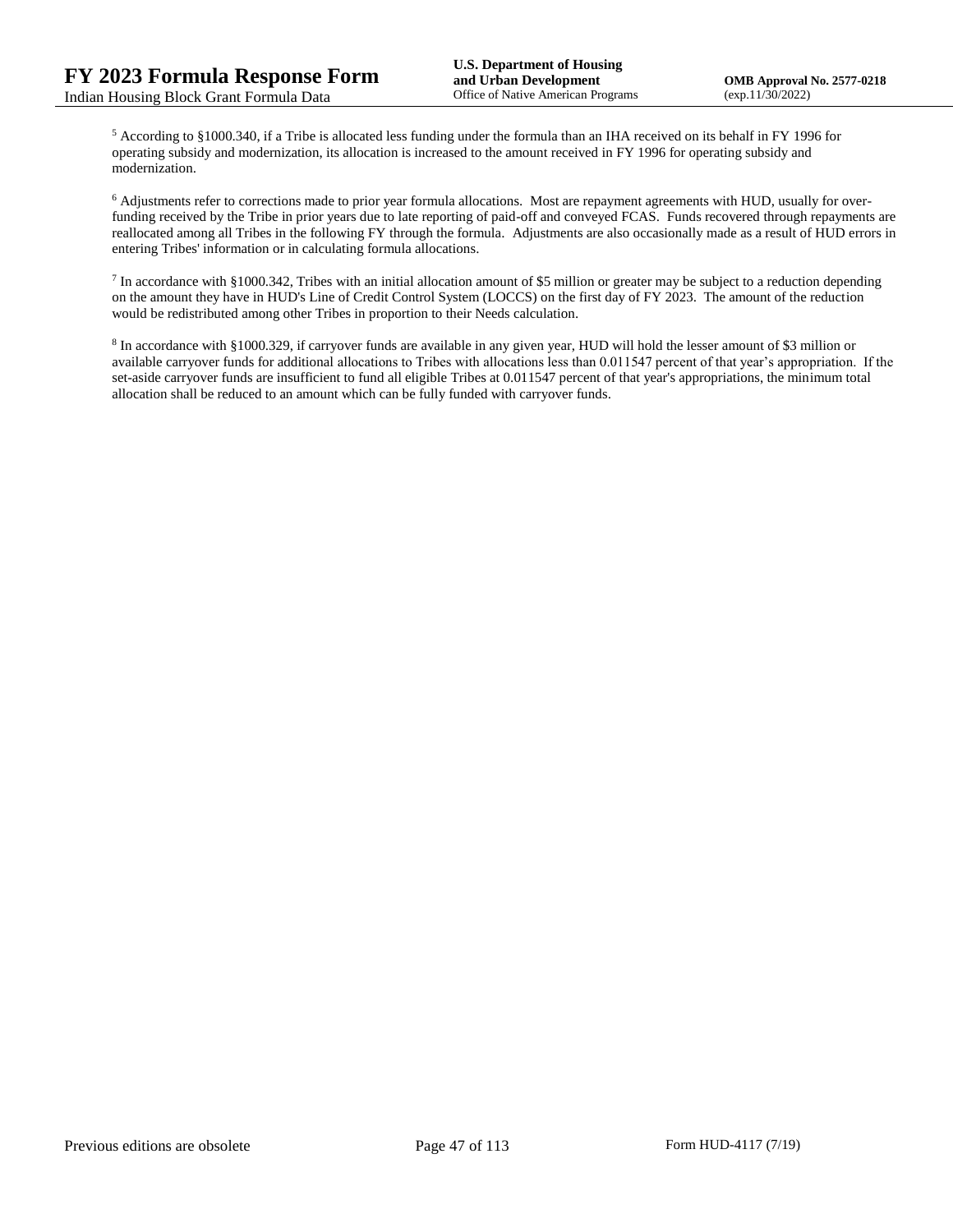# **Attachment A: FY 2024 Indian Housing Block Grant (IHBG) Needs Data**

The Needs data which will be used to estimate your Fiscal Year (FY) 2024 Indian Housing Block Grant (IHBG) formula allocation are shown below:

| <b>Need Variable</b>   | <b>Adjusted 2010 Decennial</b>   |                | <b>Tribe Submitted</b>  |            |
|------------------------|----------------------------------|----------------|-------------------------|------------|
|                        | <b>Census and 2015 to 2019</b>   |                | <b>Census Challenge</b> |            |
|                        | <b>American Community Survey</b> |                | (if applicable)         |            |
|                        | <b>Single Race</b>               | Multi Race     | <b>Single Race</b>      | Multi Race |
| American Indian and    | 230                              | 231            |                         |            |
| Alaska Native (AIAN)   |                                  |                |                         |            |
| $persons*$             |                                  |                |                         |            |
| <b>AIAN</b> households | $\overline{4}$                   | $\overline{4}$ |                         |            |
| with annual income     |                                  |                |                         |            |
| less than 30% of       |                                  |                |                         |            |
| median income          |                                  |                |                         |            |
| <b>AIAN</b> households | 4                                | $\overline{4}$ |                         |            |
| with annual income     |                                  |                |                         |            |
| between 30% and        |                                  |                |                         |            |
| 50% of median          |                                  |                |                         |            |
| income                 |                                  |                |                         |            |
| <b>AIAN</b> households | 10                               | 10             |                         |            |
| with annual income     |                                  |                |                         |            |
| between 50% and        |                                  |                |                         |            |
| 80% of median          |                                  |                |                         |            |
| income                 |                                  |                |                         |            |
| <b>AIAN</b> households | 15                               | 15             |                         |            |
| which are              |                                  |                |                         |            |
| overcrowded or         |                                  |                |                         |            |
| without kitchen or     |                                  |                |                         |            |
| plumbing               |                                  |                |                         |            |
| <b>AIAN</b> households | 4                                | $\overline{4}$ |                         |            |
| with housing cost      |                                  |                |                         |            |
| burden greater than    |                                  |                |                         |            |
| 50% of annual income   |                                  |                |                         |            |

\* The Decennial Census AIAN population data is adjusted for undercounts on reservation/trust lands and for remote Alaska. It is also adjusted for population change through FY 2019 based on the most recent Census county-level population projections. The count shown is the same as was used in FY 2022, since any further update is dependent on the introduction of the 2020 Decennial Census.

**Note:** The Housing Shortage Needs variable is not shown because it is based on the sum of lowincome households less the total number of Current Assisted Stock (CAS), and CAS is not provided on this document for review. However, it will be provided on your Tribe's FY 2024 Formula Response Form.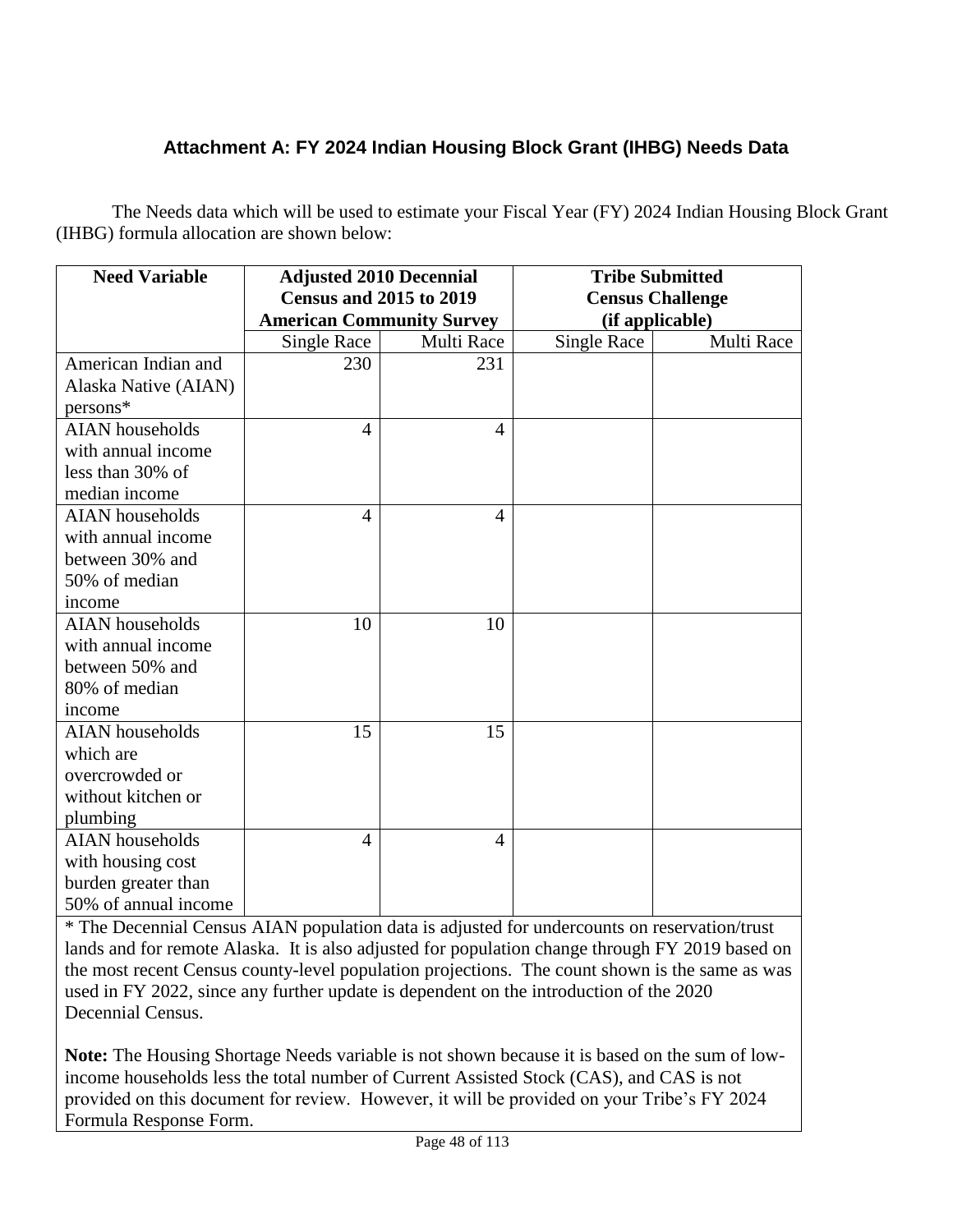All of the data above reflects the total Needs for your Formula Area prior to the application of the population cap. Therefore, these figures may be much higher than the amounts shown on your Tribe's Formula Response Form. If you share Formula Area with other Tribes, the data shown are your share of the Needs data in your combined overlapping Formula Areas.

If you have an approved Census challenge it will be shown in the table above, and that data will be used unless the Tribe specifically requests a return to the standard Census data set prior to March 30, 2023. If you believe you have an approved Census challenge but it is not shown in the table above, please contact the IHBG Formula Customer Service Center.

If you think these data do not reflect the Tribe's need:

- 7. Check to see if the Formula Area, as listed on your FY 2023 Formula Response Form, is correct for your Tribe. If the Formula Area is not correct, you may submit that correction no later than the August 1, 2022, the deadline for the FY 2023 allocation, or August 1, 2023, the deadline for the FY 2024 allocation.
- 8. Check to see if the Formula Area for your Tribe overlaps that of another Tribe. If it does, you may wish to contact the IHBG Formula Customer Service Center to obtain detailed information on how the Needs data are being shared.
- 9. If you still disagree, you may wish to submit a Census challenge no later than March 30, 2023 for the FY 2024 IHBG allocation. If so, please review the guidelines in "Challenging U.S. Census Data: Guidelines for the Indian Housing Block Grant Formula." [https://portal.hud.gov/hudportal/HUD?src=/program\\_offices/public\\_indian\\_housing/ih/codetalk/onap/ih](https://portal.hud.gov/hudportal/HUD?src=/program_offices/public_indian_housing/ih/codetalk/onap/ihbgformula) [bgformula.](https://portal.hud.gov/hudportal/HUD?src=/program_offices/public_indian_housing/ih/codetalk/onap/ihbgformula)

Should you have questions, please contact the IHBG Formula Customer Service Center at:

2614 Chapel Lake Drive Gambrills, MD 21054 Phone: 800-410-8808 Fax: 202-393-6411 E-mail: IHBGformula@firstpic.org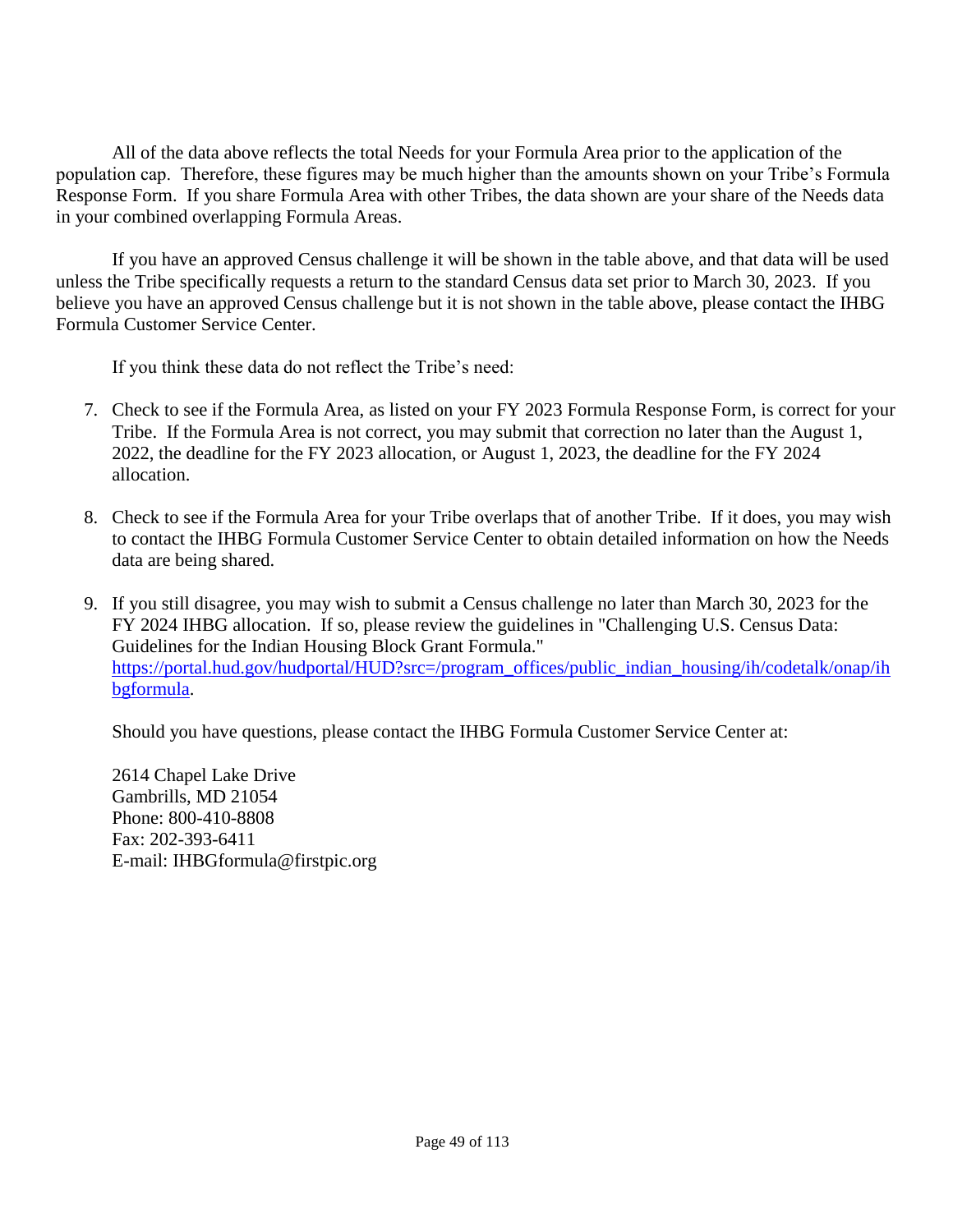Public reporting burden for the collection of information is estimated to average 30 minutes. This includes the time for collecting, reviewing, and reporting the data. The information will be used to allocate funds under the IHBG program. Response to this request for information is required in order to receive the benefits to be derived. This agency may not collect this information, and you are not required to complete this form unless it displays a currently valid OMB control number.

# **Indian Housing Block Grant Formula Data for the Kaktovik**

This document provides notice to the Tribe and/or Tribally designated housing entity (TDHE) of the data to be used in calculating its Indian Housing Block Grant (IHBG) program allocation for Fiscal Year (FY) 2023. It also provides an estimate of the Tribe's FY 2023 allocation.

Please carefully review your Tribe's data and report any changes and corrections to the IHBG Formula Customer Service Center as described below. All Tribes/TDHEs are responsible for reporting data changes and corrections. According to 24 CFR 1000.315(b), the Formula Response Form (FRF) is the only mechanism that a recipient shall use to report changes to the number of Formula Current Assisted Stock (FCAS). In addition, Tribes/TDHEs should use the FRF to report changes and corrections to the following:

- Formula Area.
- Overlapping Formula Areas.
- Tribal Enrollment and Formula Area Population Cap.

#### **Submission Deadlines**

The submission must be postmarked or faxed by **August 1, 2022**, for consideration in the FY 2023 allocation. Please postmark or fax changes and corrections with appropriate supporting documentation to the IHBG Formula Customer Service Center by **August 1, 2022**, for inclusion in the FY 2023 allocation. Please note that while HUD requires requests for formula changes to be submitted by August 1<sup>st</sup>, HUD may consider subsequent requests from Tribes that have been directly affected by changes resulting from other Tribes' requests submitted prior to the August 1 deadline. Subsequent requests received in prior FYs may be carried into future FYs if processing of such requests is not finalized in the current FY. For questions regarding appropriate documentation, please contact the IHBG Formula Customer Service Center at the address listed below.

The results of any successful changes to Fair Market Rent (FMR), Total Development Cost (TDC), and the U.S. Census Bureau Population Estimates data should also be submitted by August 1, 2022. Details on the procedures to be followed if you wish to challenge these data elements are contained in the Appendices to the most recent published document "*Challenging U.S. Decennial Census Data: Guidelines for the Indian Housing Block Grant Formula.*" This document can be obtained from the IHBG Formula Customer Service Center or at: [https://portal.hud.gov/hudportal/HUD?src=/](https://portal.hud.gov/hudportal/HUD?src=/program_offices/public_indian_housing/ih/codetalk/onap/ihbgformula) 

[program\\_offices/public\\_indian\\_housing/ih/codetalk/onap/ihbgformula.](https://portal.hud.gov/hudportal/HUD?src=/program_offices/public_indian_housing/ih/codetalk/onap/ihbgformula)

The FRF also includes other data elements used to calculate the Needs component of the Formula. Tribes/TDHEs wishing to challenge these data elements should review the **Needs section** of this form. Each year, Tribes/TDHEs are reminded that March 30 is the deadline for the next FY's Census challenge. The Needs data in this document will include previously approved Census challenges, if still eligible for use in the FY 2023 allocation, as well as available Census data. If applicable, check the Needs section to verify that successful challenges have been incorporated. Needs data for FY 2024 is included in Attachment A

Previous editions are obsolete Page 50 of 113 Form HUD-4117 (7/19)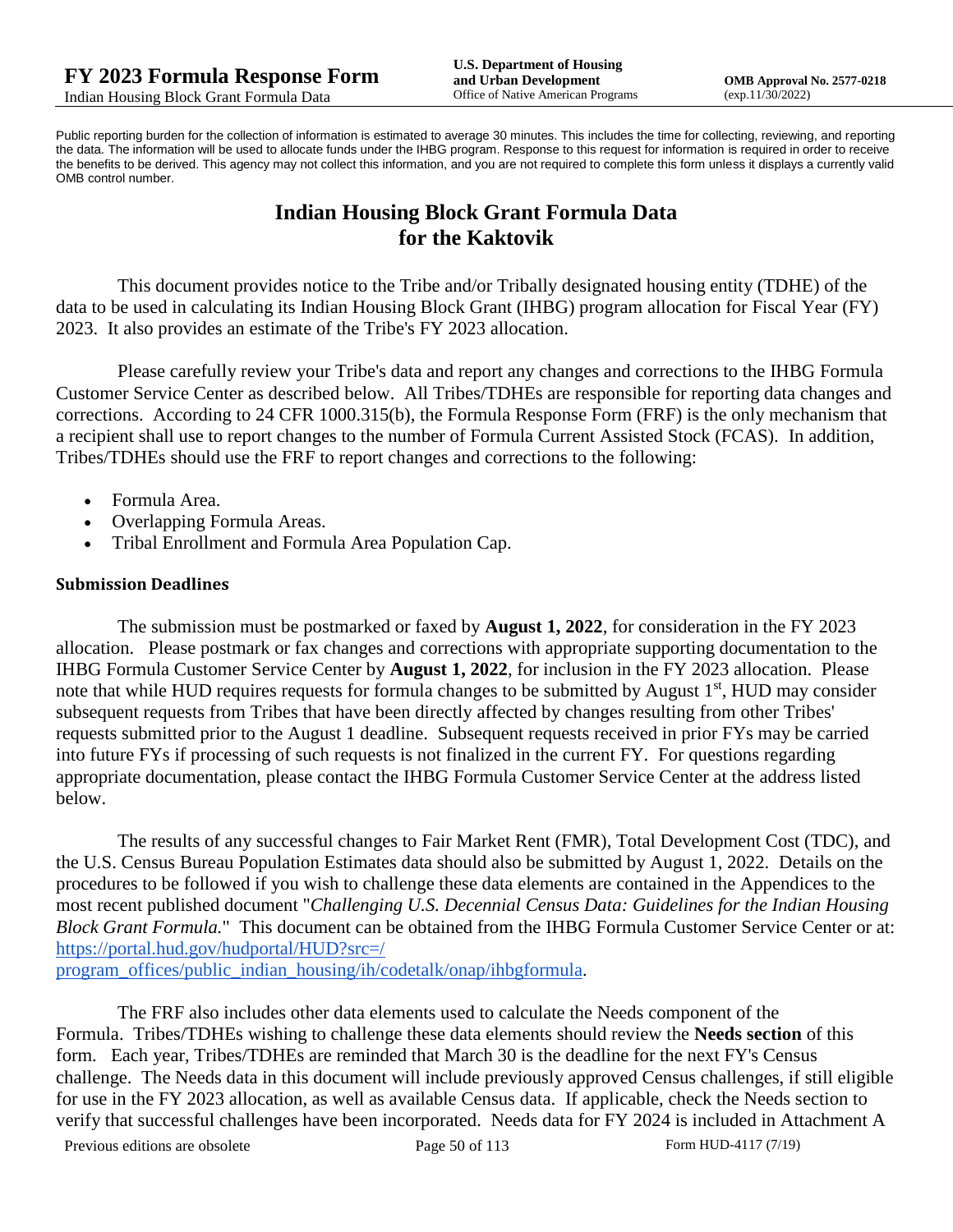of this form. Should you wish to initiate a challenge to your Needs data for FY 2024, please consult the guide, "*Challenging U.S. Decennial Census Data: Guidelines for the Indian Housing Block Grant Formula.*" The guide outlines procedures for conducting a Census challenge.

#### **Failure to Report**

Please note that pursuant to §1000.315 and §1000.319, recipients are responsible for verifying and reporting changes to their FCAS on the FRF to ensure that data used for the IHBG Formula are accurate. Reporting shall be completed in accordance with requirements in subpart D and the FRF. If a recipient receives an overpayment of funds because it failed to report such changes on the FRF in a timely manner, the recipient shall be required to repay the funds within five fiscal years. HUD shall subsequently distribute the funds to all Indian Tribes in accordance with the next IHBG Formula allocation. A recipient will not be provided back funding for any units that the recipient failed to report on the FRF in a timely manner. HUD shall have three years from the date a FRF is sent out to take action against any recipient that fails to correct or make appropriate changes on that FRF. Review of FCAS will be accomplished by HUD as a component of A-133 audits, routine monitoring, FCAS target monitoring or other reviews.

The deadline for responding with changes to the data on the FRF is August 1. Any changes reported after the August 1 deadline are not timely under §1000.315 and §1000.319. Accordingly, no back funding is authorized based on changes reported after August 1; nor will untimely reported units be included in the FY 2023 allocation.

#### **Appeals Process**

Tribes/TDHEs may appeal HUD decisions regarding data used in the IHBG formula and HUD formula determinations in accordance with §1000.336(d).

#### **Technical Assistance**

Should you have questions, please contact the IHBG Formula Customer Service Center at:

2614 Chapel Lake Drive Gambrills, MD 21054 Phone: 800-410-8808 Fax: 202-393-6411 E-mail: IHBGformula@firstpic.org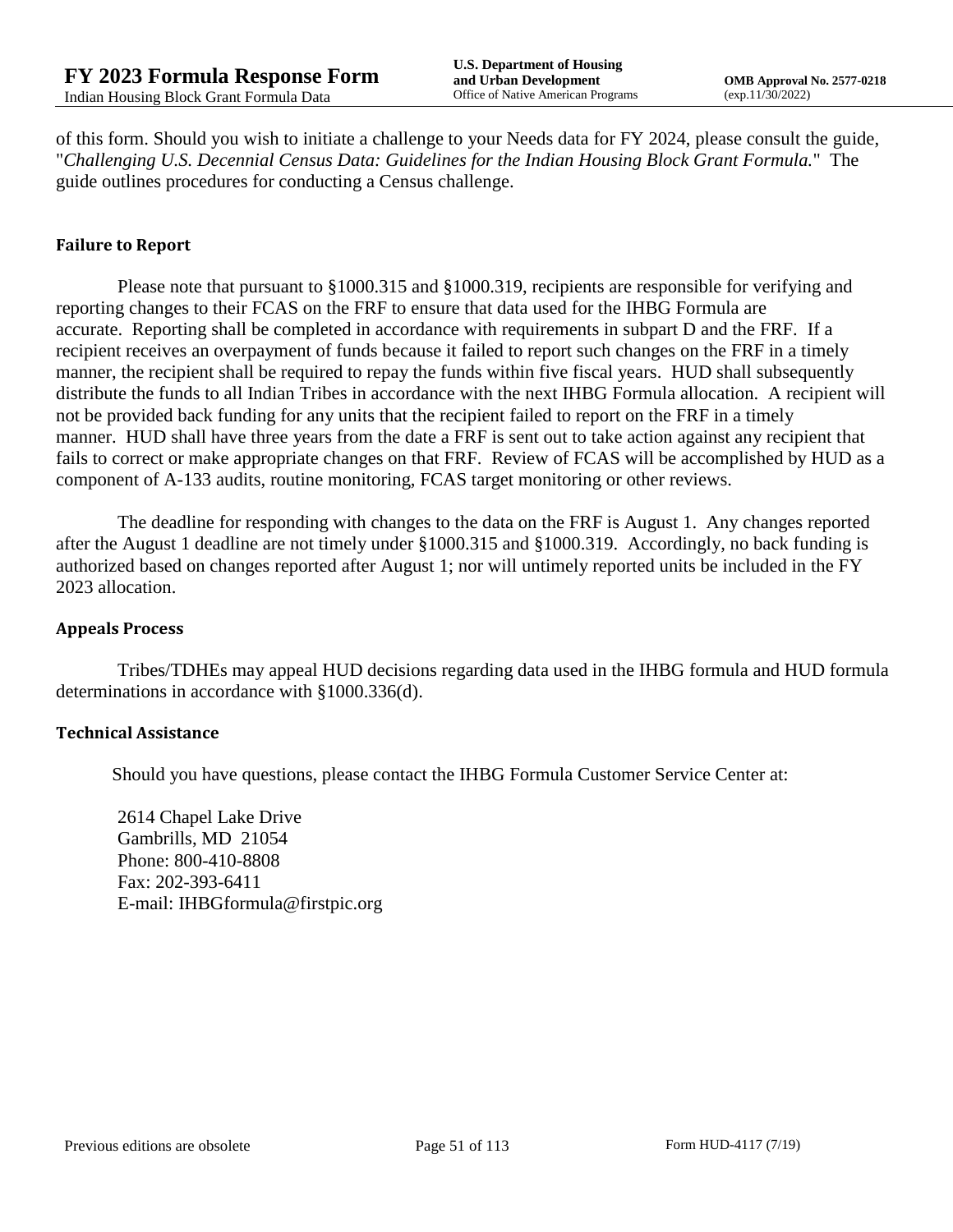# **Kaktovik Formula Current Assisted Stock Homeownership and Rental**

HUD records show your Tribe/TDHE having the following Formula Current Assisted Stock (FCAS) funded by 1937 Housing Act programs. Please compare the project numbers, number of units, type of units, and Date of Full Availability (DOFA) with your records. Then postmark or fax any changes and corrections, including updated information, to the IHBG Formula Customer Service Center by **August 1, 2022**, for inclusion in the FY 2023 allocation. **Please note:** If a unit becomes ineligible as FCAS between the date in which you report and September 30, HUD will need to recover the over-funding that the recipient received for that unit unless the recipient submits an additional Appendix A1 before September 30 that indicates the unit's eligibility status.

The unit counts reported below include:

- Low Rent, Mutual Help and Turnkey III units funded under 1937 Housing Act (i.e., units that were subject to an Annual Contributions Contract (ACC)).
- Units converted prior to October 1, 1997, as the type of unit to which it was converted.
- Units converted on or after October 1, 1997, as the type of unit funded on the latest ACC.

The unit counts reported below <u>do not</u> include:

- Units built with NAHASDA, HOME, or ICDBG funds.
- Units built with BIA, State, or tribal funds.
- Units built over the number specified in the original ACC for Projects with DOFA after October 1, 1997.
- Units not used as housing dwelling units, including units used for non-dwelling purposes and unoccupied units not being made available for occupancy.
- Units previously reported as having been conveyed, conveyance eligible (paid-off but not conveyed), or demolished.

A unit that is conveyance eligible will be removed from HUD's FCAS data when it becomes eligible for conveyance. If a legal impediment prevented the conveyance, the Tribe/TDHE needs to make reasonable efforts to overcome the legal impediment as required in §1000.318(b). When the unit is conveyed, it is up to the Tribe/TDHE to report to the IHBG Formula Customer Service Center when the unit is conveyed or when the 2-year time period is up, and to provide all necessary documentation for HUD to re-evaluate the unit to see if it remained eligible as FCAS beyond the conveyance eligibility date. If the Tribe/TDHE has demonstrated it made reasonable efforts to convey in the face of a legal impediment as required by §1000.318(b), then HUD will revise the FCAS data for the preceding years and calculate the appropriate adjustment pursuant to the formula at §1000.319. No homeownership unit will be considered FCAS 24 months after the date the unit became conveyance eligible, unless the Tribe, TDHE, or IHA provides evidence from a third party, such as a court or state or federal government agency, documenting that a legal impediment continues to prevent conveyance, and assuming that the Tribe made reasonable efforts to overcome any existing legal impediments during the preceding 24 months in accordance with §1000.318(b).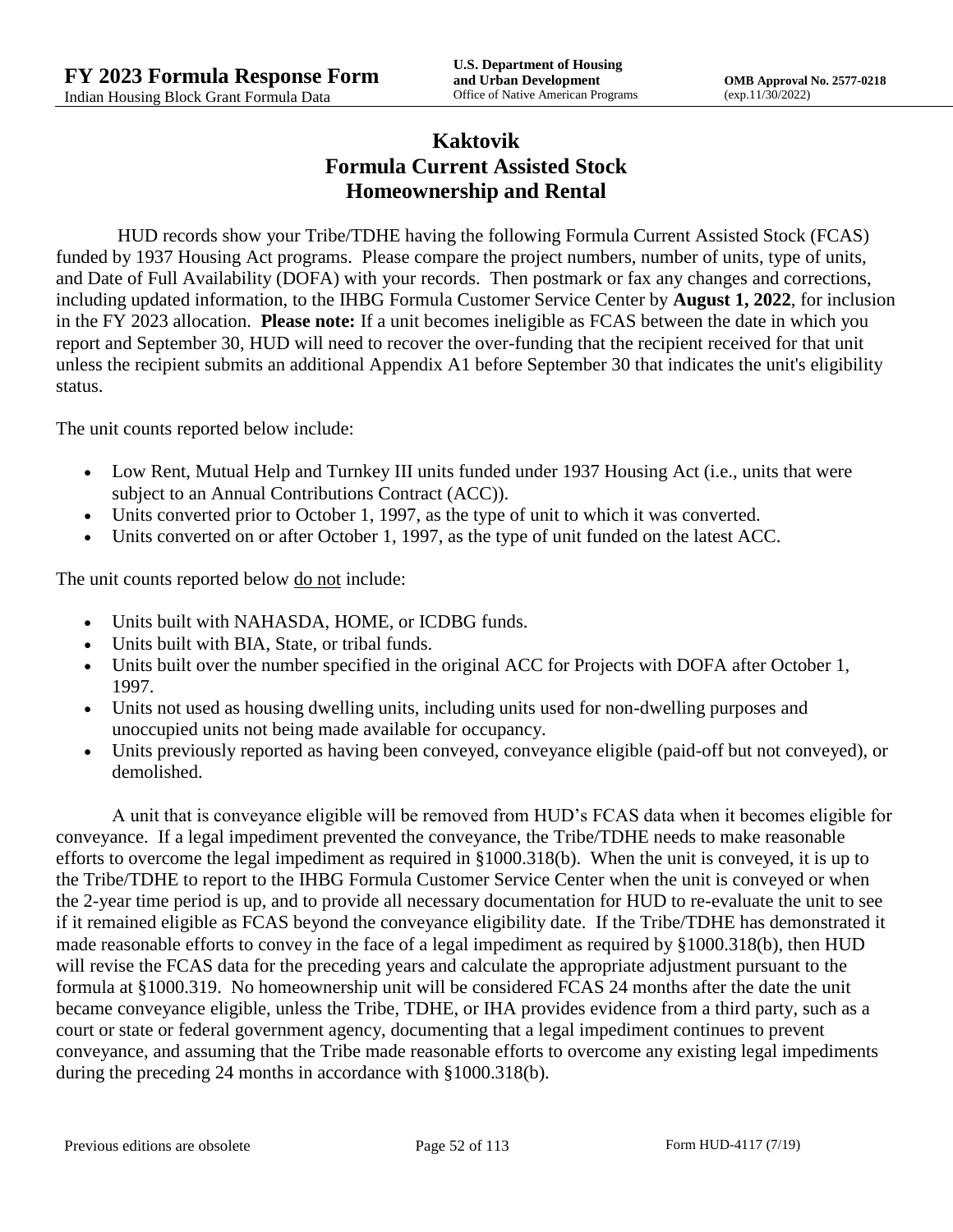Please note changes and corrections to the unit counts on the table below and also complete and submit appropriate forms as follows:

- Use **Appendix A1** to report units that are conveyance eligible or conveyed.
- Use **Appendix A2** to report changes due to DOFA of FCAS units.
- Use **Appendix A3** to report changes due to conversion of FCAS units.
- Use **Appendix A4** to report demolished and rebuilt FCAS units.
- Use **Appendix A5** to report all other FCAS changes.

**NOTE:** In accordance with Section 302(b)(1) of the *Native American Housing Assistance and Self-Determination Act (NAHASDA)*, 25 U.S.C. § 4152(b)(1), Mutual Help and Turnkey III units developed under the United States Housing Act of 1937 that are conveyed or eligible to be conveyed prior to October 1 of the calendar year immediately preceding the FY for which funds are provided cease to be eligible as FCAS beginning that FY unless the Tribe can demonstrate that the unit has not been conveyed for reasons beyond its control. By the terms of their Mutual Help and Occupancy Agreements (MHOA), such units are eligible for conveyance no later than 25 years from the inception of those agreements, which generally corresponds to the Date of Full Availability (DOFA). **Accordingly, all units in any project that reached its DOFA in FY 1997<sup>1</sup> , are presumptively no longer considered FCAS, and HUD is removing them from its FCAS data for the Tribe in the table below as indicated with a (\*).** If your Tribe believes that any of these units are still eligible for FCAS, please identify the project and unit number and provide the necessary information in accordance with the FRF as follows:

- 1. If the unit was converted to and is currently managed as a Low Rent (LR) unit, provide the information required in Appendix A3.
- 2. If there is a subsequent homebuyer, or the unit is still within the term of its lease-to-own agreement, please provide the information required in Appendix A5, including the date that the current agreement was signed and the termination date of the agreement.

Your Tribe has no Current Assisted Stock Projects

<sup>1</sup>All units in projects that reached DOFA prior to FY 1997 were previously removed from FCAS on an FRF for FY 2014 or later, and are only listed on the FRF if the Tribe/TDHE submitted unit level information documenting continued eligibility. Unit eligibility will be re-challenged every three years to assure appropriate treatment.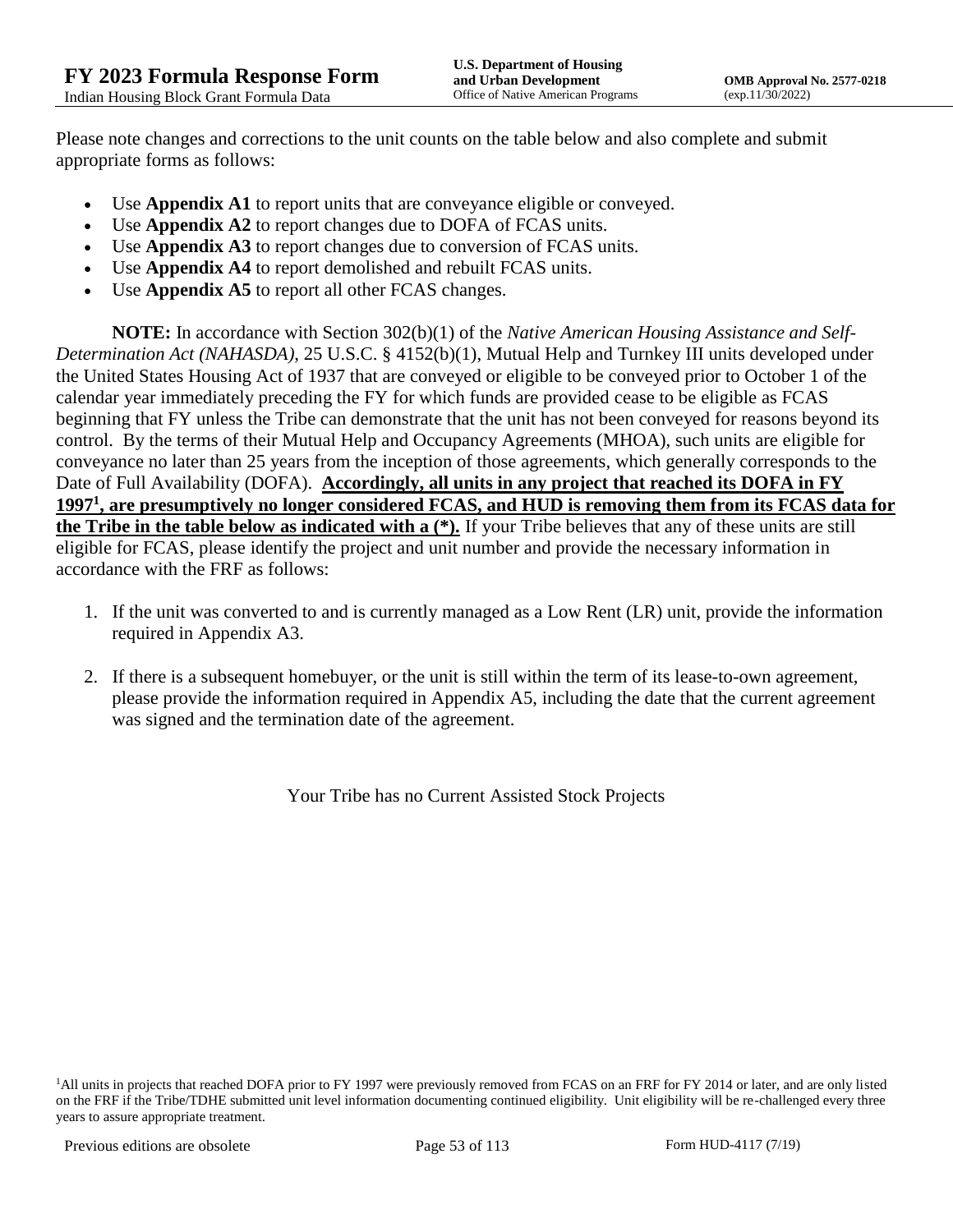# **Kaktovik Formula Current Assisted Stock Section 8**

Under the IHBG Formula, your Tribe's FCAS count includes the following Section 8 units:

### **Number of units: 0**

By regulation, Section 8 units are counted under the IHBG formula after their contracts expire only if the Tribe/TDHE continues to manage the assistance in a manner similar to the Section 8 program.

If you no longer provide or operate an equivalent number of Section 8, please make corrections to the total above and on the table below.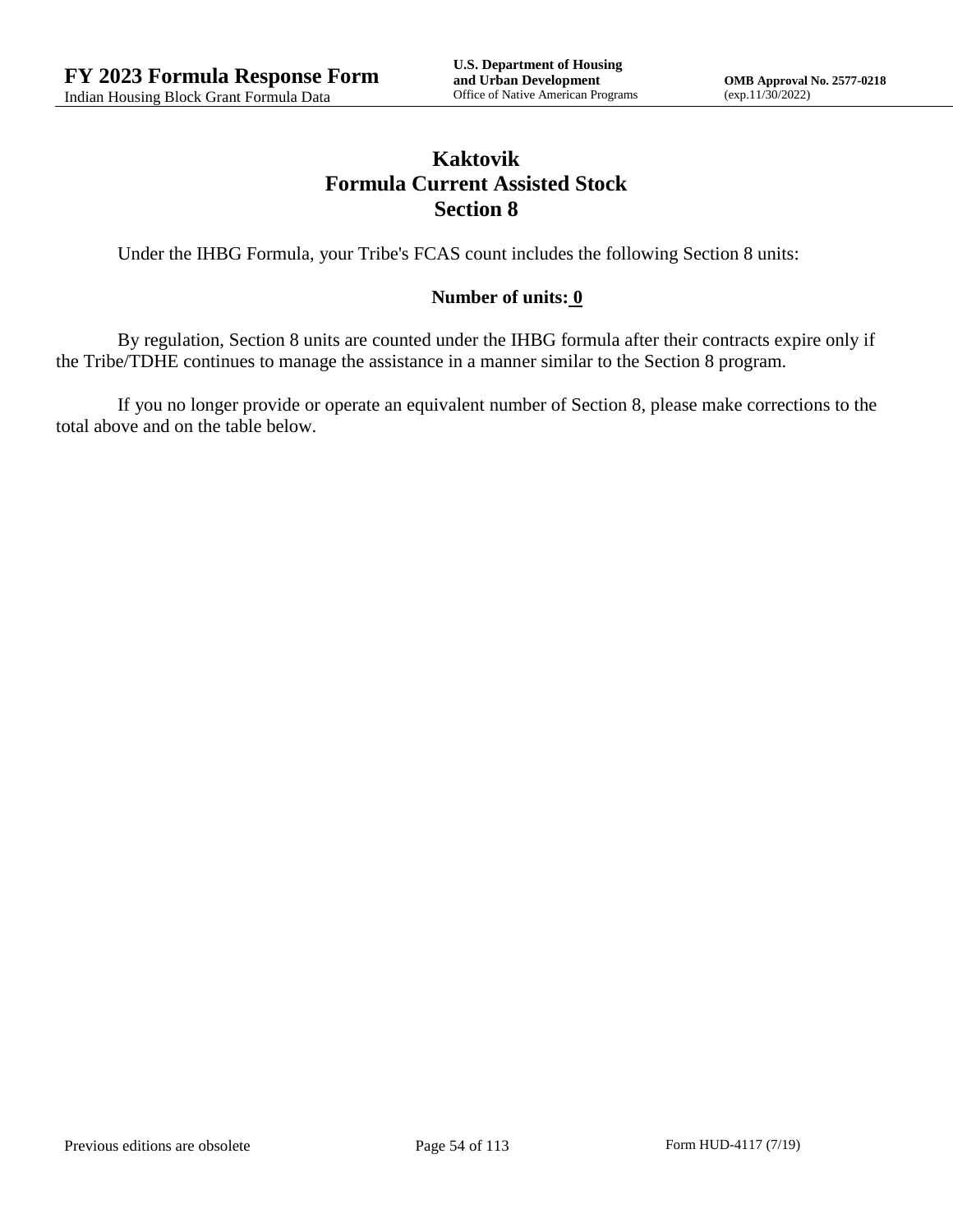**\$1,611 \$776,034**

## **Kaktovik**

## **Adjustment Factors**

#### **Inflation Rate Factor**

Inflation rate is adjusted annually and is a national figure used to adjust the amount of subsidy for FCAS.

#### **1.91%**

### **Local Area Cost Adjustments**

Allowable Expense Level (AEL), Fair Market Rent (FMR), and Total Development Cost (TDC) are used to adjust the amount of subsidy for FCAS to reflect local conditions. TDC is also used to adjust the Needs component to reflect local costs.

Annual Expense Level (AEL):

Fair Market Rent (FMR):

Total Development Cost (TDC):

In accordance with §1000.336(a)(7)(b), AEL cannot be challenged. However instructions for challenging the FMR and TDC are provided in the document "*Challenging U.S. Decennial Census Data: Guidelines for the Indian Housing Block Grant Formula*" available through the IHBG Formula Customer Service Center. Tribes successfully challenging FMR and TDC data elements must submit the revised figures to the IHBG Formula Customer Service Center by August 1, 2022. Please note that while HUD requires requests for formula changes to be submitted by August 1<sup>st</sup>, HUD may consider subsequent requests from Tribes that have been directly affected by changes resulting from other Tribes' requests submitted prior to the August 1 deadline. Subsequent requests received in prior FYs may be carried into future FYs if processing of such requests is not finalized in the current FY.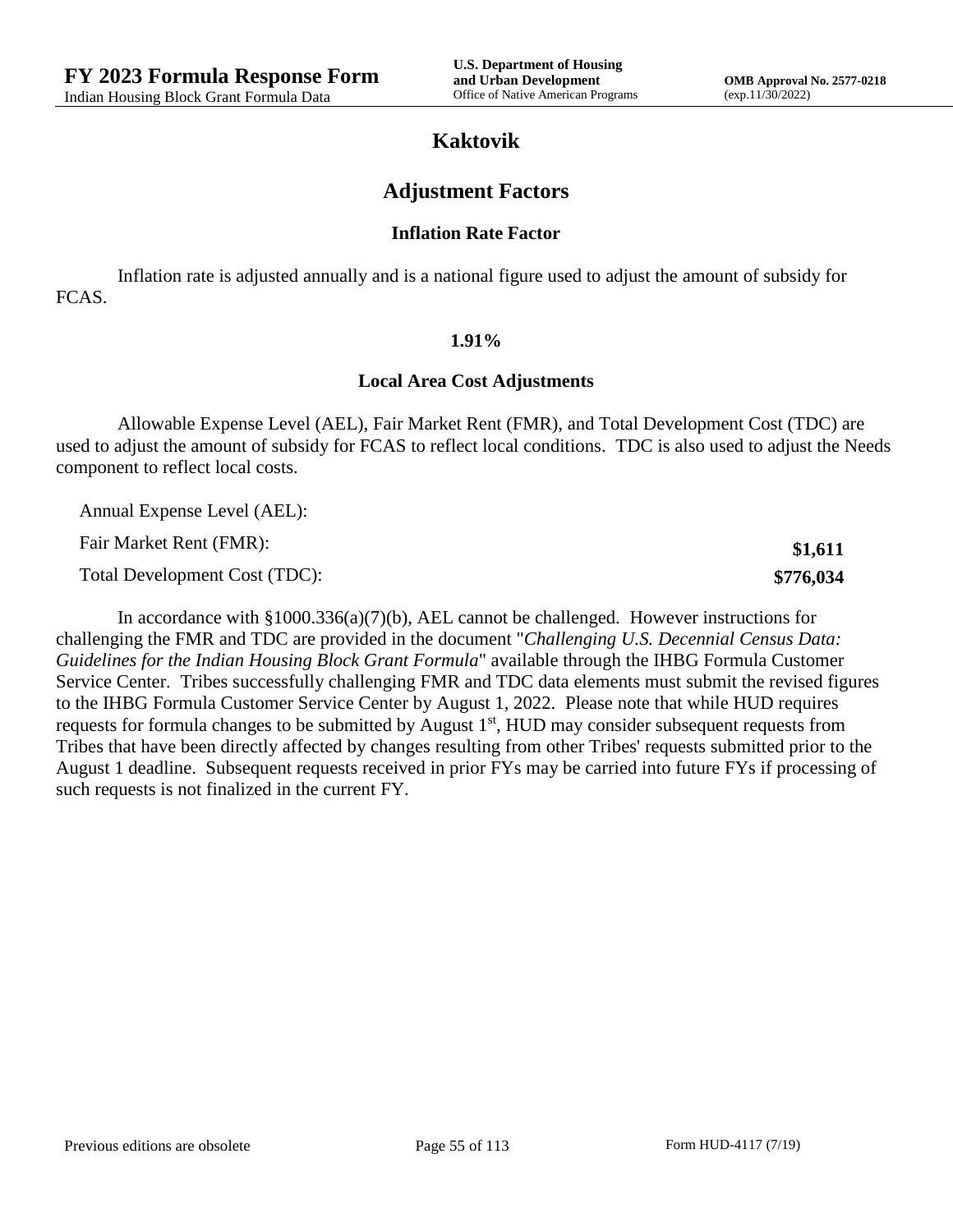# **Kaktovik Formula Area**

In accordance with §1000.302 Formula Area (1)…."Formula Areas are:"

- 1. Reservations for federally recognized Indian Tribes, as defined by the U.S. Census;
- 2. Trust lands;
- 3. Department of the Interior Near-Reservation Service Areas;
- 4. Former Indian Reservation Areas in Oklahoma Indian Areas, as defined by the U.S. Census as Oklahoma Tribal Statistical Areas (OTSAs);
- 5. Congressionally Mandated Service Areas;
- 6. State Tribal Areas as defined by the U.S. Census as State Designated American Indian Statistical Areas (SDAISAs);
- 7. Tribal Designated Statistical Areas (TDSAs);
- 8. California Tribal Jurisdictional Areas established or reestablished by Federal court judgment; and
- 9. Alaska formula areas described in §1000.302 Formula area (4).

Formula areas may include additional geographic units if the Tribe demonstrates that it is providing substantial housing services in accord with §1000.302 Formula area (2) & (3) and §1000.302 substantial housing services.

The geographic areas currently contained in your Formula Area are listed below.

| <b>Formula Area</b>                            | <b>Estimated Change in American Indian and Alaska</b><br><b>Native (AIAN) population since 2010 Census</b> |
|------------------------------------------------|------------------------------------------------------------------------------------------------------------|
| Kaktovik ANVSA, AK-North Slope Borough, Alaska | .89%                                                                                                       |

A "+" next to a geographic area listed above indicates that the area overlaps with other Tribe(s). For overlapping areas, be sure to review the information in the next section, "Overlapping Formula Areas." Balance of county refers to any land in a county outside reservations or trust lands.

If any of these areas do not meet the above criteria or are not covered under §1000.302 Formula area (2), please make changes and corrections in Appendices B1 and B2.

If you wish to request other geographic areas beyond those identified above to be added to your Tribe's Formula Area, please complete the Formula Area table in **Appendices B1 and/or B2.** HUD will review this submission based on §1000.302 Formula area (2) & (3) and §1000.302 substantial housing services and determine whether or not to include these areas. HUD will make its judgment using as its guide whether this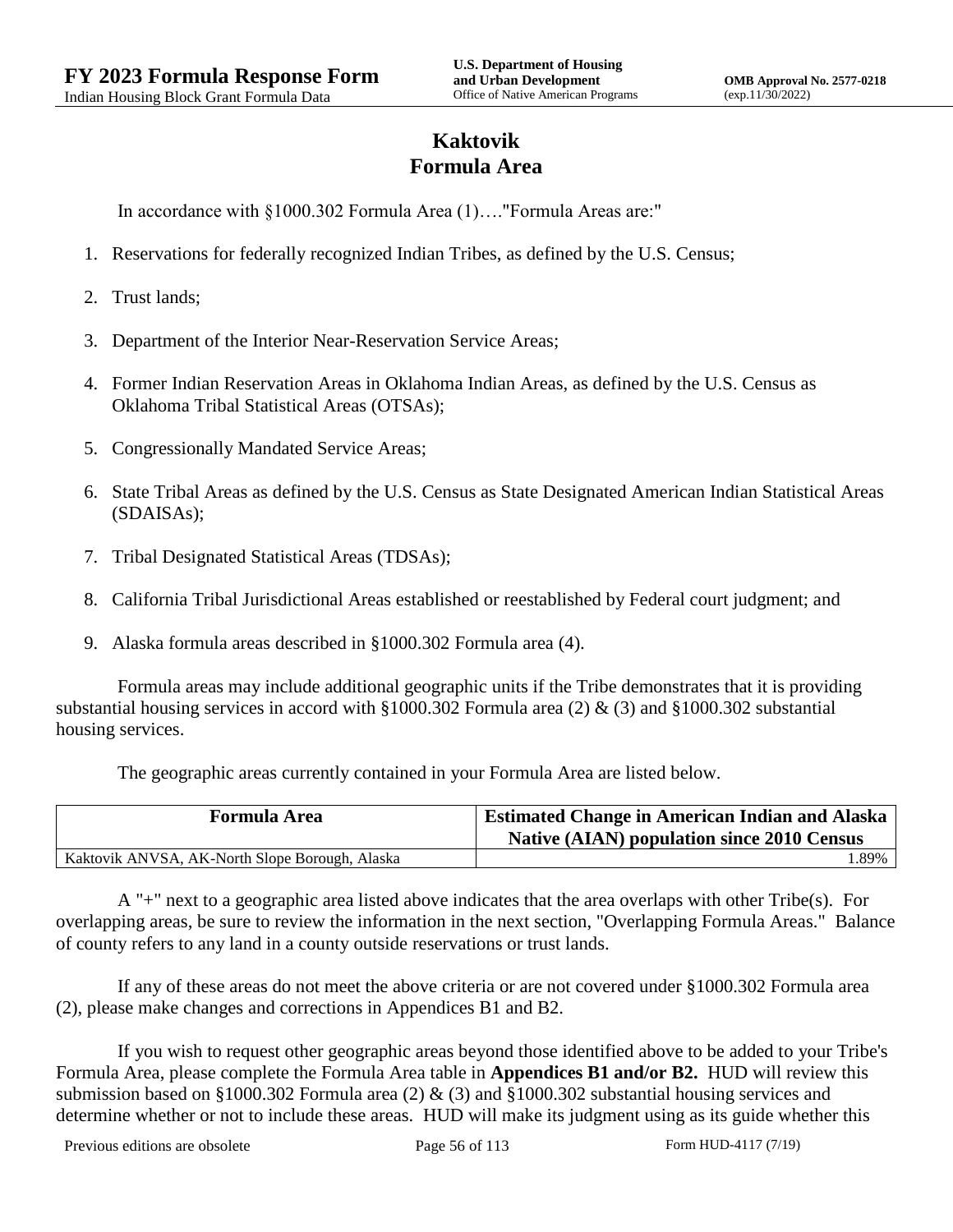addition is fair and equitable for all Tribes receiving a formula allocation. Please note that if Formula Area expansions are approved based on substantial housing services, Tribes must continue to provide investment levels consistent with the definition of substantial housing services in accordance with §1000.302 substantial housing services (2).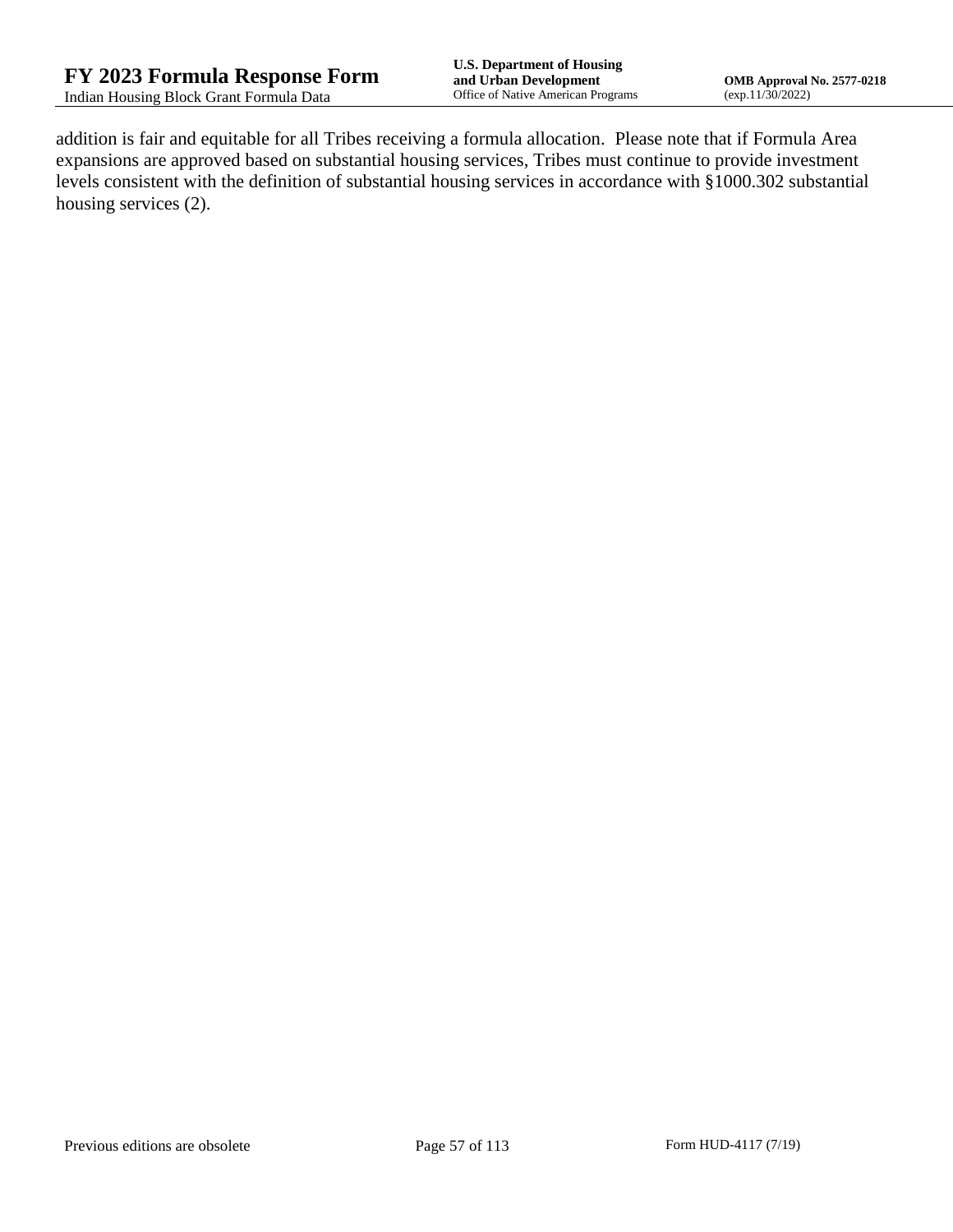## **Kaktovik Overlapping Formula Areas**

#### **Only for Tribes with a "+" next to the geographic area (see previous section on Formula Area)**

In cases where Tribes are overlapped, Needs data (population and household) for the entire Formula Area of all Tribes involved in the overlap are shared. If your Formula Area is overlapped, you are likely receiving a share of the Needs data for areas beyond those listed as being part of your Tribe's Formula Area.

Currently, your Tribe is sharing Needs data as a result of overlapping Formula Areas with the following Tribes:

#### **None**

HUD uses Bureau of Indian Affairs (BIA) estimates for Total Resident Service Area Indian Population (TRSAIP) to proportionately allocate Needs data to the affected Tribes.

### **The TRSAIP being used for your Tribe is: 258**

If you wish to correct your Tribe's TRSAIP, please contact your BIA Area Office. HUD will only accept written correspondence from the BIA to correct TRSAIP figures (see Appendix D to the document "*Challenging U.S. Decennial Census Data: Guidelines for the Indian Housing Block Grant Formula*" available through the IHBG Formula Customer Service Center).

HUD recognizes that Tribes may be able to provide better data for overlapping areas. Therefore, HUD is requesting that each Tribe provide its Tribal Enrollment within each of the geographic areas described in the preceding section as overlapping.

If all Tribes in an overlapping area submit corrected information to HUD, HUD will then use this information to divide the funds for the affected area. Otherwise, HUD will continue to use the BIA TRSAIP estimates to make the allocations. On the form in Appendix C, list the overlapping geographic area (indicated earlier under the Formula Area section by a "+" next to the geographic area) and your Tribe's enrollment in the area.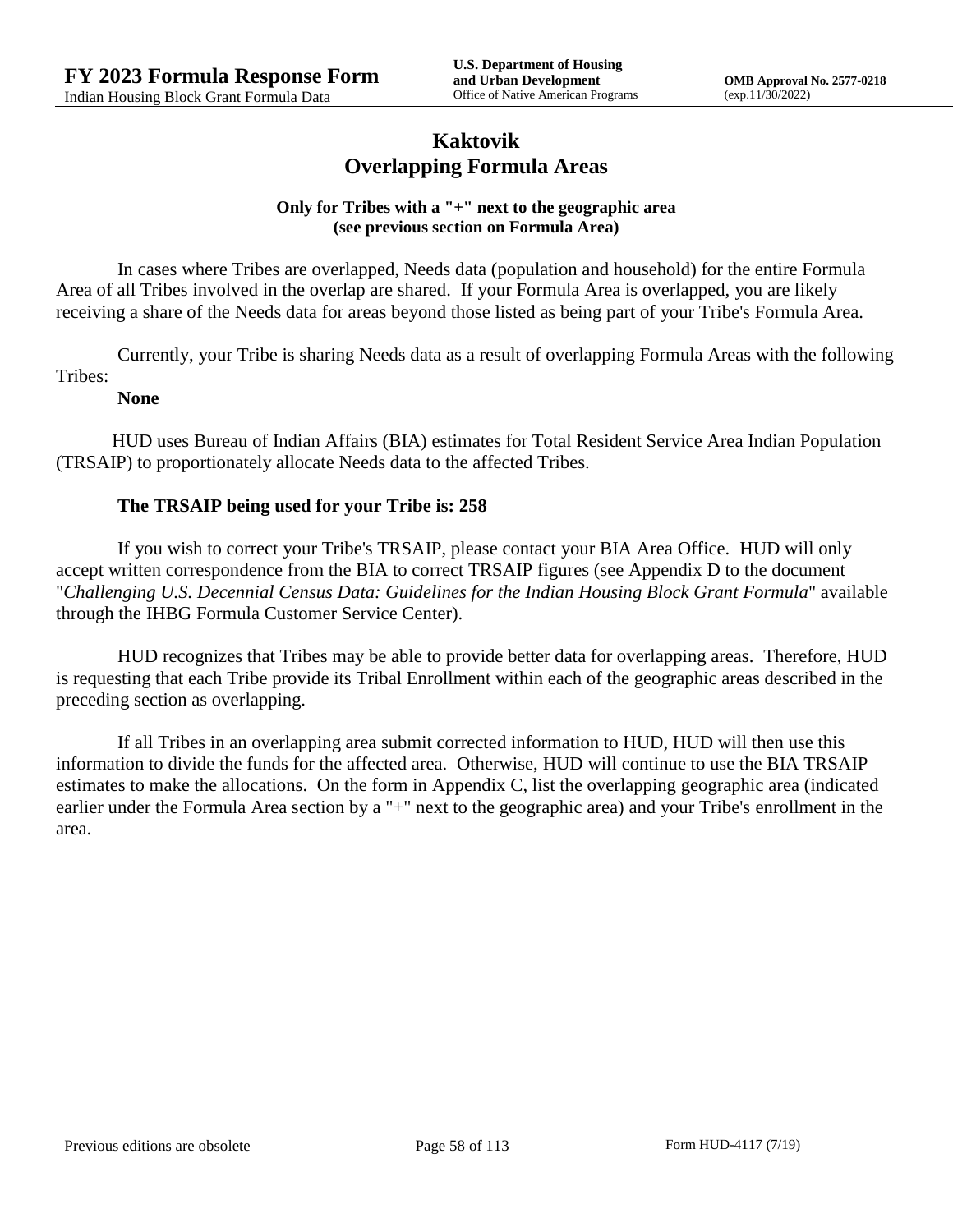## **Kaktovik Tribal Enrollment & Formula Area Population Cap**

In accordance with §1000.302 (5), Tribal Enrollment is used to cap AIAN persons in calculating Needs data. A cap is placed at twice Tribal Enrollment. If there is a "\*" next to "AIAN persons" in the Needs section, your Tribe's data have been "capped."

#### **The enrollment being used for your Tribe (or Alaska Village or Corporation) is: 227**

If your Tribe's enrollment is different than what is listed above, please follow the instructions in Appendix D for correcting your Tribe's enrollment.

If a cap has been applied to your Tribe and you are providing housing services to more than twice as many AIAN members of other Tribes as members of your own Tribe, please follow the instructions in Appendix D for correcting your Tribe's Population Cap.

Please note that Formula Area Population Cap Adjustments must be submitted on an annual basis to the IHBG Formula Customer Service Center for approval. The requests must be postmarked or faxed by August 1 of this year.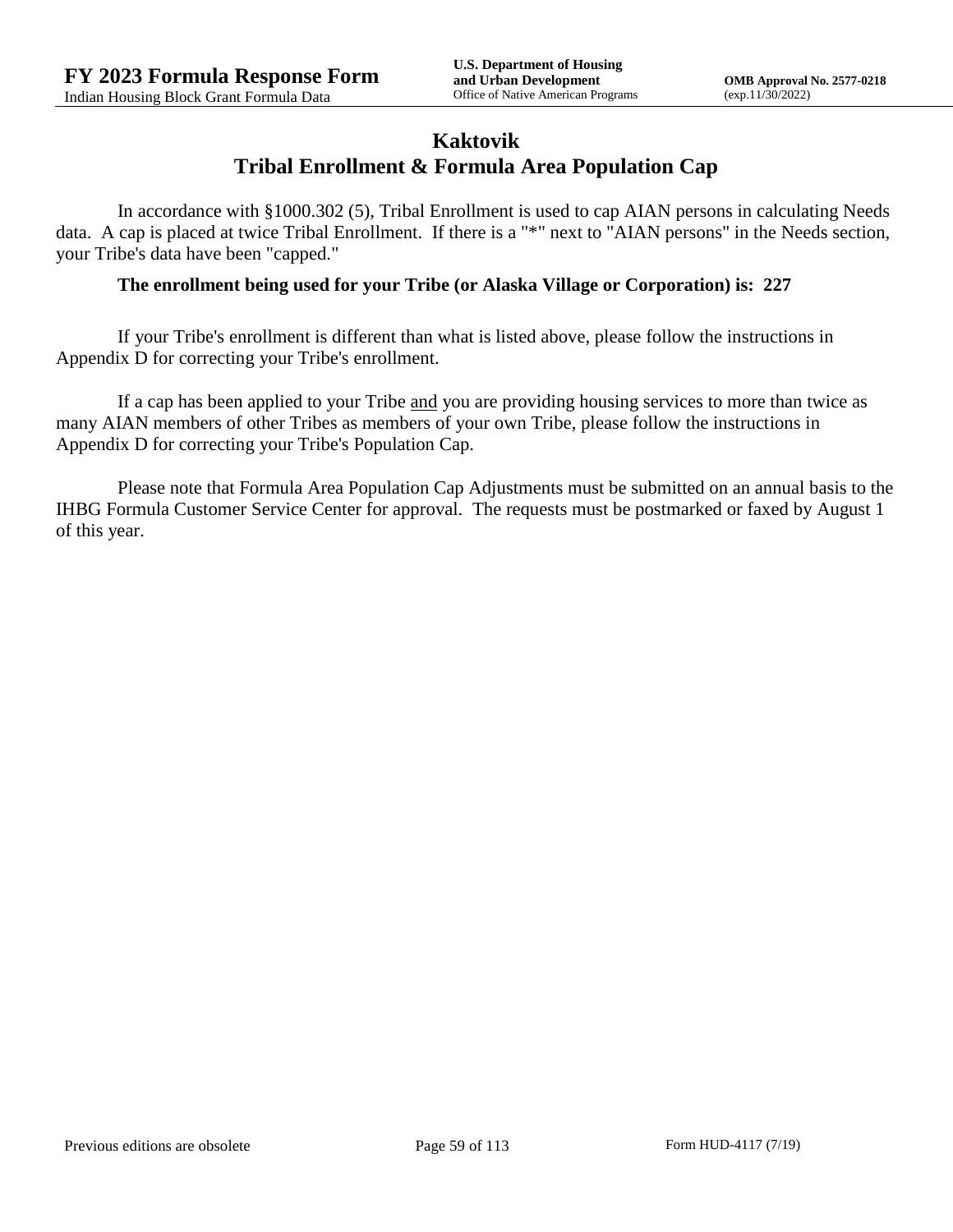# **Kaktovik Needs Data**

Listed below are the data currently being used to calculate the Needs component of your Tribe's allocation based on your Tribe's "Formula Area" (see Formula Area section of this document).

The data used are from a special tabulation. This tabulation:

- Counts individuals reported as AIAN. The AIAN person count variable comes from the Decennial Census and is aged using Census population estimates. For the FY 2010 Decennial Census, data for reservations, trust lands, and remote Alaska will receive an undercount adjustment of 4.88%. For all other Needs variables, in FY 2023 HUD will use the 5-year rolling average from 2014 to 2018 ACS data. The ACS data will be updated every year. Therefore, in FY 2024, the ACS data will be from 2015 to 2019. These data sources apply unless Tribes have approved Census Challenges in place. **No, your Tribe does not have an approved Census Challenge.**
- The FY 2023 estimate is calculated with the Needs component based on single race (AIAN alone) Census data and multi-race (AIAN alone and in combination with other race(s)) Census data. The amount of the allocation for each Indian Tribe was determined to be the greater of the two resulting allocation amounts.

The growth adjustment factor and the undercount adjustments used for your Formula Area are listed next to each Formula Area in the table listing your Tribe's Formula Area.

After adjusting for population growth and undercount, sharing of Needs data among Tribes in cases of overlapping Formula Areas and application of the Population Cap (see note below), your Tribe's Needs component is based on **single-race data**. The Needs data are:

| AIAN persons:                                                               | 227            |
|-----------------------------------------------------------------------------|----------------|
| AIAN households with annual income less than 30% of median income:          | $\overline{4}$ |
| AIAN households with annual income between 30% and 50% of median income:    | 10             |
| AIAN households with annual income between 50% and 80% of median income:    | 10             |
| AIAN households which are overcrowded or without kitchen or plumbing:       | 20             |
| AIAN households with housing cost burden greater than 50% of annual income: | $\overline{4}$ |
| Housing Shortage (number of low-income AIAN households less total number    | 22             |
| of NAHASDA and Current Assisted Stock):                                     |                |

Note: If there is a "\*" next to "AIAN persons" above, the Tribe's data have been "capped." This occurs when the AIAN population in the Tribe's Formula Area is greater than twice its total Tribal Enrollment.

If you think these data do not reflect your Needs:

 Check to see if the Formula Area, as listed previously, is correct for your Tribe. If the Formula Area is not correct, submit that correction.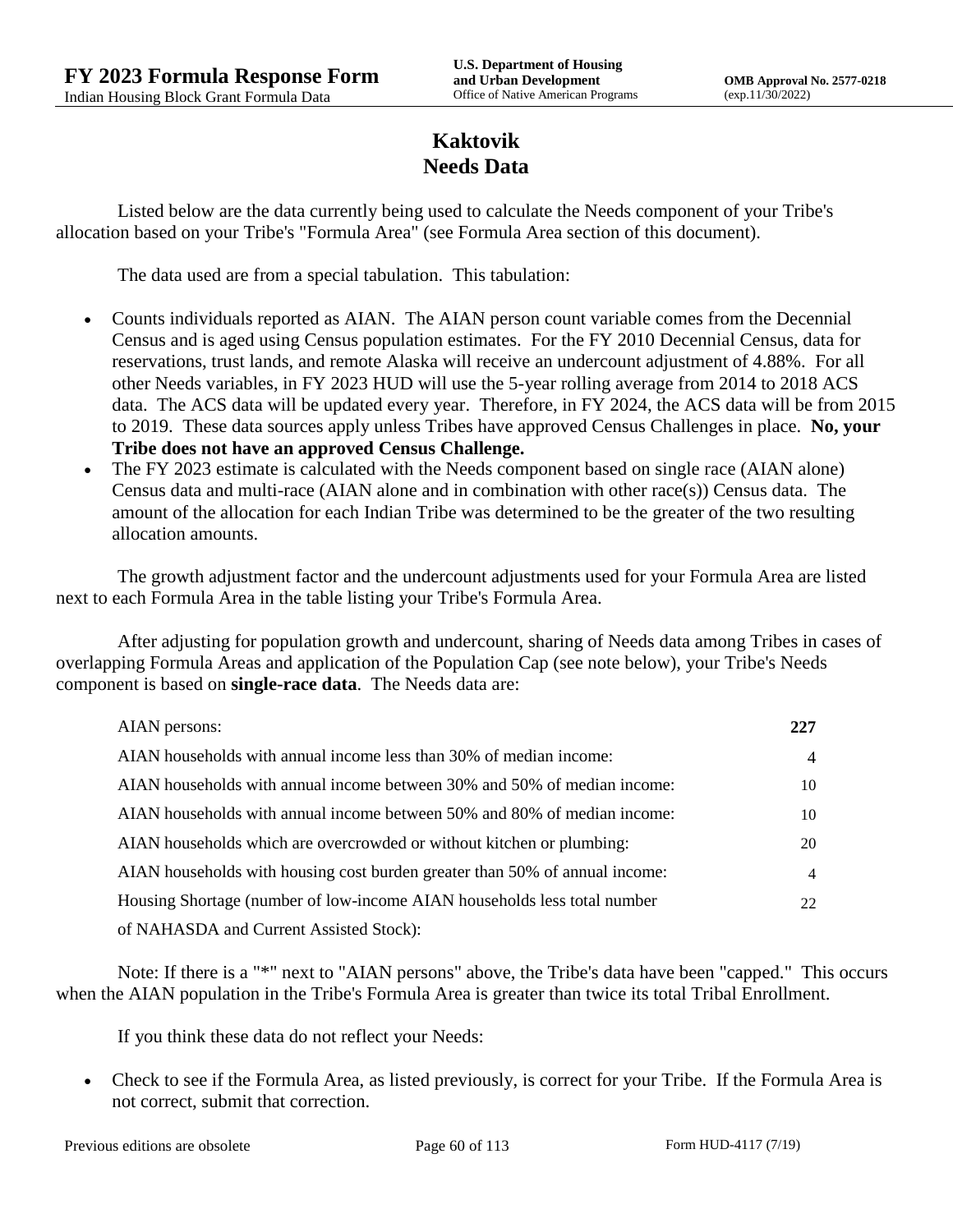- Check to see if the Formula Area for your Tribe overlaps that of another Tribe. If it does, you may wish to contact the IHBG Formula Customer Service Center to obtain detailed information on how the Needs data are being shared.
- If you still disagree, you may wish to submit a Census challenge. To determine if submitting a Census challenge would be appropriate for your Tribe, please review the *FY 2023 Needs Data* above and the FY *2024 Needs Data* on Attachment A for a full presentation on the Needs data available for your Tribe, 3and then read the document "*Challenging U.S. Decennial Census Data: Guidelines for the Indian Housing Block Grant Formula*" at: https://portal.hud.gov/hudportal/HUD?src=/program\_offices/ [public\\_indian\\_housing/ih/codetalk/onap/ihbgformula.](https://portal.hud.gov/hudportal/HUD?src=/program_offices/public_indian_housing/ih/codetalk/onap/ihbgformula)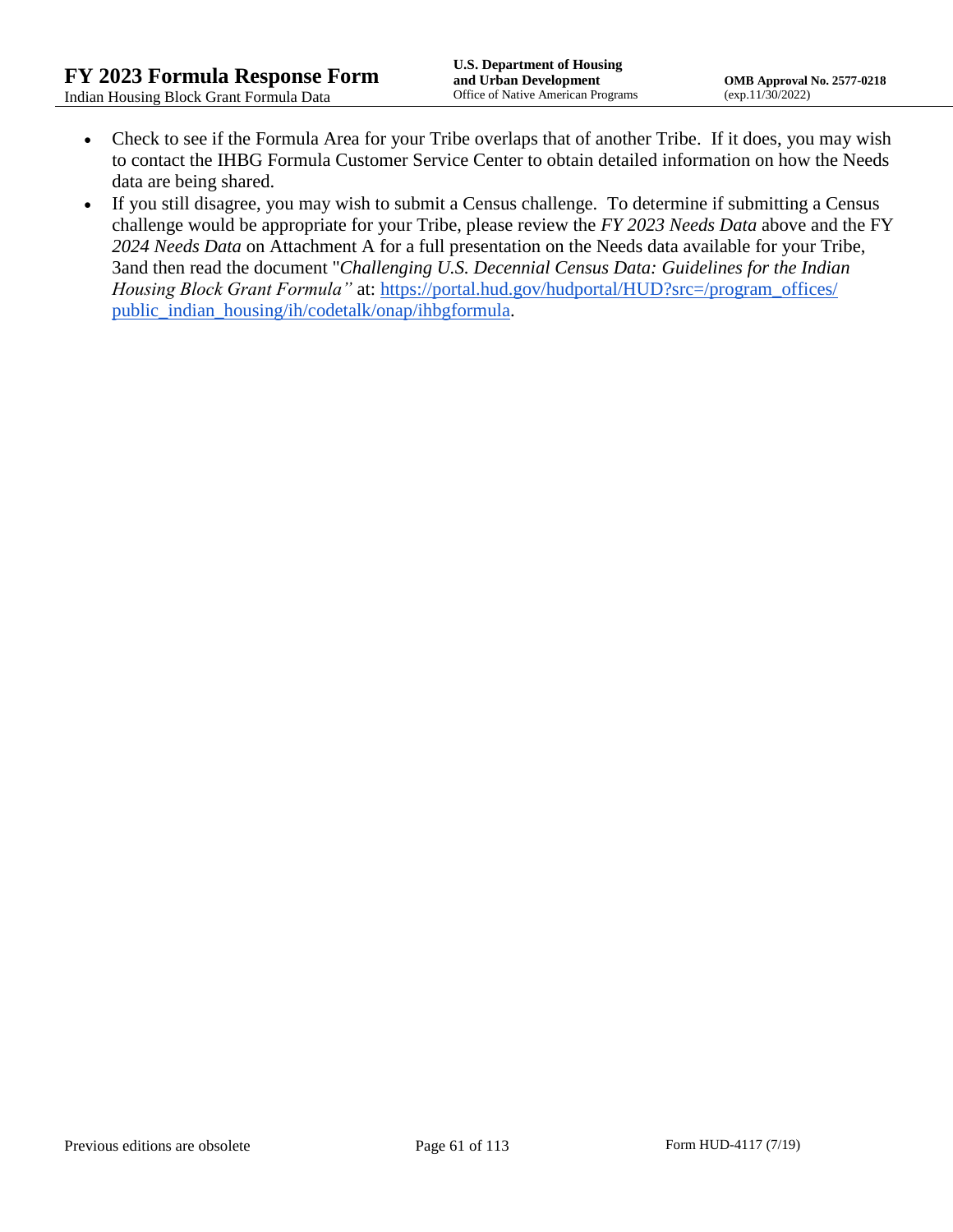## **Kaktovik Preliminary Allocation Amount**

#### *(Based on an estimated \$772,000,000 appropriation)*

This is only a preliminary estimate to be used for planning purposes based on an estimated \$772,000,000 appropriation for the IHBG program. It will change based on corrections to the data used for all Tribes (any change in one Tribe's data affects the allocation for all Tribes) and/or actual FY 2023 appropriations.

| FCAS Component <sup>2</sup> :                                                                               | \$0              |
|-------------------------------------------------------------------------------------------------------------|------------------|
| Needs Component <sup>3</sup> :                                                                              | \$122,547        |
| §1000.331 Phase Down Adjustments to<br>Moderate Impact of Introduction of New Data<br>Source <sup>4</sup> : | \$0              |
| §1000.340 (b) Adjustments to achieve FY<br>1996 Base Year Amount <sup>5</sup> :                             | $-$1,285$        |
| <b>Preliminary Current Year Allocation</b><br><b>Estimate:</b>                                              | \$121,262        |
| Adjustments for over- or under-funding in<br>prior years <sup>6</sup> :                                     | \$0              |
| <b>Initial Allocation Estimate:</b>                                                                         | \$121,262        |
| $§1000.342$ Undisbursed Funds Adjustment <sup>7</sup> :                                                     | To be Determined |
| §1000.329 Minimum Allocation Adjustment <sup>8</sup> :                                                      | To be Determined |
| <b>FY 2023 Final Allocation Estimate:</b>                                                                   | \$121,262        |

2 If an "M" appears following the FCAS component, it means that the modernization subsidy on which FCAS was based was calculated using the alternative definition in §1000.316(b)(2), which states that "for Indian Tribes with an Indian Housing Authority (IHA) that owned or operated fewer than 250 public housing units on October 1, 1997, the modernization allocation equals the amount of funds received under the assistance program authorized by Section 14 of the 1937 Act (not including funds provided as emergency assistance) for FYs 1992 through 1997." If an "A" appears, it means that your Tribe had an IHA that owned or operated fewer than 250 public housing units on October 1, 1997, but was entitled to a larger modernization amount using the original method of calculation (§1000.316(b)(1)) and your allocation was adjusted to take this into account, as called for in  $\S1000.340(a)$ . If no "M" or "A" appears, the modernization subsidy was calculated using the original method described in §1000.316(b)(1).

 $3$ The Needs component includes adjustments needed to achieve minimum funding as called for in §1000.328. The minimum allocation in any FY to an Indian Tribe under the Needs component of the IHBG Formula shall equal 0.007826% of the available appropriations for that FY after set asides. In this allocation, the minimum Needs allocation is \$60,417. To be eligible for the minimum allocation, an Indian Tribe must receive less than \$200,000 under the FCAS component of the IHBG Formula for the FY, and must demonstrate the presence of any households at or below 80 percent of median income.

4 In accordance with §1000.331, to minimize the impact of funding changes based on the introduction of a new data source, if, solely as a direct result of the introduction of a new data source, an Indian Tribe's allocation under the Needs component of the formula is less than 90 percent of the amount it received under the Needs component in the immediate previous FY, the Indian Tribe's Needs allocation shall be adjusted to 90% of the previous year's Needs allocation.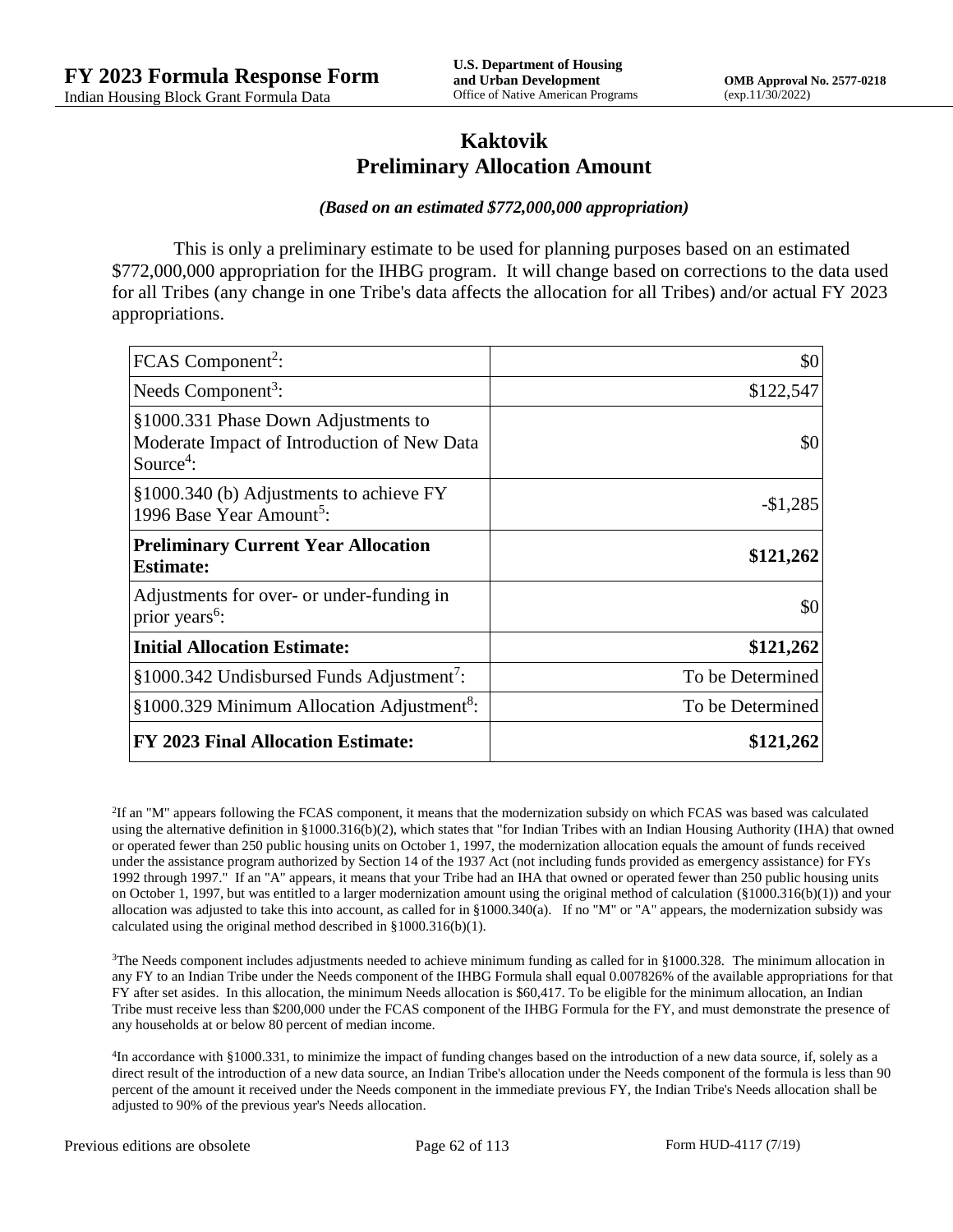<sup>5</sup> According to §1000.340, if a Tribe is allocated less funding under the formula than an IHA received on its behalf in FY 1996 for operating subsidy and modernization, its allocation is increased to the amount received in FY 1996 for operating subsidy and modernization.

<sup>6</sup> Adjustments refer to corrections made to prior year formula allocations. Most are repayment agreements with HUD, usually for overfunding received by the Tribe in prior years due to late reporting of paid-off and conveyed FCAS. Funds recovered through repayments are reallocated among all Tribes in the following FY through the formula. Adjustments are also occasionally made as a result of HUD errors in entering Tribes' information or in calculating formula allocations.

 $^7$  In accordance with §1000.342, Tribes with an initial allocation amount of \$5 million or greater may be subject to a reduction depending on the amount they have in HUD's Line of Credit Control System (LOCCS) on the first day of FY 2023. The amount of the reduction would be redistributed among other Tribes in proportion to their Needs calculation.

<sup>8</sup> In accordance with §1000.329, if carryover funds are available in any given year, HUD will hold the lesser amount of \$3 million or available carryover funds for additional allocations to Tribes with allocations less than 0.011547 percent of that year's appropriation. If the set-aside carryover funds are insufficient to fund all eligible Tribes at 0.011547 percent of that year's appropriations, the minimum total allocation shall be reduced to an amount which can be fully funded with carryover funds.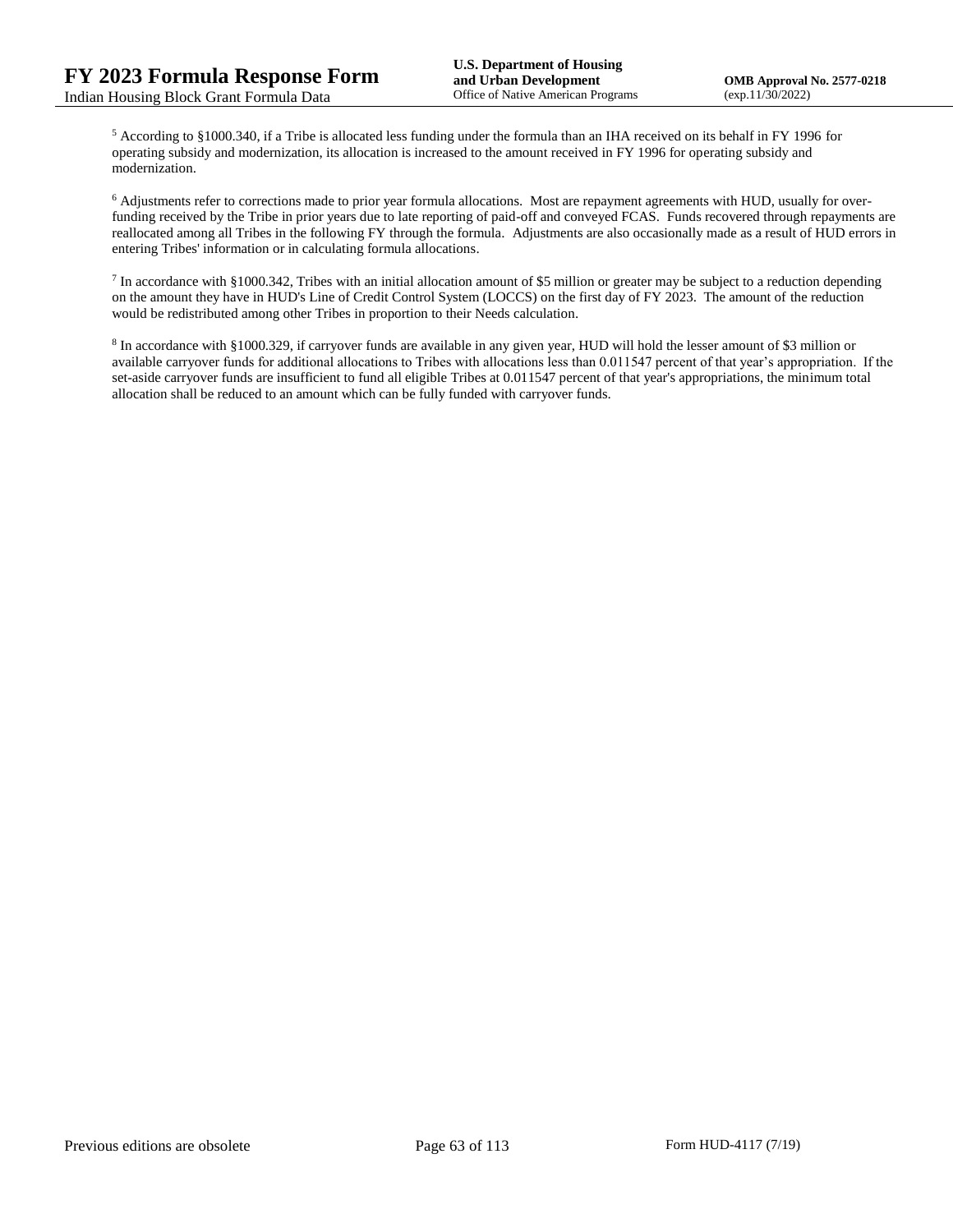# **Attachment A: FY 2024 Indian Housing Block Grant (IHBG) Needs Data**

The Needs data which will be used to estimate your Fiscal Year (FY) 2024 Indian Housing Block Grant (IHBG) formula allocation are shown below:

| <b>Need Variable</b>   | <b>Adjusted 2010 Decennial</b>   |                | <b>Tribe Submitted</b>  |            |
|------------------------|----------------------------------|----------------|-------------------------|------------|
|                        | <b>Census and 2015 to 2019</b>   |                | <b>Census Challenge</b> |            |
|                        | <b>American Community Survey</b> |                | (if applicable)         |            |
|                        | <b>Single Race</b>               | Multi Race     | <b>Single Race</b>      | Multi Race |
| American Indian and    | 227                              | 229            |                         |            |
| Alaska Native (AIAN)   |                                  |                |                         |            |
| persons*               |                                  |                |                         |            |
| <b>AIAN</b> households | 4                                | $\overline{A}$ |                         |            |
| with annual income     |                                  |                |                         |            |
| less than 30% of       |                                  |                |                         |            |
| median income          |                                  |                |                         |            |
| <b>AIAN</b> households | $\overline{4}$                   | $\overline{4}$ |                         |            |
| with annual income     |                                  |                |                         |            |
| between 30% and        |                                  |                |                         |            |
| 50% of median          |                                  |                |                         |            |
| income                 |                                  |                |                         |            |
| <b>AIAN</b> households | 15                               | 19             |                         |            |
| with annual income     |                                  |                |                         |            |
| between 50% and        |                                  |                |                         |            |
| 80% of median          |                                  |                |                         |            |
| income                 |                                  |                |                         |            |
| <b>AIAN</b> households | 15                               | 15             |                         |            |
| which are              |                                  |                |                         |            |
| overcrowded or         |                                  |                |                         |            |
| without kitchen or     |                                  |                |                         |            |
| plumbing               |                                  |                |                         |            |
| <b>AIAN</b> households | 4                                | $\overline{4}$ |                         |            |
| with housing cost      |                                  |                |                         |            |
| burden greater than    |                                  |                |                         |            |
| 50% of annual income   |                                  |                |                         |            |

\* The Decennial Census AIAN population data is adjusted for undercounts on reservation/trust lands and for remote Alaska. It is also adjusted for population change through FY 2019 based on the most recent Census county-level population projections. The count shown is the same as was used in FY 2022, since any further update is dependent on the introduction of the 2020 Decennial Census.

**Note:** The Housing Shortage Needs variable is not shown because it is based on the sum of lowincome households less the total number of Current Assisted Stock (CAS), and CAS is not provided on this document for review. However, it will be provided on your Tribe's FY 2024 Formula Response Form.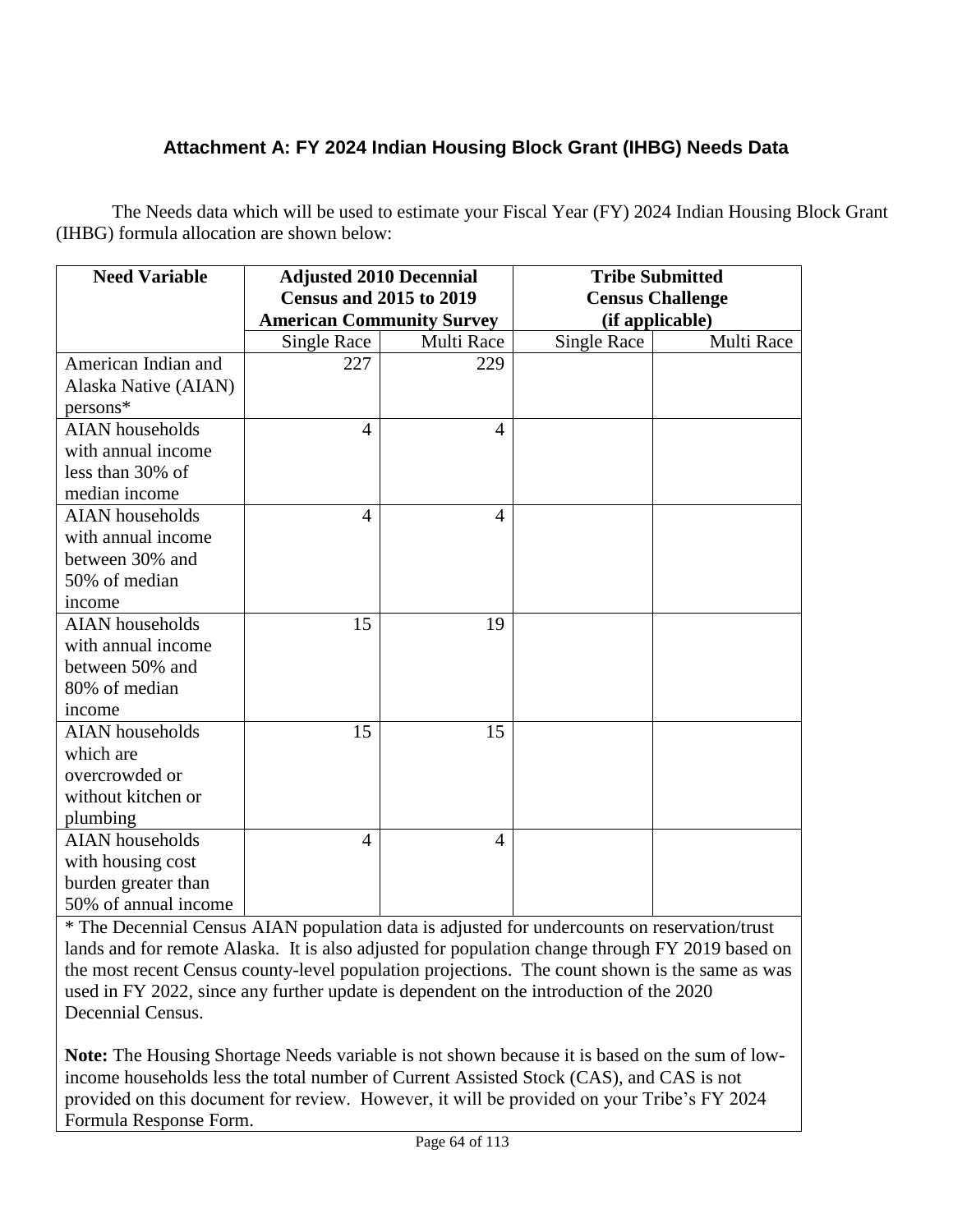All of the data above reflects the total Needs for your Formula Area prior to the application of the population cap. Therefore, these figures may be much higher than the amounts shown on your Tribe's Formula Response Form. If you share Formula Area with other Tribes, the data shown are your share of the Needs data in your combined overlapping Formula Areas.

If you have an approved Census challenge it will be shown in the table above, and that data will be used unless the Tribe specifically requests a return to the standard Census data set prior to March 30, 2023. If you believe you have an approved Census challenge but it is not shown in the table above, please contact the IHBG Formula Customer Service Center.

If you think these data do not reflect the Tribe's need:

- 10. Check to see if the Formula Area, as listed on your FY 2023 Formula Response Form, is correct for your Tribe. If the Formula Area is not correct, you may submit that correction no later than the August 1, 2022, the deadline for the FY 2023 allocation, or August 1, 2023, the deadline for the FY 2024 allocation.
- 11. Check to see if the Formula Area for your Tribe overlaps that of another Tribe. If it does, you may wish to contact the IHBG Formula Customer Service Center to obtain detailed information on how the Needs data are being shared.
- 12. If you still disagree, you may wish to submit a Census challenge no later than March 30, 2023 for the FY 2024 IHBG allocation. If so, please review the guidelines in "Challenging U.S. Census Data: Guidelines for the Indian Housing Block Grant Formula." [https://portal.hud.gov/hudportal/HUD?src=/program\\_offices/public\\_indian\\_housing/ih/codetalk/onap/ih](https://portal.hud.gov/hudportal/HUD?src=/program_offices/public_indian_housing/ih/codetalk/onap/ihbgformula) [bgformula.](https://portal.hud.gov/hudportal/HUD?src=/program_offices/public_indian_housing/ih/codetalk/onap/ihbgformula)

Should you have questions, please contact the IHBG Formula Customer Service Center at:

2614 Chapel Lake Drive Gambrills, MD 21054 Phone: 800-410-8808 Fax: 202-393-6411 E-mail: IHBGformula@firstpic.org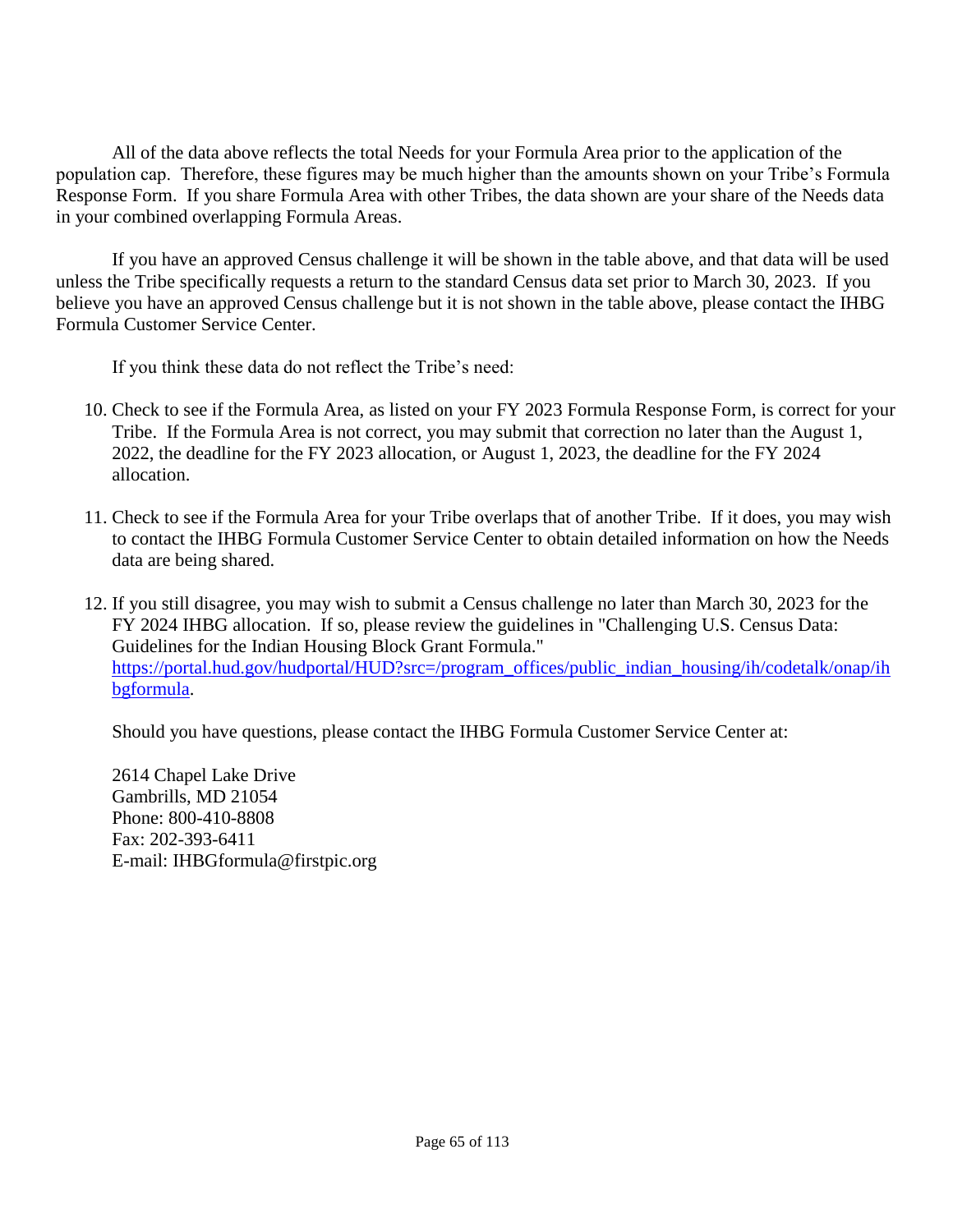Public reporting burden for the collection of information is estimated to average 30 minutes. This includes the time for collecting, reviewing, and reporting the data. The information will be used to allocate funds under the IHBG program. Response to this request for information is required in order to receive the benefits to be derived. This agency may not collect this information, and you are not required to complete this form unless it displays a currently valid OMB control number.

# **Indian Housing Block Grant Formula Data for the Nuiqsut (Nooiksut)**

This document provides notice to the Tribe and/or Tribally designated housing entity (TDHE) of the data to be used in calculating its Indian Housing Block Grant (IHBG) program allocation for Fiscal Year (FY) 2023. It also provides an estimate of the Tribe's FY 2023 allocation.

Please carefully review your Tribe's data and report any changes and corrections to the IHBG Formula Customer Service Center as described below. All Tribes/TDHEs are responsible for reporting data changes and corrections. According to 24 CFR 1000.315(b), the Formula Response Form (FRF) is the only mechanism that a recipient shall use to report changes to the number of Formula Current Assisted Stock (FCAS). In addition, Tribes/TDHEs should use the FRF to report changes and corrections to the following:

- Formula Area.
- Overlapping Formula Areas.
- Tribal Enrollment and Formula Area Population Cap.

#### **Submission Deadlines**

The submission must be postmarked or faxed by **August 1, 2022**, for consideration in the FY 2023 allocation. Please postmark or fax changes and corrections with appropriate supporting documentation to the IHBG Formula Customer Service Center by **August 1, 2022**, for inclusion in the FY 2023 allocation. Please note that while HUD requires requests for formula changes to be submitted by August 1<sup>st</sup>, HUD may consider subsequent requests from Tribes that have been directly affected by changes resulting from other Tribes' requests submitted prior to the August 1 deadline. Subsequent requests received in prior FYs may be carried into future FYs if processing of such requests is not finalized in the current FY. For questions regarding appropriate documentation, please contact the IHBG Formula Customer Service Center at the address listed below.

The results of any successful changes to Fair Market Rent (FMR), Total Development Cost (TDC), and the U.S. Census Bureau Population Estimates data should also be submitted by August 1, 2022. Details on the procedures to be followed if you wish to challenge these data elements are contained in the Appendices to the most recent published document "*Challenging U.S. Decennial Census Data: Guidelines for the Indian Housing Block Grant Formula.*" This document can be obtained from the IHBG Formula Customer Service Center or at: [https://portal.hud.gov/hudportal/HUD?src=/](https://portal.hud.gov/hudportal/HUD?src=/program_offices/public_indian_housing/ih/codetalk/onap/ihbgformula) 

[program\\_offices/public\\_indian\\_housing/ih/codetalk/onap/ihbgformula.](https://portal.hud.gov/hudportal/HUD?src=/program_offices/public_indian_housing/ih/codetalk/onap/ihbgformula)

The FRF also includes other data elements used to calculate the Needs component of the Formula. Tribes/TDHEs wishing to challenge these data elements should review the **Needs section** of this form. Each year, Tribes/TDHEs are reminded that March 30 is the deadline for the next FY's Census challenge. The Needs data in this document will include previously approved Census challenges, if still eligible for use in the FY 2023 allocation, as well as available Census data. If applicable, check the Needs section to verify that successful challenges have been incorporated. Needs data for FY 2024 is included in Attachment A

Previous editions are obsolete Page 66 of 113 Form HUD-4117 (7/19)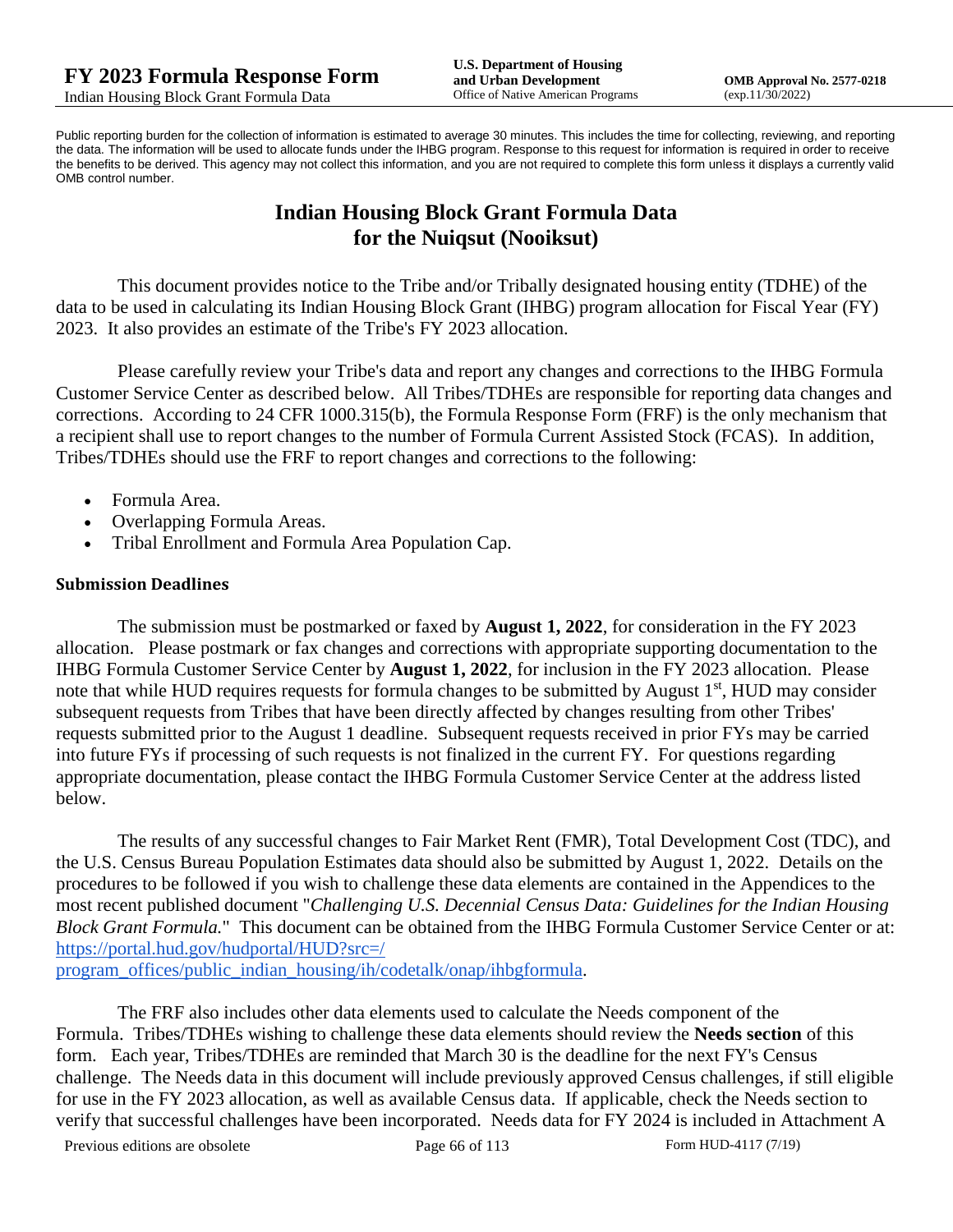of this form. Should you wish to initiate a challenge to your Needs data for FY 2024, please consult the guide, "*Challenging U.S. Decennial Census Data: Guidelines for the Indian Housing Block Grant Formula.*" The guide outlines procedures for conducting a Census challenge.

#### **Failure to Report**

Please note that pursuant to §1000.315 and §1000.319, recipients are responsible for verifying and reporting changes to their FCAS on the FRF to ensure that data used for the IHBG Formula are accurate. Reporting shall be completed in accordance with requirements in subpart D and the FRF. If a recipient receives an overpayment of funds because it failed to report such changes on the FRF in a timely manner, the recipient shall be required to repay the funds within five fiscal years. HUD shall subsequently distribute the funds to all Indian Tribes in accordance with the next IHBG Formula allocation. A recipient will not be provided back funding for any units that the recipient failed to report on the FRF in a timely manner. HUD shall have three years from the date a FRF is sent out to take action against any recipient that fails to correct or make appropriate changes on that FRF. Review of FCAS will be accomplished by HUD as a component of A-133 audits, routine monitoring, FCAS target monitoring or other reviews.

The deadline for responding with changes to the data on the FRF is August 1. Any changes reported after the August 1 deadline are not timely under §1000.315 and §1000.319. Accordingly, no back funding is authorized based on changes reported after August 1; nor will untimely reported units be included in the FY 2023 allocation.

#### **Appeals Process**

Tribes/TDHEs may appeal HUD decisions regarding data used in the IHBG formula and HUD formula determinations in accordance with §1000.336(d).

#### **Technical Assistance**

Should you have questions, please contact the IHBG Formula Customer Service Center at:

2614 Chapel Lake Drive Gambrills, MD 21054 Phone: 800-410-8808 Fax: 202-393-6411 E-mail: IHBGformula@firstpic.org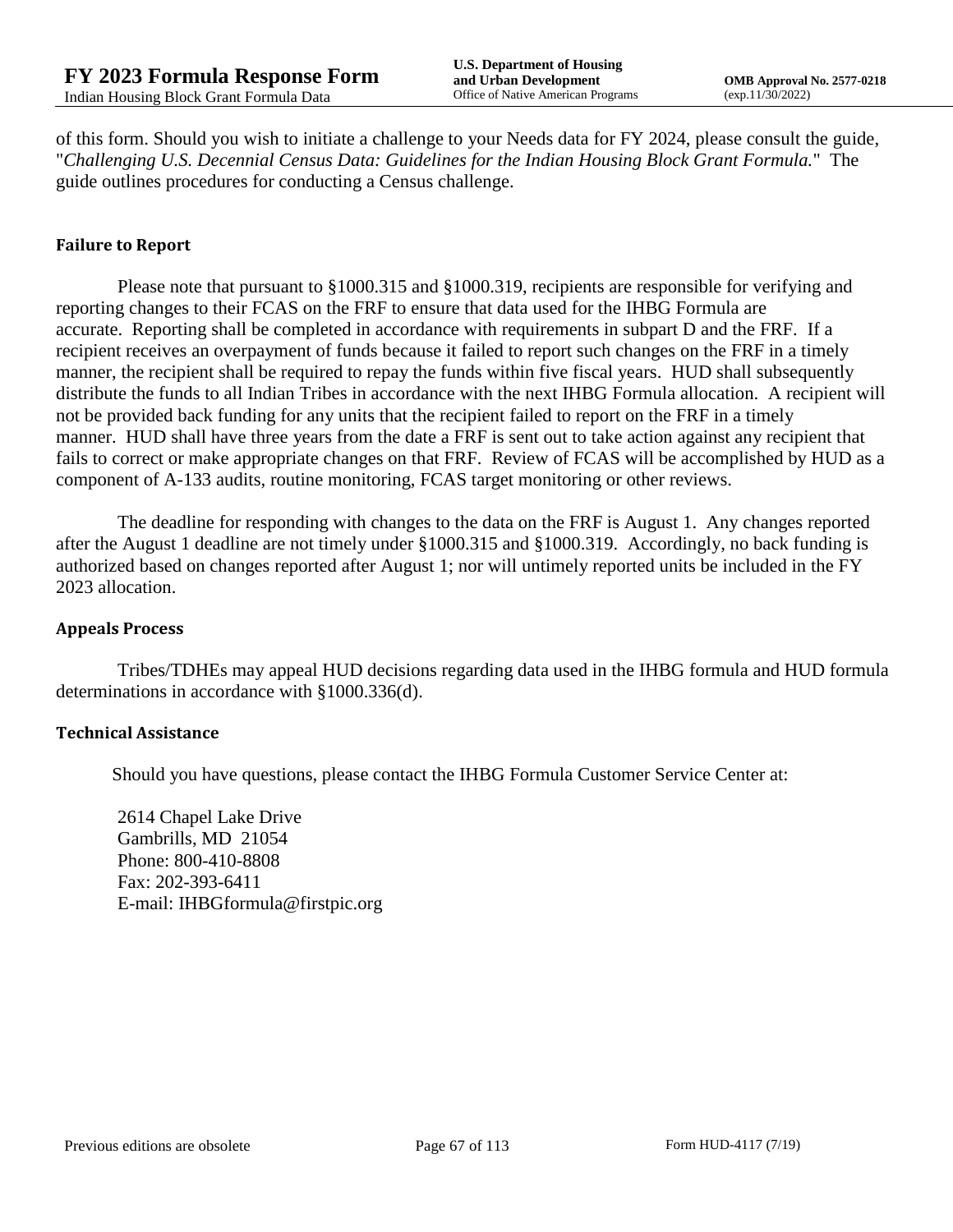# **Nuiqsut (Nooiksut) Formula Current Assisted Stock Homeownership and Rental**

HUD records show your Tribe/TDHE having the following Formula Current Assisted Stock (FCAS) funded by 1937 Housing Act programs. Please compare the project numbers, number of units, type of units, and Date of Full Availability (DOFA) with your records. Then postmark or fax any changes and corrections, including updated information, to the IHBG Formula Customer Service Center by **August 1, 2022**, for inclusion in the FY 2023 allocation. **Please note:** If a unit becomes ineligible as FCAS between the date in which you report and September 30, HUD will need to recover the over-funding that the recipient received for that unit unless the recipient submits an additional Appendix A1 before September 30 that indicates the unit's eligibility status.

The unit counts reported below include:

- Low Rent, Mutual Help and Turnkey III units funded under 1937 Housing Act (i.e., units that were subject to an Annual Contributions Contract (ACC)).
- Units converted prior to October 1, 1997, as the type of unit to which it was converted.
- Units converted on or after October 1, 1997, as the type of unit funded on the latest ACC.

The unit counts reported below <u>do not</u> include:

- Units built with NAHASDA, HOME, or ICDBG funds.
- Units built with BIA, State, or tribal funds.
- Units built over the number specified in the original ACC for Projects with DOFA after October 1, 1997.
- Units not used as housing dwelling units, including units used for non-dwelling purposes and unoccupied units not being made available for occupancy.
- Units previously reported as having been conveyed, conveyance eligible (paid-off but not conveyed), or demolished.

A unit that is conveyance eligible will be removed from HUD's FCAS data when it becomes eligible for conveyance. If a legal impediment prevented the conveyance, the Tribe/TDHE needs to make reasonable efforts to overcome the legal impediment as required in §1000.318(b). When the unit is conveyed, it is up to the Tribe/TDHE to report to the IHBG Formula Customer Service Center when the unit is conveyed or when the 2-year time period is up, and to provide all necessary documentation for HUD to re-evaluate the unit to see if it remained eligible as FCAS beyond the conveyance eligibility date. If the Tribe/TDHE has demonstrated it made reasonable efforts to convey in the face of a legal impediment as required by §1000.318(b), then HUD will revise the FCAS data for the preceding years and calculate the appropriate adjustment pursuant to the formula at §1000.319. No homeownership unit will be considered FCAS 24 months after the date the unit became conveyance eligible, unless the Tribe, TDHE, or IHA provides evidence from a third party, such as a court or state or federal government agency, documenting that a legal impediment continues to prevent conveyance, and assuming that the Tribe made reasonable efforts to overcome any existing legal impediments during the preceding 24 months in accordance with §1000.318(b).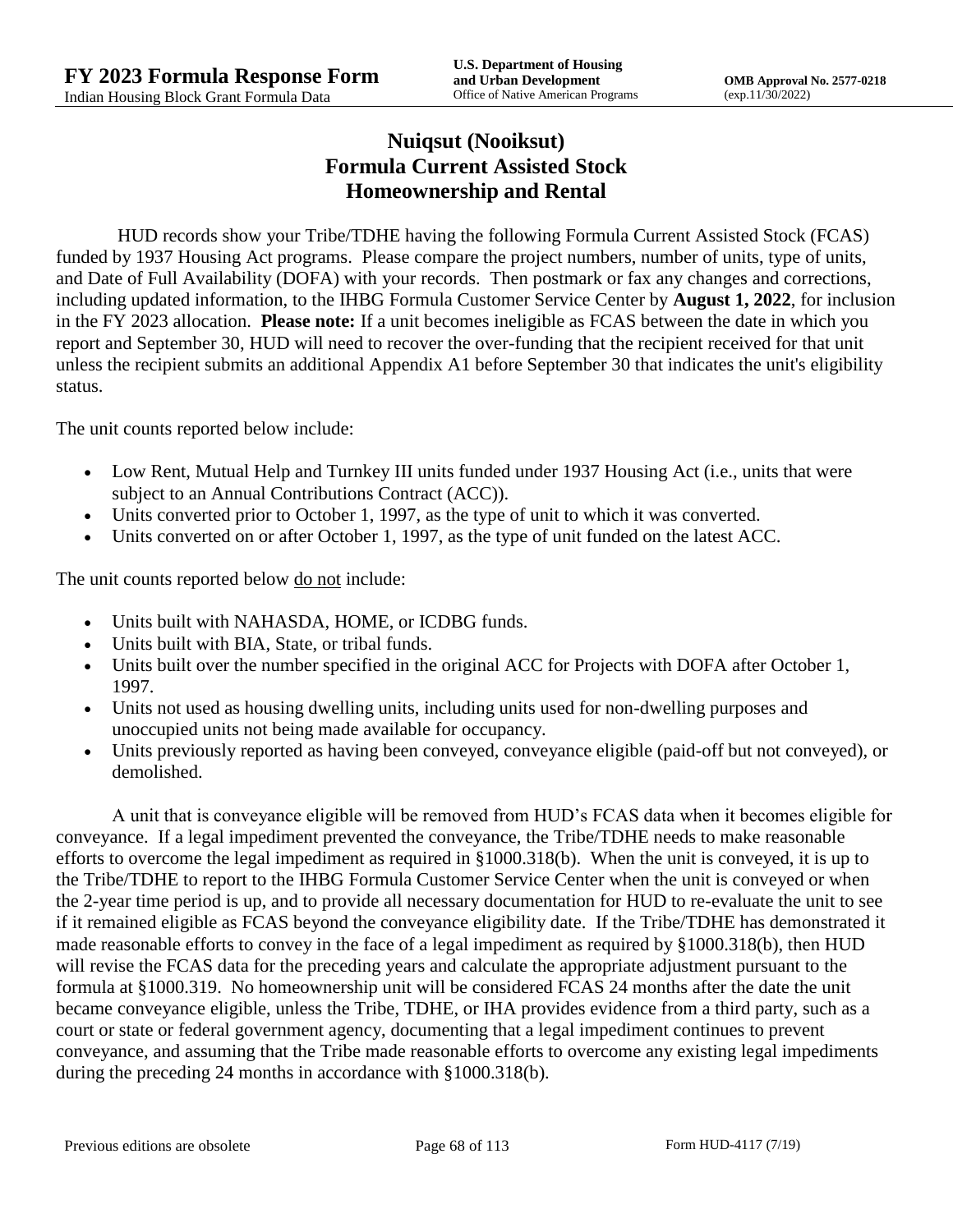Please note changes and corrections to the unit counts on the table below and also complete and submit appropriate forms as follows:

- Use **Appendix A1** to report units that are conveyance eligible or conveyed.
- Use **Appendix A2** to report changes due to DOFA of FCAS units.
- Use **Appendix A3** to report changes due to conversion of FCAS units.
- Use **Appendix A4** to report demolished and rebuilt FCAS units.
- Use **Appendix A5** to report all other FCAS changes.

**NOTE:** In accordance with Section 302(b)(1) of the *Native American Housing Assistance and Self-Determination Act (NAHASDA)*, 25 U.S.C. § 4152(b)(1), Mutual Help and Turnkey III units developed under the United States Housing Act of 1937 that are conveyed or eligible to be conveyed prior to October 1 of the calendar year immediately preceding the FY for which funds are provided cease to be eligible as FCAS beginning that FY unless the Tribe can demonstrate that the unit has not been conveyed for reasons beyond its control. By the terms of their Mutual Help and Occupancy Agreements (MHOA), such units are eligible for conveyance no later than 25 years from the inception of those agreements, which generally corresponds to the Date of Full Availability (DOFA). **Accordingly, all units in any project that reached its DOFA in FY 1997<sup>1</sup> , are presumptively no longer considered FCAS, and HUD is removing them from its FCAS data for the Tribe in the table below as indicated with a (\*).** If your Tribe believes that any of these units are still eligible for FCAS, please identify the project and unit number and provide the necessary information in accordance with the FRF as follows:

- 1. If the unit was converted to and is currently managed as a Low Rent (LR) unit, provide the information required in Appendix A3.
- 2. If there is a subsequent homebuyer, or the unit is still within the term of its lease-to-own agreement, please provide the information required in Appendix A5, including the date that the current agreement was signed and the termination date of the agreement.

Your Tribe has no Current Assisted Stock Projects

<sup>1</sup>All units in projects that reached DOFA prior to FY 1997 were previously removed from FCAS on an FRF for FY 2014 or later, and are only listed on the FRF if the Tribe/TDHE submitted unit level information documenting continued eligibility. Unit eligibility will be re-challenged every three years to assure appropriate treatment.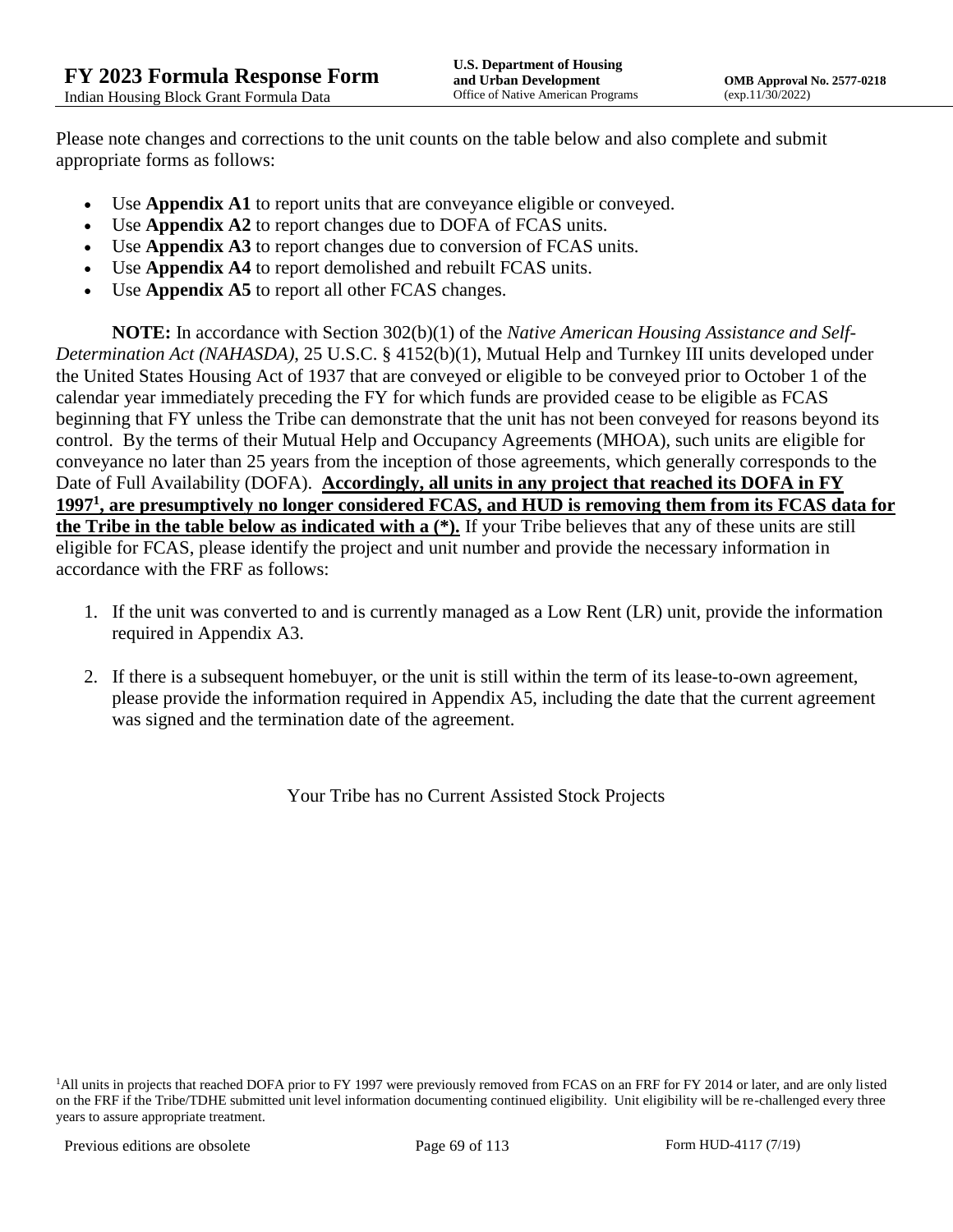# **Nuiqsut (Nooiksut) Formula Current Assisted Stock Section 8**

Under the IHBG Formula, your Tribe's FCAS count includes the following Section 8 units:

### **Number of units: 0**

By regulation, Section 8 units are counted under the IHBG formula after their contracts expire only if the Tribe/TDHE continues to manage the assistance in a manner similar to the Section 8 program.

If you no longer provide or operate an equivalent number of Section 8, please make corrections to the total above and on the table below.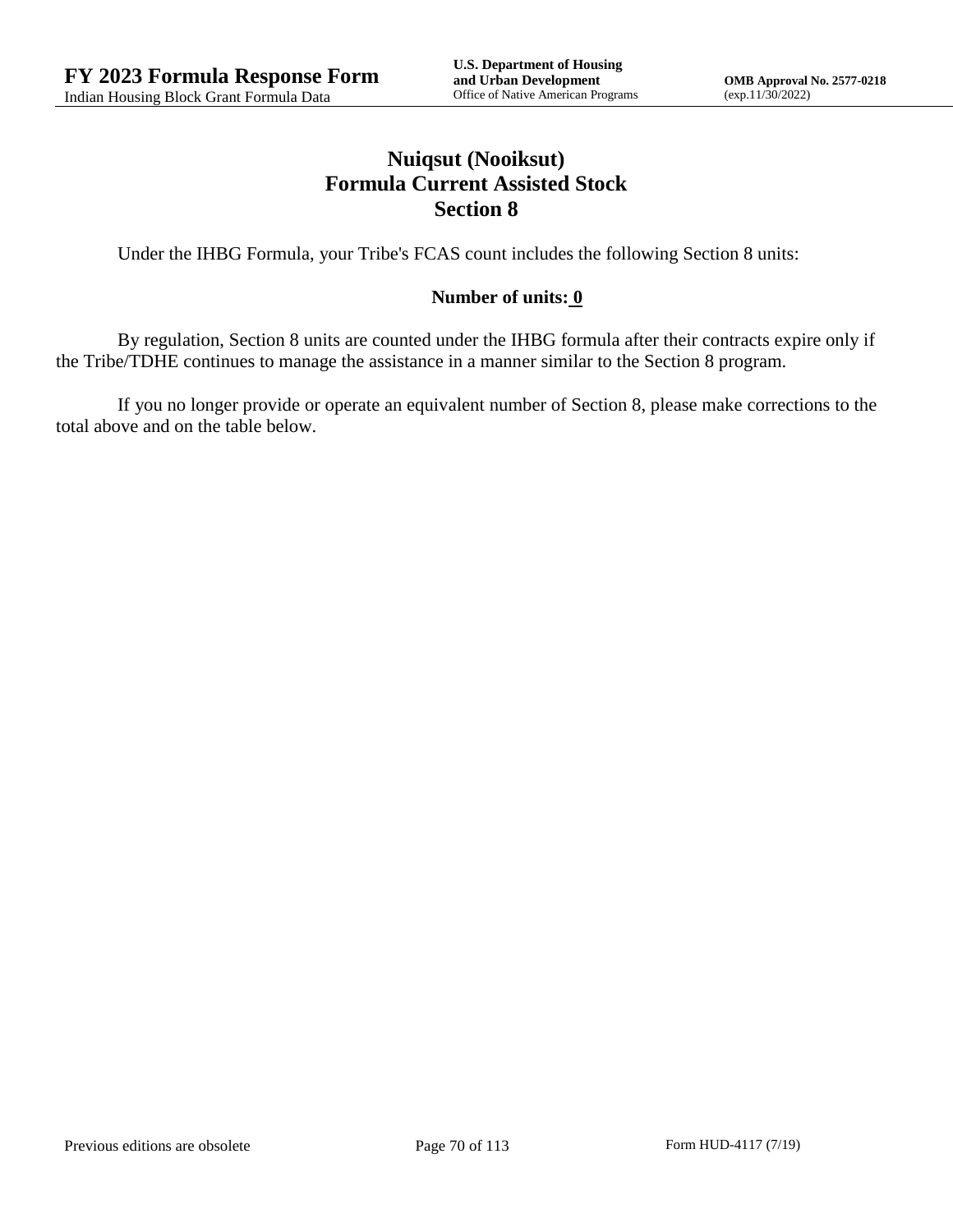**\$1,611 \$776,034**

### **Nuiqsut (Nooiksut)**

### **Adjustment Factors**

#### **Inflation Rate Factor**

Inflation rate is adjusted annually and is a national figure used to adjust the amount of subsidy for FCAS.

#### **1.91%**

#### **Local Area Cost Adjustments**

Allowable Expense Level (AEL), Fair Market Rent (FMR), and Total Development Cost (TDC) are used to adjust the amount of subsidy for FCAS to reflect local conditions. TDC is also used to adjust the Needs component to reflect local costs.

Annual Expense Level (AEL):

Fair Market Rent (FMR):

Total Development Cost (TDC):

In accordance with §1000.336(a)(7)(b), AEL cannot be challenged. However instructions for challenging the FMR and TDC are provided in the document "*Challenging U.S. Decennial Census Data: Guidelines for the Indian Housing Block Grant Formula*" available through the IHBG Formula Customer Service Center. Tribes successfully challenging FMR and TDC data elements must submit the revised figures to the IHBG Formula Customer Service Center by August 1, 2022. Please note that while HUD requires requests for formula changes to be submitted by August 1<sup>st</sup>, HUD may consider subsequent requests from Tribes that have been directly affected by changes resulting from other Tribes' requests submitted prior to the August 1 deadline. Subsequent requests received in prior FYs may be carried into future FYs if processing of such requests is not finalized in the current FY.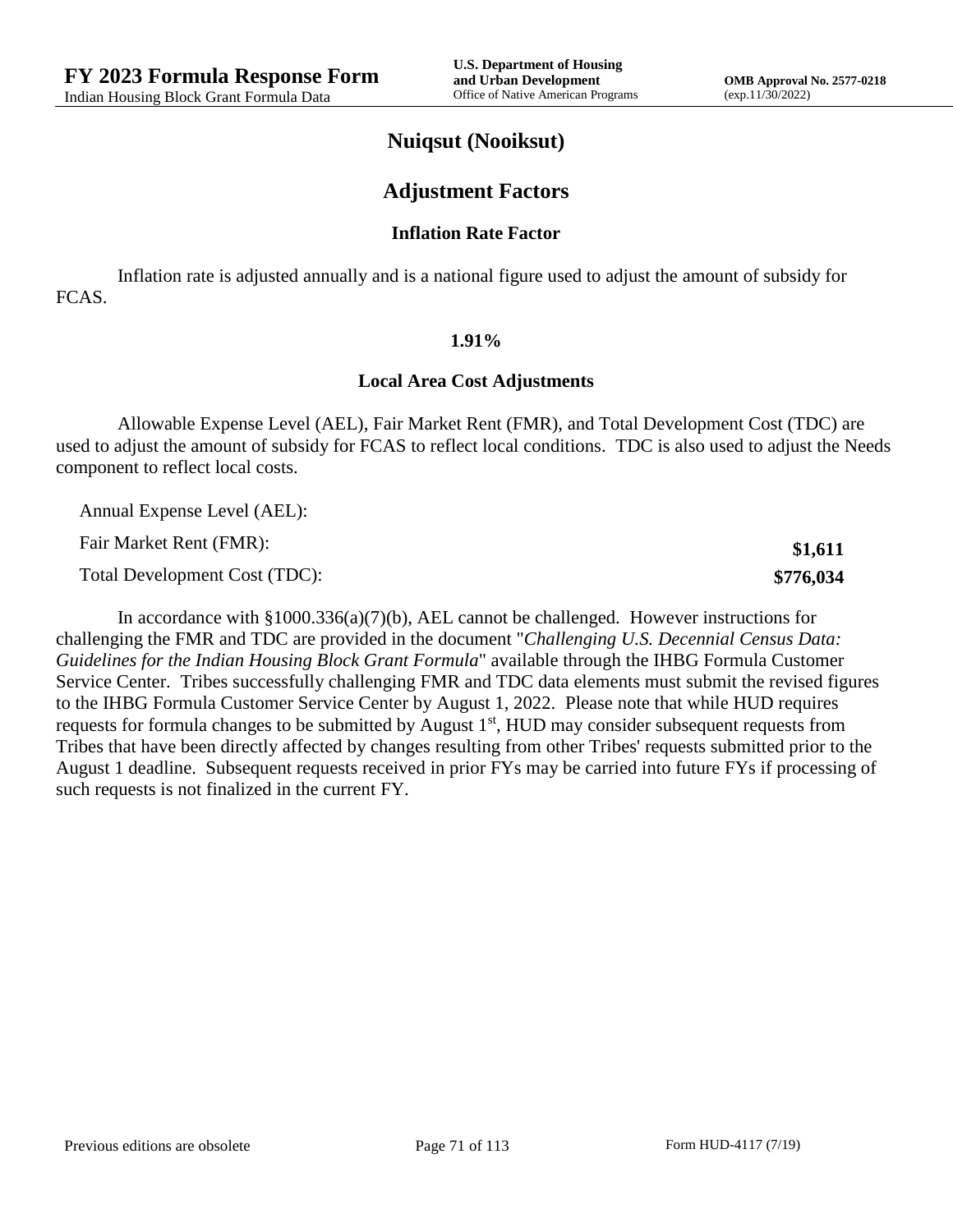# **Nuiqsut (Nooiksut) Formula Area**

In accordance with §1000.302 Formula Area (1)…."Formula Areas are:"

- 1. Reservations for federally recognized Indian Tribes, as defined by the U.S. Census;
- 2. Trust lands;
- 3. Department of the Interior Near-Reservation Service Areas;
- 4. Former Indian Reservation Areas in Oklahoma Indian Areas, as defined by the U.S. Census as Oklahoma Tribal Statistical Areas (OTSAs);
- 5. Congressionally Mandated Service Areas;
- 6. State Tribal Areas as defined by the U.S. Census as State Designated American Indian Statistical Areas (SDAISAs);
- 7. Tribal Designated Statistical Areas (TDSAs);
- 8. California Tribal Jurisdictional Areas established or reestablished by Federal court judgment; and
- 9. Alaska formula areas described in §1000.302 Formula area (4).

Formula areas may include additional geographic units if the Tribe demonstrates that it is providing substantial housing services in accord with §1000.302 Formula area (2) & (3) and §1000.302 substantial housing services.

The geographic areas currently contained in your Formula Area are listed below.

| <b>Formula Area</b>                           | <b>Estimated Change in American Indian and Alaska</b><br><b>Native (AIAN) population since 2010 Census</b> |
|-----------------------------------------------|------------------------------------------------------------------------------------------------------------|
| Nuiqsut ANVSA, AK-North Slope Borough, Alaska | .89%                                                                                                       |

A "+" next to a geographic area listed above indicates that the area overlaps with other Tribe(s). For overlapping areas, be sure to review the information in the next section, "Overlapping Formula Areas." Balance of county refers to any land in a county outside reservations or trust lands.

If any of these areas do not meet the above criteria or are not covered under §1000.302 Formula area (2), please make changes and corrections in Appendices B1 and B2.

If you wish to request other geographic areas beyond those identified above to be added to your Tribe's Formula Area, please complete the Formula Area table in **Appendices B1 and/or B2.** HUD will review this submission based on §1000.302 Formula area (2) & (3) and §1000.302 substantial housing services and determine whether or not to include these areas. HUD will make its judgment using as its guide whether this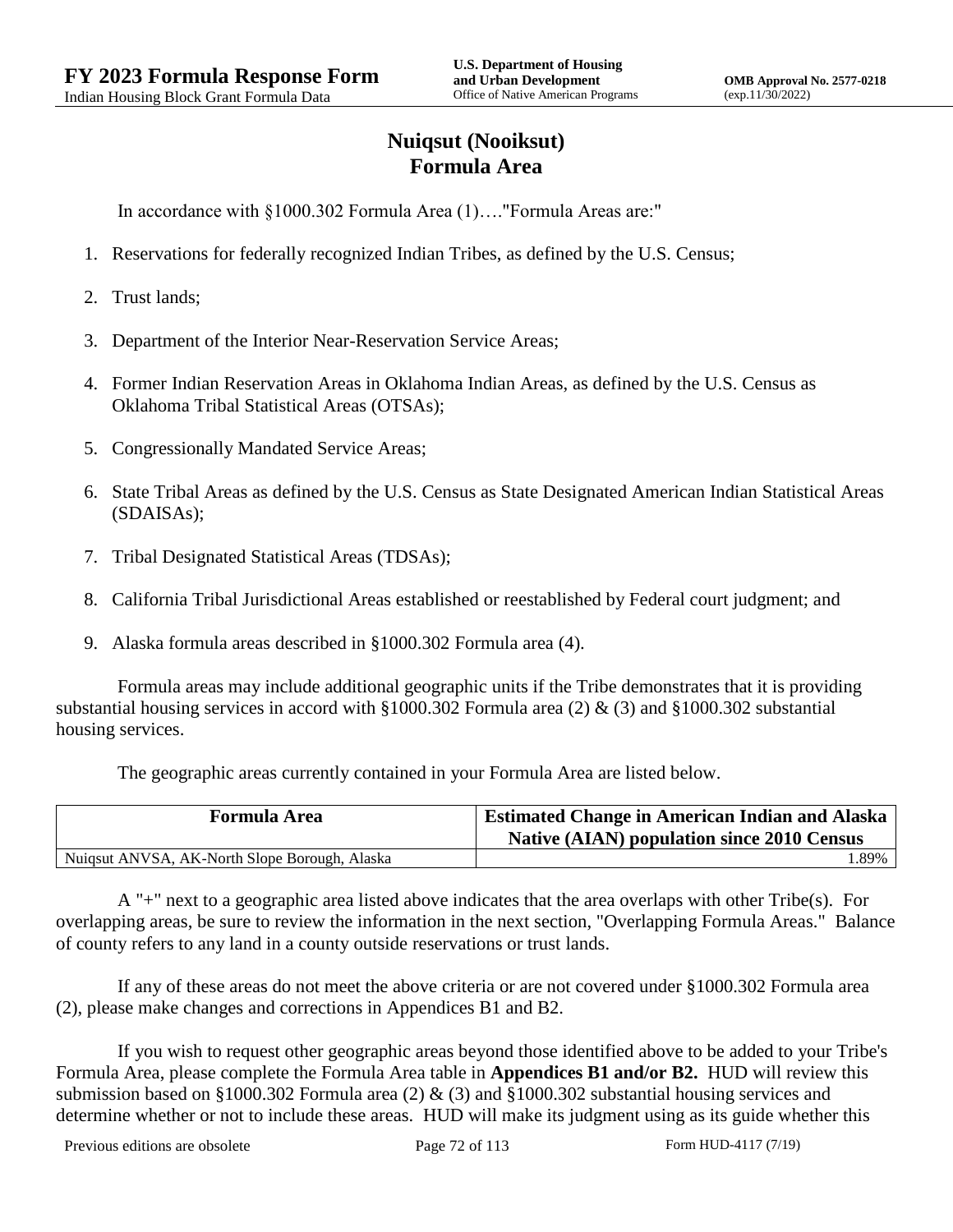addition is fair and equitable for all Tribes receiving a formula allocation. Please note that if Formula Area expansions are approved based on substantial housing services, Tribes must continue to provide investment levels consistent with the definition of substantial housing services in accordance with §1000.302 substantial housing services (2).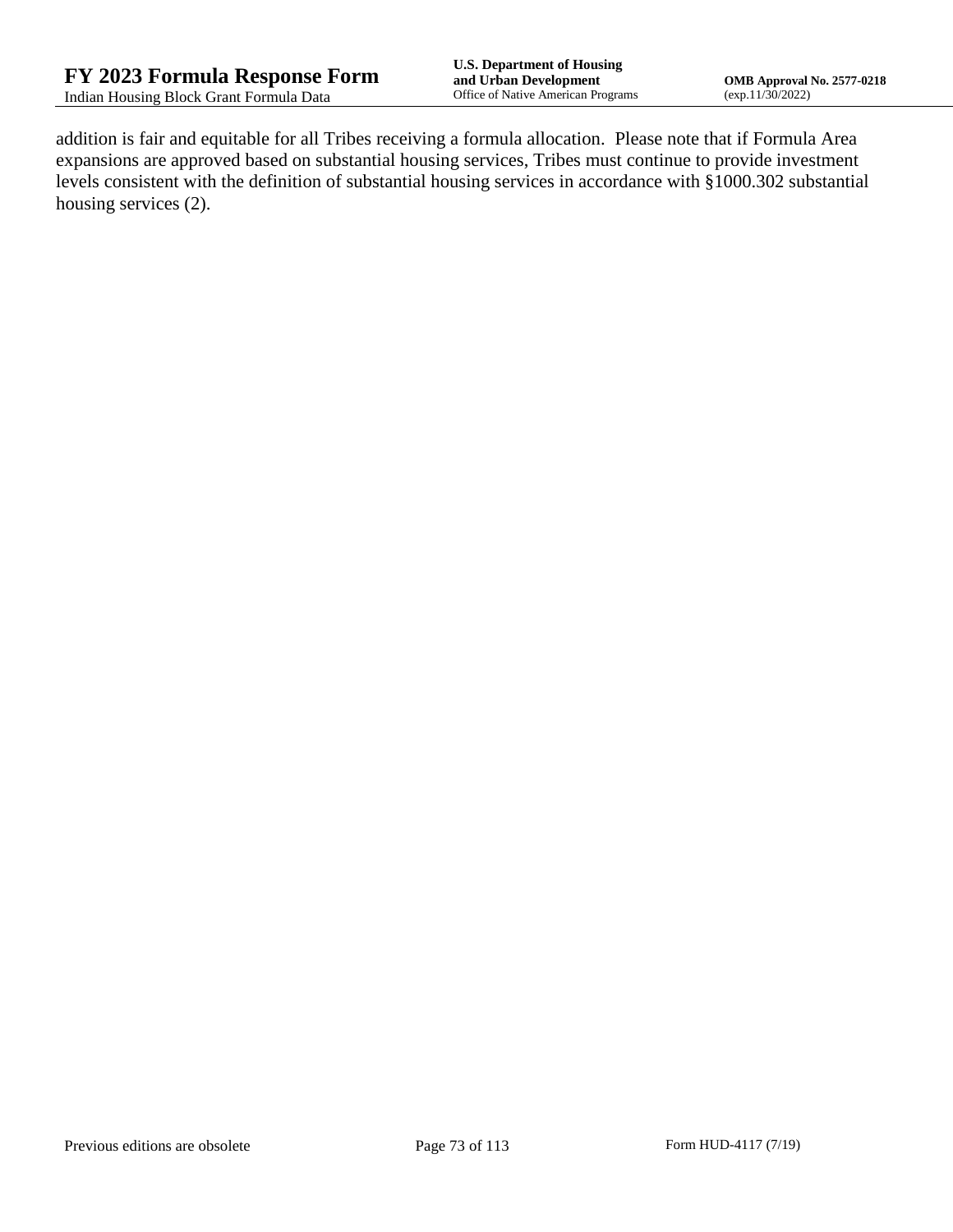## **Nuiqsut (Nooiksut) Overlapping Formula Areas**

#### **Only for Tribes with a "+" next to the geographic area (see previous section on Formula Area)**

In cases where Tribes are overlapped, Needs data (population and household) for the entire Formula Area of all Tribes involved in the overlap are shared. If your Formula Area is overlapped, you are likely receiving a share of the Needs data for areas beyond those listed as being part of your Tribe's Formula Area.

Currently, your Tribe is sharing Needs data as a result of overlapping Formula Areas with the following Tribes:

#### **None**

HUD uses Bureau of Indian Affairs (BIA) estimates for Total Resident Service Area Indian Population (TRSAIP) to proportionately allocate Needs data to the affected Tribes.

### **The TRSAIP being used for your Tribe is: 419**

If you wish to correct your Tribe's TRSAIP, please contact your BIA Area Office. HUD will only accept written correspondence from the BIA to correct TRSAIP figures (see Appendix D to the document "*Challenging U.S. Decennial Census Data: Guidelines for the Indian Housing Block Grant Formula*" available through the IHBG Formula Customer Service Center).

HUD recognizes that Tribes may be able to provide better data for overlapping areas. Therefore, HUD is requesting that each Tribe provide its Tribal Enrollment within each of the geographic areas described in the preceding section as overlapping.

If all Tribes in an overlapping area submit corrected information to HUD, HUD will then use this information to divide the funds for the affected area. Otherwise, HUD will continue to use the BIA TRSAIP estimates to make the allocations. On the form in Appendix C, list the overlapping geographic area (indicated earlier under the Formula Area section by a "+" next to the geographic area) and your Tribe's enrollment in the area.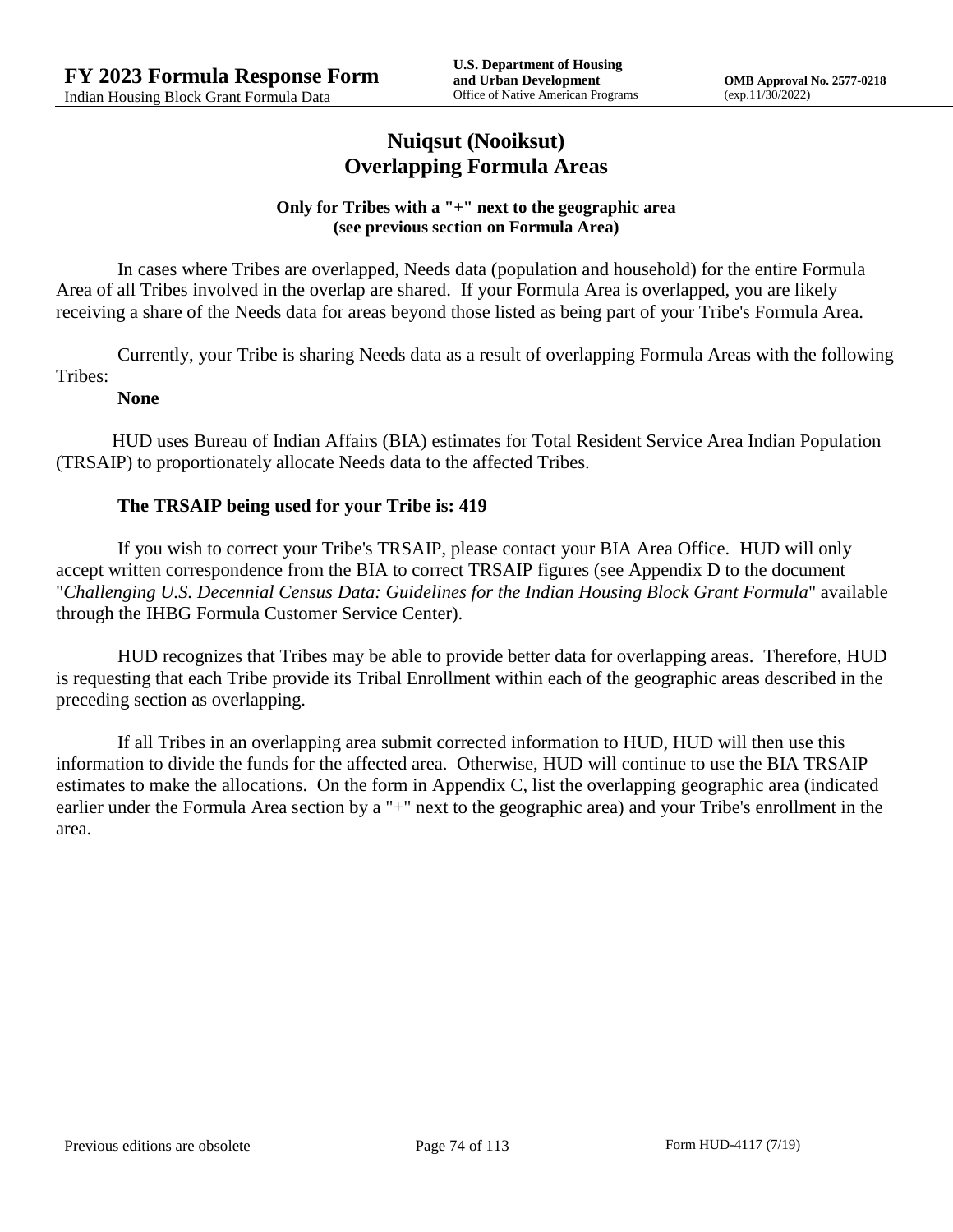## **Nuiqsut (Nooiksut) Tribal Enrollment & Formula Area Population Cap**

In accordance with §1000.302 (5), Tribal Enrollment is used to cap AIAN persons in calculating Needs data. A cap is placed at twice Tribal Enrollment. If there is a "\*" next to "AIAN persons" in the Needs section, your Tribe's data have been "capped."

#### **The enrollment being used for your Tribe (or Alaska Village or Corporation) is: 349**

If your Tribe's enrollment is different than what is listed above, please follow the instructions in Appendix D for correcting your Tribe's enrollment.

If a cap has been applied to your Tribe and you are providing housing services to more than twice as many AIAN members of other Tribes as members of your own Tribe, please follow the instructions in Appendix D for correcting your Tribe's Population Cap.

Please note that Formula Area Population Cap Adjustments must be submitted on an annual basis to the IHBG Formula Customer Service Center for approval. The requests must be postmarked or faxed by August 1 of this year.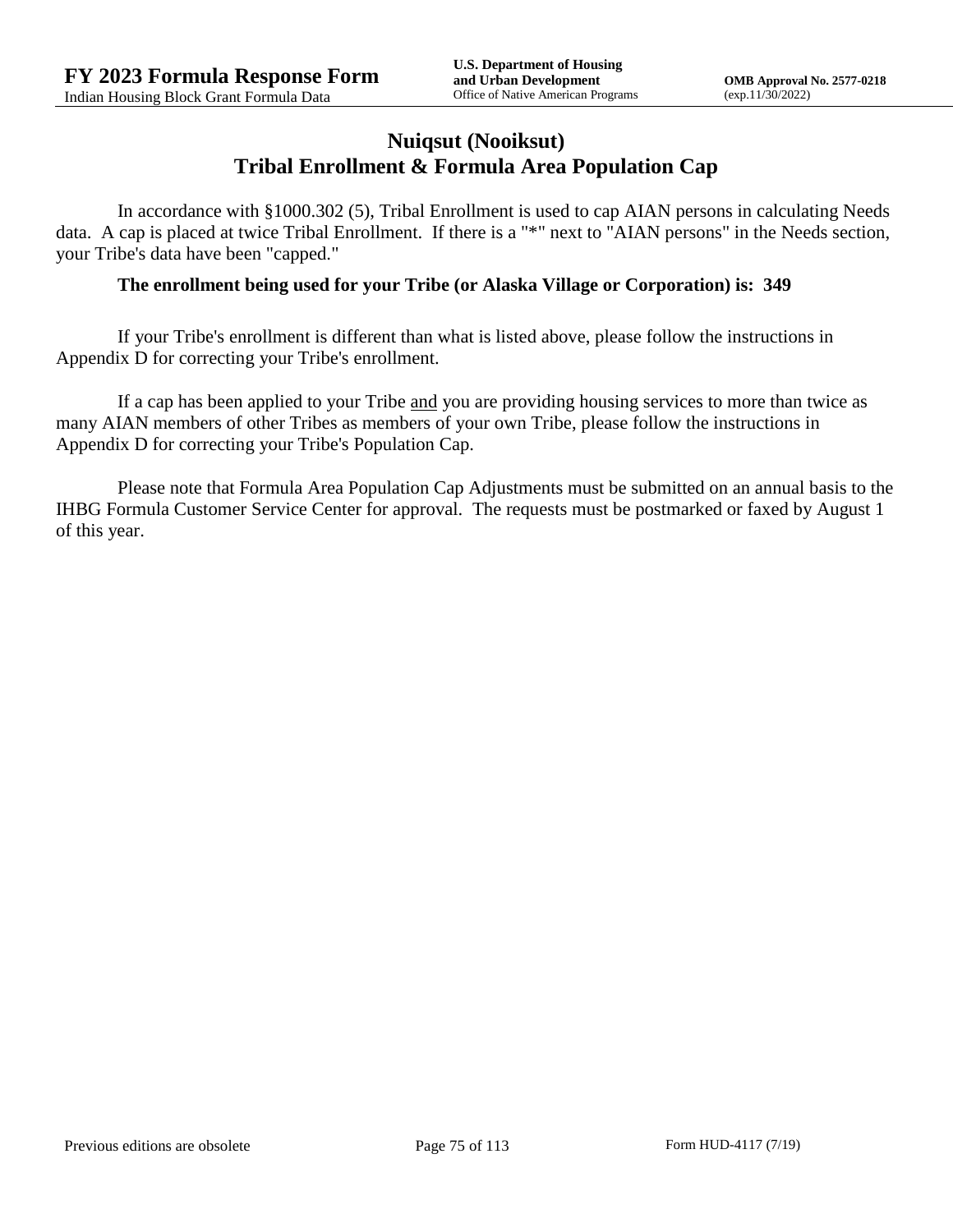## **Nuiqsut (Nooiksut) Needs Data**

Listed below are the data currently being used to calculate the Needs component of your Tribe's allocation based on your Tribe's "Formula Area" (see Formula Area section of this document).

The data used are from a special tabulation. This tabulation:

- Counts individuals reported as AIAN. The AIAN person count variable comes from the Decennial Census and is aged using Census population estimates. For the FY 2010 Decennial Census, data for reservations, trust lands, and remote Alaska will receive an undercount adjustment of 4.88%. For all other Needs variables, in FY 2023 HUD will use the 5-year rolling average from 2014 to 2018 ACS data. The ACS data will be updated every year. Therefore, in FY 2024, the ACS data will be from 2015 to 2019. These data sources apply unless Tribes have approved Census Challenges in place. **No, your Tribe does not have an approved Census Challenge.**
- The FY 2023 estimate is calculated with the Needs component based on single race (AIAN alone) Census data and multi-race (AIAN alone and in combination with other race(s)) Census data. The amount of the allocation for each Indian Tribe was determined to be the greater of the two resulting allocation amounts.

The growth adjustment factor and the undercount adjustments used for your Formula Area are listed next to each Formula Area in the table listing your Tribe's Formula Area.

After adjusting for population growth and undercount, sharing of Needs data among Tribes in cases of overlapping Formula Areas and application of the Population Cap (see note below), your Tribe's Needs component is based on **single-race data**. The Needs data are:

| AIAN persons:                                                               | 374            |
|-----------------------------------------------------------------------------|----------------|
| AIAN households with annual income less than 30% of median income:          | $\overline{4}$ |
| AIAN households with annual income between 30% and 50% of median income:    | 4              |
| AIAN households with annual income between 50% and 80% of median income:    | 20             |
| AIAN households which are overcrowded or without kitchen or plumbing:       | 50             |
| AIAN households with housing cost burden greater than 50% of annual income: | 4              |
| Housing Shortage (number of low-income AIAN households less total number    | 25             |
| of NAHASDA and Current Assisted Stock):                                     |                |

Note: If there is a "\*" next to "AIAN persons" above, the Tribe's data have been "capped." This occurs when the AIAN population in the Tribe's Formula Area is greater than twice its total Tribal Enrollment.

If you think these data do not reflect your Needs:

 Check to see if the Formula Area, as listed previously, is correct for your Tribe. If the Formula Area is not correct, submit that correction.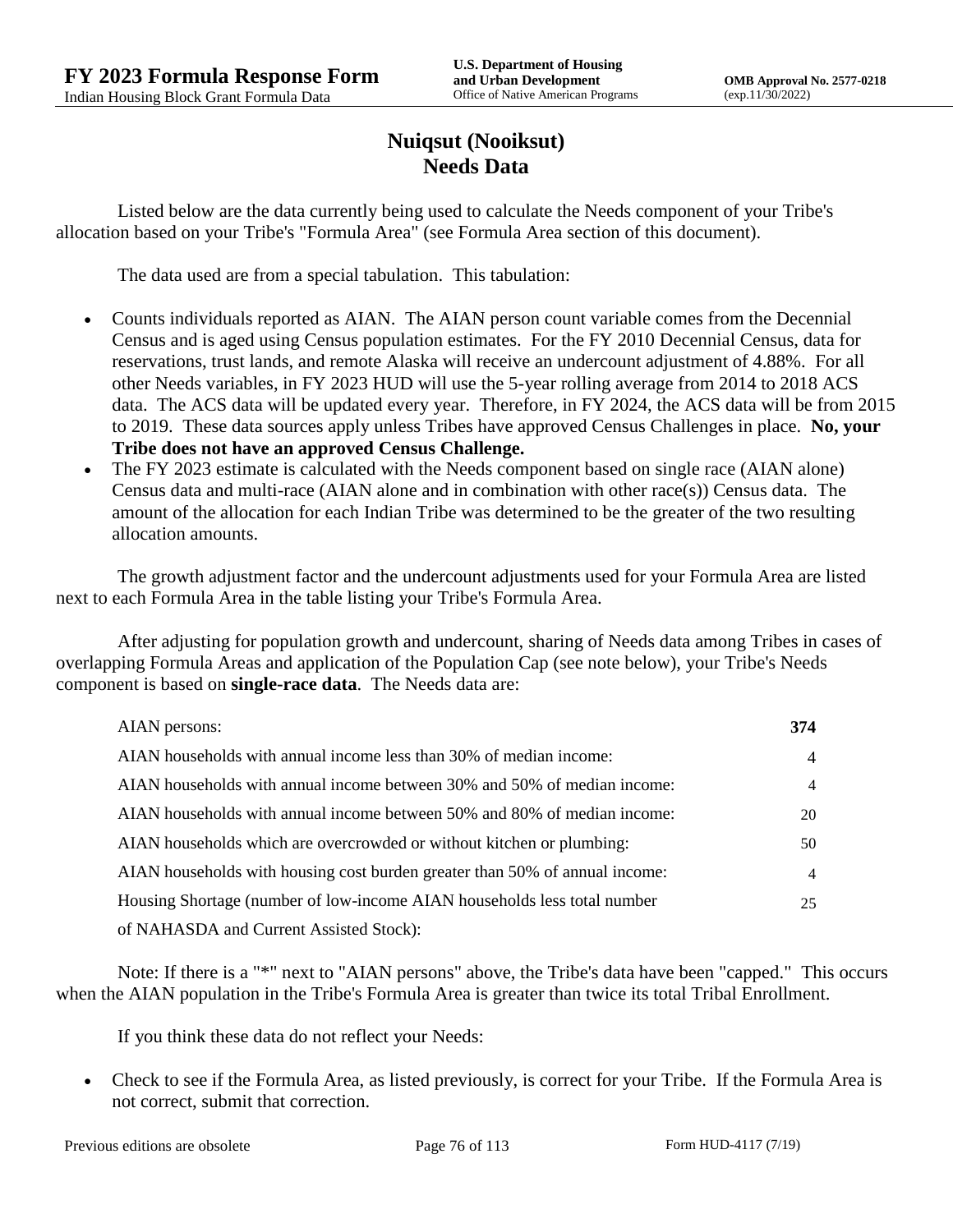- Check to see if the Formula Area for your Tribe overlaps that of another Tribe. If it does, you may wish to contact the IHBG Formula Customer Service Center to obtain detailed information on how the Needs data are being shared.
- If you still disagree, you may wish to submit a Census challenge. To determine if submitting a Census challenge would be appropriate for your Tribe, please review the *FY 2023 Needs Data* above and the FY *2024 Needs Data* on Attachment A for a full presentation on the Needs data available for your Tribe, 3and then read the document "*Challenging U.S. Decennial Census Data: Guidelines for the Indian Housing Block Grant Formula*" at: https://portal.hud.gov/hudportal/HUD?src=/program\_offices/ [public\\_indian\\_housing/ih/codetalk/onap/ihbgformula.](https://portal.hud.gov/hudportal/HUD?src=/program_offices/public_indian_housing/ih/codetalk/onap/ihbgformula)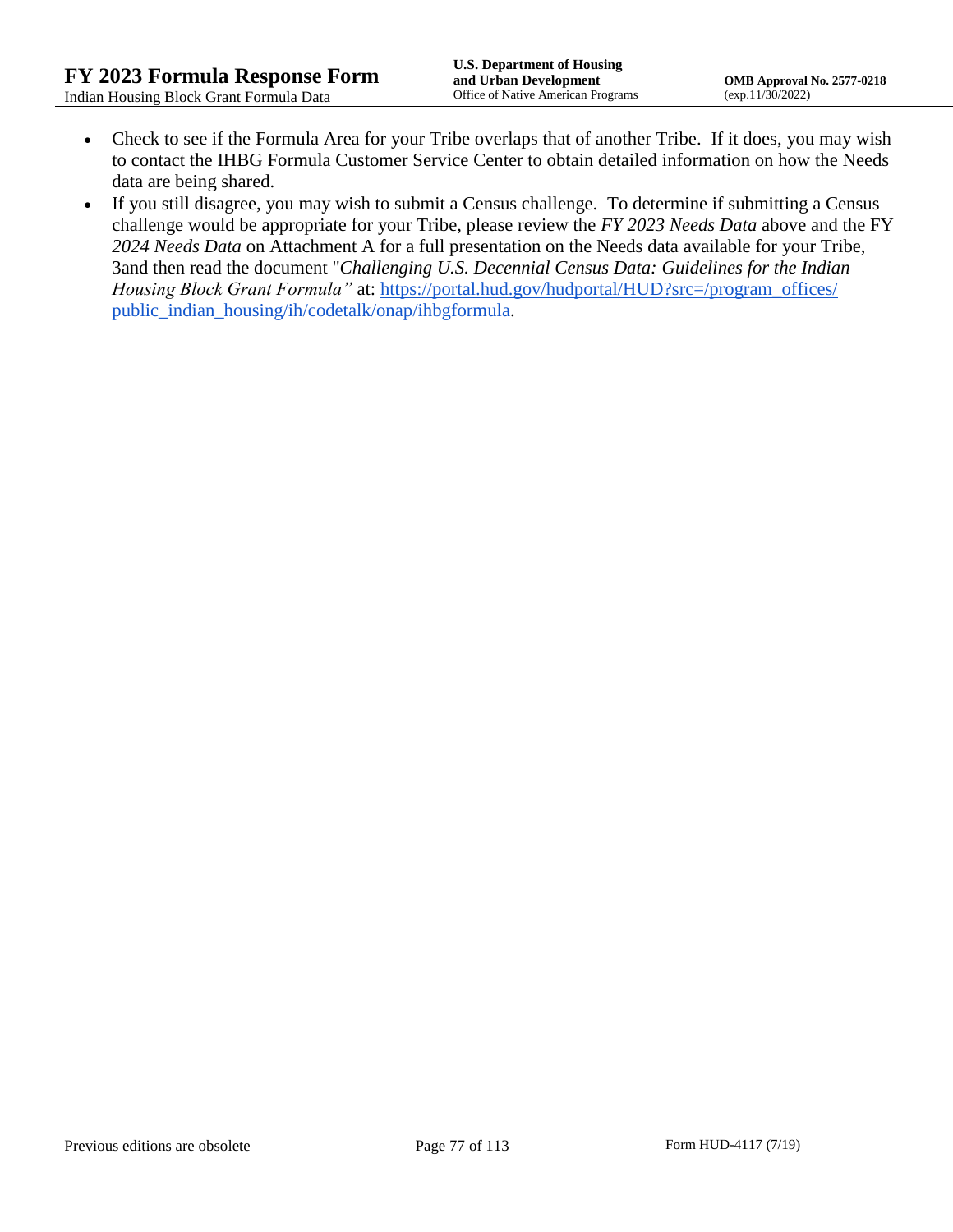## **Nuiqsut (Nooiksut) Preliminary Allocation Amount**

#### *(Based on an estimated \$772,000,000 appropriation)*

This is only a preliminary estimate to be used for planning purposes based on an estimated \$772,000,000 appropriation for the IHBG program. It will change based on corrections to the data used for all Tribes (any change in one Tribe's data affects the allocation for all Tribes) and/or actual FY 2023 appropriations.

| FCAS Component <sup>2</sup> :                                                                               | \$0              |
|-------------------------------------------------------------------------------------------------------------|------------------|
| Needs Component <sup>3</sup> :                                                                              | \$231,397        |
| §1000.331 Phase Down Adjustments to<br>Moderate Impact of Introduction of New Data<br>Source <sup>4</sup> : | \$0              |
| §1000.340 (b) Adjustments to achieve FY<br>1996 Base Year Amount <sup>5</sup> :                             | $-$ \$2,426      |
| <b>Preliminary Current Year Allocation</b><br><b>Estimate:</b>                                              | \$228,971        |
| Adjustments for over- or under-funding in<br>prior years <sup>6</sup> :                                     | \$0              |
| <b>Initial Allocation Estimate:</b>                                                                         | \$228,971        |
| §1000.342 Undisbursed Funds Adjustment <sup>7</sup> :                                                       | To be Determined |
| §1000.329 Minimum Allocation Adjustment <sup>8</sup> :                                                      | To be Determined |
| <b>FY 2023 Final Allocation Estimate:</b>                                                                   | \$228,971        |

2 If an "M" appears following the FCAS component, it means that the modernization subsidy on which FCAS was based was calculated using the alternative definition in §1000.316(b)(2), which states that "for Indian Tribes with an Indian Housing Authority (IHA) that owned or operated fewer than 250 public housing units on October 1, 1997, the modernization allocation equals the amount of funds received under the assistance program authorized by Section 14 of the 1937 Act (not including funds provided as emergency assistance) for FYs 1992 through 1997." If an "A" appears, it means that your Tribe had an IHA that owned or operated fewer than 250 public housing units on October 1, 1997, but was entitled to a larger modernization amount using the original method of calculation (§1000.316(b)(1)) and your allocation was adjusted to take this into account, as called for in  $\S1000.340(a)$ . If no "M" or "A" appears, the modernization subsidy was calculated using the original method described in §1000.316(b)(1).

 $3$ The Needs component includes adjustments needed to achieve minimum funding as called for in §1000.328. The minimum allocation in any FY to an Indian Tribe under the Needs component of the IHBG Formula shall equal 0.007826% of the available appropriations for that FY after set asides. In this allocation, the minimum Needs allocation is \$60,417. To be eligible for the minimum allocation, an Indian Tribe must receive less than \$200,000 under the FCAS component of the IHBG Formula for the FY, and must demonstrate the presence of any households at or below 80 percent of median income.

4 In accordance with §1000.331, to minimize the impact of funding changes based on the introduction of a new data source, if, solely as a direct result of the introduction of a new data source, an Indian Tribe's allocation under the Needs component of the formula is less than 90 percent of the amount it received under the Needs component in the immediate previous FY, the Indian Tribe's Needs allocation shall be adjusted to 90% of the previous year's Needs allocation.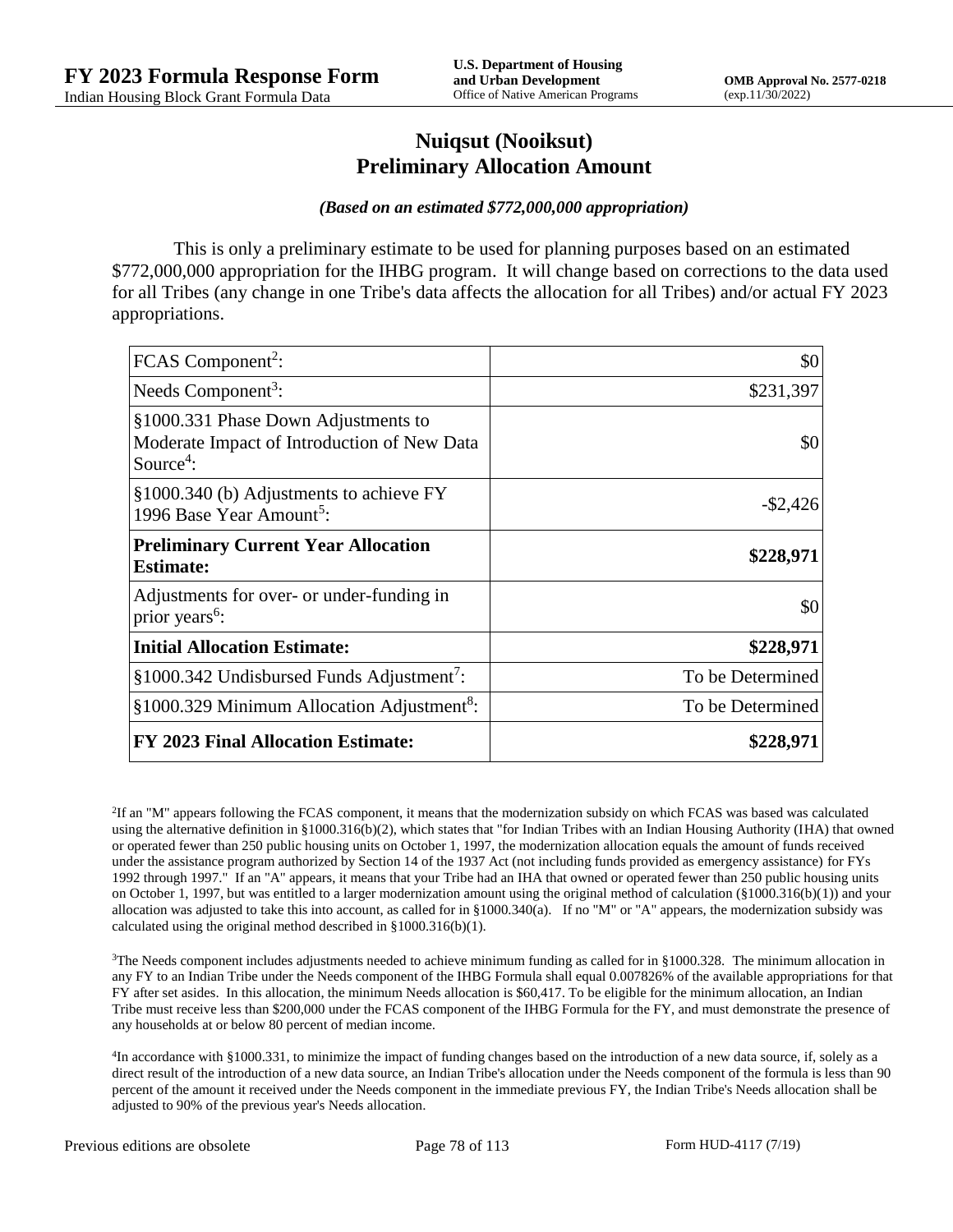<sup>5</sup> According to §1000.340, if a Tribe is allocated less funding under the formula than an IHA received on its behalf in FY 1996 for operating subsidy and modernization, its allocation is increased to the amount received in FY 1996 for operating subsidy and modernization.

<sup>6</sup> Adjustments refer to corrections made to prior year formula allocations. Most are repayment agreements with HUD, usually for overfunding received by the Tribe in prior years due to late reporting of paid-off and conveyed FCAS. Funds recovered through repayments are reallocated among all Tribes in the following FY through the formula. Adjustments are also occasionally made as a result of HUD errors in entering Tribes' information or in calculating formula allocations.

 $^7$  In accordance with §1000.342, Tribes with an initial allocation amount of \$5 million or greater may be subject to a reduction depending on the amount they have in HUD's Line of Credit Control System (LOCCS) on the first day of FY 2023. The amount of the reduction would be redistributed among other Tribes in proportion to their Needs calculation.

<sup>8</sup> In accordance with §1000.329, if carryover funds are available in any given year, HUD will hold the lesser amount of \$3 million or available carryover funds for additional allocations to Tribes with allocations less than 0.011547 percent of that year's appropriation. If the set-aside carryover funds are insufficient to fund all eligible Tribes at 0.011547 percent of that year's appropriations, the minimum total allocation shall be reduced to an amount which can be fully funded with carryover funds.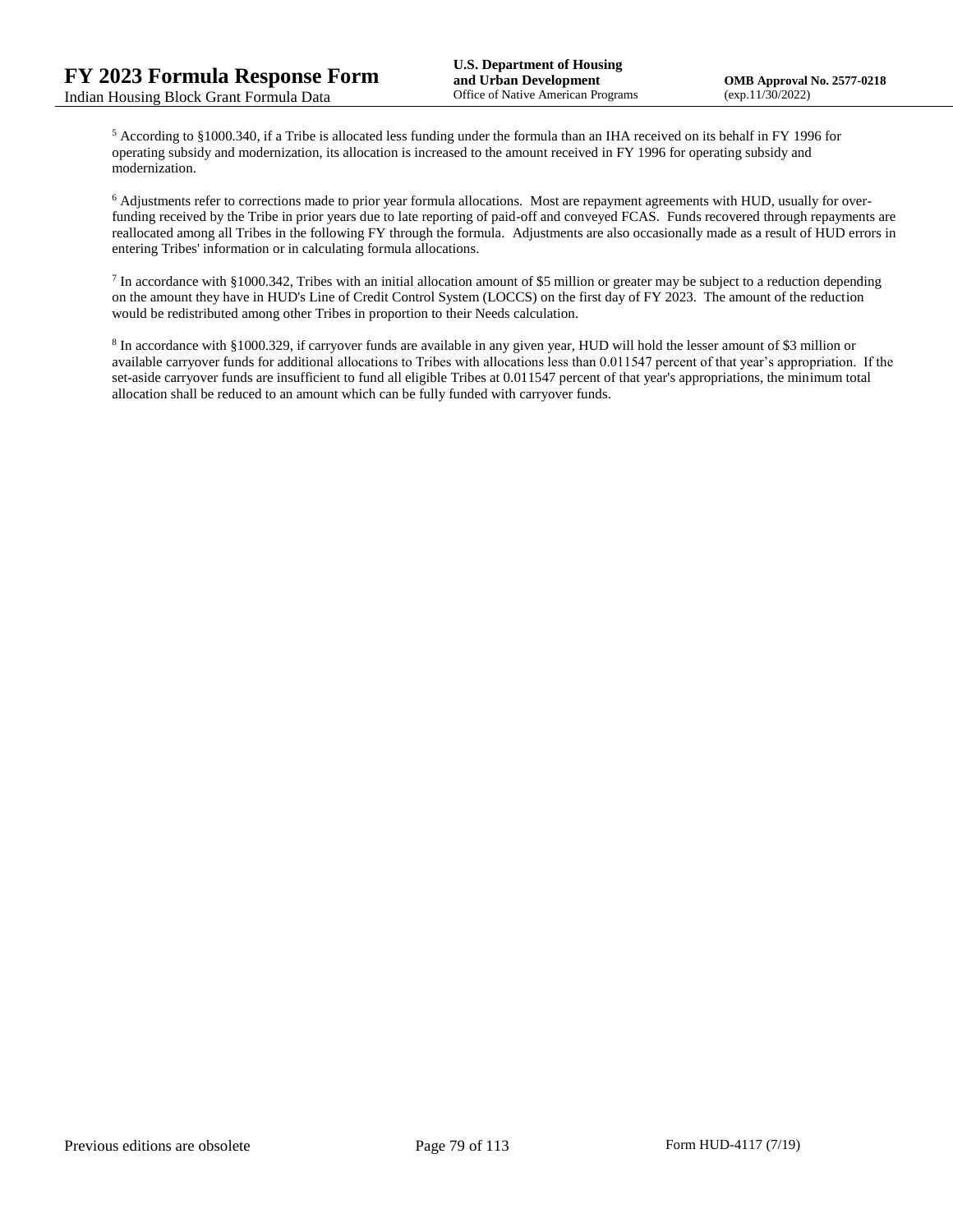# **Attachment A: FY 2024 Indian Housing Block Grant (IHBG) Needs Data**

The Needs data which will be used to estimate your Fiscal Year (FY) 2024 Indian Housing Block Grant (IHBG) formula allocation are shown below:

| <b>Need Variable</b>   | <b>Adjusted 2010 Decennial</b>   |                | <b>Tribe Submitted</b> |                         |
|------------------------|----------------------------------|----------------|------------------------|-------------------------|
|                        | <b>Census and 2015 to 2019</b>   |                |                        | <b>Census Challenge</b> |
|                        | <b>American Community Survey</b> |                | (if applicable)        |                         |
|                        | <b>Single Race</b>               | Multi Race     | <b>Single Race</b>     | Multi Race              |
| American Indian and    | 374                              | 383            |                        |                         |
| Alaska Native (AIAN)   |                                  |                |                        |                         |
| persons*               |                                  |                |                        |                         |
| <b>AIAN</b> households | 4                                | $\overline{4}$ |                        |                         |
| with annual income     |                                  |                |                        |                         |
| less than 30% of       |                                  |                |                        |                         |
| median income          |                                  |                |                        |                         |
| <b>AIAN</b> households | $\overline{4}$                   | 8              |                        |                         |
| with annual income     |                                  |                |                        |                         |
| between 30% and        |                                  |                |                        |                         |
| 50% of median          |                                  |                |                        |                         |
| income                 |                                  |                |                        |                         |
| <b>AIAN</b> households | 30                               | 30             |                        |                         |
| with annual income     |                                  |                |                        |                         |
| between 50% and        |                                  |                |                        |                         |
| 80% of median          |                                  |                |                        |                         |
| income                 |                                  |                |                        |                         |
| <b>AIAN</b> households | 50                               | 54             |                        |                         |
| which are              |                                  |                |                        |                         |
| overcrowded or         |                                  |                |                        |                         |
| without kitchen or     |                                  |                |                        |                         |
| plumbing               |                                  |                |                        |                         |
| <b>AIAN</b> households | 4                                | $\overline{4}$ |                        |                         |
| with housing cost      |                                  |                |                        |                         |
| burden greater than    |                                  |                |                        |                         |
| 50% of annual income   |                                  |                |                        |                         |

\* The Decennial Census AIAN population data is adjusted for undercounts on reservation/trust lands and for remote Alaska. It is also adjusted for population change through FY 2019 based on the most recent Census county-level population projections. The count shown is the same as was used in FY 2022, since any further update is dependent on the introduction of the 2020 Decennial Census.

**Note:** The Housing Shortage Needs variable is not shown because it is based on the sum of lowincome households less the total number of Current Assisted Stock (CAS), and CAS is not provided on this document for review. However, it will be provided on your Tribe's FY 2024 Formula Response Form.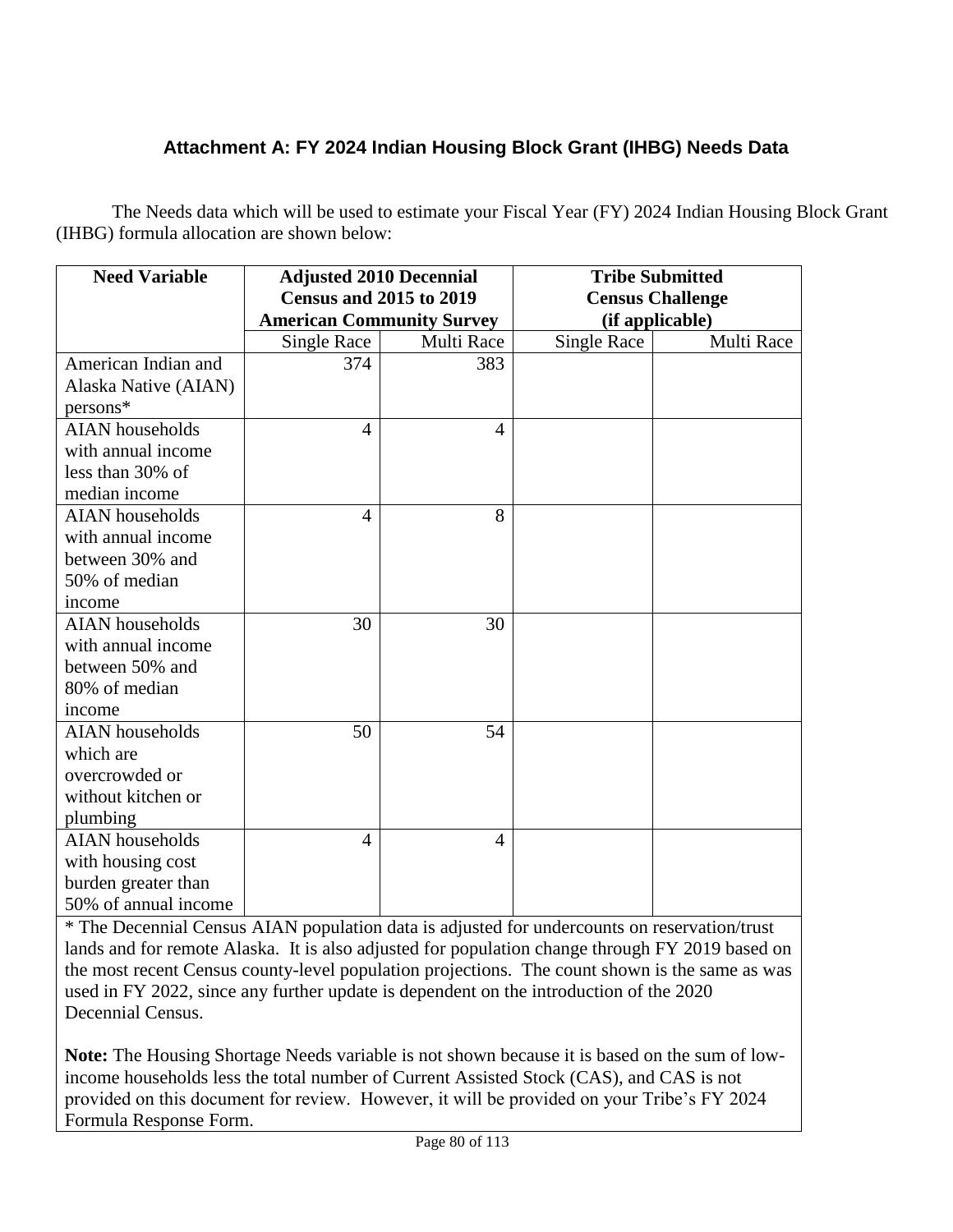All of the data above reflects the total Needs for your Formula Area prior to the application of the population cap. Therefore, these figures may be much higher than the amounts shown on your Tribe's Formula Response Form. If you share Formula Area with other Tribes, the data shown are your share of the Needs data in your combined overlapping Formula Areas.

If you have an approved Census challenge it will be shown in the table above, and that data will be used unless the Tribe specifically requests a return to the standard Census data set prior to March 30, 2023. If you believe you have an approved Census challenge but it is not shown in the table above, please contact the IHBG Formula Customer Service Center.

If you think these data do not reflect the Tribe's need:

- 13. Check to see if the Formula Area, as listed on your FY 2023 Formula Response Form, is correct for your Tribe. If the Formula Area is not correct, you may submit that correction no later than the August 1, 2022, the deadline for the FY 2023 allocation, or August 1, 2023, the deadline for the FY 2024 allocation.
- 14. Check to see if the Formula Area for your Tribe overlaps that of another Tribe. If it does, you may wish to contact the IHBG Formula Customer Service Center to obtain detailed information on how the Needs data are being shared.
- 15. If you still disagree, you may wish to submit a Census challenge no later than March 30, 2023 for the FY 2024 IHBG allocation. If so, please review the guidelines in "Challenging U.S. Census Data: Guidelines for the Indian Housing Block Grant Formula." [https://portal.hud.gov/hudportal/HUD?src=/program\\_offices/public\\_indian\\_housing/ih/codetalk/onap/ih](https://portal.hud.gov/hudportal/HUD?src=/program_offices/public_indian_housing/ih/codetalk/onap/ihbgformula) [bgformula.](https://portal.hud.gov/hudportal/HUD?src=/program_offices/public_indian_housing/ih/codetalk/onap/ihbgformula)

Should you have questions, please contact the IHBG Formula Customer Service Center at:

2614 Chapel Lake Drive Gambrills, MD 21054 Phone: 800-410-8808 Fax: 202-393-6411 E-mail: IHBGformula@firstpic.org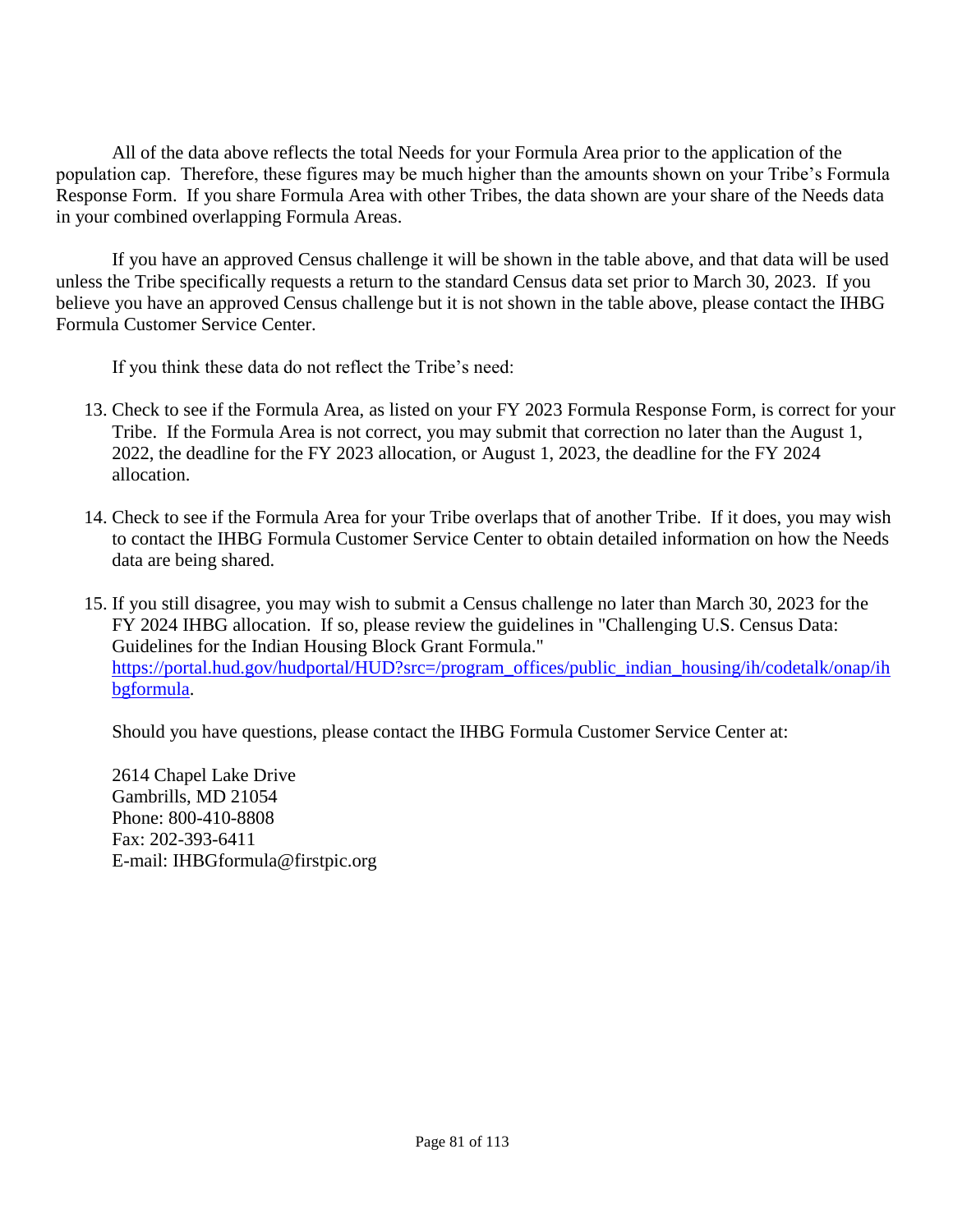Public reporting burden for the collection of information is estimated to average 30 minutes. This includes the time for collecting, reviewing, and reporting the data. The information will be used to allocate funds under the IHBG program. Response to this request for information is required in order to receive the benefits to be derived. This agency may not collect this information, and you are not required to complete this form unless it displays a currently valid OMB control number.

# **Indian Housing Block Grant Formula Data for the Point Lay**

This document provides notice to the Tribe and/or Tribally designated housing entity (TDHE) of the data to be used in calculating its Indian Housing Block Grant (IHBG) program allocation for Fiscal Year (FY) 2023. It also provides an estimate of the Tribe's FY 2023 allocation.

Please carefully review your Tribe's data and report any changes and corrections to the IHBG Formula Customer Service Center as described below. All Tribes/TDHEs are responsible for reporting data changes and corrections. According to 24 CFR 1000.315(b), the Formula Response Form (FRF) is the only mechanism that a recipient shall use to report changes to the number of Formula Current Assisted Stock (FCAS). In addition, Tribes/TDHEs should use the FRF to report changes and corrections to the following:

- Formula Area.
- Overlapping Formula Areas.
- Tribal Enrollment and Formula Area Population Cap.

#### **Submission Deadlines**

The submission must be postmarked or faxed by **August 1, 2022**, for consideration in the FY 2023 allocation. Please postmark or fax changes and corrections with appropriate supporting documentation to the IHBG Formula Customer Service Center by **August 1, 2022**, for inclusion in the FY 2023 allocation. Please note that while HUD requires requests for formula changes to be submitted by August 1<sup>st</sup>, HUD may consider subsequent requests from Tribes that have been directly affected by changes resulting from other Tribes' requests submitted prior to the August 1 deadline. Subsequent requests received in prior FYs may be carried into future FYs if processing of such requests is not finalized in the current FY. For questions regarding appropriate documentation, please contact the IHBG Formula Customer Service Center at the address listed below.

The results of any successful changes to Fair Market Rent (FMR), Total Development Cost (TDC), and the U.S. Census Bureau Population Estimates data should also be submitted by August 1, 2022. Details on the procedures to be followed if you wish to challenge these data elements are contained in the Appendices to the most recent published document "*Challenging U.S. Decennial Census Data: Guidelines for the Indian Housing Block Grant Formula.*" This document can be obtained from the IHBG Formula Customer Service Center or at: [https://portal.hud.gov/hudportal/HUD?src=/](https://portal.hud.gov/hudportal/HUD?src=/program_offices/public_indian_housing/ih/codetalk/onap/ihbgformula) 

[program\\_offices/public\\_indian\\_housing/ih/codetalk/onap/ihbgformula.](https://portal.hud.gov/hudportal/HUD?src=/program_offices/public_indian_housing/ih/codetalk/onap/ihbgformula)

The FRF also includes other data elements used to calculate the Needs component of the Formula. Tribes/TDHEs wishing to challenge these data elements should review the **Needs section** of this form. Each year, Tribes/TDHEs are reminded that March 30 is the deadline for the next FY's Census challenge. The Needs data in this document will include previously approved Census challenges, if still eligible for use in the FY 2023 allocation, as well as available Census data. If applicable, check the Needs section to verify that successful challenges have been incorporated. Needs data for FY 2024 is included in Attachment A

Previous editions are obsolete Page 82 of 113 Form HUD-4117 (7/19)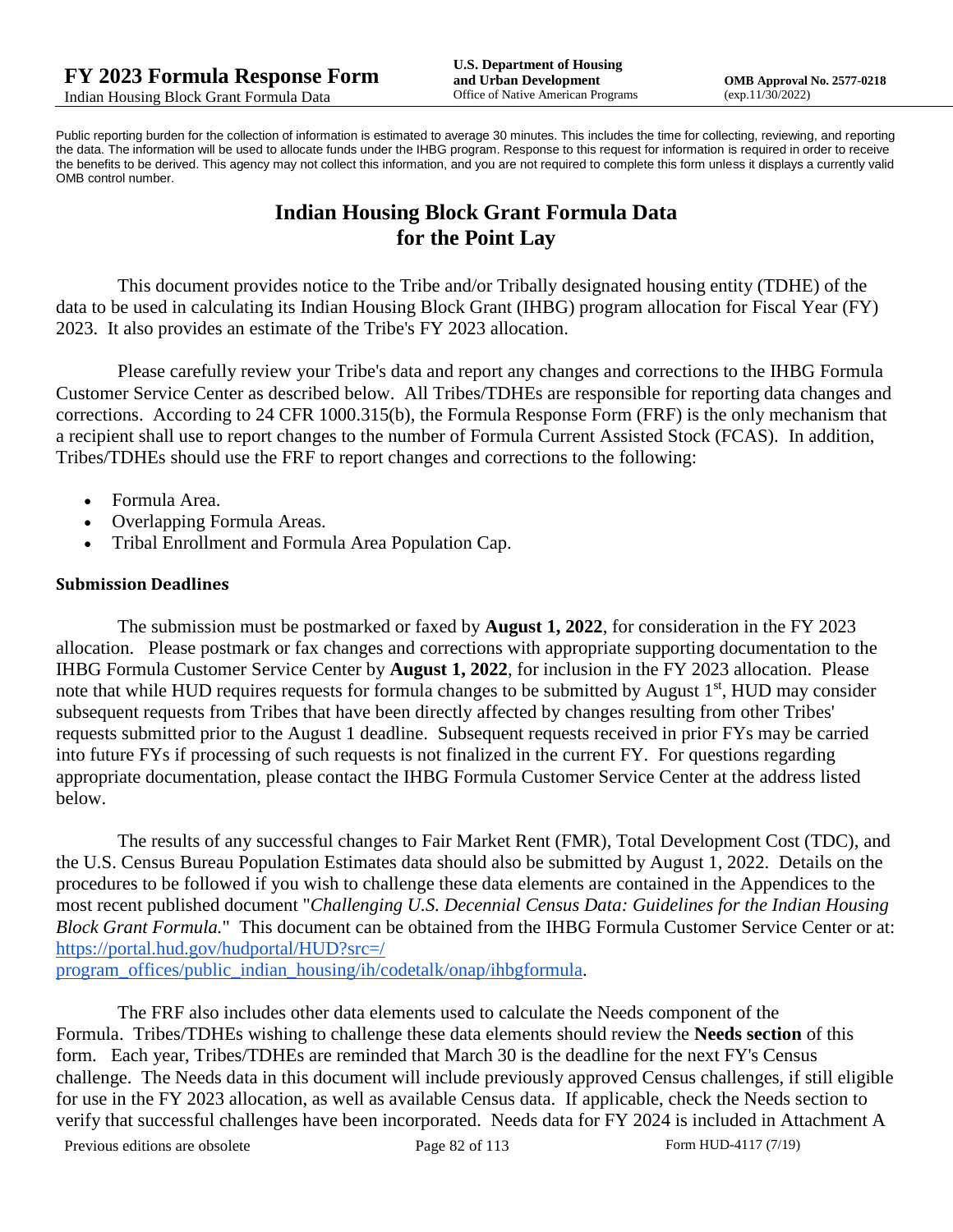of this form. Should you wish to initiate a challenge to your Needs data for FY 2024, please consult the guide, "*Challenging U.S. Decennial Census Data: Guidelines for the Indian Housing Block Grant Formula.*" The guide outlines procedures for conducting a Census challenge.

### **Failure to Report**

Please note that pursuant to §1000.315 and §1000.319, recipients are responsible for verifying and reporting changes to their FCAS on the FRF to ensure that data used for the IHBG Formula are accurate. Reporting shall be completed in accordance with requirements in subpart D and the FRF. If a recipient receives an overpayment of funds because it failed to report such changes on the FRF in a timely manner, the recipient shall be required to repay the funds within five fiscal years. HUD shall subsequently distribute the funds to all Indian Tribes in accordance with the next IHBG Formula allocation. A recipient will not be provided back funding for any units that the recipient failed to report on the FRF in a timely manner. HUD shall have three years from the date a FRF is sent out to take action against any recipient that fails to correct or make appropriate changes on that FRF. Review of FCAS will be accomplished by HUD as a component of A-133 audits, routine monitoring, FCAS target monitoring or other reviews.

The deadline for responding with changes to the data on the FRF is August 1. Any changes reported after the August 1 deadline are not timely under §1000.315 and §1000.319. Accordingly, no back funding is authorized based on changes reported after August 1; nor will untimely reported units be included in the FY 2023 allocation.

#### **Appeals Process**

Tribes/TDHEs may appeal HUD decisions regarding data used in the IHBG formula and HUD formula determinations in accordance with §1000.336(d).

#### **Technical Assistance**

Should you have questions, please contact the IHBG Formula Customer Service Center at:

2614 Chapel Lake Drive Gambrills, MD 21054 Phone: 800-410-8808 Fax: 202-393-6411 E-mail: IHBGformula@firstpic.org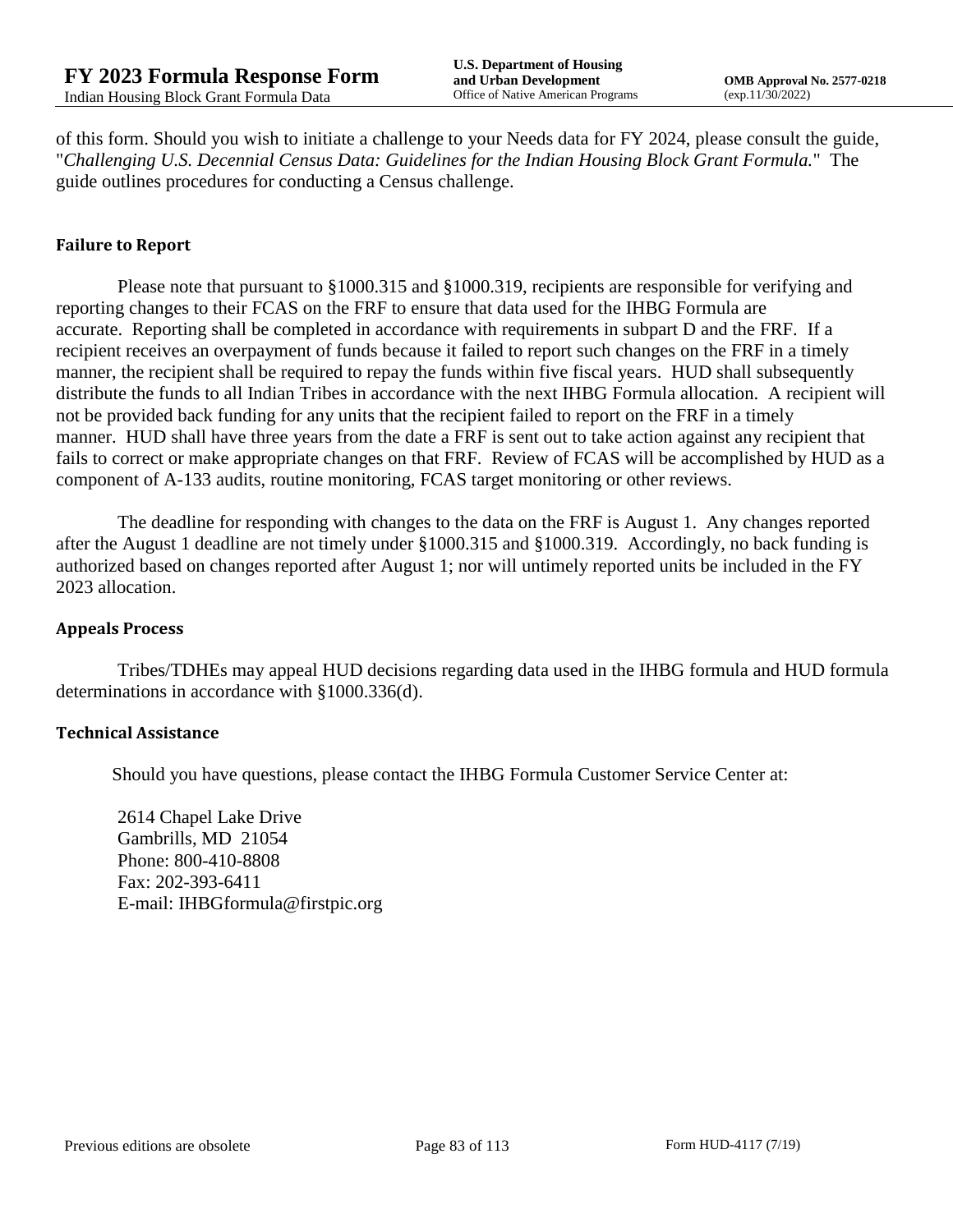# **Point Lay Formula Current Assisted Stock Homeownership and Rental**

HUD records show your Tribe/TDHE having the following Formula Current Assisted Stock (FCAS) funded by 1937 Housing Act programs. Please compare the project numbers, number of units, type of units, and Date of Full Availability (DOFA) with your records. Then postmark or fax any changes and corrections, including updated information, to the IHBG Formula Customer Service Center by **August 1, 2022**, for inclusion in the FY 2023 allocation. **Please note:** If a unit becomes ineligible as FCAS between the date in which you report and September 30, HUD will need to recover the over-funding that the recipient received for that unit unless the recipient submits an additional Appendix A1 before September 30 that indicates the unit's eligibility status.

The unit counts reported below include:

- Low Rent, Mutual Help and Turnkey III units funded under 1937 Housing Act (i.e., units that were subject to an Annual Contributions Contract (ACC)).
- Units converted prior to October 1, 1997, as the type of unit to which it was converted.
- Units converted on or after October 1, 1997, as the type of unit funded on the latest ACC.

The unit counts reported below <u>do not</u> include:

- Units built with NAHASDA, HOME, or ICDBG funds.
- Units built with BIA, State, or tribal funds.
- Units built over the number specified in the original ACC for Projects with DOFA after October 1, 1997.
- Units not used as housing dwelling units, including units used for non-dwelling purposes and unoccupied units not being made available for occupancy.
- Units previously reported as having been conveyed, conveyance eligible (paid-off but not conveyed), or demolished.

A unit that is conveyance eligible will be removed from HUD's FCAS data when it becomes eligible for conveyance. If a legal impediment prevented the conveyance, the Tribe/TDHE needs to make reasonable efforts to overcome the legal impediment as required in §1000.318(b). When the unit is conveyed, it is up to the Tribe/TDHE to report to the IHBG Formula Customer Service Center when the unit is conveyed or when the 2-year time period is up, and to provide all necessary documentation for HUD to re-evaluate the unit to see if it remained eligible as FCAS beyond the conveyance eligibility date. If the Tribe/TDHE has demonstrated it made reasonable efforts to convey in the face of a legal impediment as required by §1000.318(b), then HUD will revise the FCAS data for the preceding years and calculate the appropriate adjustment pursuant to the formula at §1000.319. No homeownership unit will be considered FCAS 24 months after the date the unit became conveyance eligible, unless the Tribe, TDHE, or IHA provides evidence from a third party, such as a court or state or federal government agency, documenting that a legal impediment continues to prevent conveyance, and assuming that the Tribe made reasonable efforts to overcome any existing legal impediments during the preceding 24 months in accordance with §1000.318(b).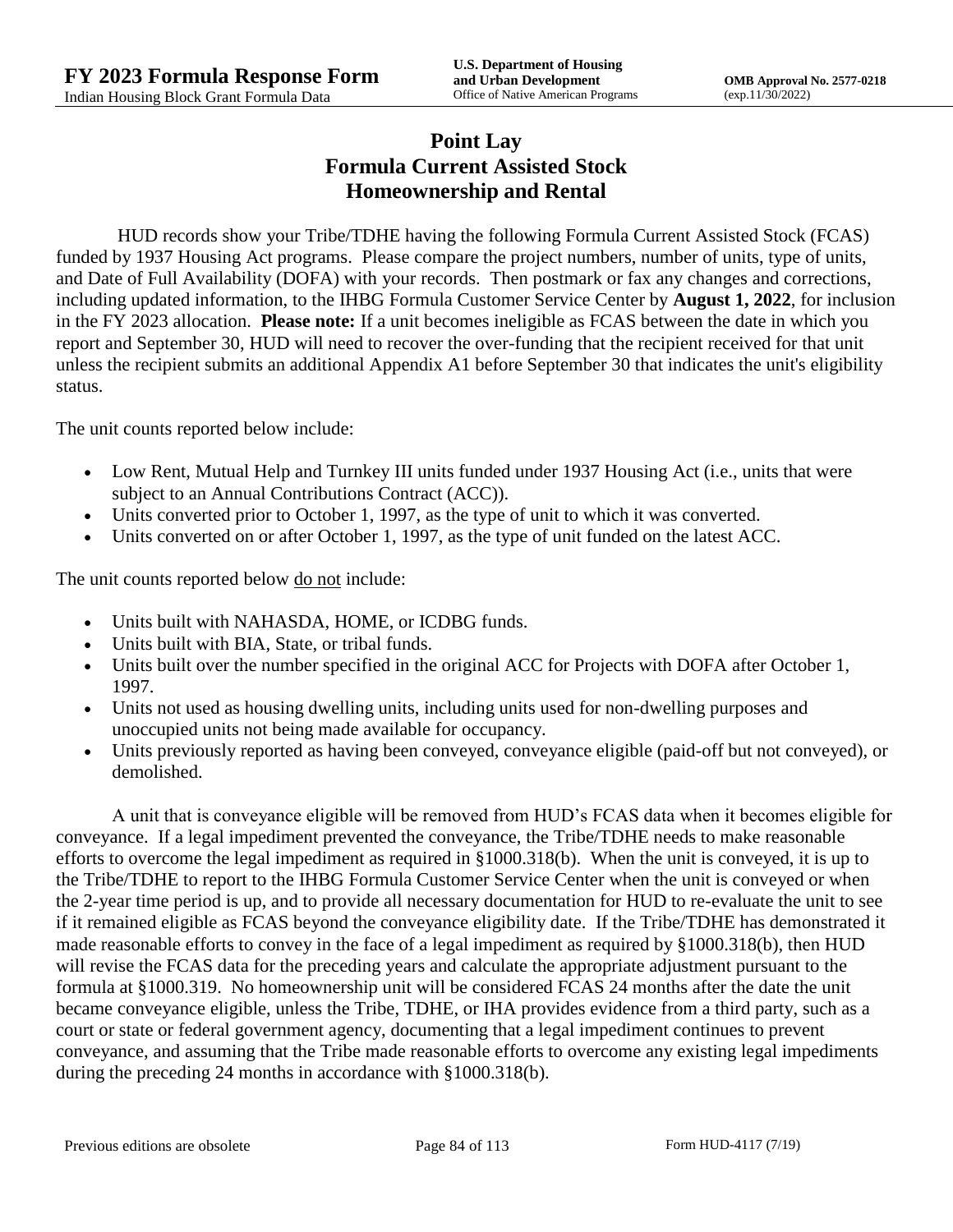Please note changes and corrections to the unit counts on the table below and also complete and submit appropriate forms as follows:

- Use **Appendix A1** to report units that are conveyance eligible or conveyed.
- Use **Appendix A2** to report changes due to DOFA of FCAS units.
- Use **Appendix A3** to report changes due to conversion of FCAS units.
- Use **Appendix A4** to report demolished and rebuilt FCAS units.
- Use **Appendix A5** to report all other FCAS changes.

**NOTE:** In accordance with Section 302(b)(1) of the *Native American Housing Assistance and Self-Determination Act (NAHASDA)*, 25 U.S.C. § 4152(b)(1), Mutual Help and Turnkey III units developed under the United States Housing Act of 1937 that are conveyed or eligible to be conveyed prior to October 1 of the calendar year immediately preceding the FY for which funds are provided cease to be eligible as FCAS beginning that FY unless the Tribe can demonstrate that the unit has not been conveyed for reasons beyond its control. By the terms of their Mutual Help and Occupancy Agreements (MHOA), such units are eligible for conveyance no later than 25 years from the inception of those agreements, which generally corresponds to the Date of Full Availability (DOFA). **Accordingly, all units in any project that reached its DOFA in FY 1997<sup>1</sup> , are presumptively no longer considered FCAS, and HUD is removing them from its FCAS data for the Tribe in the table below as indicated with a (\*).** If your Tribe believes that any of these units are still eligible for FCAS, please identify the project and unit number and provide the necessary information in accordance with the FRF as follows:

- 1. If the unit was converted to and is currently managed as a Low Rent (LR) unit, provide the information required in Appendix A3.
- 2. If there is a subsequent homebuyer, or the unit is still within the term of its lease-to-own agreement, please provide the information required in Appendix A5, including the date that the current agreement was signed and the termination date of the agreement.

Your Tribe has no Current Assisted Stock Projects

<sup>1</sup>All units in projects that reached DOFA prior to FY 1997 were previously removed from FCAS on an FRF for FY 2014 or later, and are only listed on the FRF if the Tribe/TDHE submitted unit level information documenting continued eligibility. Unit eligibility will be re-challenged every three years to assure appropriate treatment.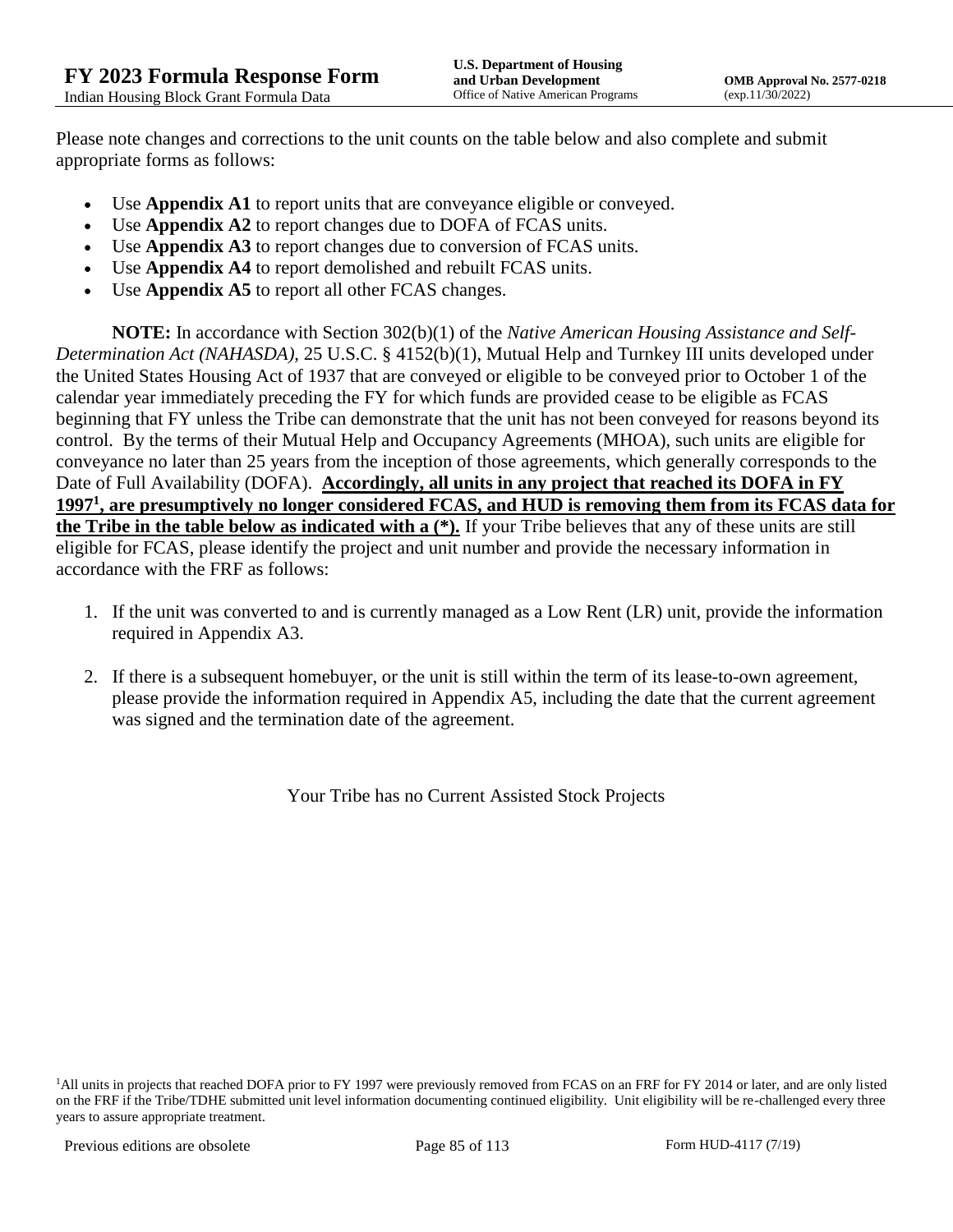# **Point Lay Formula Current Assisted Stock Section 8**

Under the IHBG Formula, your Tribe's FCAS count includes the following Section 8 units:

### **Number of units: 0**

By regulation, Section 8 units are counted under the IHBG formula after their contracts expire only if the Tribe/TDHE continues to manage the assistance in a manner similar to the Section 8 program.

If you no longer provide or operate an equivalent number of Section 8, please make corrections to the total above and on the table below.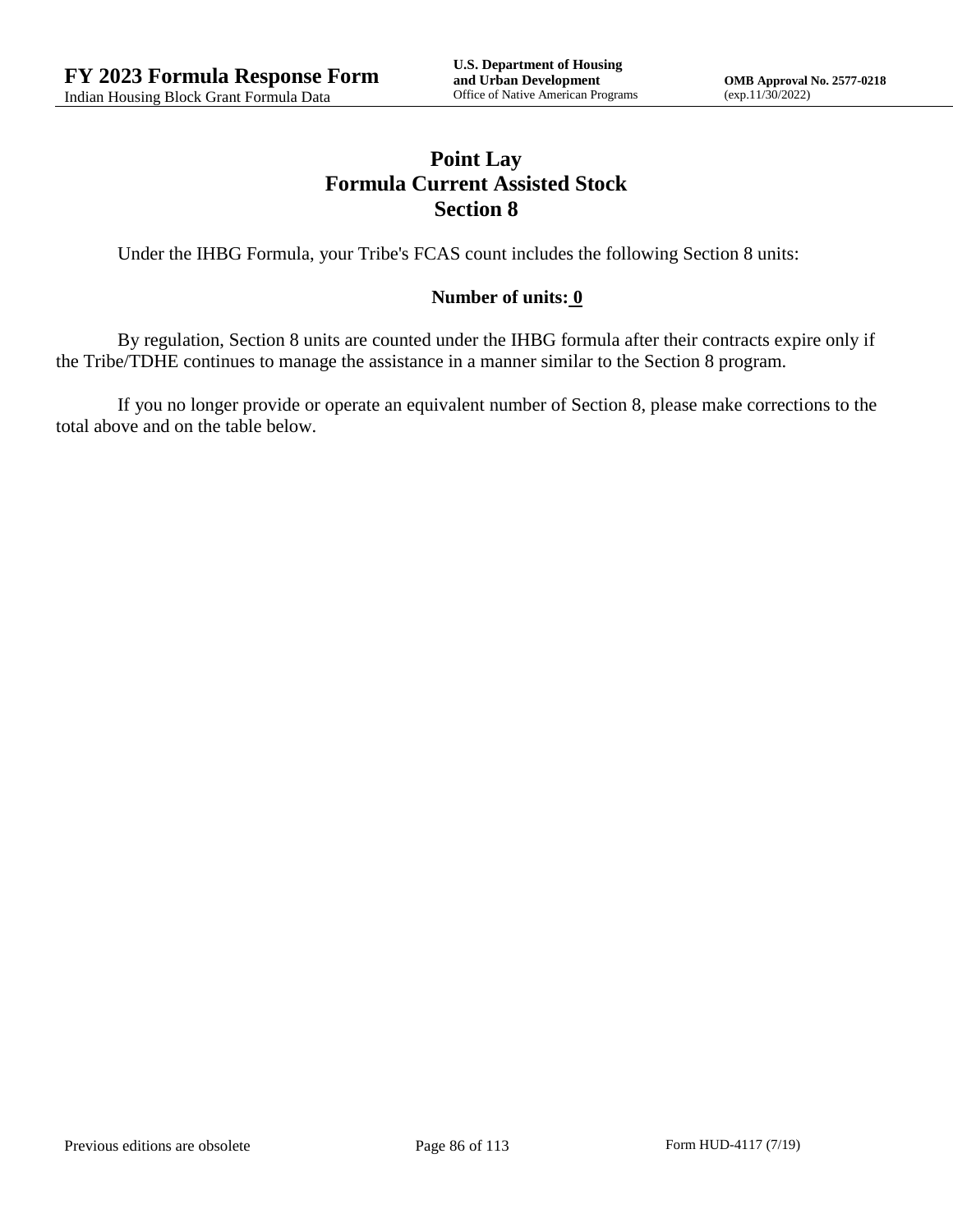**\$1,611 \$776,034**

### **Point Lay**

### **Adjustment Factors**

#### **Inflation Rate Factor**

Inflation rate is adjusted annually and is a national figure used to adjust the amount of subsidy for FCAS.

#### **1.91%**

#### **Local Area Cost Adjustments**

Allowable Expense Level (AEL), Fair Market Rent (FMR), and Total Development Cost (TDC) are used to adjust the amount of subsidy for FCAS to reflect local conditions. TDC is also used to adjust the Needs component to reflect local costs.

Annual Expense Level (AEL):

Fair Market Rent (FMR):

Total Development Cost (TDC):

In accordance with §1000.336(a)(7)(b), AEL cannot be challenged. However instructions for challenging the FMR and TDC are provided in the document "*Challenging U.S. Decennial Census Data: Guidelines for the Indian Housing Block Grant Formula*" available through the IHBG Formula Customer Service Center. Tribes successfully challenging FMR and TDC data elements must submit the revised figures to the IHBG Formula Customer Service Center by August 1, 2022. Please note that while HUD requires requests for formula changes to be submitted by August 1<sup>st</sup>, HUD may consider subsequent requests from Tribes that have been directly affected by changes resulting from other Tribes' requests submitted prior to the August 1 deadline. Subsequent requests received in prior FYs may be carried into future FYs if processing of such requests is not finalized in the current FY.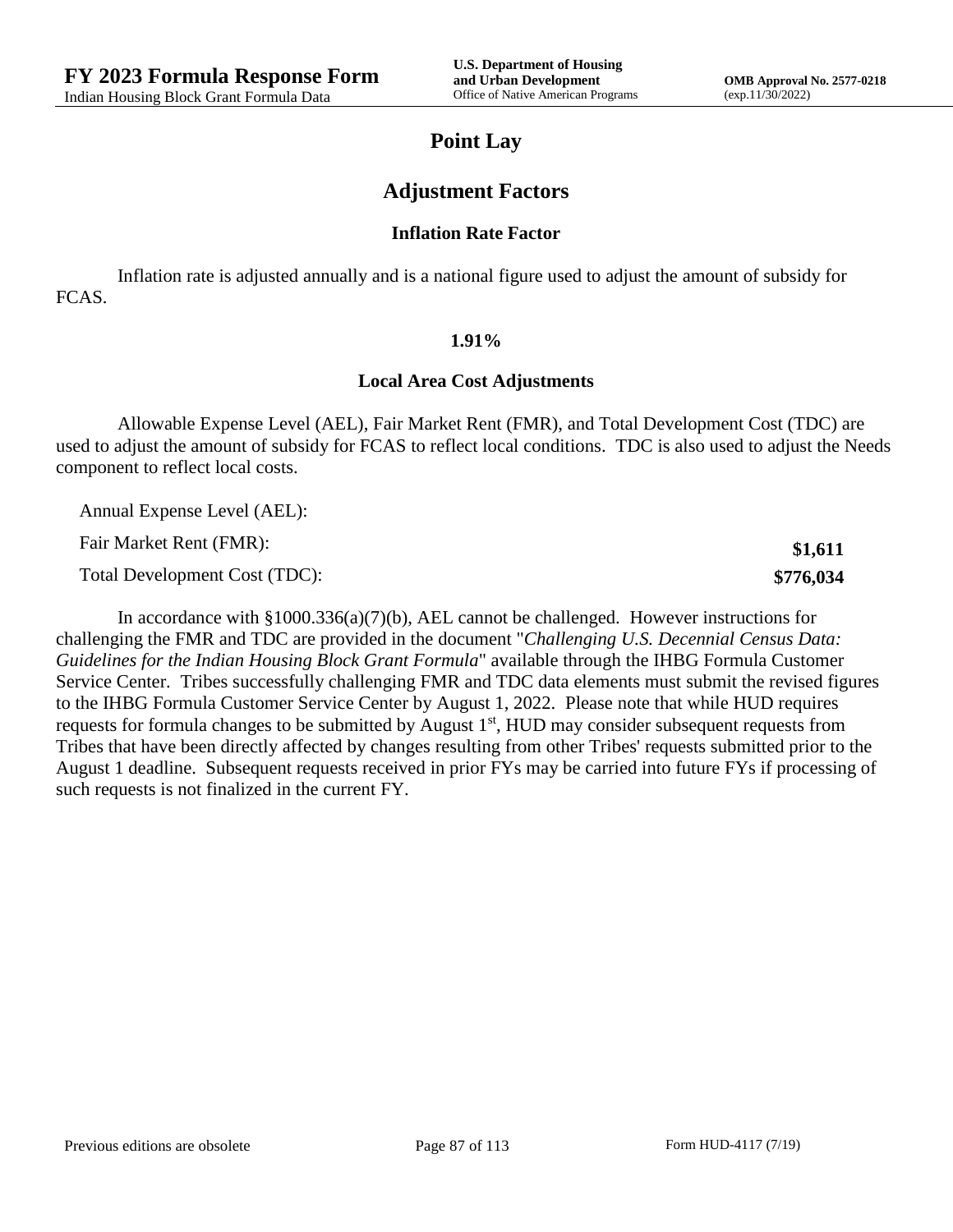# **Point Lay Formula Area**

In accordance with §1000.302 Formula Area (1)…."Formula Areas are:"

- 1. Reservations for federally recognized Indian Tribes, as defined by the U.S. Census;
- 2. Trust lands;
- 3. Department of the Interior Near-Reservation Service Areas;
- 4. Former Indian Reservation Areas in Oklahoma Indian Areas, as defined by the U.S. Census as Oklahoma Tribal Statistical Areas (OTSAs);
- 5. Congressionally Mandated Service Areas;
- 6. State Tribal Areas as defined by the U.S. Census as State Designated American Indian Statistical Areas (SDAISAs);
- 7. Tribal Designated Statistical Areas (TDSAs);
- 8. California Tribal Jurisdictional Areas established or reestablished by Federal court judgment; and
- 9. Alaska formula areas described in §1000.302 Formula area (4).

Formula areas may include additional geographic units if the Tribe demonstrates that it is providing substantial housing services in accord with §1000.302 Formula area (2) & (3) and §1000.302 substantial housing services.

The geographic areas currently contained in your Formula Area are listed below.

| <b>Formula Area</b>                             | <b>Estimated Change in American Indian and Alaska</b><br><b>Native (AIAN) population since 2010 Census</b> |
|-------------------------------------------------|------------------------------------------------------------------------------------------------------------|
| Point Lay ANVSA, AK-North Slope Borough, Alaska | .89%                                                                                                       |

A "+" next to a geographic area listed above indicates that the area overlaps with other Tribe(s). For overlapping areas, be sure to review the information in the next section, "Overlapping Formula Areas." Balance of county refers to any land in a county outside reservations or trust lands.

If any of these areas do not meet the above criteria or are not covered under §1000.302 Formula area (2), please make changes and corrections in Appendices B1 and B2.

If you wish to request other geographic areas beyond those identified above to be added to your Tribe's Formula Area, please complete the Formula Area table in **Appendices B1 and/or B2.** HUD will review this submission based on §1000.302 Formula area (2) & (3) and §1000.302 substantial housing services and determine whether or not to include these areas. HUD will make its judgment using as its guide whether this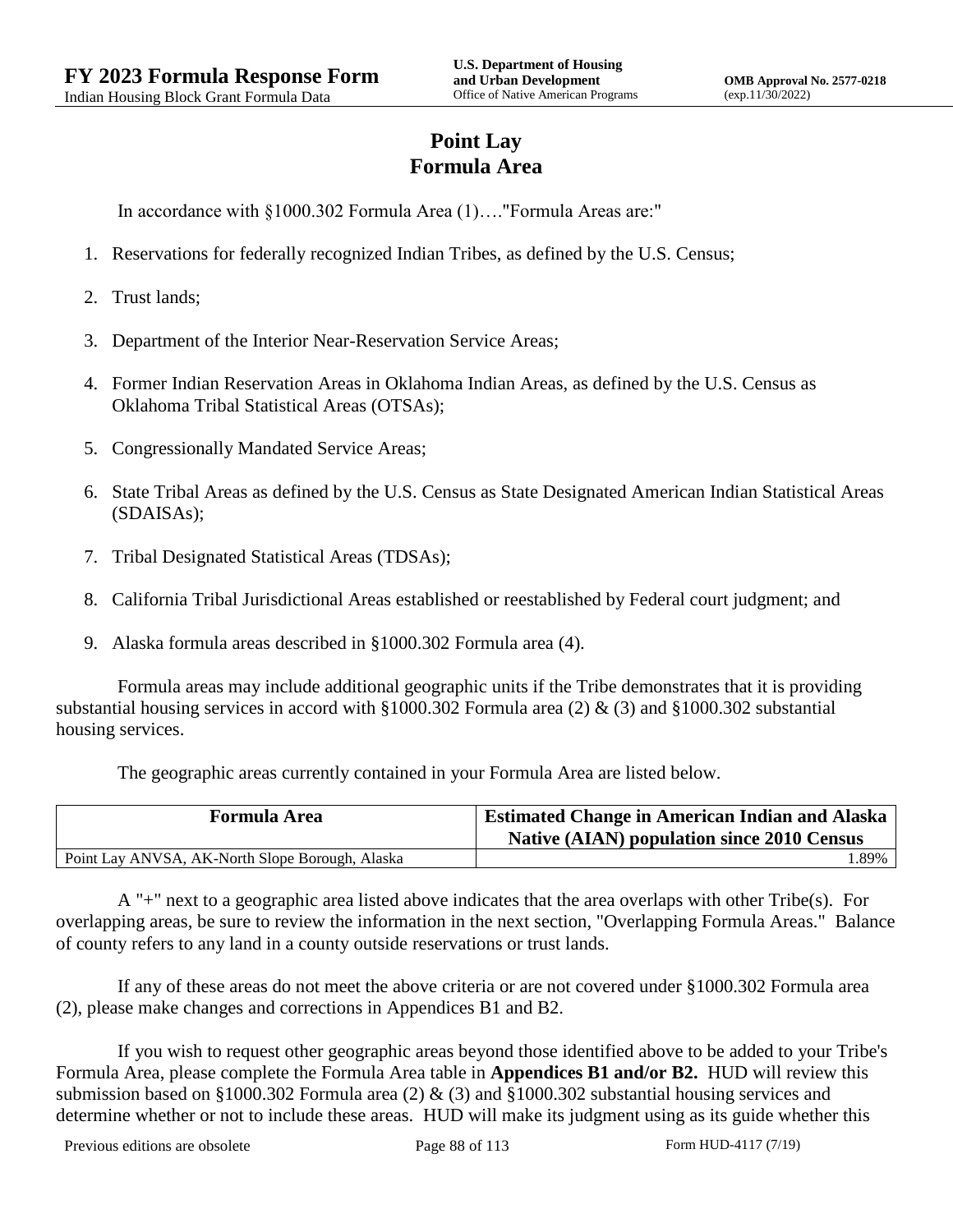addition is fair and equitable for all Tribes receiving a formula allocation. Please note that if Formula Area expansions are approved based on substantial housing services, Tribes must continue to provide investment levels consistent with the definition of substantial housing services in accordance with §1000.302 substantial housing services (2).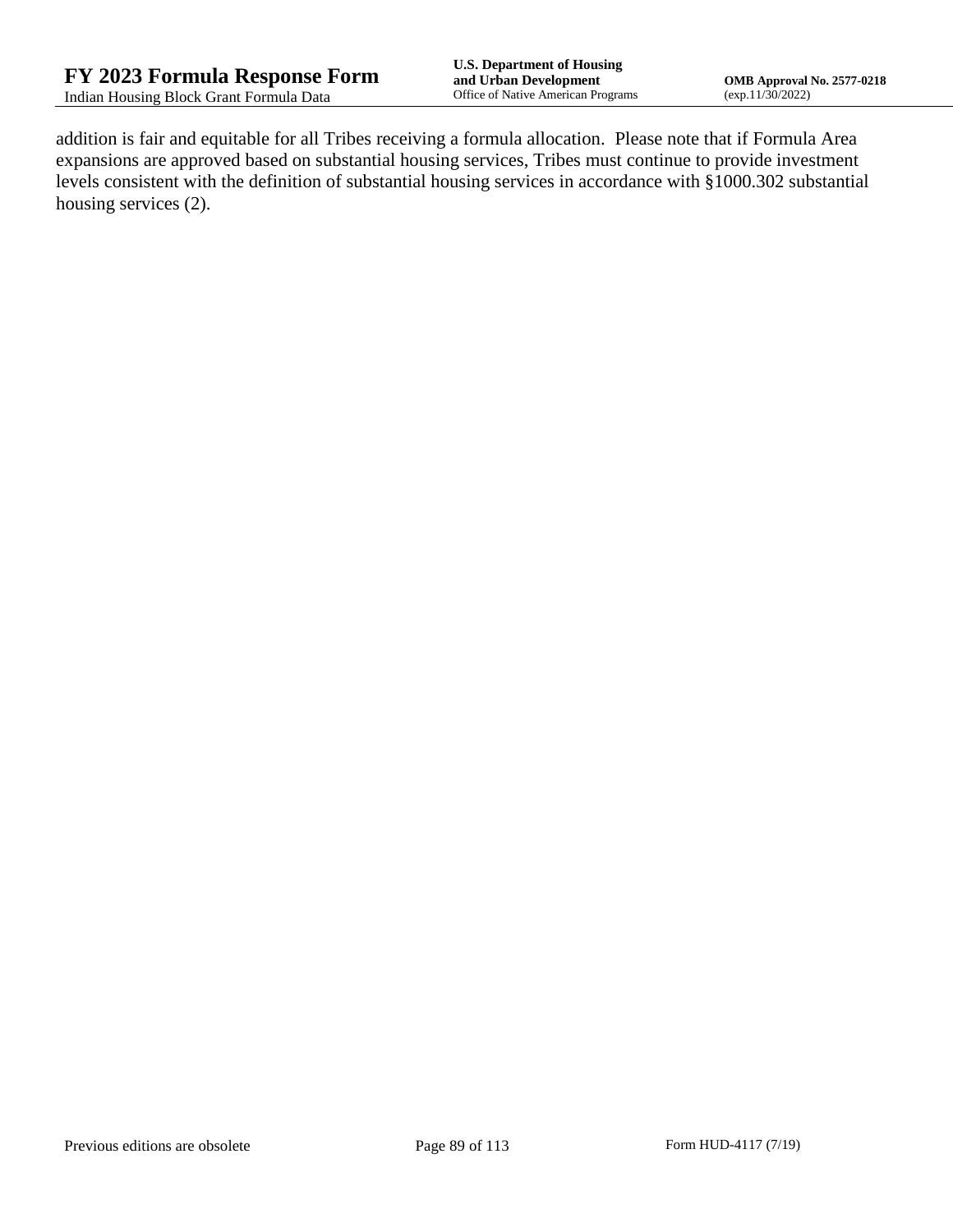## **Point Lay Overlapping Formula Areas**

### **Only for Tribes with a "+" next to the geographic area (see previous section on Formula Area)**

In cases where Tribes are overlapped, Needs data (population and household) for the entire Formula Area of all Tribes involved in the overlap are shared. If your Formula Area is overlapped, you are likely receiving a share of the Needs data for areas beyond those listed as being part of your Tribe's Formula Area.

Currently, your Tribe is sharing Needs data as a result of overlapping Formula Areas with the following Tribes:

#### **None**

HUD uses Bureau of Indian Affairs (BIA) estimates for Total Resident Service Area Indian Population (TRSAIP) to proportionately allocate Needs data to the affected Tribes.

### **The TRSAIP being used for your Tribe is: 184**

If you wish to correct your Tribe's TRSAIP, please contact your BIA Area Office. HUD will only accept written correspondence from the BIA to correct TRSAIP figures (see Appendix D to the document "*Challenging U.S. Decennial Census Data: Guidelines for the Indian Housing Block Grant Formula*" available through the IHBG Formula Customer Service Center).

HUD recognizes that Tribes may be able to provide better data for overlapping areas. Therefore, HUD is requesting that each Tribe provide its Tribal Enrollment within each of the geographic areas described in the preceding section as overlapping.

If all Tribes in an overlapping area submit corrected information to HUD, HUD will then use this information to divide the funds for the affected area. Otherwise, HUD will continue to use the BIA TRSAIP estimates to make the allocations. On the form in Appendix C, list the overlapping geographic area (indicated earlier under the Formula Area section by a "+" next to the geographic area) and your Tribe's enrollment in the area.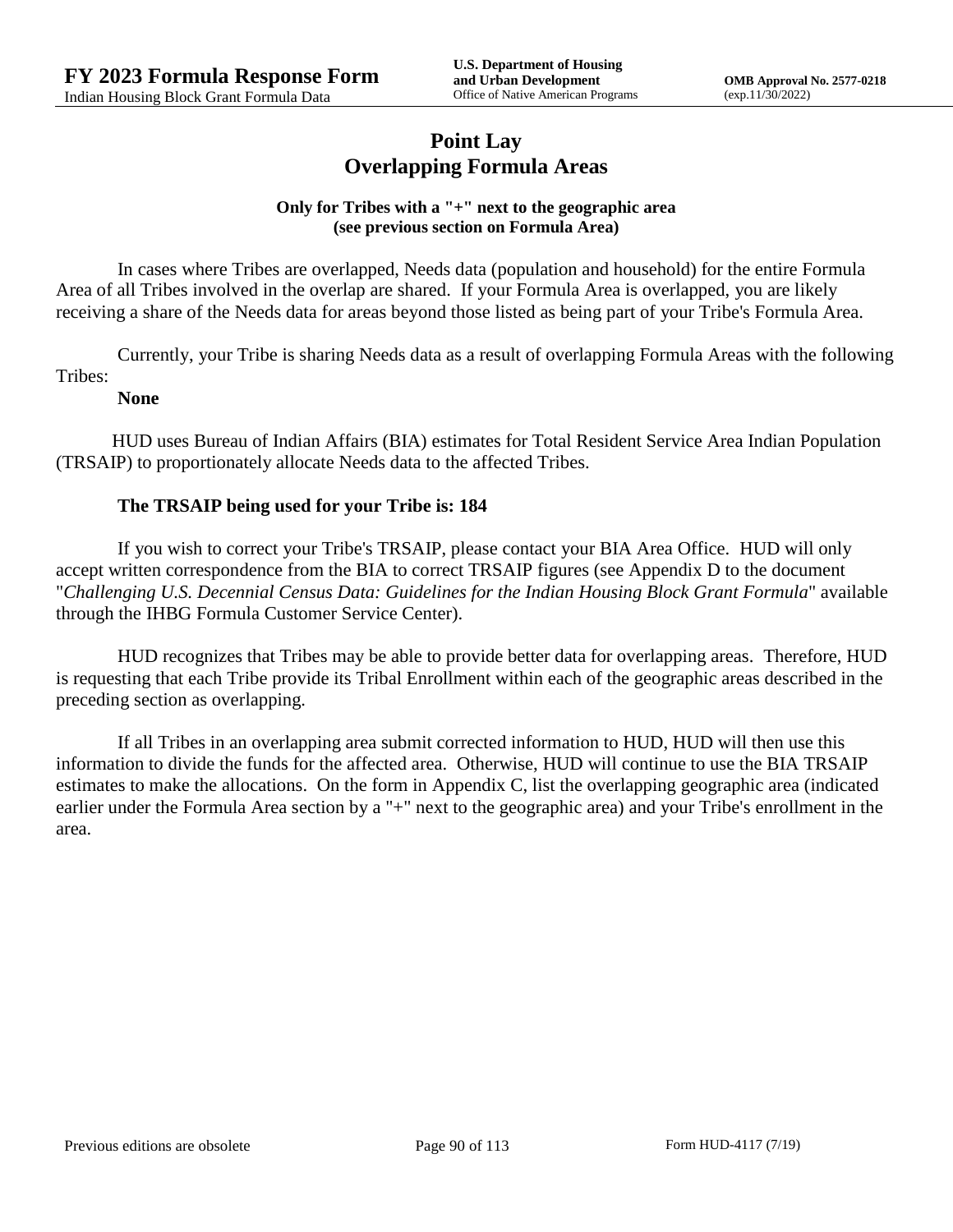## **Point Lay Tribal Enrollment & Formula Area Population Cap**

In accordance with §1000.302 (5), Tribal Enrollment is used to cap AIAN persons in calculating Needs data. A cap is placed at twice Tribal Enrollment. If there is a "\*" next to "AIAN persons" in the Needs section, your Tribe's data have been "capped."

#### **The enrollment being used for your Tribe (or Alaska Village or Corporation) is: 184**

If your Tribe's enrollment is different than what is listed above, please follow the instructions in Appendix D for correcting your Tribe's enrollment.

If a cap has been applied to your Tribe and you are providing housing services to more than twice as many AIAN members of other Tribes as members of your own Tribe, please follow the instructions in Appendix D for correcting your Tribe's Population Cap.

Please note that Formula Area Population Cap Adjustments must be submitted on an annual basis to the IHBG Formula Customer Service Center for approval. The requests must be postmarked or faxed by August 1 of this year.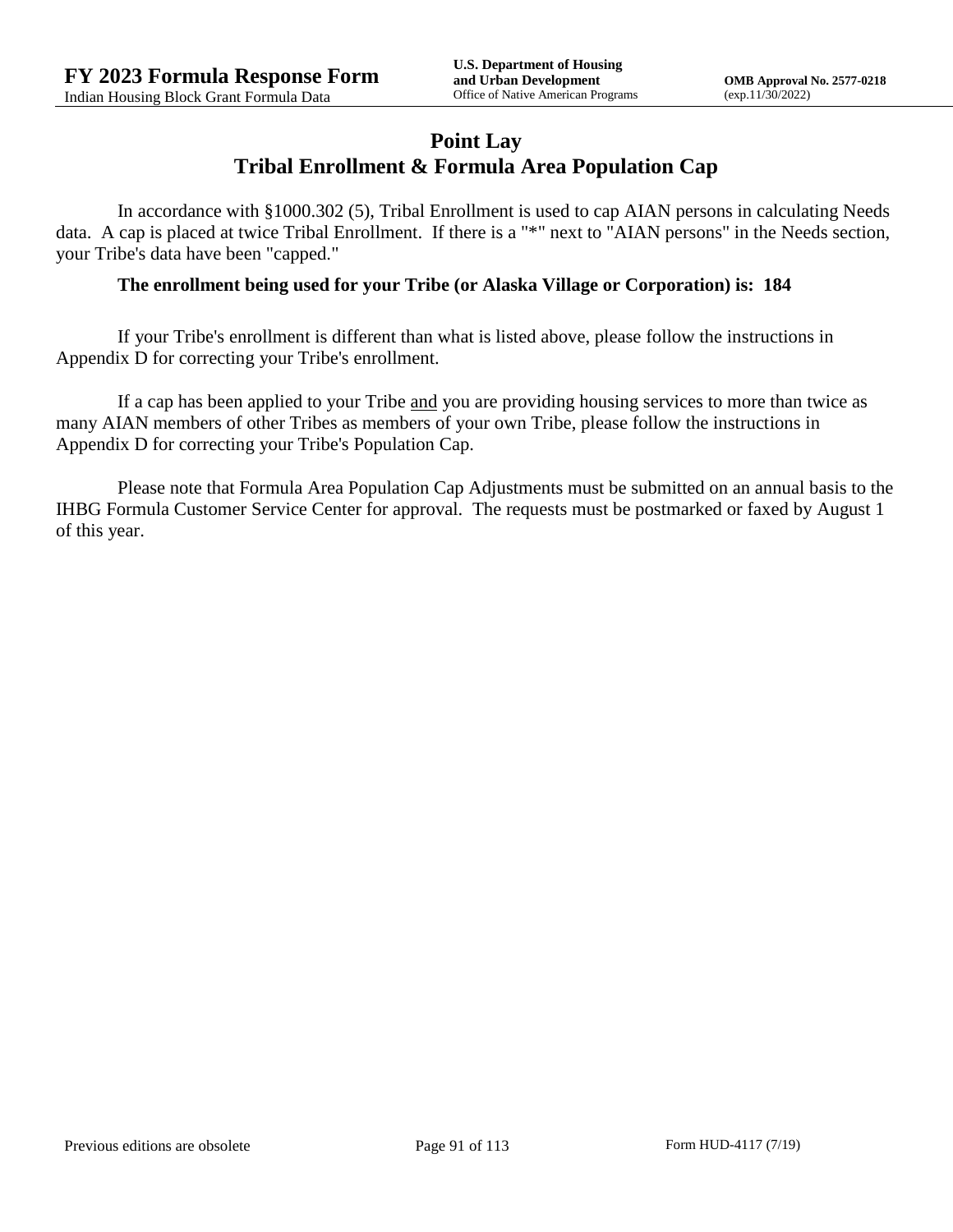# **Point Lay Needs Data**

Listed below are the data currently being used to calculate the Needs component of your Tribe's allocation based on your Tribe's "Formula Area" (see Formula Area section of this document).

The data used are from a special tabulation. This tabulation:

- Counts individuals reported as AIAN. The AIAN person count variable comes from the Decennial Census and is aged using Census population estimates. For the FY 2010 Decennial Census, data for reservations, trust lands, and remote Alaska will receive an undercount adjustment of 4.88%. For all other Needs variables, in FY 2023 HUD will use the 5-year rolling average from 2014 to 2018 ACS data. The ACS data will be updated every year. Therefore, in FY 2024, the ACS data will be from 2015 to 2019. These data sources apply unless Tribes have approved Census Challenges in place. **No, your Tribe does not have an approved Census Challenge.**
- The FY 2023 estimate is calculated with the Needs component based on single race (AIAN alone) Census data and multi-race (AIAN alone and in combination with other race(s)) Census data. The amount of the allocation for each Indian Tribe was determined to be the greater of the two resulting allocation amounts.

The growth adjustment factor and the undercount adjustments used for your Formula Area are listed next to each Formula Area in the table listing your Tribe's Formula Area.

After adjusting for population growth and undercount, sharing of Needs data among Tribes in cases of overlapping Formula Areas and application of the Population Cap (see note below), your Tribe's Needs component is based on **single-race data**. The Needs data are:

| AIAN persons:                                                               | 178 |
|-----------------------------------------------------------------------------|-----|
| AIAN households with annual income less than 30% of median income:          | 4   |
| AIAN households with annual income between 30% and 50% of median income:    | 4   |
| AIAN households with annual income between 50% and 80% of median income:    | 15  |
| AIAN households which are overcrowded or without kitchen or plumbing:       | 40  |
| AIAN households with housing cost burden greater than 50% of annual income: | 4   |
| Housing Shortage (number of low-income AIAN households less total number    | 20  |
| of NAHASDA and Current Assisted Stock):                                     |     |

Note: If there is a "\*" next to "AIAN persons" above, the Tribe's data have been "capped." This occurs when the AIAN population in the Tribe's Formula Area is greater than twice its total Tribal Enrollment.

If you think these data do not reflect your Needs:

 Check to see if the Formula Area, as listed previously, is correct for your Tribe. If the Formula Area is not correct, submit that correction.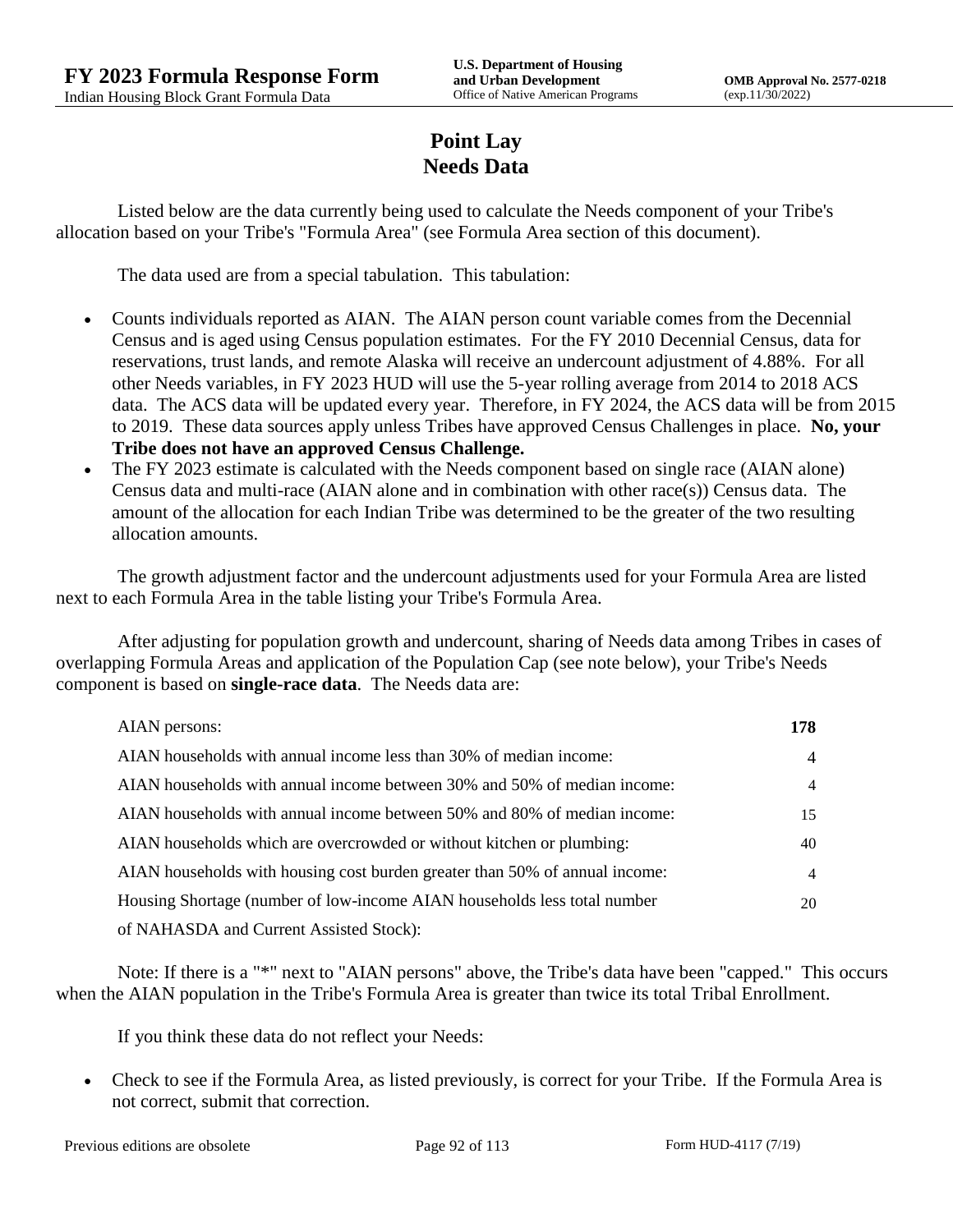- Check to see if the Formula Area for your Tribe overlaps that of another Tribe. If it does, you may wish to contact the IHBG Formula Customer Service Center to obtain detailed information on how the Needs data are being shared.
- If you still disagree, you may wish to submit a Census challenge. To determine if submitting a Census challenge would be appropriate for your Tribe, please review the *FY 2023 Needs Data* above and the FY *2024 Needs Data* on Attachment A for a full presentation on the Needs data available for your Tribe, 3and then read the document "*Challenging U.S. Decennial Census Data: Guidelines for the Indian Housing Block Grant Formula*" at: https://portal.hud.gov/hudportal/HUD?src=/program\_offices/ [public\\_indian\\_housing/ih/codetalk/onap/ihbgformula.](https://portal.hud.gov/hudportal/HUD?src=/program_offices/public_indian_housing/ih/codetalk/onap/ihbgformula)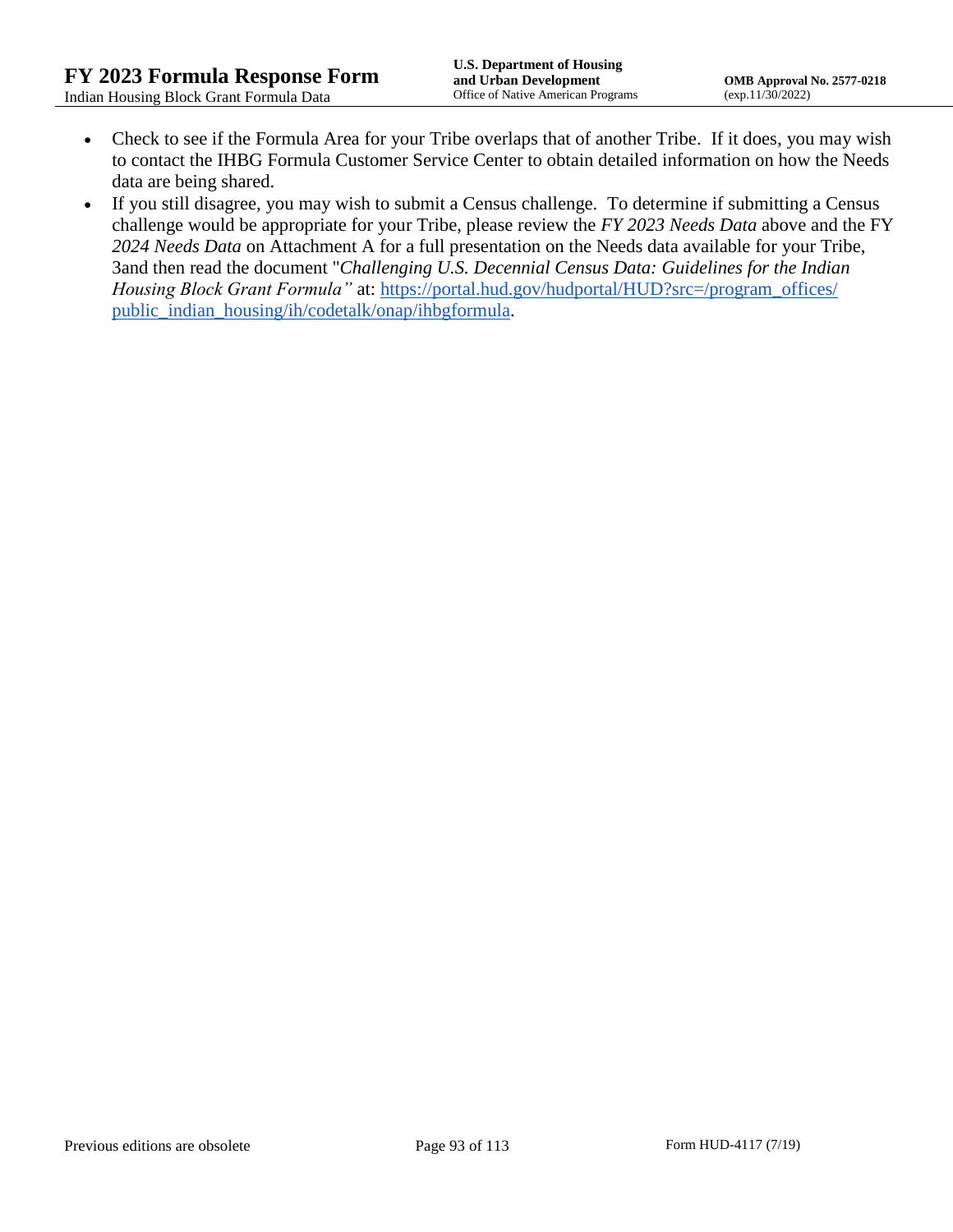## **Point Lay Preliminary Allocation Amount**

#### *(Based on an estimated \$772,000,000 appropriation)*

This is only a preliminary estimate to be used for planning purposes based on an estimated \$772,000,000 appropriation for the IHBG program. It will change based on corrections to the data used for all Tribes (any change in one Tribe's data affects the allocation for all Tribes) and/or actual FY 2023 appropriations.

| FCAS Component <sup>2</sup> :                                                                               | \$0              |
|-------------------------------------------------------------------------------------------------------------|------------------|
| Needs Component <sup>3</sup> :                                                                              | \$182,071        |
| §1000.331 Phase Down Adjustments to<br>Moderate Impact of Introduction of New Data<br>Source <sup>4</sup> : | \$0              |
| §1000.340 (b) Adjustments to achieve FY<br>1996 Base Year Amount <sup>5</sup> :                             | $-$1,909$        |
| <b>Preliminary Current Year Allocation</b><br><b>Estimate:</b>                                              | \$180,162        |
| Adjustments for over- or under-funding in<br>prior years <sup>6</sup> :                                     | \$0              |
| <b>Initial Allocation Estimate:</b>                                                                         | \$180,162        |
| §1000.342 Undisbursed Funds Adjustment <sup>7</sup> :                                                       | To be Determined |
| §1000.329 Minimum Allocation Adjustment <sup>8</sup> :                                                      | To be Determined |
| <b>FY 2023 Final Allocation Estimate:</b>                                                                   | \$180,162        |

2 If an "M" appears following the FCAS component, it means that the modernization subsidy on which FCAS was based was calculated using the alternative definition in §1000.316(b)(2), which states that "for Indian Tribes with an Indian Housing Authority (IHA) that owned or operated fewer than 250 public housing units on October 1, 1997, the modernization allocation equals the amount of funds received under the assistance program authorized by Section 14 of the 1937 Act (not including funds provided as emergency assistance) for FYs 1992 through 1997." If an "A" appears, it means that your Tribe had an IHA that owned or operated fewer than 250 public housing units on October 1, 1997, but was entitled to a larger modernization amount using the original method of calculation (§1000.316(b)(1)) and your allocation was adjusted to take this into account, as called for in  $\S1000.340(a)$ . If no "M" or "A" appears, the modernization subsidy was calculated using the original method described in §1000.316(b)(1).

 $3$ The Needs component includes adjustments needed to achieve minimum funding as called for in §1000.328. The minimum allocation in any FY to an Indian Tribe under the Needs component of the IHBG Formula shall equal 0.007826% of the available appropriations for that FY after set asides. In this allocation, the minimum Needs allocation is \$60,417. To be eligible for the minimum allocation, an Indian Tribe must receive less than \$200,000 under the FCAS component of the IHBG Formula for the FY, and must demonstrate the presence of any households at or below 80 percent of median income.

4 In accordance with §1000.331, to minimize the impact of funding changes based on the introduction of a new data source, if, solely as a direct result of the introduction of a new data source, an Indian Tribe's allocation under the Needs component of the formula is less than 90 percent of the amount it received under the Needs component in the immediate previous FY, the Indian Tribe's Needs allocation shall be adjusted to 90% of the previous year's Needs allocation.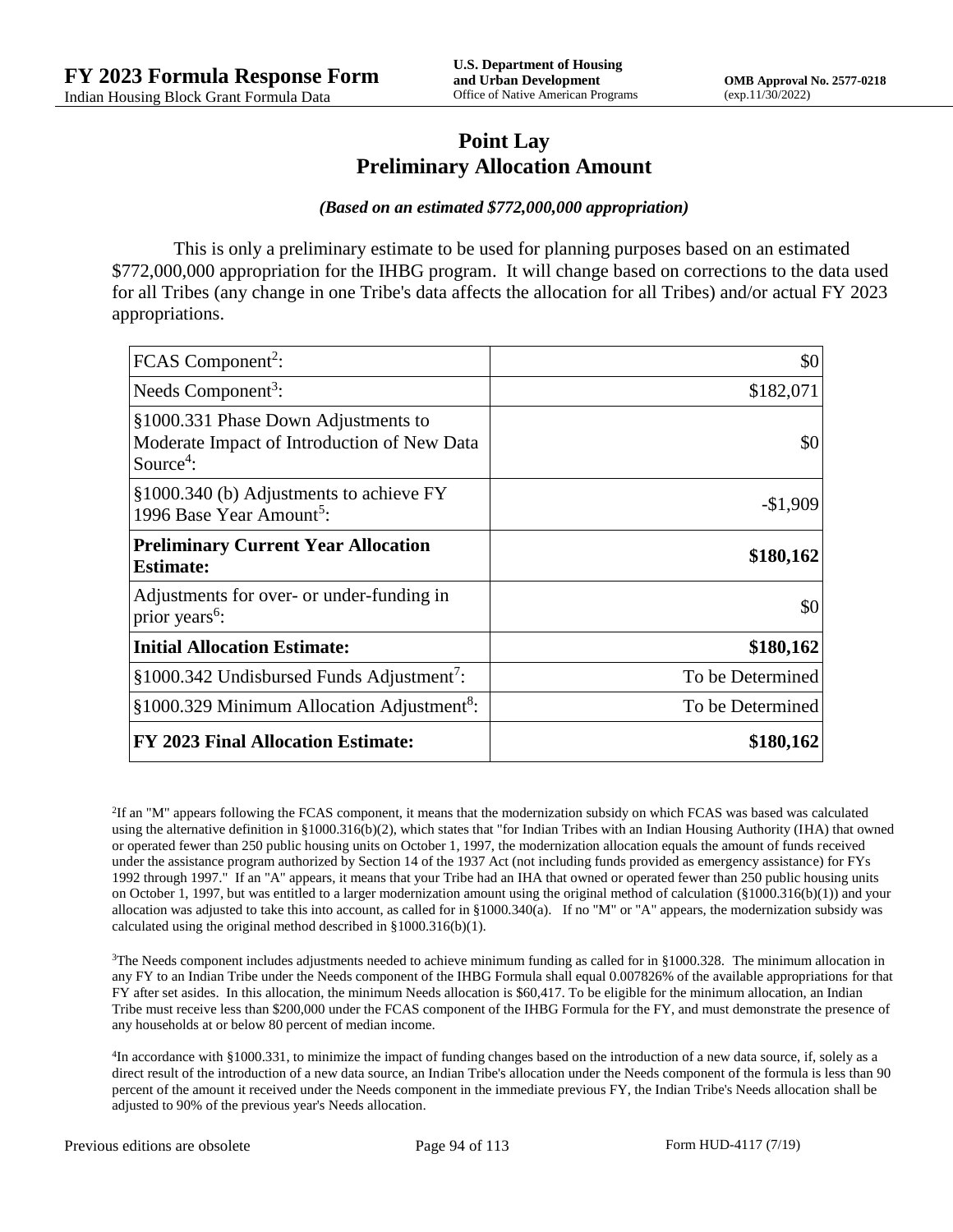<sup>5</sup> According to §1000.340, if a Tribe is allocated less funding under the formula than an IHA received on its behalf in FY 1996 for operating subsidy and modernization, its allocation is increased to the amount received in FY 1996 for operating subsidy and modernization.

<sup>6</sup> Adjustments refer to corrections made to prior year formula allocations. Most are repayment agreements with HUD, usually for overfunding received by the Tribe in prior years due to late reporting of paid-off and conveyed FCAS. Funds recovered through repayments are reallocated among all Tribes in the following FY through the formula. Adjustments are also occasionally made as a result of HUD errors in entering Tribes' information or in calculating formula allocations.

 $^7$  In accordance with §1000.342, Tribes with an initial allocation amount of \$5 million or greater may be subject to a reduction depending on the amount they have in HUD's Line of Credit Control System (LOCCS) on the first day of FY 2023. The amount of the reduction would be redistributed among other Tribes in proportion to their Needs calculation.

<sup>8</sup> In accordance with §1000.329, if carryover funds are available in any given year, HUD will hold the lesser amount of \$3 million or available carryover funds for additional allocations to Tribes with allocations less than 0.011547 percent of that year's appropriation. If the set-aside carryover funds are insufficient to fund all eligible Tribes at 0.011547 percent of that year's appropriations, the minimum total allocation shall be reduced to an amount which can be fully funded with carryover funds.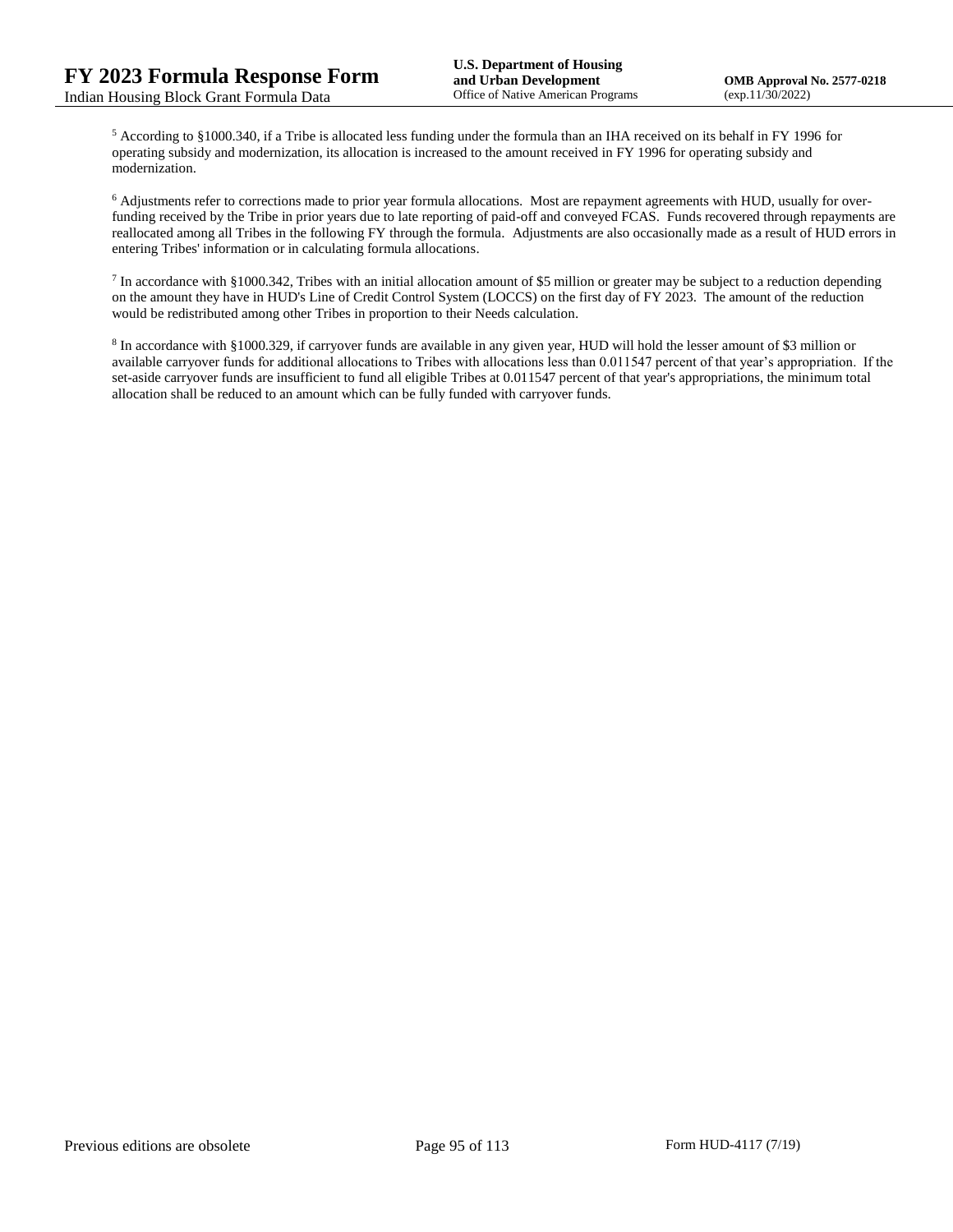# **Attachment A: FY 2024 Indian Housing Block Grant (IHBG) Needs Data**

The Needs data which will be used to estimate your Fiscal Year (FY) 2024 Indian Housing Block Grant (IHBG) formula allocation are shown below:

| <b>Need Variable</b>   | <b>Adjusted 2010 Decennial</b><br><b>Census and 2015 to 2019</b> |                | <b>Tribe Submitted</b><br><b>Census Challenge</b> |                 |
|------------------------|------------------------------------------------------------------|----------------|---------------------------------------------------|-----------------|
|                        | <b>American Community Survey</b>                                 |                |                                                   | (if applicable) |
|                        | Single Race                                                      | Multi Race     | <b>Single Race</b>                                | Multi Race      |
| American Indian and    | 178                                                              | 179            |                                                   |                 |
| Alaska Native (AIAN)   |                                                                  |                |                                                   |                 |
| persons*               |                                                                  |                |                                                   |                 |
| <b>AIAN</b> households | 10                                                               | 10             |                                                   |                 |
| with annual income     |                                                                  |                |                                                   |                 |
| less than 30% of       |                                                                  |                |                                                   |                 |
| median income          |                                                                  |                |                                                   |                 |
| <b>AIAN</b> households | 10                                                               | 10             |                                                   |                 |
| with annual income     |                                                                  |                |                                                   |                 |
| between 30% and        |                                                                  |                |                                                   |                 |
| 50% of median          |                                                                  |                |                                                   |                 |
| income                 |                                                                  |                |                                                   |                 |
| <b>AIAN</b> households | 15                                                               | 15             |                                                   |                 |
| with annual income     |                                                                  |                |                                                   |                 |
| between 50% and        |                                                                  |                |                                                   |                 |
| 80% of median          |                                                                  |                |                                                   |                 |
| income                 |                                                                  |                |                                                   |                 |
| <b>AIAN</b> households | 35                                                               | 35             |                                                   |                 |
| which are              |                                                                  |                |                                                   |                 |
| overcrowded or         |                                                                  |                |                                                   |                 |
| without kitchen or     |                                                                  |                |                                                   |                 |
| plumbing               |                                                                  |                |                                                   |                 |
| <b>AIAN</b> households | 4                                                                | $\overline{4}$ |                                                   |                 |
| with housing cost      |                                                                  |                |                                                   |                 |
| burden greater than    |                                                                  |                |                                                   |                 |
| 50% of annual income   |                                                                  |                |                                                   |                 |

\* The Decennial Census AIAN population data is adjusted for undercounts on reservation/trust lands and for remote Alaska. It is also adjusted for population change through FY 2019 based on the most recent Census county-level population projections. The count shown is the same as was used in FY 2022, since any further update is dependent on the introduction of the 2020 Decennial Census.

**Note:** The Housing Shortage Needs variable is not shown because it is based on the sum of lowincome households less the total number of Current Assisted Stock (CAS), and CAS is not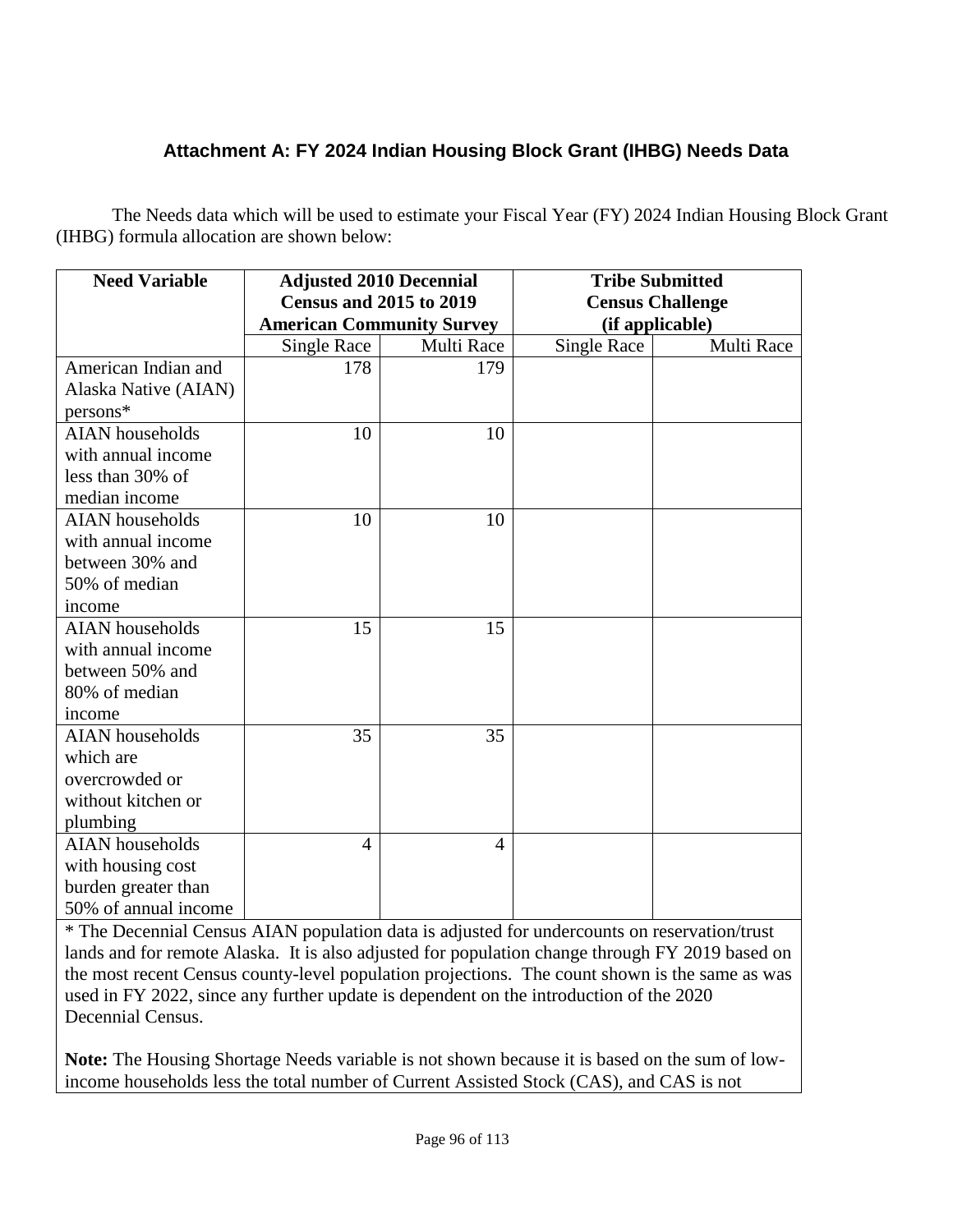provided on this document for review. However, it will be provided on your Tribe's FY 2024 Formula Response Form.

All of the data above reflects the total Needs for your Formula Area prior to the application of the population cap. Therefore, these figures may be much higher than the amounts shown on your Tribe's Formula Response Form. If you share Formula Area with other Tribes, the data shown are your share of the Needs data in your combined overlapping Formula Areas.

If you have an approved Census challenge it will be shown in the table above, and that data will be used unless the Tribe specifically requests a return to the standard Census data set prior to March 30, 2023. If you believe you have an approved Census challenge but it is not shown in the table above, please contact the IHBG Formula Customer Service Center.

If you think these data do not reflect the Tribe's need:

- 16. Check to see if the Formula Area, as listed on your FY 2023 Formula Response Form, is correct for your Tribe. If the Formula Area is not correct, you may submit that correction no later than the August 1, 2022, the deadline for the FY 2023 allocation, or August 1, 2023, the deadline for the FY 2024 allocation.
- 17. Check to see if the Formula Area for your Tribe overlaps that of another Tribe. If it does, you may wish to contact the IHBG Formula Customer Service Center to obtain detailed information on how the Needs data are being shared.

18. If you still disagree, you may wish to submit a Census challenge no later than March 30, 2023 for the FY 2024 IHBG allocation. If so, please review the guidelines in "Challenging U.S. Census Data: Guidelines for the Indian Housing Block Grant Formula." [https://portal.hud.gov/hudportal/HUD?src=/program\\_offices/public\\_indian\\_housing/ih/codetalk/onap/ih](https://portal.hud.gov/hudportal/HUD?src=/program_offices/public_indian_housing/ih/codetalk/onap/ihbgformula) [bgformula.](https://portal.hud.gov/hudportal/HUD?src=/program_offices/public_indian_housing/ih/codetalk/onap/ihbgformula)

Should you have questions, please contact the IHBG Formula Customer Service Center at:

2614 Chapel Lake Drive Gambrills, MD 21054 Phone: 800-410-8808 Fax: 202-393-6411 E-mail: IHBGformula@firstpic.org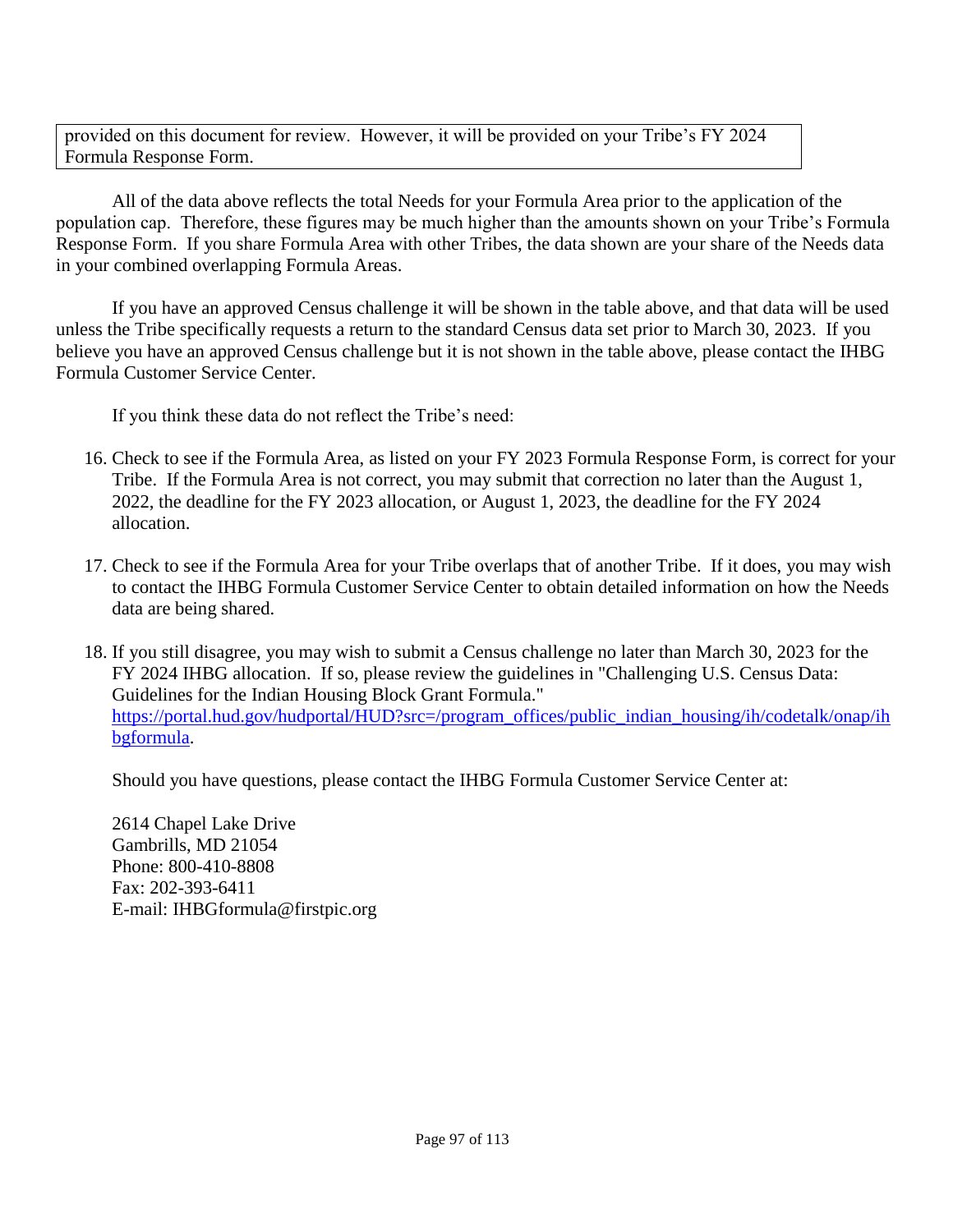Public reporting burden for the collection of information is estimated to average 30 minutes. This includes the time for collecting, reviewing, and reporting the data. The information will be used to allocate funds under the IHBG program. Response to this request for information is required in order to receive the benefits to be derived. This agency may not collect this information, and you are not required to complete this form unless it displays a currently valid OMB control number.

# **Indian Housing Block Grant Formula Data for the Wainwright**

This document provides notice to the Tribe and/or Tribally designated housing entity (TDHE) of the data to be used in calculating its Indian Housing Block Grant (IHBG) program allocation for Fiscal Year (FY) 2023. It also provides an estimate of the Tribe's FY 2023 allocation.

Please carefully review your Tribe's data and report any changes and corrections to the IHBG Formula Customer Service Center as described below. All Tribes/TDHEs are responsible for reporting data changes and corrections. According to 24 CFR 1000.315(b), the Formula Response Form (FRF) is the only mechanism that a recipient shall use to report changes to the number of Formula Current Assisted Stock (FCAS). In addition, Tribes/TDHEs should use the FRF to report changes and corrections to the following:

- Formula Area.
- Overlapping Formula Areas.
- Tribal Enrollment and Formula Area Population Cap.

### **Submission Deadlines**

The submission must be postmarked or faxed by **August 1, 2022**, for consideration in the FY 2023 allocation. Please postmark or fax changes and corrections with appropriate supporting documentation to the IHBG Formula Customer Service Center by **August 1, 2022**, for inclusion in the FY 2023 allocation. Please note that while HUD requires requests for formula changes to be submitted by August 1<sup>st</sup>, HUD may consider subsequent requests from Tribes that have been directly affected by changes resulting from other Tribes' requests submitted prior to the August 1 deadline. Subsequent requests received in prior FYs may be carried into future FYs if processing of such requests is not finalized in the current FY. For questions regarding appropriate documentation, please contact the IHBG Formula Customer Service Center at the address listed below.

The results of any successful changes to Fair Market Rent (FMR), Total Development Cost (TDC), and the U.S. Census Bureau Population Estimates data should also be submitted by August 1, 2022. Details on the procedures to be followed if you wish to challenge these data elements are contained in the Appendices to the most recent published document "*Challenging U.S. Decennial Census Data: Guidelines for the Indian Housing Block Grant Formula.*" This document can be obtained from the IHBG Formula Customer Service Center or at: [https://portal.hud.gov/hudportal/HUD?src=/](https://portal.hud.gov/hudportal/HUD?src=/program_offices/public_indian_housing/ih/codetalk/onap/ihbgformula) 

[program\\_offices/public\\_indian\\_housing/ih/codetalk/onap/ihbgformula.](https://portal.hud.gov/hudportal/HUD?src=/program_offices/public_indian_housing/ih/codetalk/onap/ihbgformula)

Previous editions are obsolete Page 98 of 113 Form HUD-4117 (7/19) The FRF also includes other data elements used to calculate the Needs component of the Formula. Tribes/TDHEs wishing to challenge these data elements should review the **Needs section** of this form. Each year, Tribes/TDHEs are reminded that March 30 is the deadline for the next FY's Census challenge. The Needs data in this document will include previously approved Census challenges, if still eligible for use in the FY 2023 allocation, as well as available Census data. If applicable, check the Needs section to verify that successful challenges have been incorporated. Needs data for FY 2024 is included in Attachment A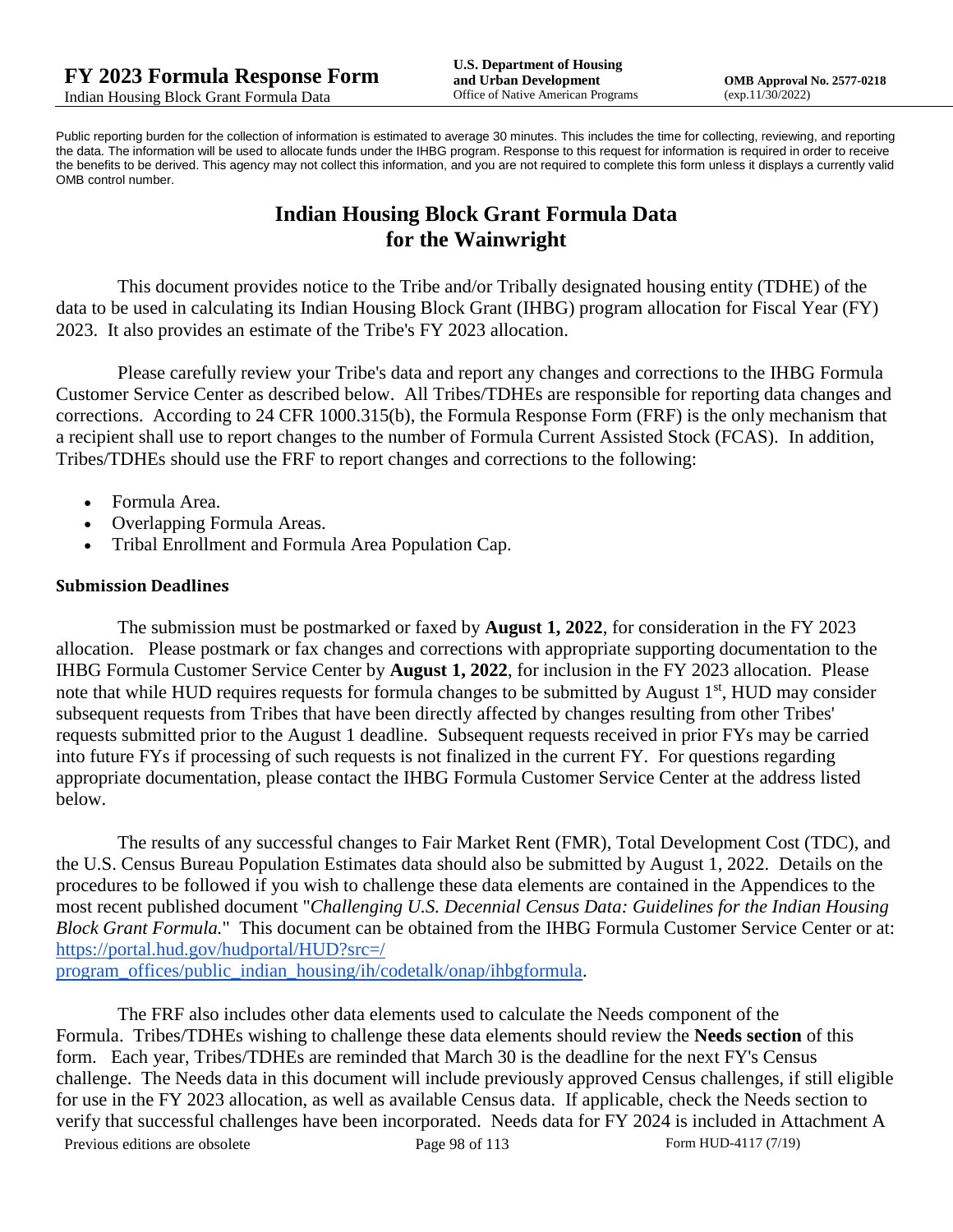of this form. Should you wish to initiate a challenge to your Needs data for FY 2024, please consult the guide, "*Challenging U.S. Decennial Census Data: Guidelines for the Indian Housing Block Grant Formula.*" The guide outlines procedures for conducting a Census challenge.

#### **Failure to Report**

Please note that pursuant to §1000.315 and §1000.319, recipients are responsible for verifying and reporting changes to their FCAS on the FRF to ensure that data used for the IHBG Formula are accurate. Reporting shall be completed in accordance with requirements in subpart D and the FRF. If a recipient receives an overpayment of funds because it failed to report such changes on the FRF in a timely manner, the recipient shall be required to repay the funds within five fiscal years. HUD shall subsequently distribute the funds to all Indian Tribes in accordance with the next IHBG Formula allocation. A recipient will not be provided back funding for any units that the recipient failed to report on the FRF in a timely manner. HUD shall have three years from the date a FRF is sent out to take action against any recipient that fails to correct or make appropriate changes on that FRF. Review of FCAS will be accomplished by HUD as a component of A-133 audits, routine monitoring, FCAS target monitoring or other reviews.

The deadline for responding with changes to the data on the FRF is August 1. Any changes reported after the August 1 deadline are not timely under §1000.315 and §1000.319. Accordingly, no back funding is authorized based on changes reported after August 1; nor will untimely reported units be included in the FY 2023 allocation.

#### **Appeals Process**

Tribes/TDHEs may appeal HUD decisions regarding data used in the IHBG formula and HUD formula determinations in accordance with §1000.336(d).

#### **Technical Assistance**

Should you have questions, please contact the IHBG Formula Customer Service Center at:

2614 Chapel Lake Drive Gambrills, MD 21054 Phone: 800-410-8808 Fax: 202-393-6411 E-mail: IHBGformula@firstpic.org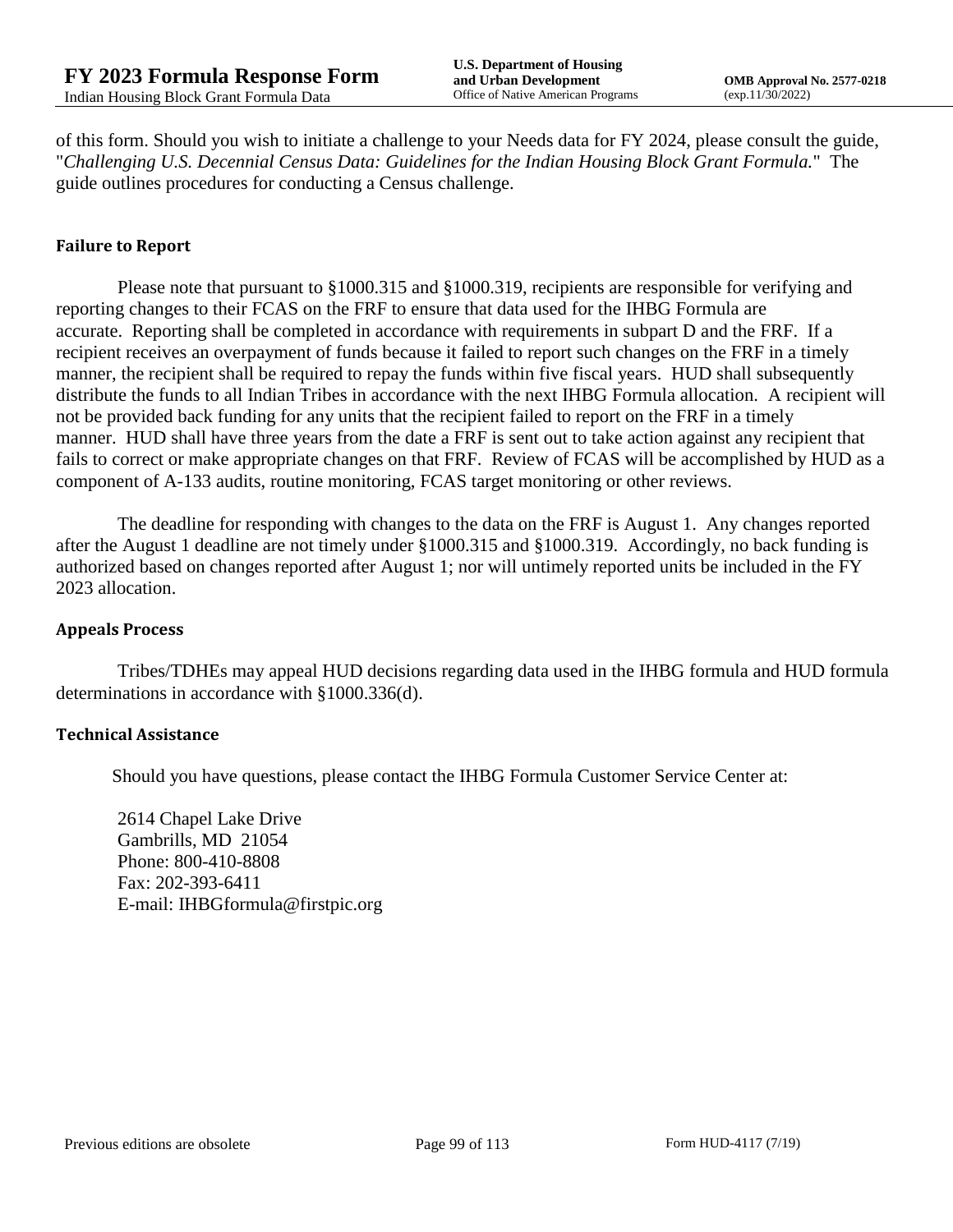# **Wainwright Formula Current Assisted Stock Homeownership and Rental**

HUD records show your Tribe/TDHE having the following Formula Current Assisted Stock (FCAS) funded by 1937 Housing Act programs. Please compare the project numbers, number of units, type of units, and Date of Full Availability (DOFA) with your records. Then postmark or fax any changes and corrections, including updated information, to the IHBG Formula Customer Service Center by **August 1, 2022**, for inclusion in the FY 2023 allocation. **Please note:** If a unit becomes ineligible as FCAS between the date in which you report and September 30, HUD will need to recover the over-funding that the recipient received for that unit unless the recipient submits an additional Appendix A1 before September 30 that indicates the unit's eligibility status.

The unit counts reported below include:

- Low Rent, Mutual Help and Turnkey III units funded under 1937 Housing Act (i.e., units that were subject to an Annual Contributions Contract (ACC)).
- Units converted prior to October 1, 1997, as the type of unit to which it was converted.
- Units converted on or after October 1, 1997, as the type of unit funded on the latest ACC.

The unit counts reported below <u>do not</u> include:

- Units built with NAHASDA, HOME, or ICDBG funds.
- Units built with BIA, State, or tribal funds.
- Units built over the number specified in the original ACC for Projects with DOFA after October 1, 1997.
- Units not used as housing dwelling units, including units used for non-dwelling purposes and unoccupied units not being made available for occupancy.
- Units previously reported as having been conveyed, conveyance eligible (paid-off but not conveyed), or demolished.

A unit that is conveyance eligible will be removed from HUD's FCAS data when it becomes eligible for conveyance. If a legal impediment prevented the conveyance, the Tribe/TDHE needs to make reasonable efforts to overcome the legal impediment as required in §1000.318(b). When the unit is conveyed, it is up to the Tribe/TDHE to report to the IHBG Formula Customer Service Center when the unit is conveyed or when the 2-year time period is up, and to provide all necessary documentation for HUD to re-evaluate the unit to see if it remained eligible as FCAS beyond the conveyance eligibility date. If the Tribe/TDHE has demonstrated it made reasonable efforts to convey in the face of a legal impediment as required by §1000.318(b), then HUD will revise the FCAS data for the preceding years and calculate the appropriate adjustment pursuant to the formula at §1000.319. No homeownership unit will be considered FCAS 24 months after the date the unit became conveyance eligible, unless the Tribe, TDHE, or IHA provides evidence from a third party, such as a court or state or federal government agency, documenting that a legal impediment continues to prevent conveyance, and assuming that the Tribe made reasonable efforts to overcome any existing legal impediments during the preceding 24 months in accordance with §1000.318(b).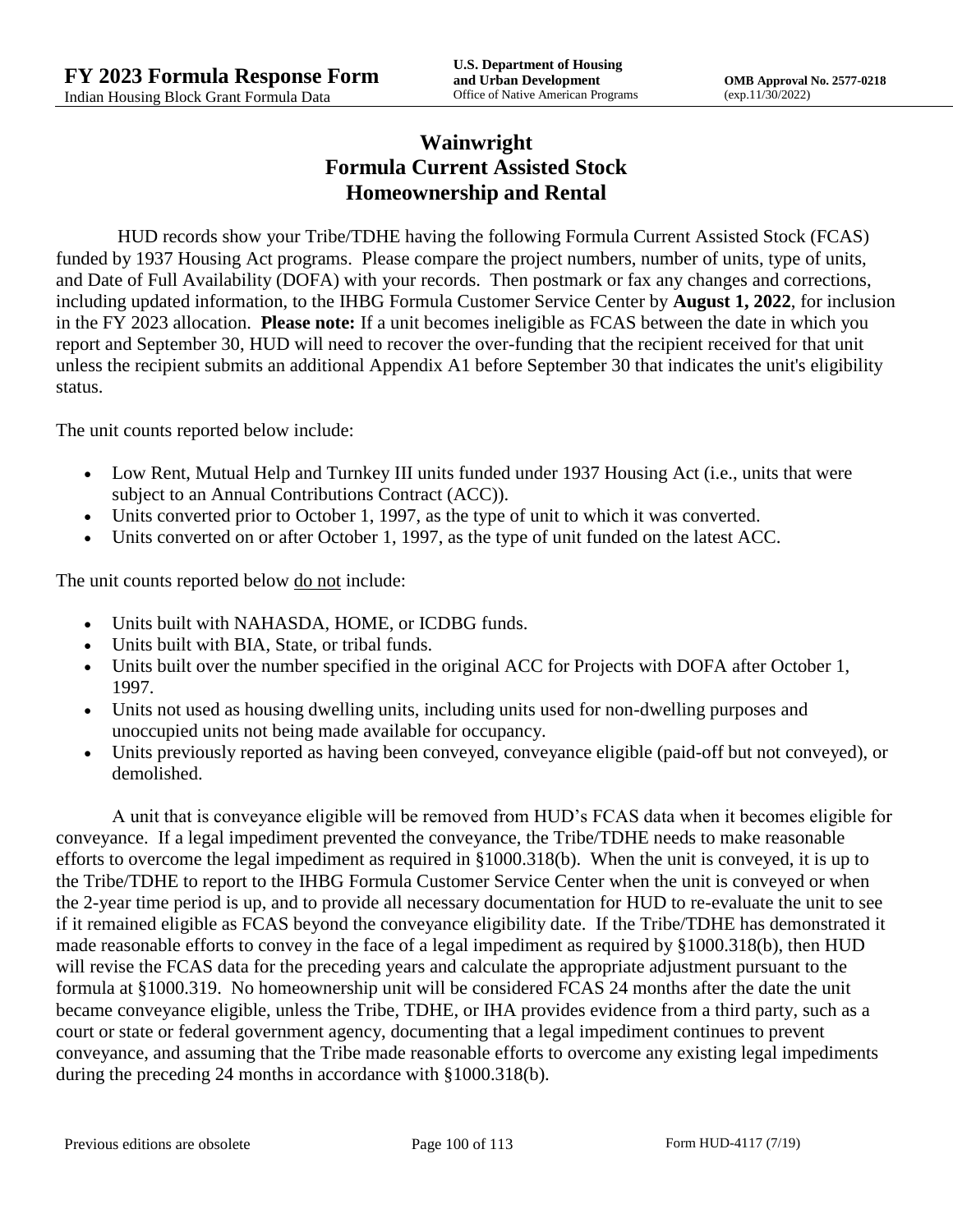Please note changes and corrections to the unit counts on the table below and also complete and submit appropriate forms as follows:

- Use **Appendix A1** to report units that are conveyance eligible or conveyed.
- Use **Appendix A2** to report changes due to DOFA of FCAS units.
- Use **Appendix A3** to report changes due to conversion of FCAS units.
- Use **Appendix A4** to report demolished and rebuilt FCAS units.
- Use **Appendix A5** to report all other FCAS changes.

**NOTE:** In accordance with Section 302(b)(1) of the *Native American Housing Assistance and Self-Determination Act (NAHASDA)*, 25 U.S.C. § 4152(b)(1), Mutual Help and Turnkey III units developed under the United States Housing Act of 1937 that are conveyed or eligible to be conveyed prior to October 1 of the calendar year immediately preceding the FY for which funds are provided cease to be eligible as FCAS beginning that FY unless the Tribe can demonstrate that the unit has not been conveyed for reasons beyond its control. By the terms of their Mutual Help and Occupancy Agreements (MHOA), such units are eligible for conveyance no later than 25 years from the inception of those agreements, which generally corresponds to the Date of Full Availability (DOFA). **Accordingly, all units in any project that reached its DOFA in FY 1997<sup>1</sup> , are presumptively no longer considered FCAS, and HUD is removing them from its FCAS data for the Tribe in the table below as indicated with a (\*).** If your Tribe believes that any of these units are still eligible for FCAS, please identify the project and unit number and provide the necessary information in accordance with the FRF as follows:

- 1. If the unit was converted to and is currently managed as a Low Rent (LR) unit, provide the information required in Appendix A3.
- 2. If there is a subsequent homebuyer, or the unit is still within the term of its lease-to-own agreement, please provide the information required in Appendix A5, including the date that the current agreement was signed and the termination date of the agreement.

Your Tribe has no Current Assisted Stock Projects

<sup>&</sup>lt;sup>1</sup>All units in projects that reached DOFA prior to FY 1997 were previously removed from FCAS on an FRF for FY 2014 or later, and are only listed on the FRF if the Tribe/TDHE submitted unit level information documenting continued eligibility. Unit eligibility will be re-challenged every three years to assure appropriate treatment.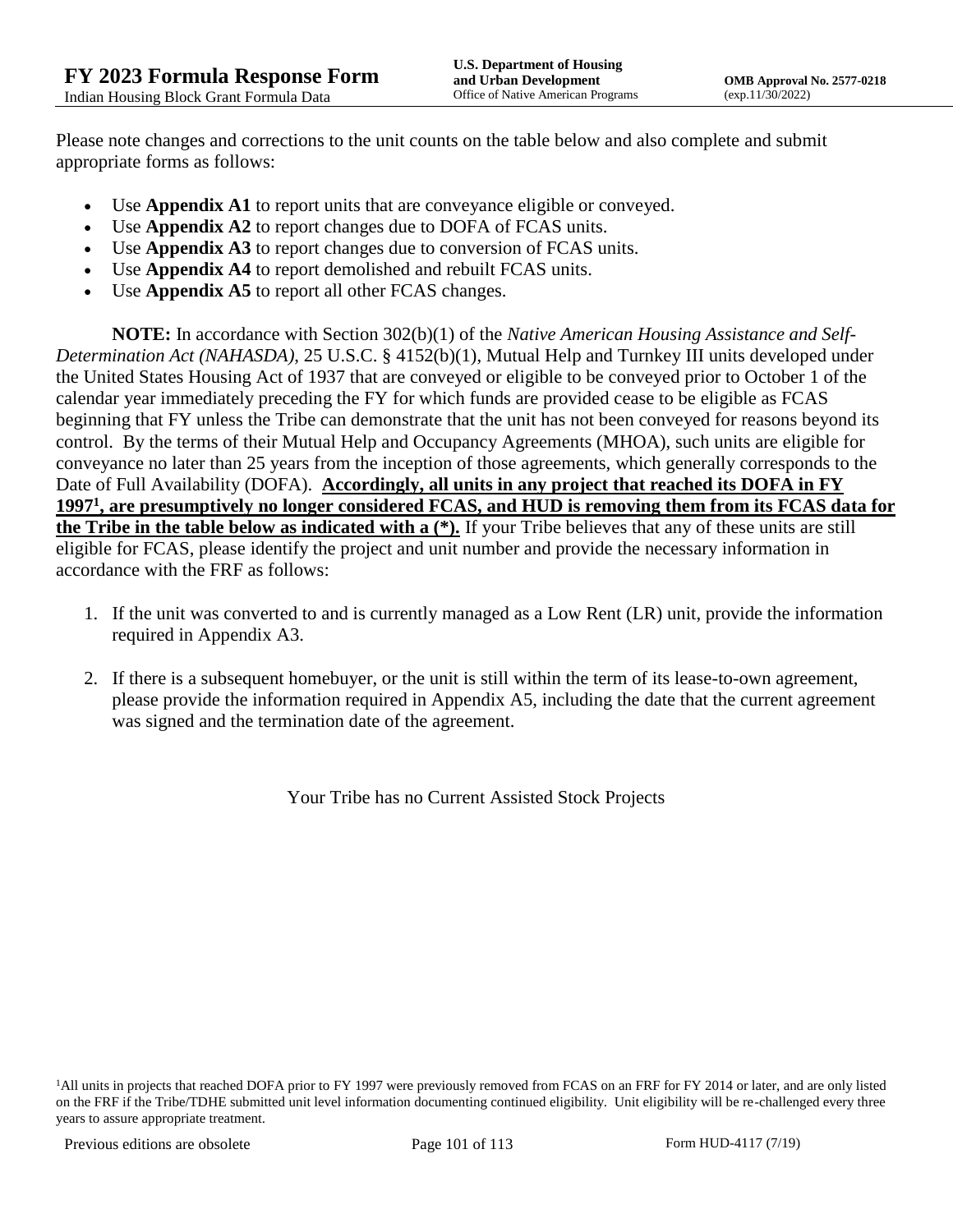# **Wainwright Formula Current Assisted Stock Section 8**

Under the IHBG Formula, your Tribe's FCAS count includes the following Section 8 units:

### **Number of units: 0**

By regulation, Section 8 units are counted under the IHBG formula after their contracts expire only if the Tribe/TDHE continues to manage the assistance in a manner similar to the Section 8 program.

If you no longer provide or operate an equivalent number of Section 8, please make corrections to the total above and on the table below.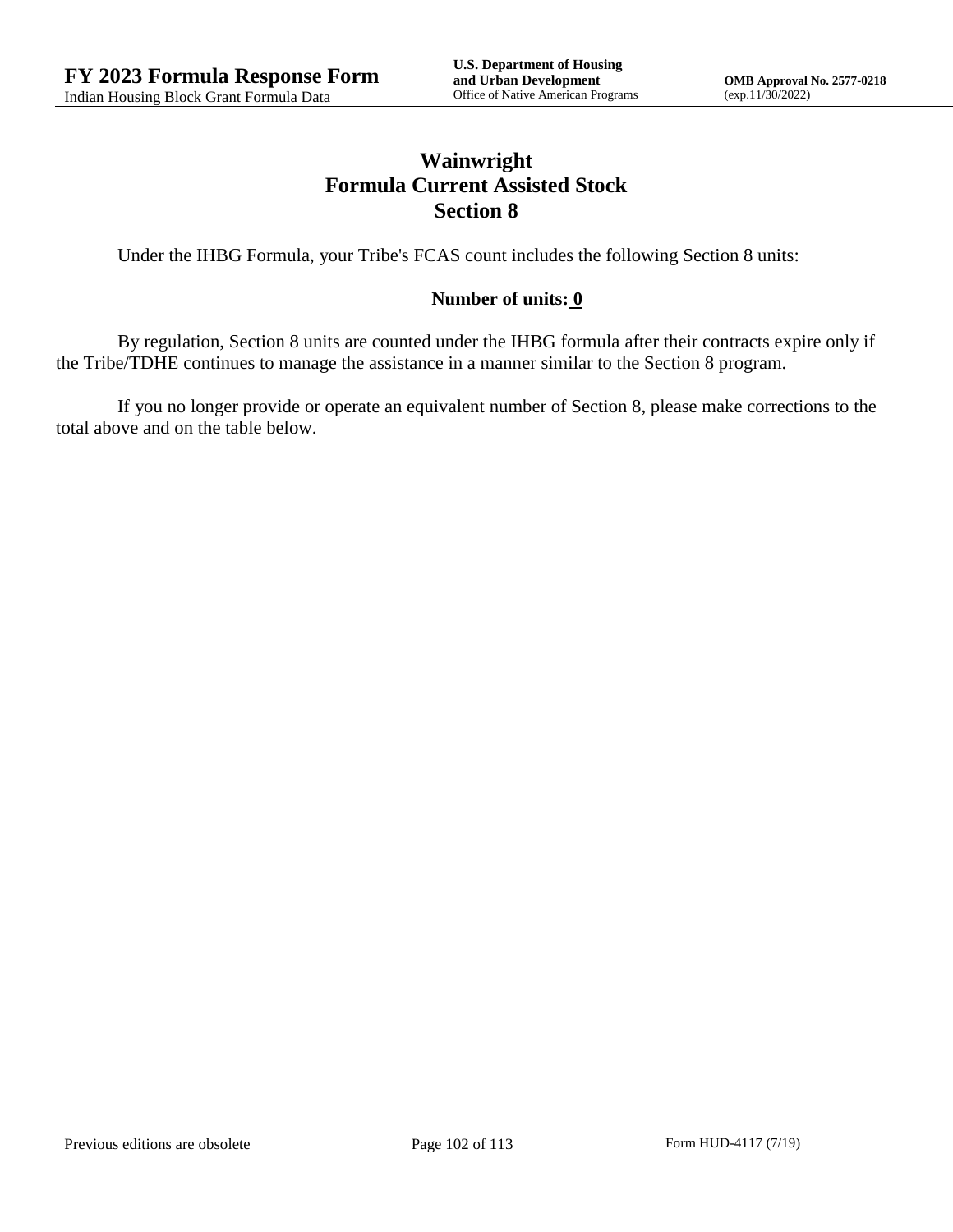**\$1,611 \$776,034**

## **Wainwright**

### **Adjustment Factors**

#### **Inflation Rate Factor**

Inflation rate is adjusted annually and is a national figure used to adjust the amount of subsidy for FCAS.

#### **1.91%**

#### **Local Area Cost Adjustments**

Allowable Expense Level (AEL), Fair Market Rent (FMR), and Total Development Cost (TDC) are used to adjust the amount of subsidy for FCAS to reflect local conditions. TDC is also used to adjust the Needs component to reflect local costs.

Annual Expense Level (AEL):

Fair Market Rent (FMR):

Total Development Cost (TDC):

In accordance with §1000.336(a)(7)(b), AEL cannot be challenged. However instructions for challenging the FMR and TDC are provided in the document "*Challenging U.S. Decennial Census Data: Guidelines for the Indian Housing Block Grant Formula*" available through the IHBG Formula Customer Service Center. Tribes successfully challenging FMR and TDC data elements must submit the revised figures to the IHBG Formula Customer Service Center by August 1, 2022. Please note that while HUD requires requests for formula changes to be submitted by August 1<sup>st</sup>, HUD may consider subsequent requests from Tribes that have been directly affected by changes resulting from other Tribes' requests submitted prior to the August 1 deadline. Subsequent requests received in prior FYs may be carried into future FYs if processing of such requests is not finalized in the current FY.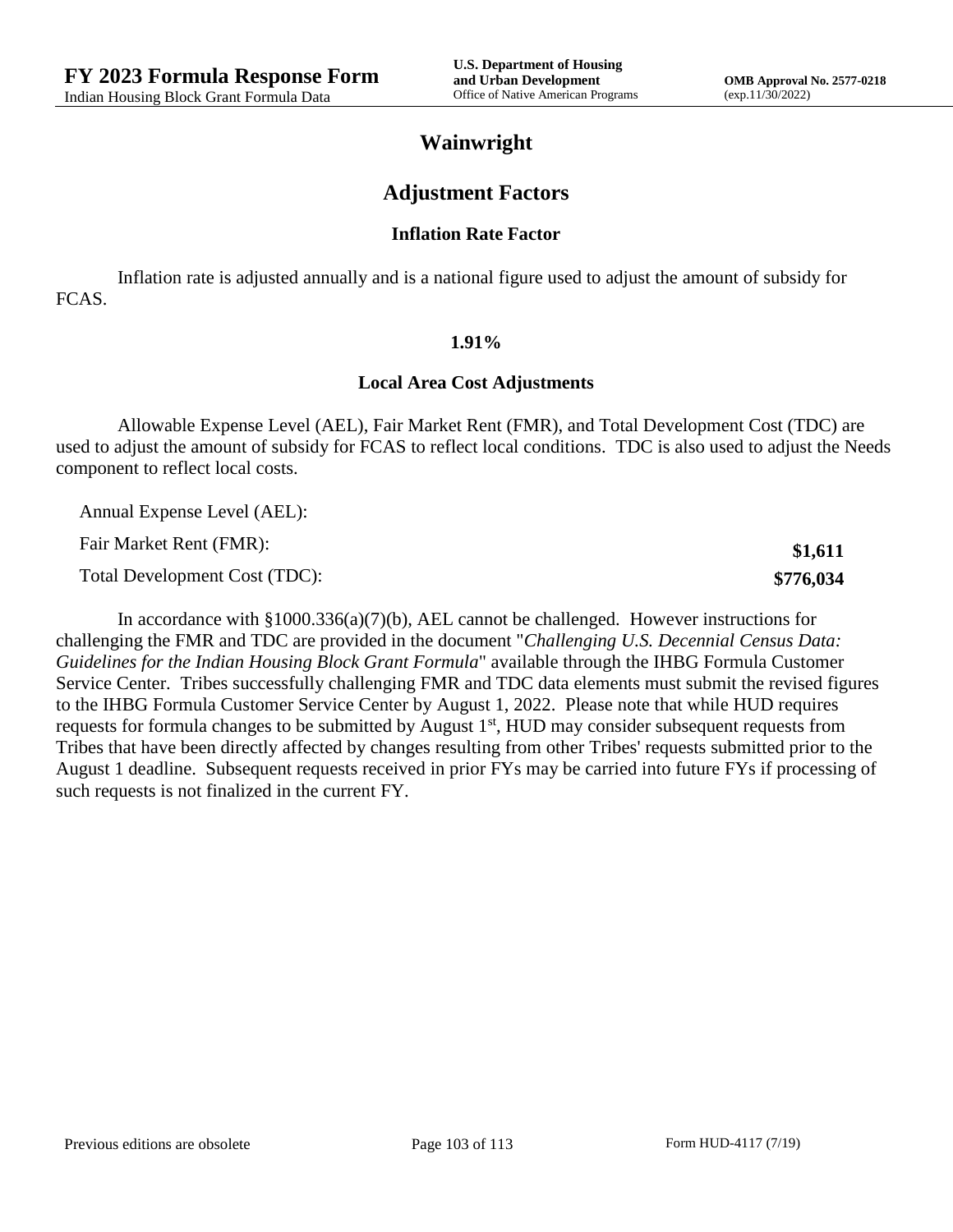# **Wainwright Formula Area**

In accordance with §1000.302 Formula Area (1)…."Formula Areas are:"

- 1. Reservations for federally recognized Indian Tribes, as defined by the U.S. Census;
- 2. Trust lands;
- 3. Department of the Interior Near-Reservation Service Areas;
- 4. Former Indian Reservation Areas in Oklahoma Indian Areas, as defined by the U.S. Census as Oklahoma Tribal Statistical Areas (OTSAs);
- 5. Congressionally Mandated Service Areas;
- 6. State Tribal Areas as defined by the U.S. Census as State Designated American Indian Statistical Areas (SDAISAs);
- 7. Tribal Designated Statistical Areas (TDSAs);
- 8. California Tribal Jurisdictional Areas established or reestablished by Federal court judgment; and
- 9. Alaska formula areas described in §1000.302 Formula area (4).

Formula areas may include additional geographic units if the Tribe demonstrates that it is providing substantial housing services in accord with §1000.302 Formula area (2) & (3) and §1000.302 substantial housing services.

The geographic areas currently contained in your Formula Area are listed below.

| <b>Formula Area</b>                              | <b>Estimated Change in American Indian and Alaska</b><br><b>Native (AIAN) population since 2010 Census</b> |
|--------------------------------------------------|------------------------------------------------------------------------------------------------------------|
| Wainwright ANVSA, AK-North Slope Borough, Alaska | .89%                                                                                                       |

A "+" next to a geographic area listed above indicates that the area overlaps with other Tribe(s). For overlapping areas, be sure to review the information in the next section, "Overlapping Formula Areas." Balance of county refers to any land in a county outside reservations or trust lands.

If any of these areas do not meet the above criteria or are not covered under §1000.302 Formula area (2), please make changes and corrections in Appendices B1 and B2.

If you wish to request other geographic areas beyond those identified above to be added to your Tribe's Formula Area, please complete the Formula Area table in **Appendices B1 and/or B2.** HUD will review this submission based on §1000.302 Formula area (2)  $\&$  (3) and §1000.302 substantial housing services and determine whether or not to include these areas. HUD will make its judgment using as its guide whether this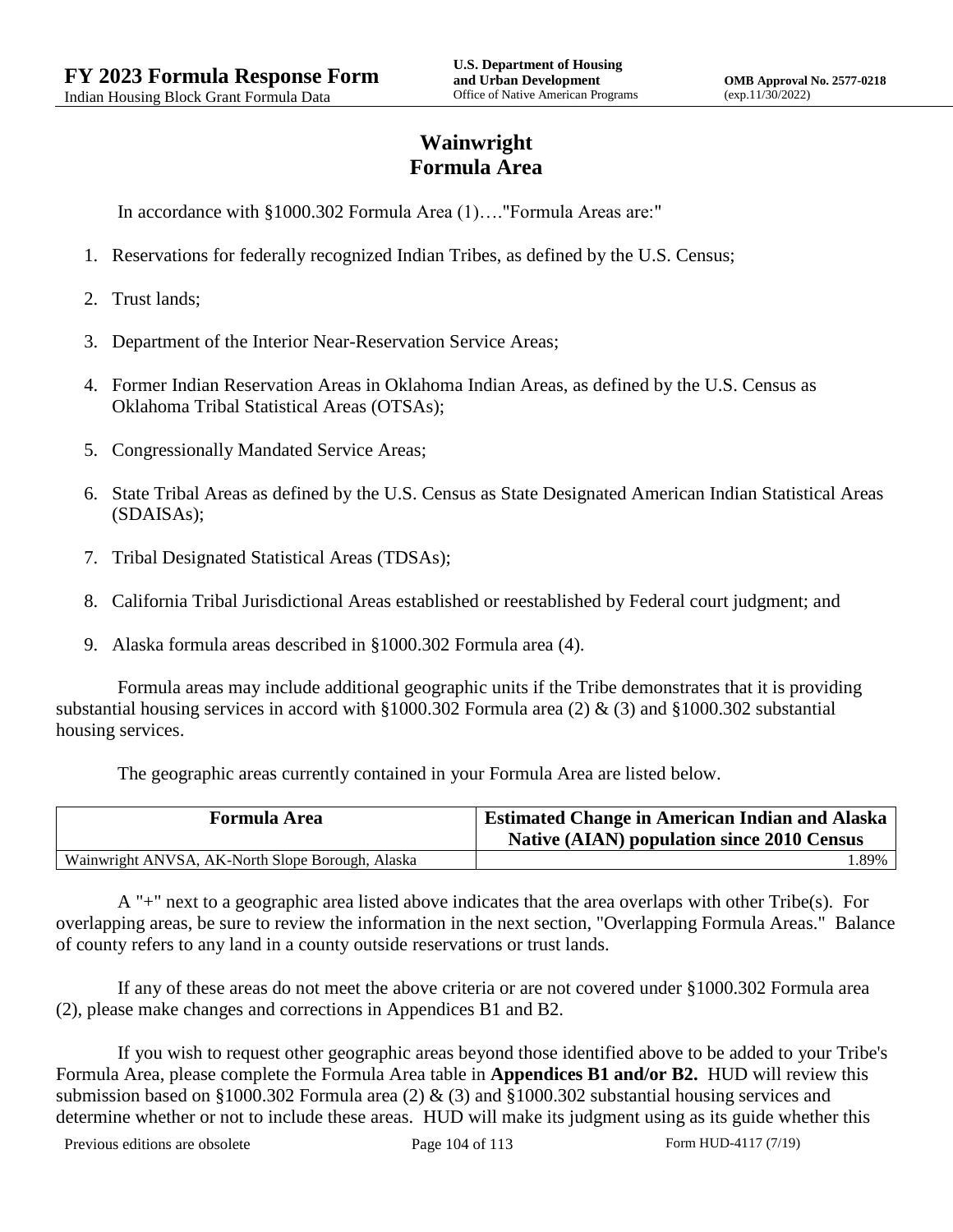addition is fair and equitable for all Tribes receiving a formula allocation. Please note that if Formula Area expansions are approved based on substantial housing services, Tribes must continue to provide investment levels consistent with the definition of substantial housing services in accordance with §1000.302 substantial housing services (2).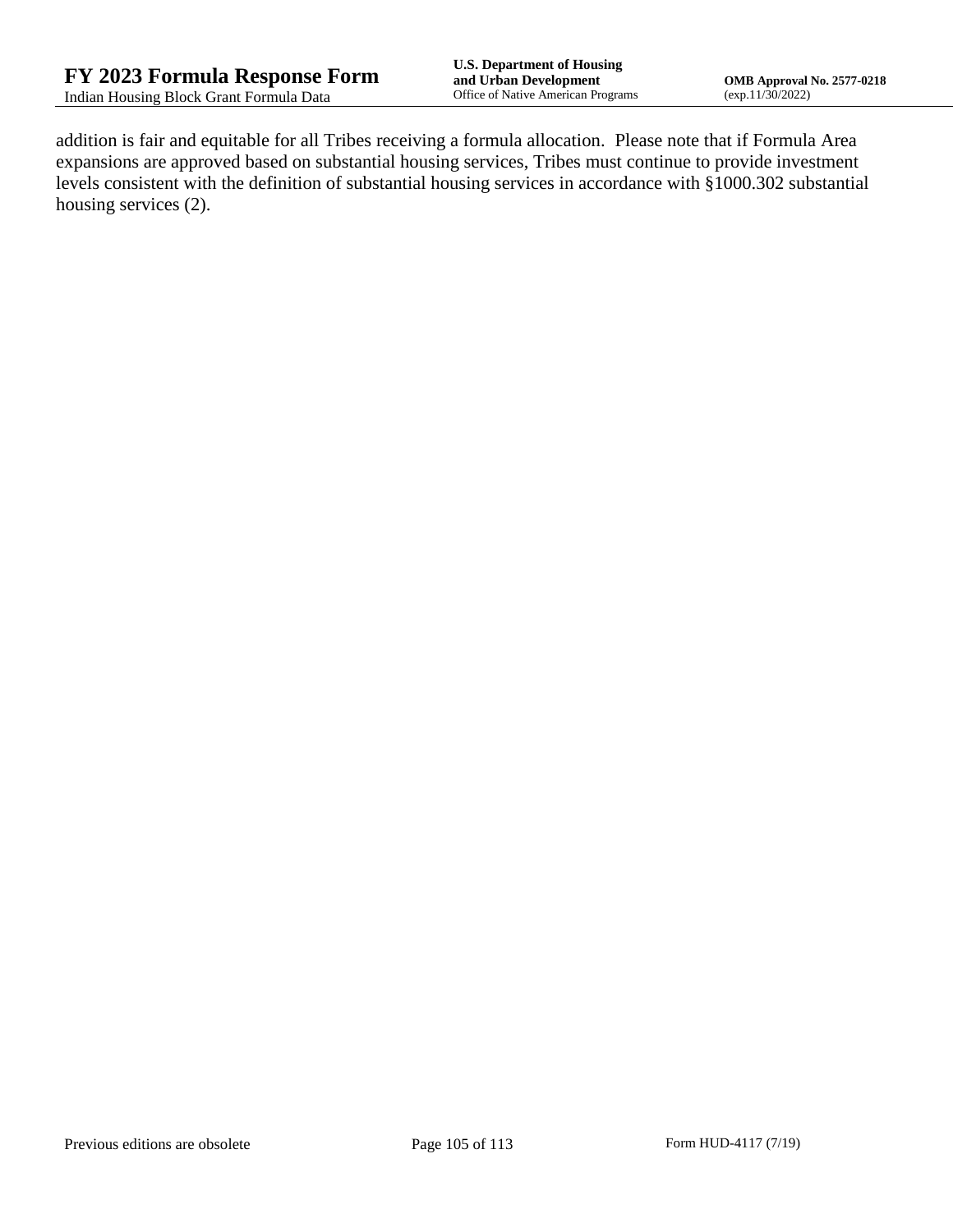## **Wainwright Overlapping Formula Areas**

### **Only for Tribes with a "+" next to the geographic area (see previous section on Formula Area)**

In cases where Tribes are overlapped, Needs data (population and household) for the entire Formula Area of all Tribes involved in the overlap are shared. If your Formula Area is overlapped, you are likely receiving a share of the Needs data for areas beyond those listed as being part of your Tribe's Formula Area.

Currently, your Tribe is sharing Needs data as a result of overlapping Formula Areas with the following Tribes:

#### **None**

HUD uses Bureau of Indian Affairs (BIA) estimates for Total Resident Service Area Indian Population (TRSAIP) to proportionately allocate Needs data to the affected Tribes.

### **The TRSAIP being used for your Tribe is: 613**

If you wish to correct your Tribe's TRSAIP, please contact your BIA Area Office. HUD will only accept written correspondence from the BIA to correct TRSAIP figures (see Appendix D to the document "*Challenging U.S. Decennial Census Data: Guidelines for the Indian Housing Block Grant Formula*" available through the IHBG Formula Customer Service Center).

HUD recognizes that Tribes may be able to provide better data for overlapping areas. Therefore, HUD is requesting that each Tribe provide its Tribal Enrollment within each of the geographic areas described in the preceding section as overlapping.

If all Tribes in an overlapping area submit corrected information to HUD, HUD will then use this information to divide the funds for the affected area. Otherwise, HUD will continue to use the BIA TRSAIP estimates to make the allocations. On the form in Appendix C, list the overlapping geographic area (indicated earlier under the Formula Area section by a "+" next to the geographic area) and your Tribe's enrollment in the area.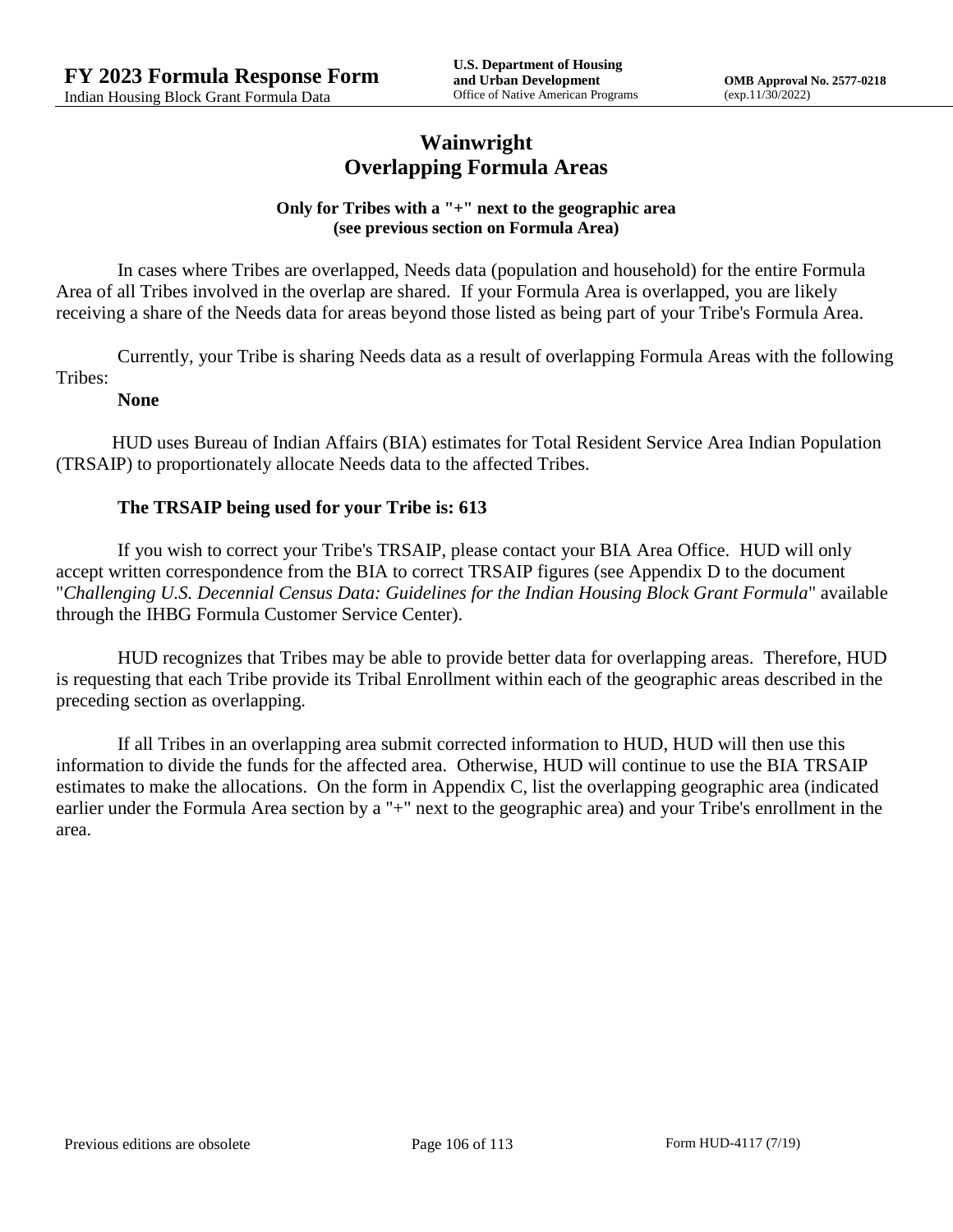## **Wainwright Tribal Enrollment & Formula Area Population Cap**

In accordance with §1000.302 (5), Tribal Enrollment is used to cap AIAN persons in calculating Needs data. A cap is placed at twice Tribal Enrollment. If there is a "\*" next to "AIAN persons" in the Needs section, your Tribe's data have been "capped."

### **The enrollment being used for your Tribe (or Alaska Village or Corporation) is: 593**

If your Tribe's enrollment is different than what is listed above, please follow the instructions in Appendix D for correcting your Tribe's enrollment.

If a cap has been applied to your Tribe and you are providing housing services to more than twice as many AIAN members of other Tribes as members of your own Tribe, please follow the instructions in Appendix D for correcting your Tribe's Population Cap.

Please note that Formula Area Population Cap Adjustments must be submitted on an annual basis to the IHBG Formula Customer Service Center for approval. The requests must be postmarked or faxed by August 1 of this year.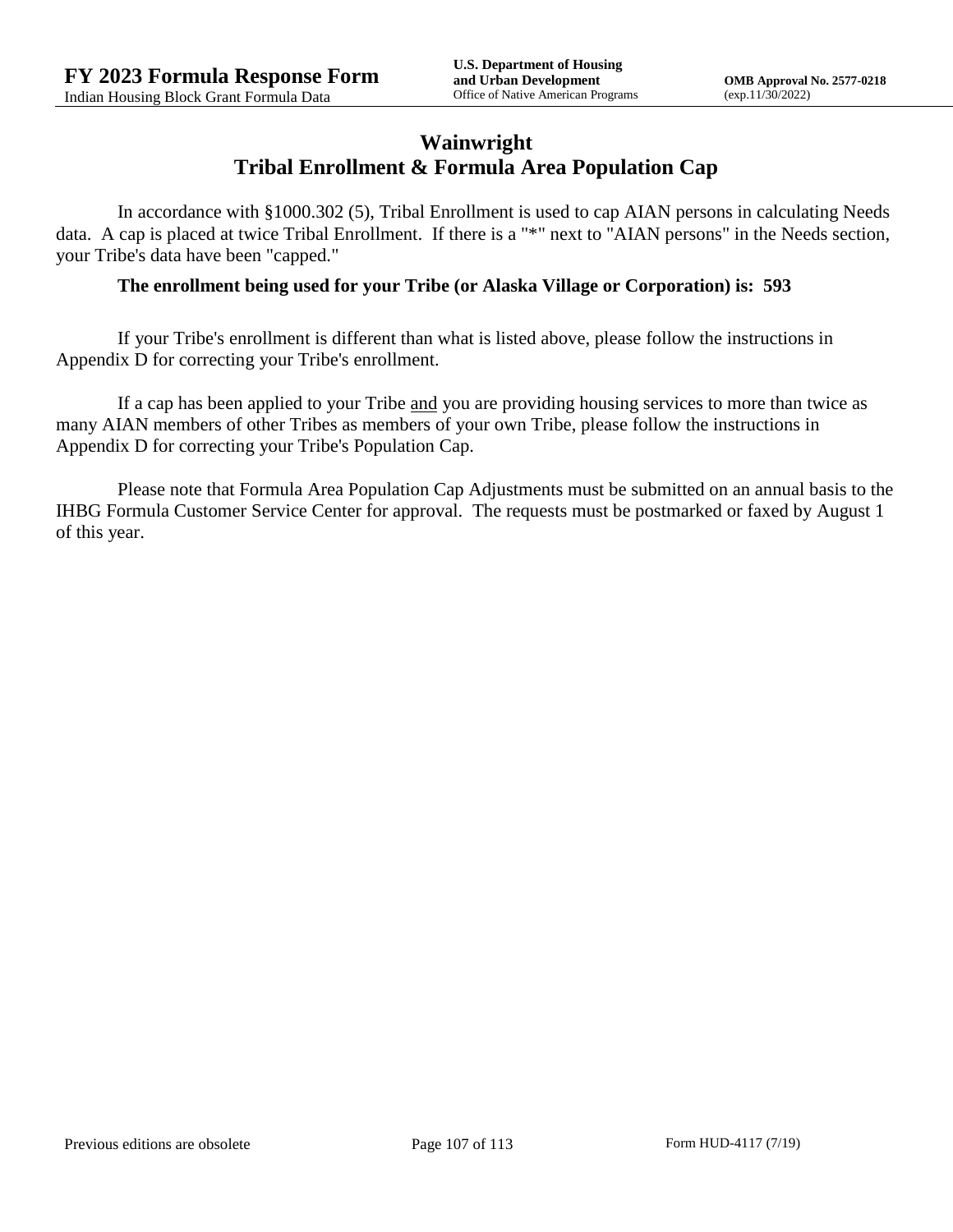## **Wainwright Needs Data**

Listed below are the data currently being used to calculate the Needs component of your Tribe's allocation based on your Tribe's "Formula Area" (see Formula Area section of this document).

The data used are from a special tabulation. This tabulation:

- Counts individuals reported as AIAN. The AIAN person count variable comes from the Decennial Census and is aged using Census population estimates. For the FY 2010 Decennial Census, data for reservations, trust lands, and remote Alaska will receive an undercount adjustment of 4.88%. For all other Needs variables, in FY 2023 HUD will use the 5-year rolling average from 2014 to 2018 ACS data. The ACS data will be updated every year. Therefore, in FY 2024, the ACS data will be from 2015 to 2019. These data sources apply unless Tribes have approved Census Challenges in place. **No, your Tribe does not have an approved Census Challenge.**
- The FY 2023 estimate is calculated with the Needs component based on single race (AIAN alone) Census data and multi-race (AIAN alone and in combination with other race(s)) Census data. The amount of the allocation for each Indian Tribe was determined to be the greater of the two resulting allocation amounts.

The growth adjustment factor and the undercount adjustments used for your Formula Area are listed next to each Formula Area in the table listing your Tribe's Formula Area.

After adjusting for population growth and undercount, sharing of Needs data among Tribes in cases of overlapping Formula Areas and application of the Population Cap (see note below), your Tribe's Needs component is based on **single-race data**. The Needs data are:

| AIAN persons:                                                               | 535 |
|-----------------------------------------------------------------------------|-----|
| AIAN households with annual income less than 30% of median income:          | 20  |
| AIAN households with annual income between 30% and 50% of median income:    | 10  |
| AIAN households with annual income between 50% and 80% of median income:    | 25  |
| AIAN households which are overcrowded or without kitchen or plumbing:       | 65  |
| AIAN households with housing cost burden greater than 50% of annual income: | 10  |
| Housing Shortage (number of low-income AIAN households less total number    | 53  |
| of NAHASDA and Current Assisted Stock):                                     |     |

Note: If there is a "\*" next to "AIAN persons" above, the Tribe's data have been "capped." This occurs when the AIAN population in the Tribe's Formula Area is greater than twice its total Tribal Enrollment.

If you think these data do not reflect your Needs:

 Check to see if the Formula Area, as listed previously, is correct for your Tribe. If the Formula Area is not correct, submit that correction.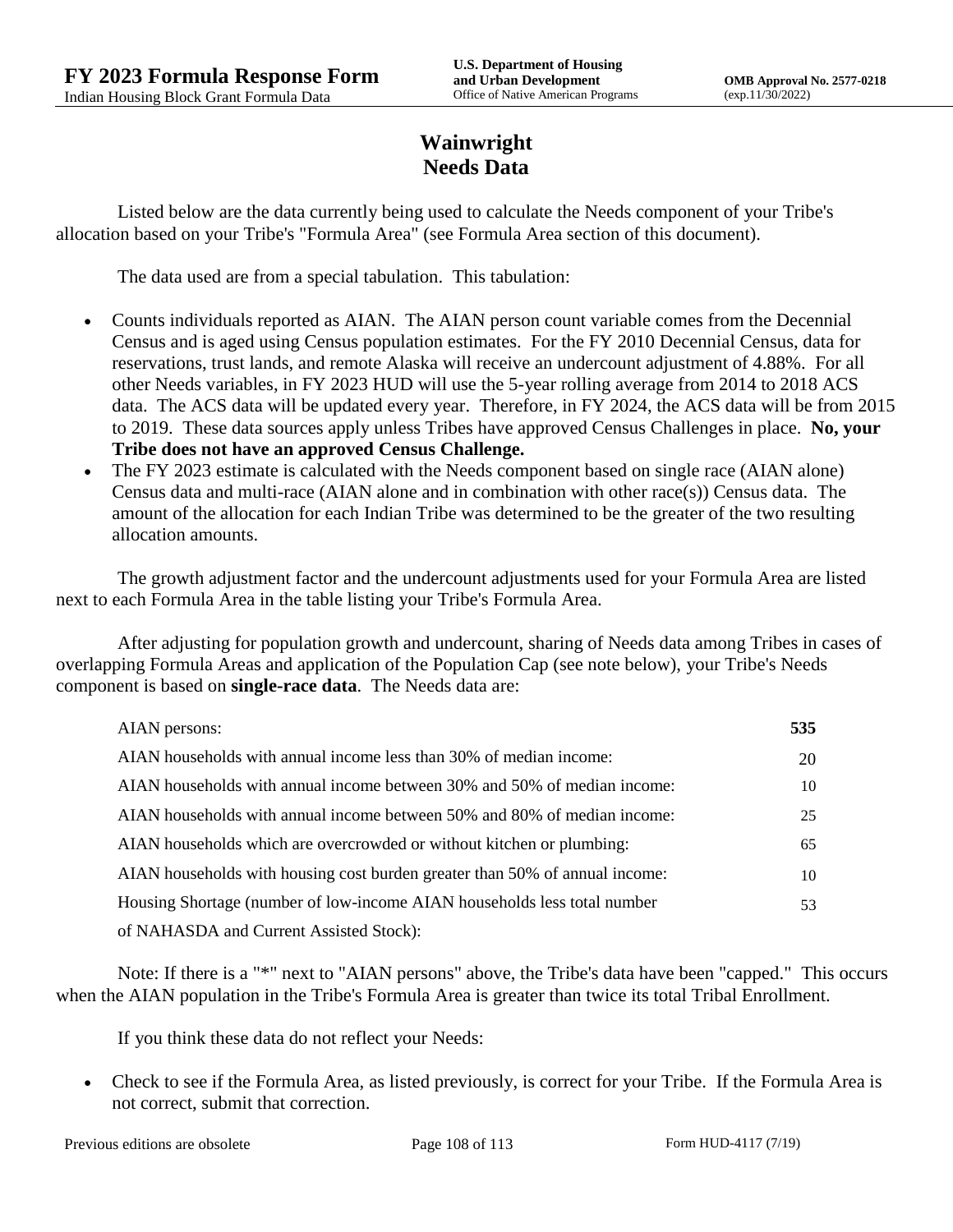- Check to see if the Formula Area for your Tribe overlaps that of another Tribe. If it does, you may wish to contact the IHBG Formula Customer Service Center to obtain detailed information on how the Needs data are being shared.
- If you still disagree, you may wish to submit a Census challenge. To determine if submitting a Census challenge would be appropriate for your Tribe, please review the *FY 2023 Needs Data* above and the FY *2024 Needs Data* on Attachment A for a full presentation on the Needs data available for your Tribe, 3and then read the document "*Challenging U.S. Decennial Census Data: Guidelines for the Indian Housing Block Grant Formula*" at: https://portal.hud.gov/hudportal/HUD?src=/program\_offices/ [public\\_indian\\_housing/ih/codetalk/onap/ihbgformula.](https://portal.hud.gov/hudportal/HUD?src=/program_offices/public_indian_housing/ih/codetalk/onap/ihbgformula)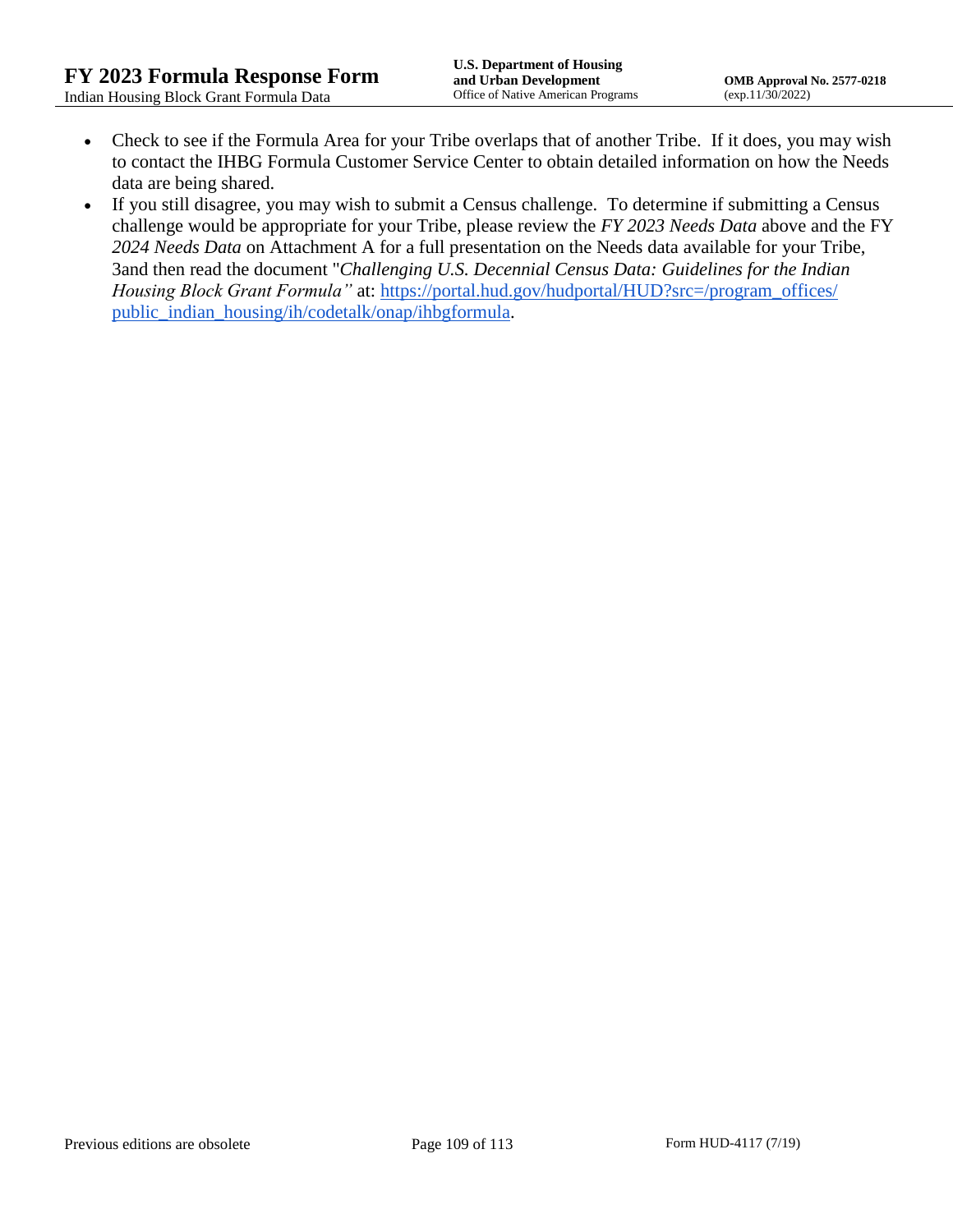## **Wainwright Preliminary Allocation Amount**

## *(Based on an estimated \$772,000,000 appropriation)*

This is only a preliminary estimate to be used for planning purposes based on an estimated \$772,000,000 appropriation for the IHBG program. It will change based on corrections to the data used for all Tribes (any change in one Tribe's data affects the allocation for all Tribes) and/or actual FY 2023 appropriations.

| FCAS Component <sup>2</sup> :                                                                               | \$0              |
|-------------------------------------------------------------------------------------------------------------|------------------|
| Needs Component <sup>3</sup> :                                                                              | \$349,903        |
| §1000.331 Phase Down Adjustments to<br>Moderate Impact of Introduction of New Data<br>Source <sup>4</sup> : | \$0              |
| §1000.340 (b) Adjustments to achieve FY<br>1996 Base Year Amount <sup>5</sup> :                             | $-$ \$3,669      |
| <b>Preliminary Current Year Allocation</b><br><b>Estimate:</b>                                              | \$346,234        |
| Adjustments for over- or under-funding in<br>prior years <sup>6</sup> :                                     | \$0              |
| <b>Initial Allocation Estimate:</b>                                                                         | \$346,234        |
| §1000.342 Undisbursed Funds Adjustment <sup>7</sup> :                                                       | To be Determined |
| §1000.329 Minimum Allocation Adjustment <sup>8</sup> :                                                      | To be Determined |
| <b>FY 2023 Final Allocation Estimate:</b>                                                                   | \$346,234        |

2 If an "M" appears following the FCAS component, it means that the modernization subsidy on which FCAS was based was calculated using the alternative definition in §1000.316(b)(2), which states that "for Indian Tribes with an Indian Housing Authority (IHA) that owned or operated fewer than 250 public housing units on October 1, 1997, the modernization allocation equals the amount of funds received under the assistance program authorized by Section 14 of the 1937 Act (not including funds provided as emergency assistance) for FYs 1992 through 1997." If an "A" appears, it means that your Tribe had an IHA that owned or operated fewer than 250 public housing units on October 1, 1997, but was entitled to a larger modernization amount using the original method of calculation  $(\frac{81000.316(b)(1)}{2000.316(b)(1)})$  and your allocation was adjusted to take this into account, as called for in  $\S1000.340(a)$ . If no "M" or "A" appears, the modernization subsidy was calculated using the original method described in §1000.316(b)(1).

<sup>3</sup>The Needs component includes adjustments needed to achieve minimum funding as called for in §1000.328. The minimum allocation in any FY to an Indian Tribe under the Needs component of the IHBG Formula shall equal 0.007826% of the available appropriations for that FY after set asides. In this allocation, the minimum Needs allocation is \$60,417. To be eligible for the minimum allocation, an Indian Tribe must receive less than \$200,000 under the FCAS component of the IHBG Formula for the FY, and must demonstrate the presence of any households at or below 80 percent of median income.

<sup>4</sup>In accordance with §1000.331, to minimize the impact of funding changes based on the introduction of a new data source, if, solely as a direct result of the introduction of a new data source, an Indian Tribe's allocation under the Needs component of the formula is less than 90 percent of the amount it received under the Needs component in the immediate previous FY, the Indian Tribe's Needs allocation shall be adjusted to 90% of the previous year's Needs allocation.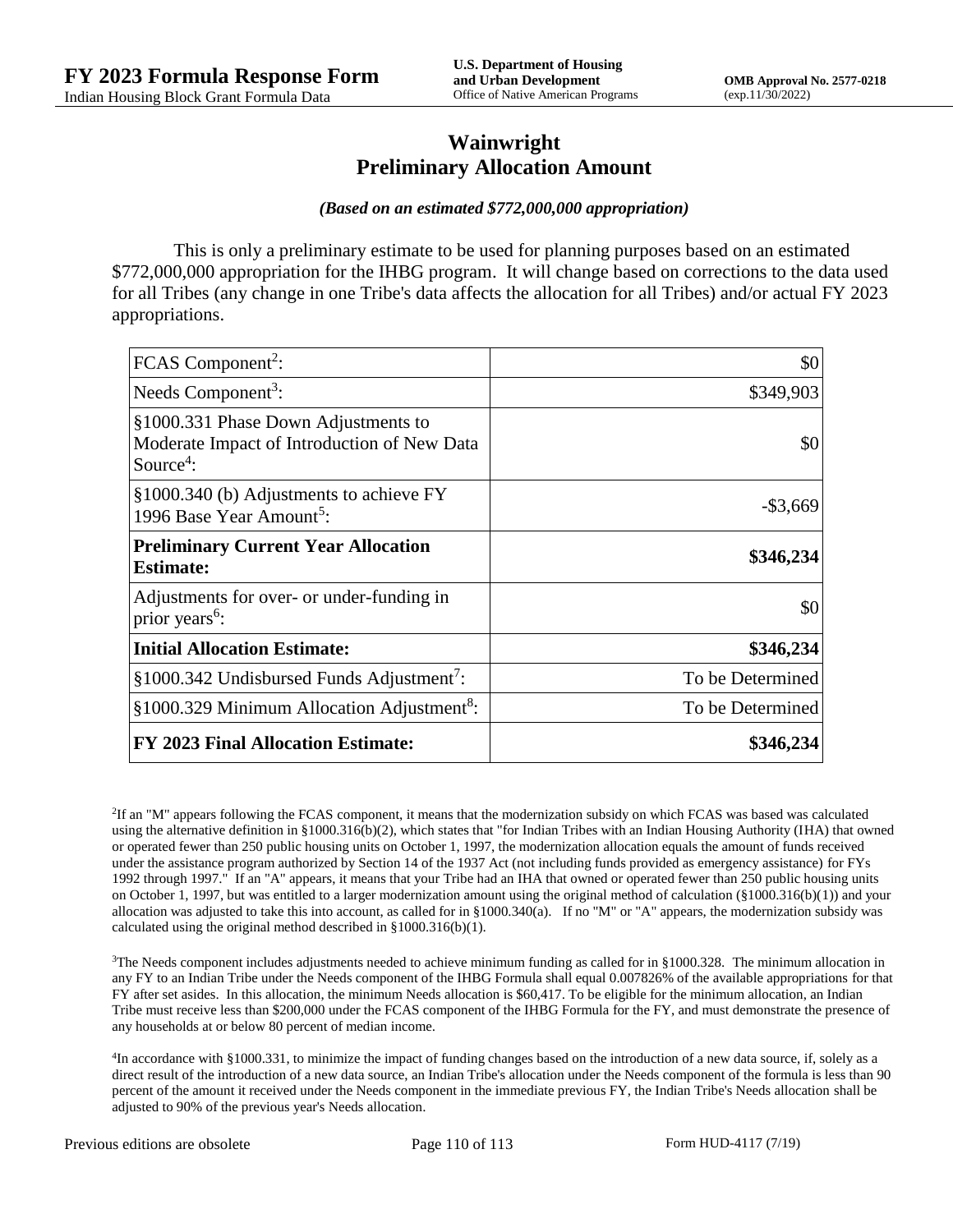<sup>5</sup> According to §1000.340, if a Tribe is allocated less funding under the formula than an IHA received on its behalf in FY 1996 for operating subsidy and modernization, its allocation is increased to the amount received in FY 1996 for operating subsidy and modernization.

<sup>6</sup> Adjustments refer to corrections made to prior year formula allocations. Most are repayment agreements with HUD, usually for overfunding received by the Tribe in prior years due to late reporting of paid-off and conveyed FCAS. Funds recovered through repayments are reallocated among all Tribes in the following FY through the formula. Adjustments are also occasionally made as a result of HUD errors in entering Tribes' information or in calculating formula allocations.

 $^7$  In accordance with §1000.342, Tribes with an initial allocation amount of \$5 million or greater may be subject to a reduction depending on the amount they have in HUD's Line of Credit Control System (LOCCS) on the first day of FY 2023. The amount of the reduction would be redistributed among other Tribes in proportion to their Needs calculation.

<sup>8</sup> In accordance with §1000.329, if carryover funds are available in any given year, HUD will hold the lesser amount of \$3 million or available carryover funds for additional allocations to Tribes with allocations less than 0.011547 percent of that year's appropriation. If the set-aside carryover funds are insufficient to fund all eligible Tribes at 0.011547 percent of that year's appropriations, the minimum total allocation shall be reduced to an amount which can be fully funded with carryover funds.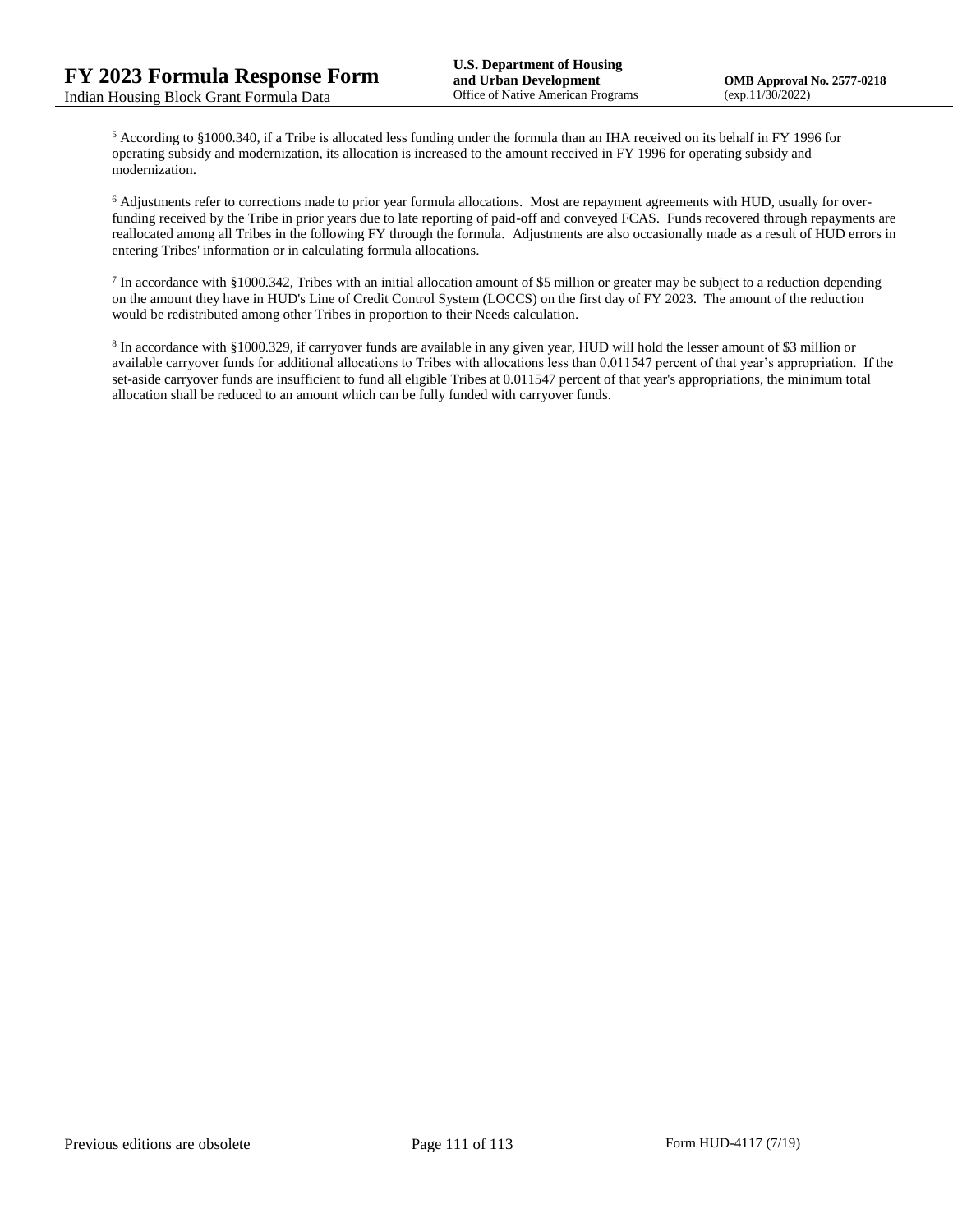## **Attachment A: FY 2024 Indian Housing Block Grant (IHBG) Needs Data**

The Needs data which will be used to estimate your Fiscal Year (FY) 2024 Indian Housing Block Grant (IHBG) formula allocation are shown below:

| <b>Need Variable</b>   | <b>Adjusted 2010 Decennial</b><br><b>Census and 2015 to 2019</b> |            | <b>Tribe Submitted</b><br><b>Census Challenge</b> |            |
|------------------------|------------------------------------------------------------------|------------|---------------------------------------------------|------------|
|                        | <b>American Community Survey</b>                                 |            | (if applicable)                                   |            |
|                        | Single Race                                                      | Multi Race | <b>Single Race</b>                                | Multi Race |
| American Indian and    | 535                                                              | 543        |                                                   |            |
| Alaska Native (AIAN)   |                                                                  |            |                                                   |            |
| persons*               |                                                                  |            |                                                   |            |
| <b>AIAN</b> households | 25                                                               | 29         |                                                   |            |
| with annual income     |                                                                  |            |                                                   |            |
| less than 30% of       |                                                                  |            |                                                   |            |
| median income          |                                                                  |            |                                                   |            |
| <b>AIAN</b> households | 15                                                               | 19         |                                                   |            |
| with annual income     |                                                                  |            |                                                   |            |
| between 30% and        |                                                                  |            |                                                   |            |
| 50% of median          |                                                                  |            |                                                   |            |
| income                 |                                                                  |            |                                                   |            |
| <b>AIAN</b> households | 30                                                               | 34         |                                                   |            |
| with annual income     |                                                                  |            |                                                   |            |
| between 50% and        |                                                                  |            |                                                   |            |
| 80% of median          |                                                                  |            |                                                   |            |
| income                 |                                                                  |            |                                                   |            |
| <b>AIAN</b> households | 60                                                               | 64         |                                                   |            |
| which are              |                                                                  |            |                                                   |            |
| overcrowded or         |                                                                  |            |                                                   |            |
| without kitchen or     |                                                                  |            |                                                   |            |
| plumbing               |                                                                  |            |                                                   |            |
| <b>AIAN</b> households | 10                                                               | 14         |                                                   |            |
| with housing cost      |                                                                  |            |                                                   |            |
| burden greater than    |                                                                  |            |                                                   |            |
| 50% of annual income   |                                                                  |            |                                                   |            |

\* The Decennial Census AIAN population data is adjusted for undercounts on reservation/trust lands and for remote Alaska. It is also adjusted for population change through FY 2019 based on the most recent Census county-level population projections. The count shown is the same as was used in FY 2022, since any further update is dependent on the introduction of the 2020 Decennial Census.

**Note:** The Housing Shortage Needs variable is not shown because it is based on the sum of lowincome households less the total number of Current Assisted Stock (CAS), and CAS is not